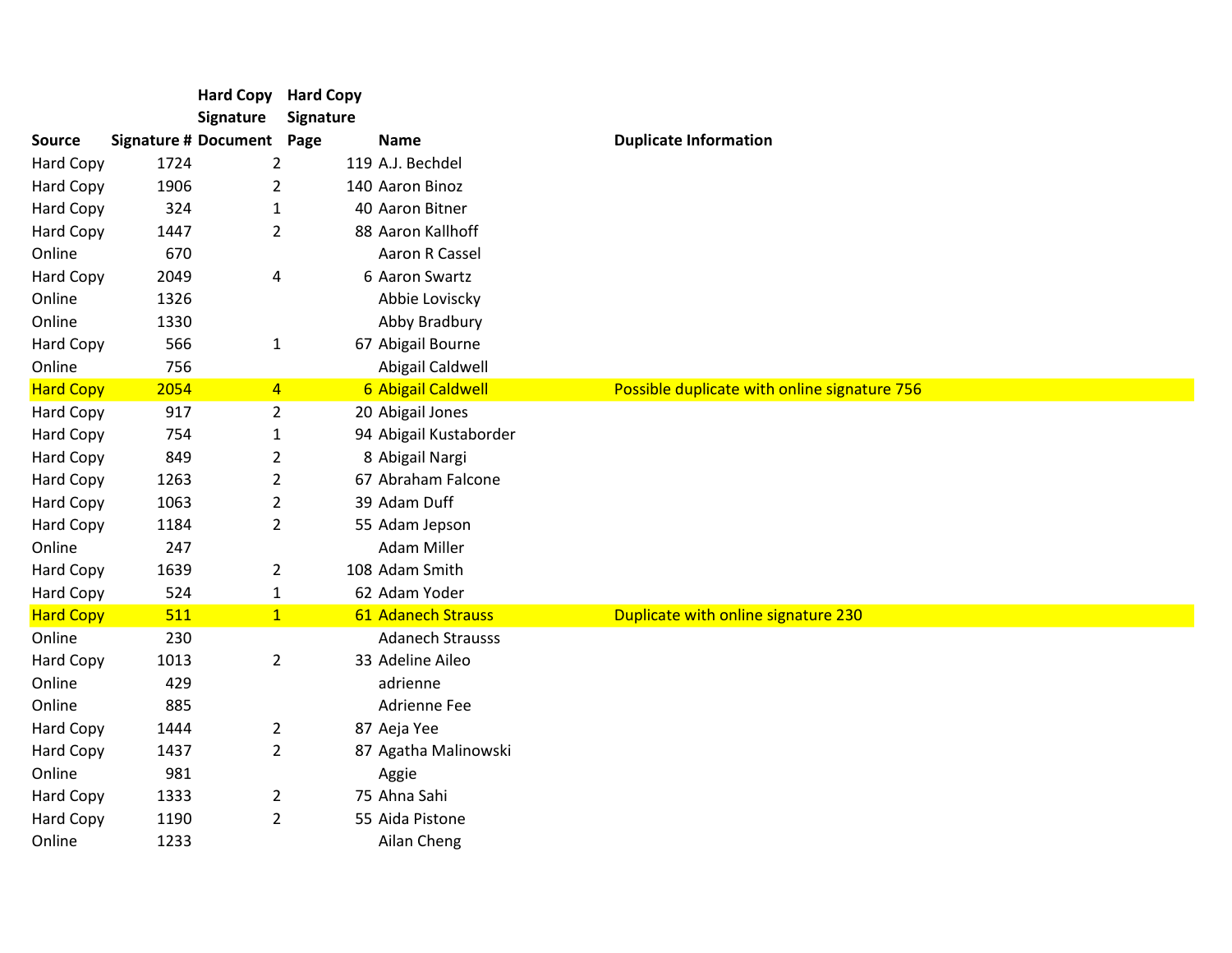| Online           | 1007         |                | Aileen                 |                                               |
|------------------|--------------|----------------|------------------------|-----------------------------------------------|
| Online           | 495          |                | Aimée                  |                                               |
| <b>Hard Copy</b> | 423          | $\mathbf{1}$   | 50 Aimee Watson        |                                               |
| Online           | 455          |                | AJ Smith               |                                               |
| Hard Copy        | 1843         | $\overline{2}$ | 132 AJ Volz            |                                               |
| Online           | 111          |                | Alaina Cummins         |                                               |
| Online           | 570          |                | Alan Claver            |                                               |
| <b>Online</b>    | 1151         |                | <b>Alan Claver</b>     | Possible duplicate with online signature 570  |
| Hard Copy        | 1555         | $\overline{2}$ | 100 Alan Derickson     |                                               |
| Online           | 220          |                | Alan Finnecy           |                                               |
| Online           | 349          |                | Alan Rotz              |                                               |
| Hard Copy        | 1219         | $\overline{2}$ | 58 Alayno Ohlson       |                                               |
| Hard Copy        | 217          | $\mathbf 1$    | 27 Albert Jarrett      |                                               |
| Online           | 1112         |                | <b>Albert Nakpil</b>   |                                               |
| <b>Hard Copy</b> | 846          | 2 <sup>1</sup> | 7 Albert Nakpil        | Duplicate with online signature 1112          |
| Hard Copy        | 541          | $\mathbf{1}$   | 64 Aleesia Shepard     |                                               |
| Hard Copy        | 635          | $\mathbf{1}$   | 79 Aleksandr Shmakov   |                                               |
| Online           | 341          |                | Aleksandra Radlinska   |                                               |
| Online           | 553          |                | Alenoosh Kohl          |                                               |
| Hard Copy        | 646          | $\mathbf{1}$   | 81 Alesya Bubnova      |                                               |
| Online           | 990          |                | Alex                   |                                               |
| Online           | 525          |                | Alex Lubin             |                                               |
| <b>Hard Copy</b> | 887          | 2 <sup>1</sup> | 17 Alex Lubin          | Possible duplicate with online signature 525  |
| Hard Copy        | 1933         | $\overline{2}$ | 143 Alex Spigelmyer    |                                               |
| Hard Copy        | 1319         | $\overline{2}$ | 74 Alexander           |                                               |
| Hard Copy        | 1779         | $\overline{2}$ | 125 Alexander Graham   |                                               |
| Hard Copy        | 625          | $\mathbf{1}$   | 78 Alexandr Tishchehko |                                               |
| <b>Hard Copy</b> | 609          | $\mathbf{1}$   | 74 Alexandr Vovchenico |                                               |
| Online           | 1305         |                | Alexandra Bookamer     |                                               |
| Hard Copy        | 23           | $\mathbf{1}$   | 5 Alexandra Gurski     |                                               |
| Online           | 1194         |                | Alexandra Shirk        |                                               |
| <b>Hard Copy</b> | $\mathbf{1}$ | 1              | 1 Alexandra Shirk-Danz | Probable duplicate with online signature 1194 |
| Online           | 741          |                | Alexandra Staub        |                                               |
| Online           | 176          |                | Alexis Reasinger       |                                               |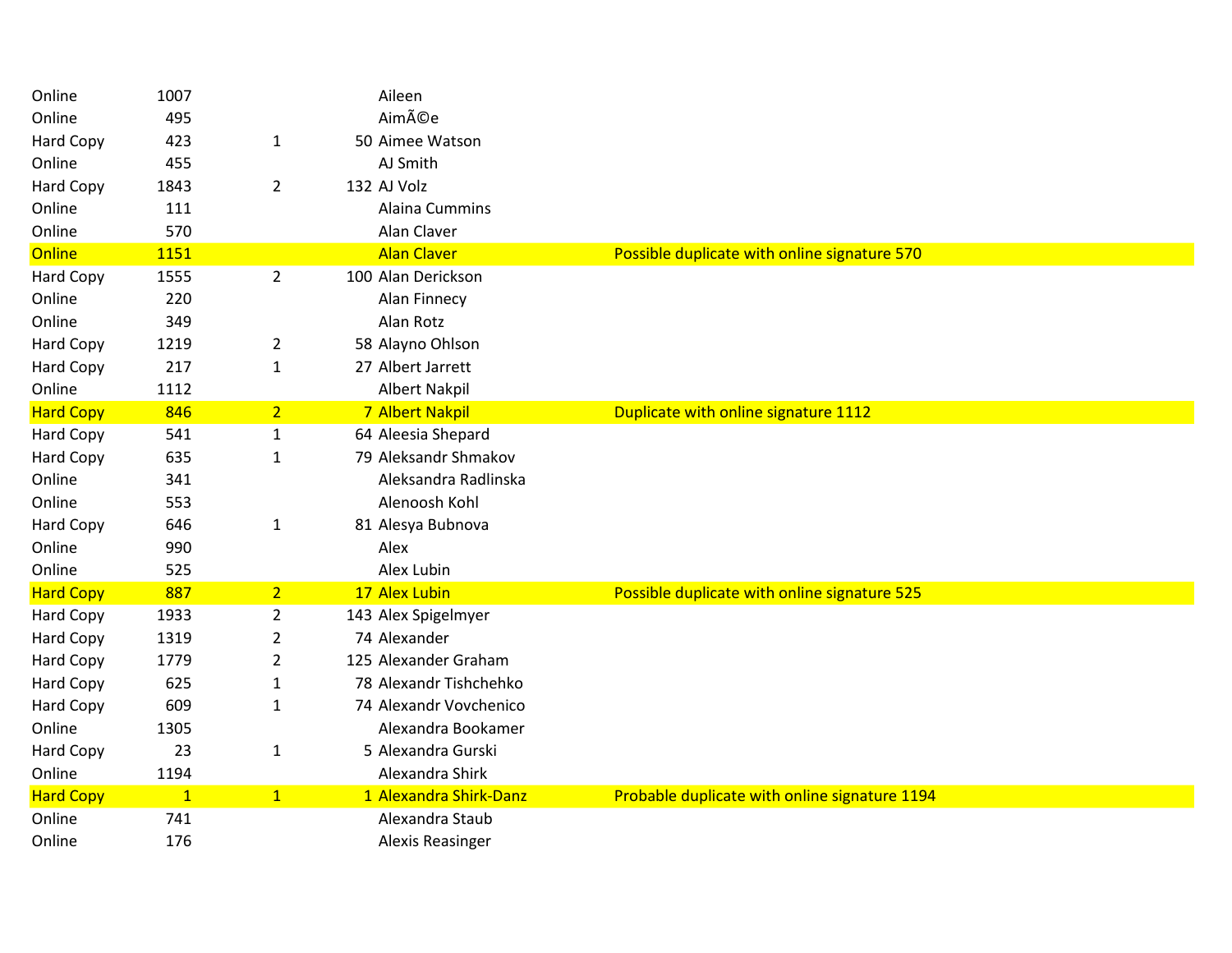| Hard Copy        | 301  | $\mathbf{1}$   | 37 Alexis Wetzler       |                                              |
|------------------|------|----------------|-------------------------|----------------------------------------------|
| Hard Copy        | 2003 | 4              | 1 Ali Aliabad           |                                              |
| Hard Copy        | 1032 | $\overline{2}$ | 35 Ali Borhan           |                                              |
| <b>Hard Copy</b> | 1524 | $\overline{2}$ | 97 Ali Rabidca          |                                              |
| Online           | 476  |                | Alice Hsi               |                                              |
| Online           | 854  |                | Alice Pope              |                                              |
| Online           | 839  |                | Alice Rodkey            |                                              |
| Online           | 575  |                | Alicia Burns            |                                              |
| Online           | 518  |                | Alicia Catharine Decker |                                              |
| Hard Copy        | 2010 | 4              | 2 Alicia Dowd           |                                              |
| Online           | 779  |                | Alicia Hughes           |                                              |
| <b>Hard Copy</b> | 15   | $\mathbf{1}$   | 3 Alicia Hughes         | Possible duplicate with online signature 779 |
| Hard Copy        | 1181 | $\overline{2}$ | 55 Alicia Leach         |                                              |
| <b>Hard Copy</b> | 1151 | $\overline{2}$ | 52 Alina                |                                              |
| Hard Copy        | 1561 | $\overline{2}$ | 101 Aline Braga         |                                              |
| Online           | 1323 |                | Alisa Button            |                                              |
| <b>Hard Copy</b> | 1536 | $\overline{2}$ | 98 Alisha Hartley       |                                              |
| Online           | 73   |                | Alison Amaismeier       |                                              |
| Hard Copy        | 747  | $\mathbf{1}$   | 93 Alison Luse          |                                              |
| Hard Copy        | 804  | $\overline{2}$ | 2 Allan Shimmel         |                                              |
| Hard Copy        | 966  | $\overline{2}$ | 27 Allen Haar           |                                              |
| <b>Hard Copy</b> | 1225 | $\overline{2}$ | 60 Allen Seeland        |                                              |
| Online           | 882  |                | Alli Erickson           |                                              |
| Online           | 944  |                | <b>Allison Heller</b>   |                                              |
| Online           | 947  |                | Allison Ray             |                                              |
| Online           | 1144 |                | <b>Allison Ray</b>      | Probable duplicate with online signature 947 |
| Hard Copy        | 1482 | $\overline{2}$ | 93 Alma Row             |                                              |
| Hard Copy        | 1587 | $\overline{2}$ | 103 Alma Russell        |                                              |
| <b>Hard Copy</b> | 1704 | $\overline{c}$ | 117 Alpech              |                                              |
| Hard Copy        | 847  | 2              | 7 Althea Milmont        |                                              |
| Hard Copy        | 675  | 1              | 84 Alvina Stefanovich   |                                              |
| Hard Copy        | 881  | $\overline{2}$ | 14 Alysa Roush          |                                              |
| Hard Copy        | 870  | $\overline{2}$ | 13 Amanda Ames          |                                              |
| Online           | 237  |                | Amanda Byrd             |                                              |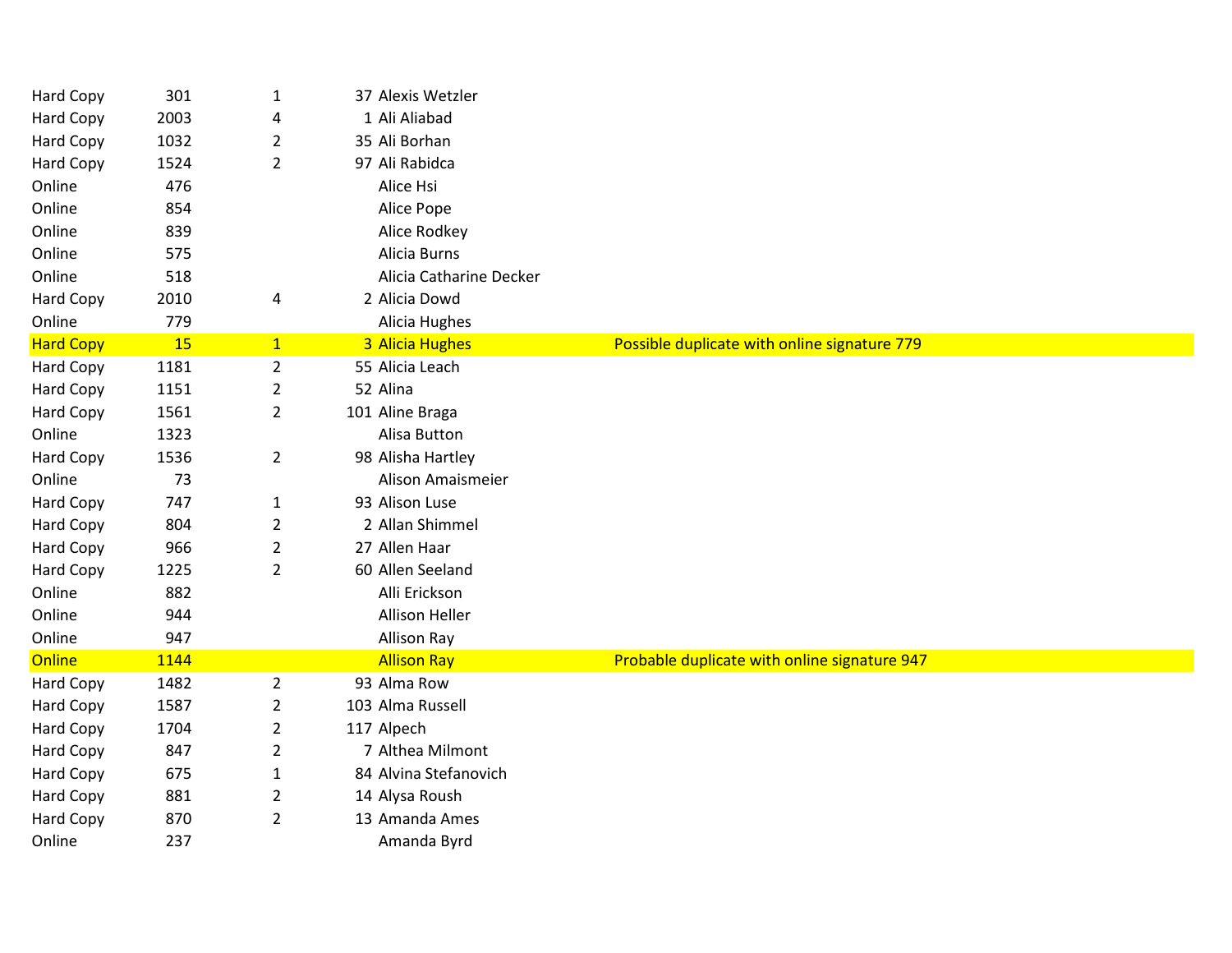| Hard Copy        | 1125 | $\overline{2}$ | 45 Amanda Campbell    |                                              |
|------------------|------|----------------|-----------------------|----------------------------------------------|
| Online           | 887  |                | Amanda Evans          |                                              |
| <b>Hard Copy</b> | 273  | 1              | 34 Amanda Evans       | Duplicate with online signature 887          |
| Online           | 147  |                | Amanda Johnsen        |                                              |
| Online           | 138  |                | Amanda Reagan         |                                              |
| <b>Hard Copy</b> | 1311 | $\overline{2}$ | 73 Amanda Thomas      |                                              |
| Online           | 694  |                | Amanda White          |                                              |
| <b>Hard Copy</b> | 1141 | $\overline{2}$ | 48 Amanda White       | Possible duplicate with online signature 694 |
| Hard Copy        | 101  | $\mathbf{1}$   | 14 Amaryah Haushalter |                                              |
| Online           | 104  |                | Amber Concepcion      |                                              |
| Online           | 258  |                | Amber Houk            |                                              |
| Hard Copy        | 963  | $\overline{2}$ | 26 Amber Hughes       |                                              |
| Online           | 547  |                | Amber Miller          |                                              |
| <b>Hard Copy</b> | 1876 | $\overline{2}$ | 137 Amber Petkus      |                                              |
| Online           | 352  |                | Amy                   |                                              |
| Online           | 818  |                | Amy                   |                                              |
| Online           | 1259 |                | Amy                   |                                              |
| Hard Copy        | 1633 | $\overline{2}$ | 108 Amy Allen         |                                              |
| Hard Copy        | 471  | $1\,$          | 57 Amy Allison        |                                              |
| Online           | 530  |                | Amy Ansari            |                                              |
| Hard Copy        | 580  | $\mathbf{1}$   | 69 Amy Brown          |                                              |
| Hard Copy        | 559  | $\mathbf{1}$   | 66 Amy Earle          |                                              |
| Hard Copy        | 1107 | $\overline{2}$ | 43 Amy English        |                                              |
| Online           | 590  |                | Amy Frank             |                                              |
| <b>Hard Copy</b> | 935  | $\overline{2}$ | 22 Amy Frank          | Duplicate with online signature 590          |
| Hard Copy        | 1057 | $\overline{2}$ | 38 Amy Green          |                                              |
| Hard Copy        | 399  | $\mathbf{1}$   | 47 Amy Harpster       |                                              |
| Hard Copy        | 537  | $\mathbf{1}$   | 64 Amy Harris         |                                              |
| Hard Copy        | 528  | $\mathbf{1}$   | 62 Amy Hasan          |                                              |
| Online           | 406  |                | Amy Hermansen         |                                              |
| Hard Copy        | 441  | $\mathbf{1}$   | 51 Amy J. Sharp       |                                              |
| Hard Copy        | 1995 | 3              | 4 Amy L. Smith        |                                              |
| Hard Copy        | 1864 | $\overline{2}$ | 134 Amy Lacko         |                                              |
| Online           | 812  |                | Amy Moore             |                                              |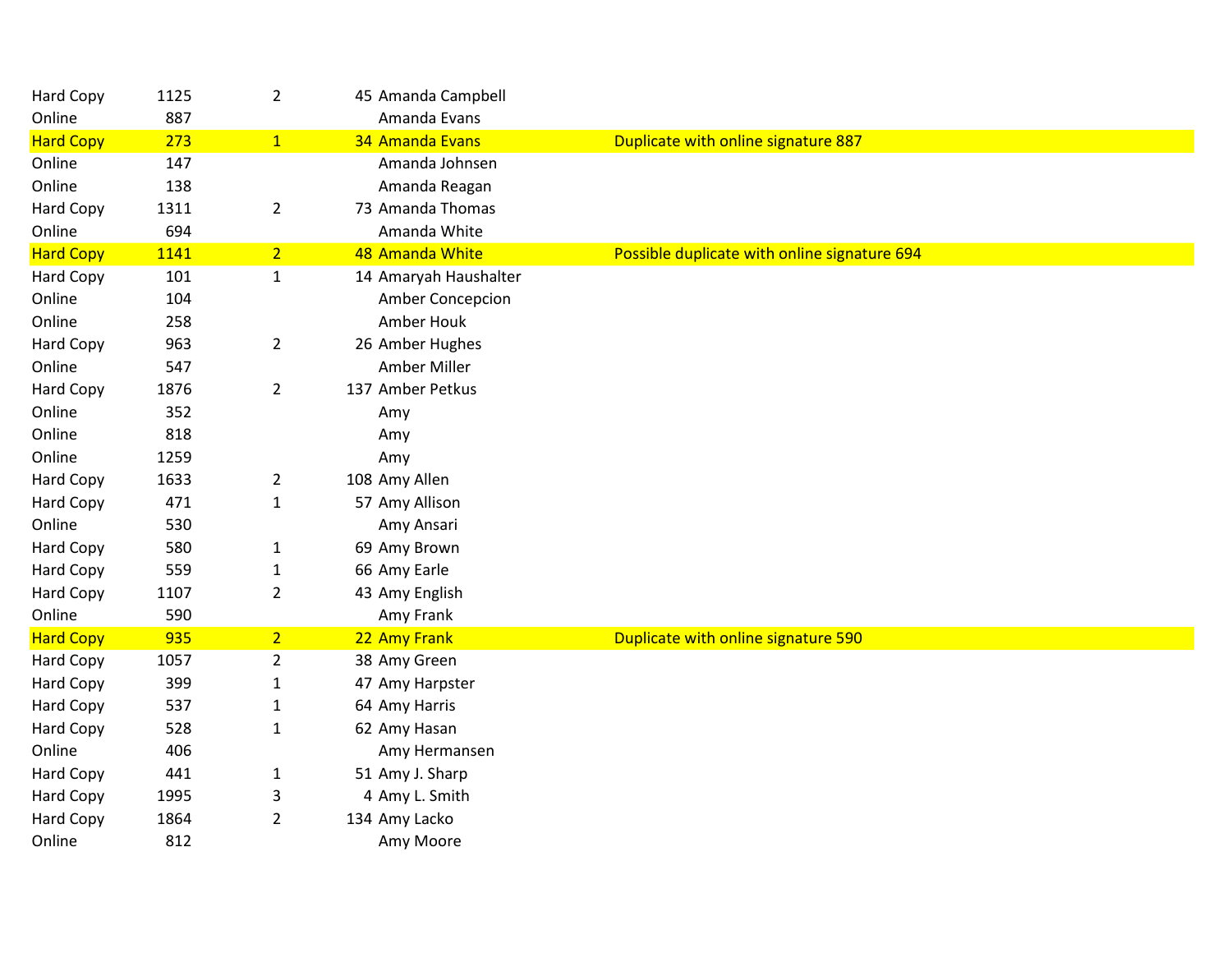| Online           | 624          |                | Amy Ritter             |                                               |
|------------------|--------------|----------------|------------------------|-----------------------------------------------|
| Online           | 412          |                | Amy Rothrock           |                                               |
| Online           | 1120         |                | Amy Snipes             |                                               |
| Hard Copy        | 755          | $\mathbf{1}$   | 94 Amy Vogely          |                                               |
| Online           | 1039         |                | Amy Wagner             |                                               |
| <b>Hard Copy</b> | 88           | 1              | 12 Amy Wagner          | Possible duplicate with online signature 1039 |
| Online           | 103          |                | Amy White              |                                               |
| Hard Copy        | 931          | $\overline{2}$ | 21 Ana Enriquez        |                                               |
| Hard Copy        | 654          | $\mathbf 1$    | 82 Anastasia Berezenko |                                               |
| Hard Copy        | 1329         | $\overline{2}$ | 75 Andre L.            |                                               |
| Hard Copy        | 1924         | $\overline{2}$ | 142 Andrea A. Glantz   |                                               |
| Hard Copy        | 927          | $\overline{2}$ | 21 Andrea Brandimarte  |                                               |
| Online           | 249          |                | Andrea Brown           |                                               |
| Online           | 700          |                | Andrea Groznik         |                                               |
| Hard Copy        | 2025         | 4              | 3 Andrea Kennedy       |                                               |
| Hard Copy        | 252          | $\mathbf{1}$   | 31 Andrea Mastro       |                                               |
| Hard Copy        | 80           | $\mathbf{1}$   | 11 Andrea Noid         |                                               |
| Hard Copy        | 1886         | $\overline{2}$ | 138 Andrei Chernush    |                                               |
| Online           | 164          |                | Andrepa                |                                               |
| Hard Copy        | 550          | $\mathbf{1}$   | 65 Andrew Bourne       |                                               |
| Hard Copy        | 65           | $\mathbf{1}$   | 10 Andrew Cecere       |                                               |
| Online           | 1092         |                | Andrew G McKinnon      |                                               |
| Hard Copy        | 454          | $\mathbf{1}$   | 55 Andrew Hughes       |                                               |
| Hard Copy        | 410          | $\mathbf{1}$   | 48 Andrew King         |                                               |
| Hard Copy        | 146          | $\mathbf{1}$   | 20 Andrew Maretzki     |                                               |
| Online           | 287          |                | <b>Andrew Miller</b>   |                                               |
| Online           | 926          |                | <b>Andrew Moir</b>     |                                               |
| Online           | 1165         |                | <b>Andrew Morrison</b> |                                               |
| <b>Hard Copy</b> | 982          | 2 <sup>1</sup> | 28 Andrew Morrison     | Duplicate with online signature 1165          |
| Hard Copy        | 1527         | $\overline{2}$ | 97 Andrew Nollman      |                                               |
| Online           | 29           |                | Andrew S Yablonsky     |                                               |
| Online           | $\mathbf{1}$ |                | Andrew Shaffer         |                                               |
| <b>Hard Copy</b> | 127          | $\mathbf{1}$   | 17 Andrew Shaffer      | Duplicate with online signature 1             |
| Hard Copy        | 1668         | $\overline{2}$ | 111 Andrew Shubin      |                                               |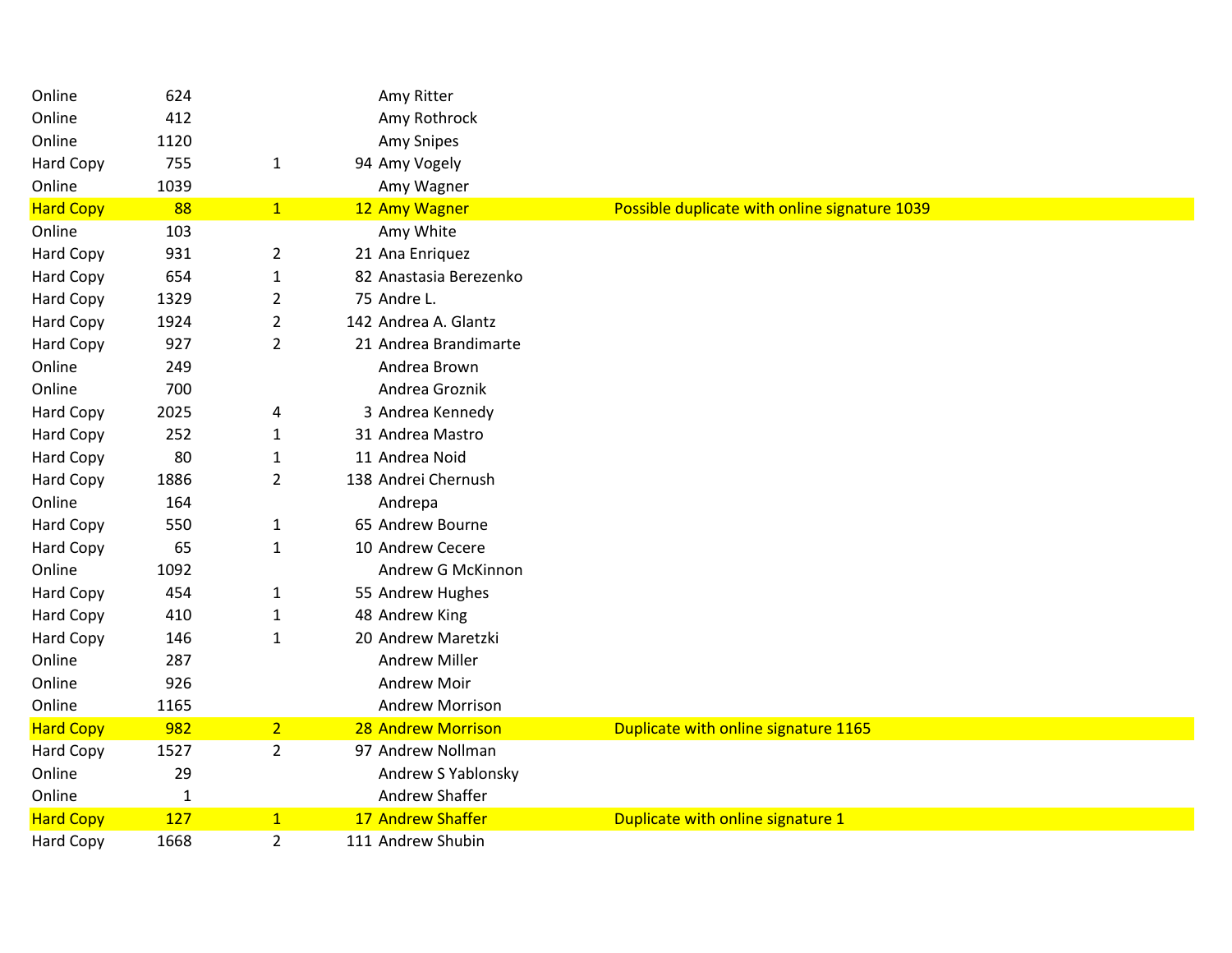| 1329   |                | Andrew Warner       |                                              |
|--------|----------------|---------------------|----------------------------------------------|
| 661    | $\mathbf{1}$   | 83 Andrey Berezhnoy |                                              |
| 705    | $\mathbf{1}$   | 87 Andrey Kurbotov  |                                              |
| 644    | $\mathbf{1}$   | 81 Andrey Popov     |                                              |
| 932    | $\overline{2}$ | 21 Andy Friberg     |                                              |
| 975    |                | Andy Hunsberger     |                                              |
| 1877   | $\overline{2}$ | 138 Andy Rodgers    |                                              |
| 1756   | $\overline{2}$ | 122 Andy Song       |                                              |
| 1749   | $\overline{2}$ | 122 Ang Liu         |                                              |
| 1232   | $\overline{2}$ | 61 Angela Grella    |                                              |
| $11\,$ | $\mathbf{1}$   | 2 Angela Kellar     |                                              |
| 648    |                | Angela Keller       |                                              |
| 450    | $\mathbf{1}$   | 54 Angela Lesher    |                                              |
| 342    | $\mathbf{1}$   | 41 Angela Moore     |                                              |
| 1182   |                | Angela Sommers      |                                              |
| 712    | $\mathbf{1}$   | 88 Angelnia Aseyeva |                                              |
| 996    |                | Angelo O Valle      |                                              |
| 413    | $\mathbf{1}$   | 49 Angie Snyder     |                                              |
| 1757   | $\overline{2}$ | 122 Anh Le          |                                              |
| 1160   | $\overline{2}$ | 52 Anita Bailey     |                                              |
| 1103   |                | Anita Bear          |                                              |
| 704    | $\mathbf 1$    | 87 Anita Kuorbahv   |                                              |
| 402    |                | Anita Lobley        |                                              |
| 629    |                | Ann Auhl            |                                              |
| 1443   | $\overline{2}$ | 87 Ann Deighton     |                                              |
| 1180   |                | Ann Donovan         |                                              |
| 1341   | $\overline{2}$ | 76 Ann Gibboney     |                                              |
| 1334   | $\overline{2}$ | 75 Ann Gray         |                                              |
| 534    |                | Ann Jones           |                                              |
| 1011   | 2 <sup>7</sup> | 33 Ann M. Jones     | Probable duplicate with online signature 534 |
| 910    |                | Ann Pangborn        |                                              |
| 803    | $\overline{2}$ | 2 Ann Rebuck        |                                              |
| 1368   | $\mathbf 2$    | 79 Ann Shepherd     |                                              |
| 1007   | $\overline{2}$ | 33 Anna Childe      |                                              |
|        |                |                     |                                              |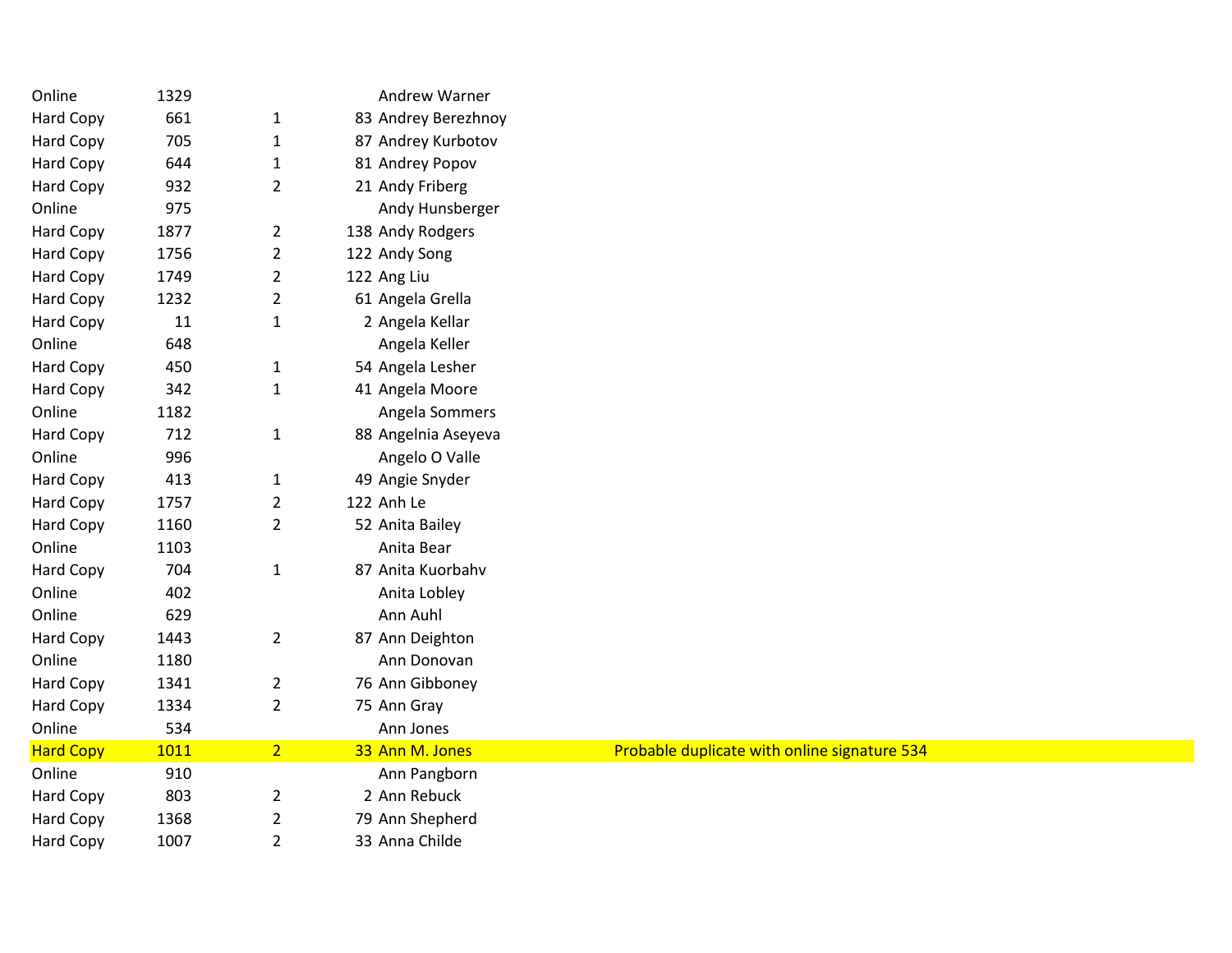| Online           | 72         |                | Anna Engels                    |                                      |
|------------------|------------|----------------|--------------------------------|--------------------------------------|
| Hard Copy        | 1566       | $\overline{2}$ | 101 Anna Garley                |                                      |
| <b>Hard Copy</b> | 1347       | $\overline{2}$ | 76 Anna Jean Carnahan          |                                      |
| Hard Copy        | 707        | $\mathbf{1}$   | 87 Anna Plokhova               |                                      |
| Online           | 1249       |                | Anna Salis                     |                                      |
| Online           | 1035       |                | Anna Squicciarini              |                                      |
| Online           | 1263       |                | <b>Annabel Revis</b>           |                                      |
| Hard Copy        | 843        | $\overline{2}$ | 6 Annabelle Schmidt            |                                      |
| Online           | 374        |                | Anne                           |                                      |
| Online           | 1022       |                | Anne                           |                                      |
| Online           | 494        |                | Anne Cortese                   |                                      |
| Hard Copy        | 1391       | $\overline{2}$ | 81 Anne Anderson               |                                      |
| Online           | 907        |                | Anne Bastian                   |                                      |
| Online           | 281        |                | Anne Burgevin                  |                                      |
| Online           | 1352       |                | Anne Cornell                   |                                      |
| Online           | 1190       |                | Anne Corr                      |                                      |
| <b>Hard Copy</b> | 545        | 1              | 65 Anne H. Bastian             | Duplicate with online signature 907  |
|                  |            |                | Anne Lavo                      |                                      |
| Online           | 256        |                |                                |                                      |
| <b>Hard Copy</b> | 1453       | $\overline{2}$ | 88 Anne Leachey                |                                      |
| Hard Copy        | 1861       | $\overline{2}$ | 134 Anne Robinson              |                                      |
| <b>Hard Copy</b> | 1048       | $\overline{2}$ | 37 Anne Sullivan               |                                      |
| Online           | 606        |                | Annette Hestres Garcia         |                                      |
| <b>Hard Copy</b> | 1292       | $\overline{2}$ | 70 Annette Lewis               |                                      |
| Hard Copy        | 1240       | $\overline{2}$ | 61 Annette Martin              |                                      |
| Online           | 65         |                | Anni Matsick                   |                                      |
| Hard Copy        | 48         | $\mathbf{1}$   | 8 Annie Sharp                  |                                      |
| Online           | 1033       |                | Annie Simmons                  |                                      |
| <b>Hard Copy</b> | 791        | 1              | 99 Annie Simmons               | Duplicate with online signature 1033 |
| Hard Copy        | 1620       | $\overline{2}$ | 106 Annie Vidumas              |                                      |
| Online           | 544        |                | Anonymous                      |                                      |
| Online           | 1184       |                | Anonymous                      |                                      |
| Online           | 200        |                | Anonymous Family with Children |                                      |
| Online           | 654<br>698 |                | Anonymous resident             |                                      |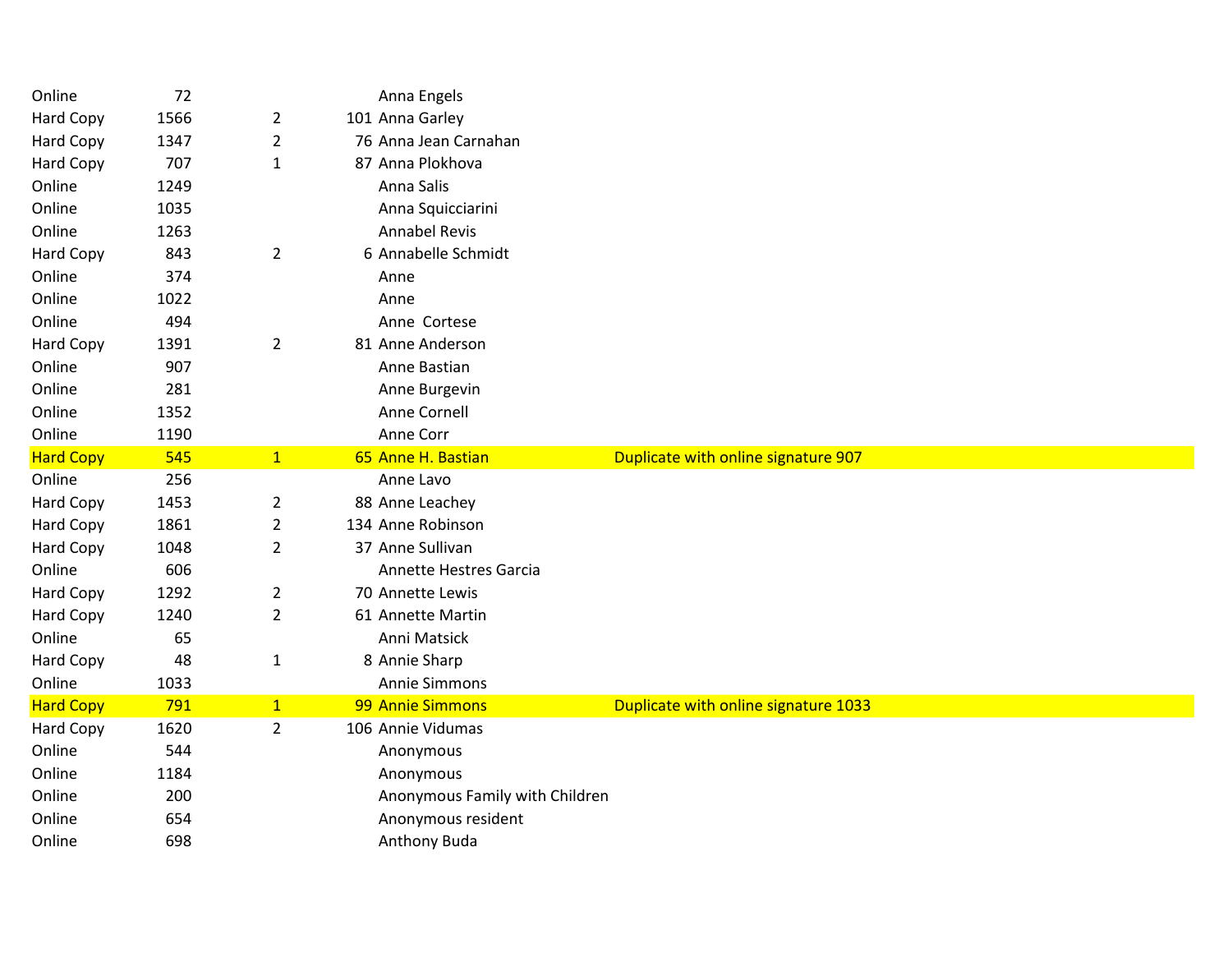| Online           | 353  |                | Anthony DeLuca          |
|------------------|------|----------------|-------------------------|
| <b>Hard Copy</b> | 1266 | 2              | 68 Anthony Hahn         |
| Online           | 1067 |                | Anthony L Grillo        |
| <b>Hard Copy</b> | 1955 | $\overline{2}$ | 145 Anuur Purao         |
| Online           | 880  |                | April                   |
| Online           | 264  |                | <b>April Burrell</b>    |
| <b>Hard Copy</b> | 448  | $\mathbf{1}$   | 54 April Millet         |
| Hard Copy        | 82   | 1              | 11 April Thrush         |
| Hard Copy        | 980  | 2              | 28 April Whitbred       |
| <b>Hard Copy</b> | 1001 | $\overline{2}$ | 32 Ardath Johnson       |
| Online           | 1196 |                | Ardy S                  |
| <b>Hard Copy</b> | 649  | $\mathbf{1}$   | 81 Artew Soladovnik     |
| <b>Hard Copy</b> | 113  | 1              | 16 Arthur Curtze        |
| <b>Hard Copy</b> | 940  | $\mathcal{P}$  | 22 Arthur Fine          |
| Online           | 299  |                | Arthur Goldschmidt      |
| Hard Copy        | 759  | $\mathbf{1}$   | 94 Arthur Mortinora     |
| Hard Copy        | 594  | $\mathbf{1}$   | 71 Ash Toumayants       |
| Online           | 146  |                | Ashlee Dincher          |
| Online           | 768  |                | Ashley                  |
| Online           | 398  |                | Ashley Elizabeth Hamlin |
| <b>Hard Copy</b> | 1878 | $\overline{2}$ | 138 Ashley Franks       |
| Hard Copy        | 1489 | $\overline{2}$ | 93 Ashley Gough         |
| Online           | 174  |                | Ashley Hartman          |
| <b>Hard Copy</b> | 409  | $\mathbf{1}$   | 48 Ashley King          |
| Online           | 1285 |                | Ashley McDonald         |
| Online           | 517  |                | Ashli Moore             |
| <b>Hard Copy</b> | 573  | 1              | 68 Ashlyn Heckman       |
| Hard Copy        | 460  | $\mathbf{1}$   | 55 Ashton Higgins       |
| Hard Copy        | 1579 | $\overline{2}$ | 102 Asutin Gaydos       |
| Online           | 586  |                | Aubree Mussman          |
| Online           | 67   |                | Aubrey Brush            |
| <b>Hard Copy</b> | 1573 | $\overline{2}$ | 102 Audrey Kherem       |
| Hard Copy        | 651  | $\mathbf{1}$   | 82 Audrey Stefanorica   |
| Online           | 1058 |                | Audrie Pecht            |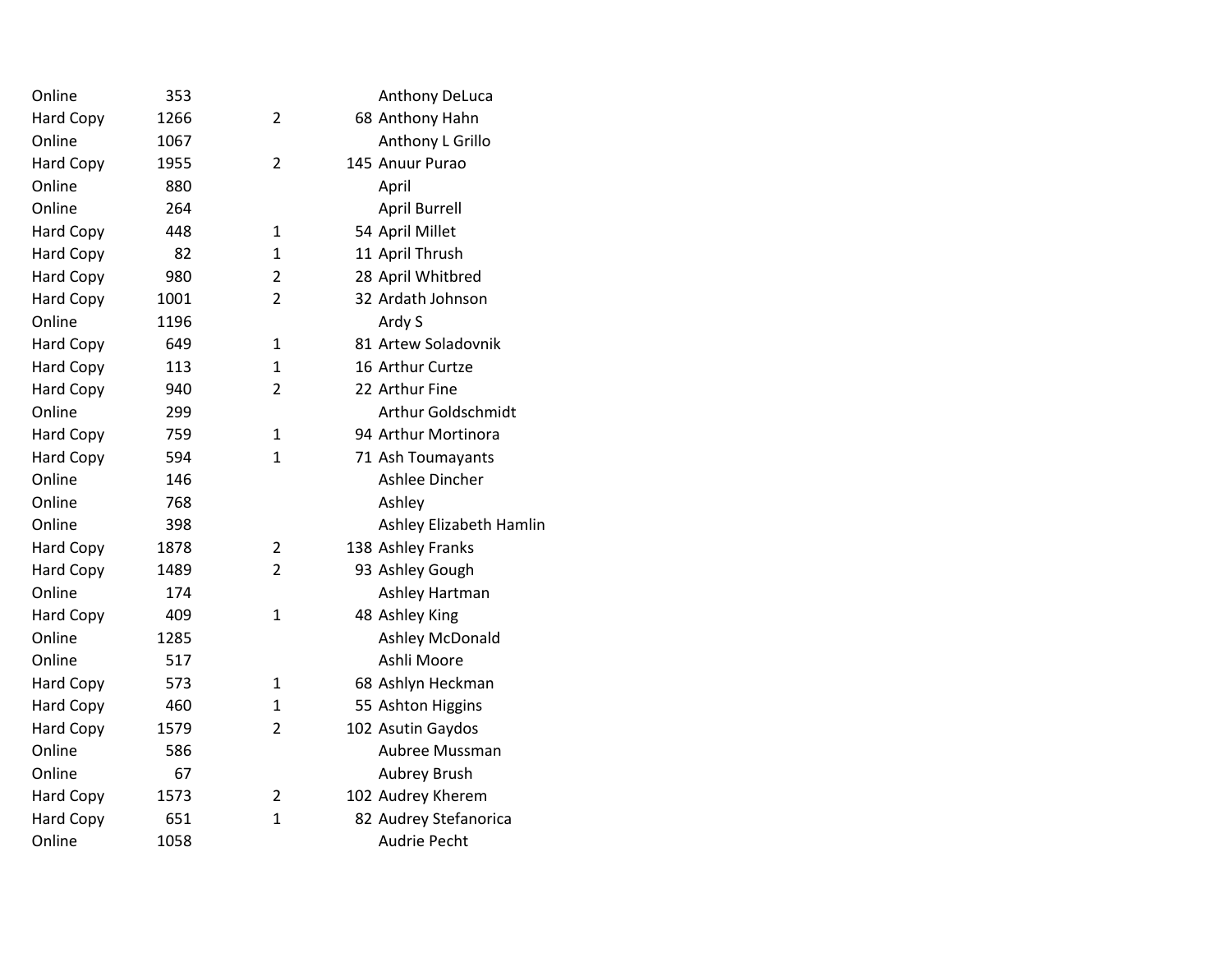| Hard Copy        | 1253 | $\overline{2}$ | 66 Austin Cooper         |                                             |  |
|------------------|------|----------------|--------------------------|---------------------------------------------|--|
| Hard Copy        | 1637 | $\overline{2}$ | 108 Austin Vonflher      |                                             |  |
| Online           | 329  |                | Aydin Alptekinoglu       |                                             |  |
| Hard Copy        | 1471 | $\overline{2}$ | 91 Ayla Groner           |                                             |  |
| Hard Copy        | 2001 | 4              | 1 B. Glennor             |                                             |  |
| Hard Copy        | 1810 | $\overline{2}$ | 129 B. Tornatore         |                                             |  |
| Hard Copy        | 1708 | $\overline{2}$ | 117 Baisberg Zheng       |                                             |  |
| Online           | 875  |                | Bangzhi Liu              |                                             |  |
| Online           | 932  |                | <b>Barb DeWyer</b>       |                                             |  |
| <b>Hard Copy</b> | 197  | $\mathbf{1}$   | 25 Barb Minard           |                                             |  |
| Online           | 992  |                | Barb Pennypacker         |                                             |  |
| Online           | 87   |                | <b>Barb Saxton</b>       |                                             |  |
| Hard Copy        | 1438 | $\overline{2}$ | 87 Barb Schaefer         |                                             |  |
| Online           | 1108 |                | barbara bagley           |                                             |  |
| Online           | 1070 |                | Barbara Breon            |                                             |  |
| <b>Hard Copy</b> | 555  | $\mathbf{1}$   | 66 Barbara Cochran       |                                             |  |
| Online           | 435  |                | Barbara Furman           |                                             |  |
| Hard Copy        | 382  | $\mathbf{1}$   | 45 Barbara Fyffe         |                                             |  |
| Hard Copy        | 61   | $\mathbf{1}$   | 9 Barbara Geist          |                                             |  |
| Hard Copy        | 187  | $\mathbf{1}$   | 24 Barbara Gross         |                                             |  |
| Hard Copy        | 169  | $\mathbf{1}$   | 22 Barbara Hale          |                                             |  |
| Hard Copy        | 259  | $\mathbf{1}$   | 32 Barbara Hartle        |                                             |  |
| Online           | 37   |                | <b>Barbara Hofstrom</b>  |                                             |  |
| Hard Copy        | 193  | $\mathbf{1}$   | 25 Barbara Huffard       |                                             |  |
| Online           | 430  |                | Barbara J Yingling       |                                             |  |
| Hard Copy        | 1247 | $\overline{2}$ | 65 Barbara J. Kling      |                                             |  |
| Online           | 909  |                | Barbara Kasales          |                                             |  |
| Online           | 1201 |                | Barbara Lang             |                                             |  |
| Online           | 415  |                | Barbara LeAnn Marshall   |                                             |  |
| Online           | 95   |                | Barbara McKeehen         |                                             |  |
| <b>Hard Copy</b> | 1825 | 2 <sup>1</sup> | 131 Barbara McKeehen     | Possible duplicate with online signature 95 |  |
| Online           | 709  |                | Barbara Morar            |                                             |  |
| Online           | 1286 |                | <b>Barbara Neumuller</b> |                                             |  |
| Online           | 204  |                | <b>Barbara Perkons</b>   |                                             |  |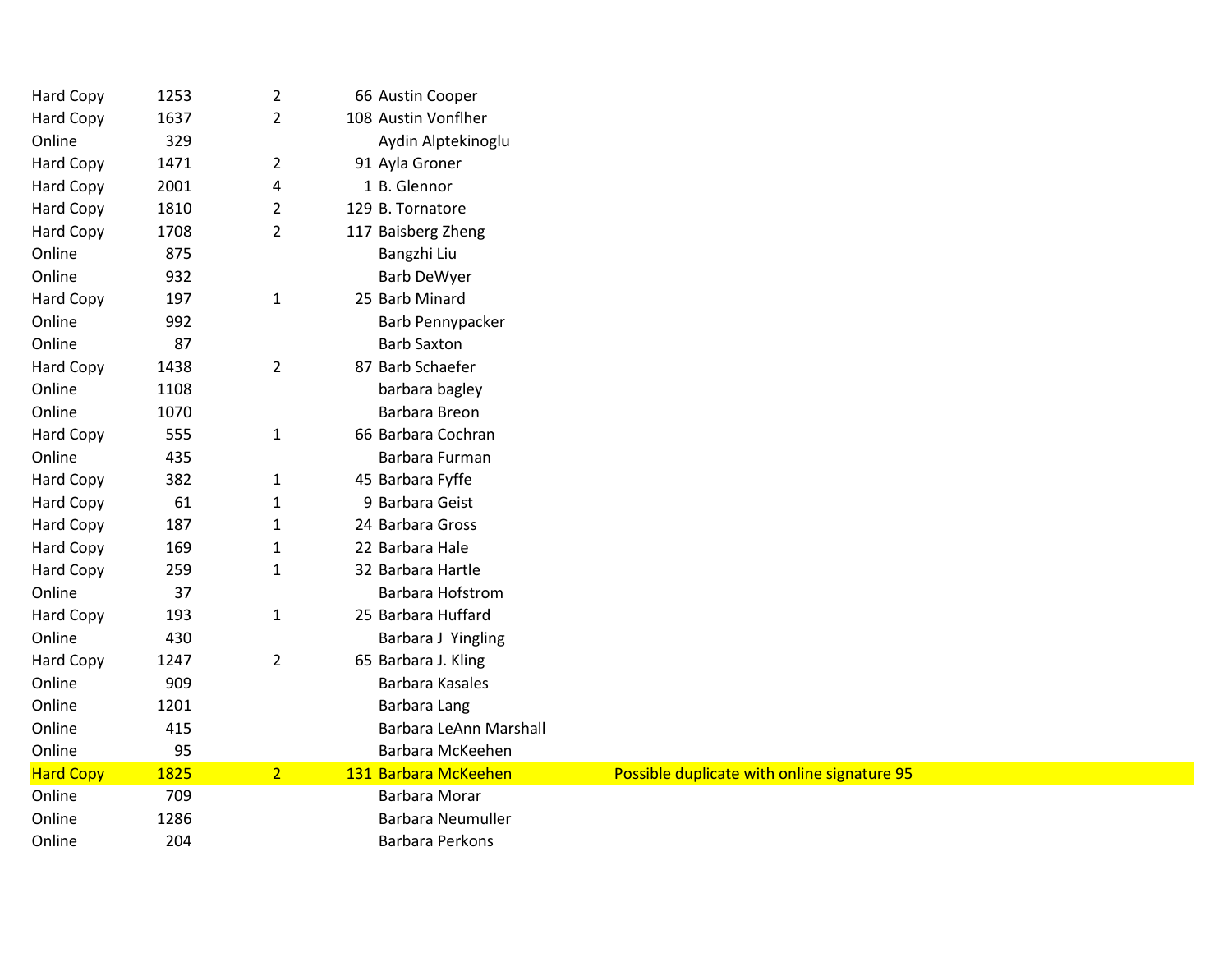| <b>Hard Copy</b> | 36   | $\mathbf{1}$   | 7 Barbara Perkons       | Duplicate with online signature 204 |  |
|------------------|------|----------------|-------------------------|-------------------------------------|--|
| Online           | 1153 |                | Barbara Peterson        |                                     |  |
| Hard Copy        | 1531 | $\overline{2}$ | 98 Barbara Rolls        |                                     |  |
| Hard Copy        | 194  | $\mathbf{1}$   | 25 Barbara Seibel       |                                     |  |
| Hard Copy        | 845  | $\overline{2}$ | 7 Barbara Squires       |                                     |  |
| Online           | 211  |                | Barbara Vandenbergh     |                                     |  |
| Online           | 946  |                | <b>Barry Gallagher</b>  |                                     |  |
| Online           | 720  |                | <b>Barry Kroeker</b>    |                                     |  |
| <b>Hard Copy</b> | 589  | 1              | 70 Barry Kroeker        | Duplicate with online signature 720 |  |
| Online           | 153  |                | <b>Barry Voight</b>     |                                     |  |
| Online           | 399  |                | Baughan                 |                                     |  |
| Online           | 805  |                | Becky A                 |                                     |  |
| Hard Copy        | 1187 | $\overline{2}$ | 55 Becky Eveleth        |                                     |  |
| Online           | 446  |                | <b>Becky Miller</b>     |                                     |  |
| Hard Copy        | 387  | $\mathbf{1}$   | 46 Becky Smith          |                                     |  |
| Hard Copy        | 1676 | $\overline{2}$ | 112 Bee Roberts         |                                     |  |
| Hard Copy        | 53   | $\mathbf{1}$   | 8 Belinda Geist         |                                     |  |
| Hard Copy        | 419  | $\mathbf{1}$   | 49 Belinda Walker       |                                     |  |
| Online           | 1344 |                | Ben Bayly               |                                     |  |
| Hard Copy        | 1289 | $\overline{2}$ | 70 Ben Cardenas         |                                     |  |
| Hard Copy        | 1838 | $\overline{2}$ | 132 Ben Easler          |                                     |  |
| Hard Copy        | 94   | $\mathbf{1}$   | 12 Ben Hagerup          |                                     |  |
| Hard Copy        | 1985 | 3              | 3 Ben Haupt             |                                     |  |
| Hard Copy        | 1146 | $\overline{2}$ | 50 Ben Homan            |                                     |  |
| <b>Hard Copy</b> | 2026 | 4              | 4 Ben Johnson           |                                     |  |
| Online           | 166  |                | Ben Lee                 |                                     |  |
| <b>Hard Copy</b> | 92   | 1              | 12 Ben Lee              | Duplicate with online signature 166 |  |
| Hard Copy        | 400  | 1              | 47 Ben Ryffner          |                                     |  |
| <b>Hard Copy</b> | 866  | $\overline{2}$ | 12 Benedicta Ityokumbul |                                     |  |
| Hard Copy        | 1542 | $\overline{2}$ | 99 Benita Rannie        |                                     |  |
| Hard Copy        | 1230 | $\overline{2}$ | 60 Benjamin Borden      |                                     |  |
| Online           | 858  |                | Benjamin Hagerup        |                                     |  |
| Hard Copy        | 643  | $\mathbf{1}$   | 81 Benjamin Shindy      |                                     |  |
| <b>Hard Copy</b> | 617  | $\mathbf{1}$   | 76 Benjamin Stefanovich |                                     |  |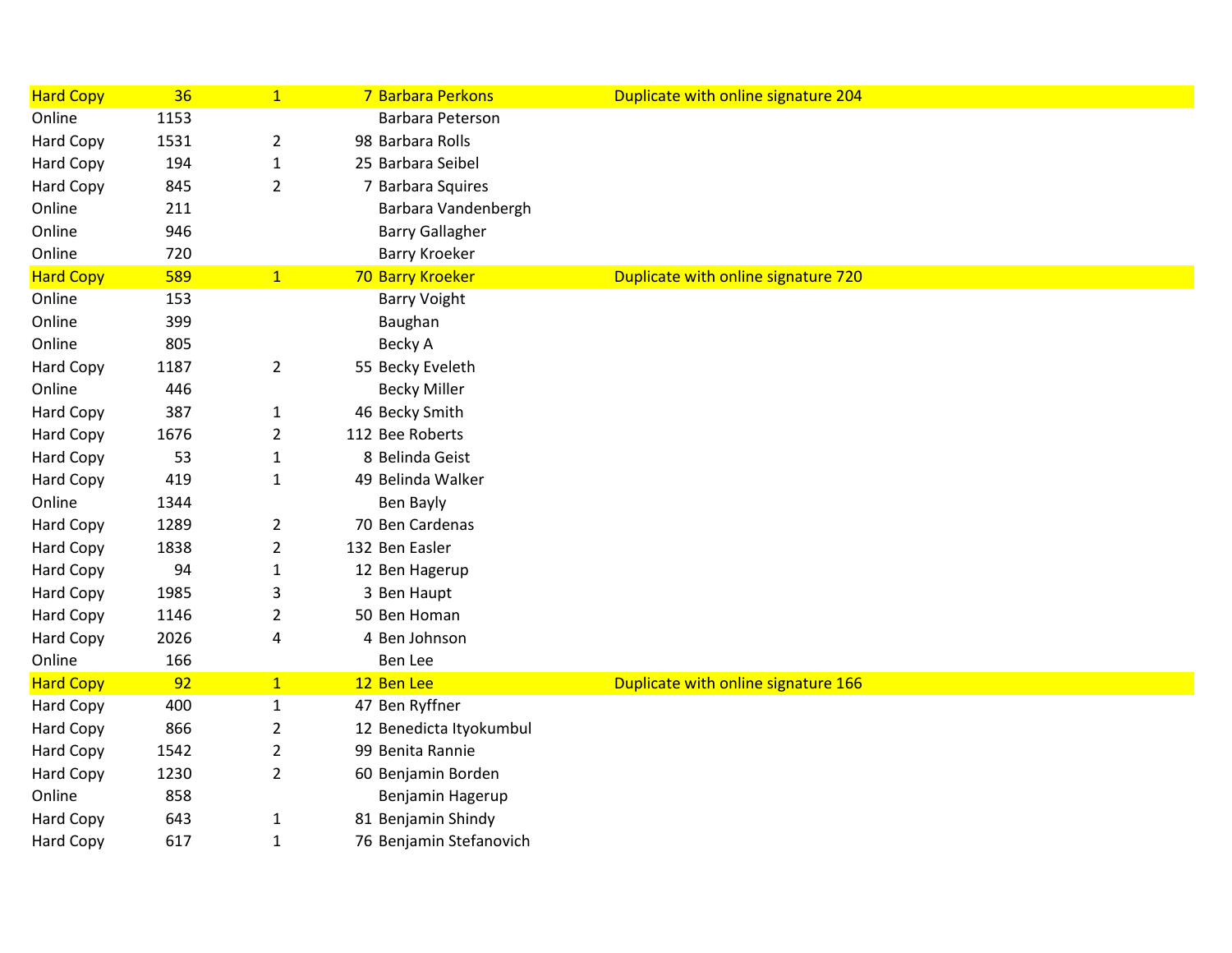| Hard Copy        | 1463 | $\overline{2}$ | 90 Benjamin Waldecker     |                                      |
|------------------|------|----------------|---------------------------|--------------------------------------|
| Online           | 1005 |                | <b>Bereket Strauss</b>    |                                      |
| <b>Hard Copy</b> | 529  | 1              | <b>62 Bereket Strauss</b> | Duplicate with online signature 1005 |
| Hard Copy        | 1267 | $\overline{2}$ | 68 Bernadette Joseph      |                                      |
| Hard Copy        | 867  | $\overline{2}$ | 12 Bernie Kals            |                                      |
| Online           | 33   |                | <b>Beth Eckert</b>        |                                      |
| Online           | 662  |                | <b>Beth Gillio</b>        |                                      |
| Hard Copy        | 1560 | $\overline{2}$ | 100 Beth Holland          |                                      |
| Hard Copy        | 899  | $\overline{2}$ | 18 Beth Kalenak           |                                      |
| Online           | 978  |                | <b>Beth Oberdick</b>      |                                      |
| Online           | 30   |                | <b>Beth Ondo</b>          |                                      |
| Hard Copy        | 787  | $\mathbf{1}$   | 99 Beth Pennino           |                                      |
| Online           | 826  |                | <b>Beth Resko</b>         |                                      |
| <b>Hard Copy</b> | 1402 | $\overline{2}$ | 82 Beth Richards          |                                      |
| Hard Copy        | 2042 | 4              | 5 Beth Shahe              |                                      |
| Online           | 1089 |                | <b>Beth Shearer</b>       |                                      |
| <b>Hard Copy</b> | 1788 | $\overline{2}$ | 127 Beth Van Horn         |                                      |
| Online           | 350  |                | <b>Beth Williams</b>      |                                      |
| Hard Copy        | 106  | $\mathbf{1}$   | 15 Bethany Eshelman       |                                      |
| <b>Hard Copy</b> | 965  | $\overline{2}$ | 26 Bethany Lam            |                                      |
| <b>Hard Copy</b> | 1188 | $\overline{2}$ | 55 Betsy Forney           |                                      |
| Online           | 1146 |                | Betsy Kowalski            |                                      |
| Hard Copy        | 154  | $\mathbf{1}$   | 21 Betsy Tanabe           |                                      |
| Online           | 704  |                | <b>Betsy VanNoy</b>       |                                      |
| Hard Copy        | 39   | $\mathbf{1}$   | 7 Betty Auo               |                                      |
| Online           | 528  |                | <b>Betty Harper</b>       |                                      |
| <b>Hard Copy</b> | 1338 | $\overline{2}$ | 76 Betty Moore            |                                      |
| Online           | 461  |                | <b>Beverly Haushalter</b> |                                      |
| <b>Hard Copy</b> | 98   | $\overline{1}$ | 13 Beverly Haushalter     | Duplicate with online signature 461  |
| Hard Copy        | 1228 | $\overline{2}$ | 60 Beverly J. Corl        |                                      |
| Hard Copy        | 1044 | 2              | 37 Beverly Klucher        |                                      |
| Hard Copy        | 1554 | $\overline{2}$ | 100 Beverly Patton        |                                      |
| Online           | 1319 |                | Bhuvan Urgaonkar          |                                      |
| <b>Hard Copy</b> | 1949 | $\overline{2}$ | 145 Bienvenido Concepcion |                                      |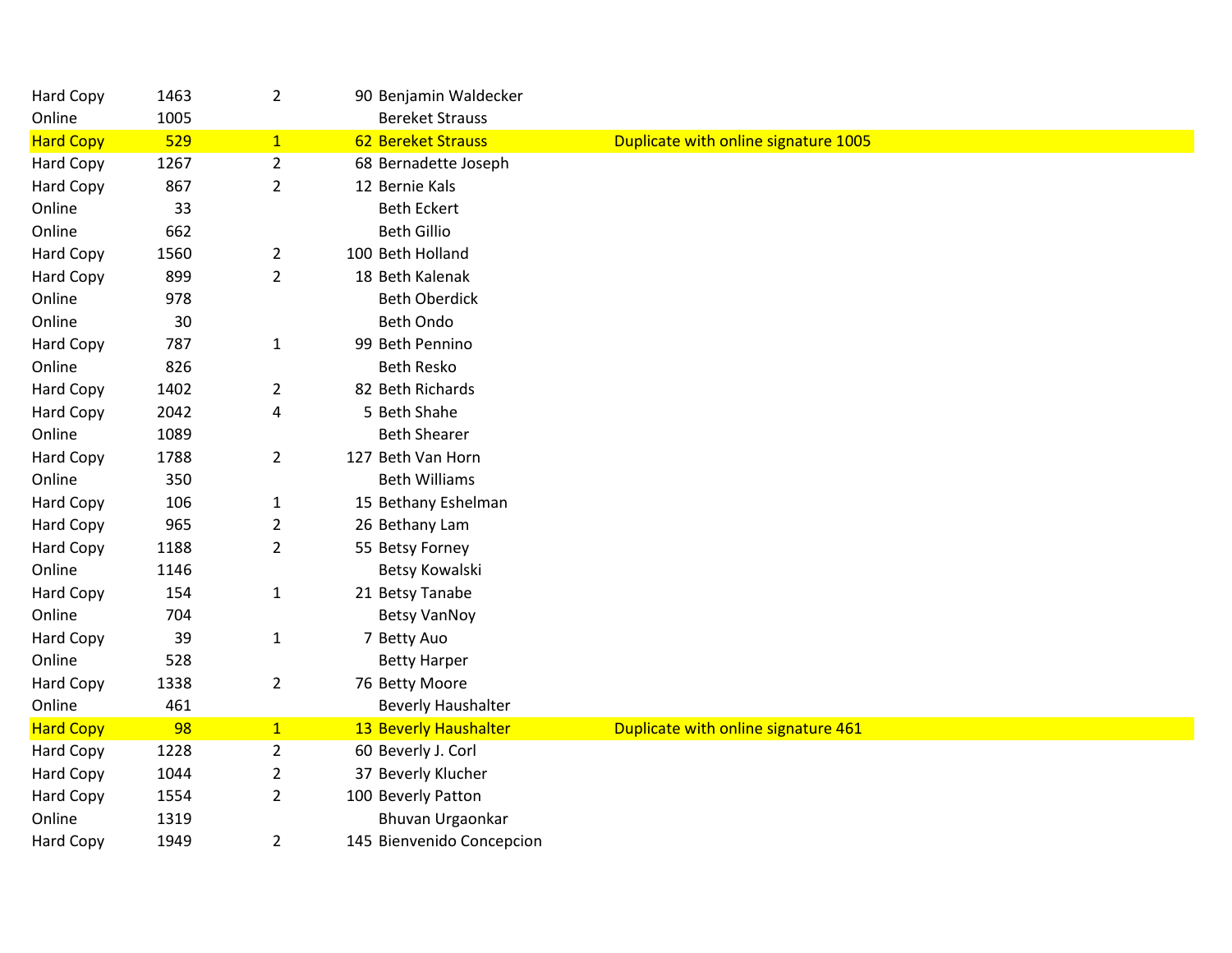| Online           | 1160 |                | Bilgin erdogan             |                                              |
|------------------|------|----------------|----------------------------|----------------------------------------------|
| <b>Hard Copy</b> | 269  | $\mathbf{1}$   | 33 Bill Arble              |                                              |
| Hard Copy        | 768  | $\mathbf{1}$   | 95 Bill Brusse             |                                              |
| Hard Copy        | 1045 | $\overline{2}$ | 37 Bill Klucher            |                                              |
| Online           | 1057 |                | <b>Bill Rose</b>           |                                              |
| <b>Hard Copy</b> | 587  | 1              | 70 Bill Rose               | Duplicate with online signature 1057         |
| Online           | 802  |                | <b>Bill Saxton</b>         |                                              |
| Hard Copy        | 1614 | $\overline{2}$ | 106 Bill Wortman           |                                              |
| Online           | 877  |                | <b>Bing Hou</b>            |                                              |
| <b>Hard Copy</b> | 1733 | 2 <sup>7</sup> | 120 Bing Hou               | Possible duplicate with online signature 877 |
| Online           | 295  |                | Bing zhu                   |                                              |
| Online           | 961  |                | <b>Biniyam strauss</b>     |                                              |
| Online           | 388  |                | <b>Bigin Xie</b>           |                                              |
| Hard Copy        | 323  | 1              | 40 Blair Bitner            |                                              |
| Hard Copy        | 1744 | $\overline{2}$ | 121 Bo Wang                |                                              |
| Hard Copy        | 838  | $\overline{2}$ | 6 Bob and Karen Walker     |                                              |
| Online           | 122  |                | <b>Bob Hohn</b>            |                                              |
| Online           | 1055 |                | <b>Bob Potter</b>          |                                              |
| Hard Copy        | 1153 | $\overline{2}$ | 52 Bobbie P.               |                                              |
| Online           | 301  |                | Bonnie                     |                                              |
| Online           | 559  |                | <b>Bonnie Dripps</b>       |                                              |
| <b>Hard Copy</b> | 1176 | $\overline{2}$ | 54 Bonnie Finochio         |                                              |
| Hard Copy        | 108  | $\mathbf{1}$   | 16 Bonnie Junod            |                                              |
| Hard Copy        | 1355 | $\overline{2}$ | 77 Bonnie Wolfe            |                                              |
| <b>Hard Copy</b> | 1425 | $\overline{2}$ | 85 Boyd Bailey             |                                              |
| Hard Copy        | 1771 | $\overline{2}$ | 124 Brady Grae             |                                              |
| Hard Copy        | 987  | $\overline{2}$ | 29 Brandi Wright           |                                              |
| Online           | 268  |                | <b>Brandon Daubenspeck</b> |                                              |
| Online           | 640  |                | <b>Brandon W</b>           |                                              |
| Hard Copy        | 1602 | $\overline{2}$ | 105 Brandon Zimmerman      |                                              |
| <b>Hard Copy</b> | 1154 | $\overline{2}$ | 52 Brandy                  |                                              |
| Hard Copy        | 1497 | $\overline{2}$ | 94 Brandy Henry            |                                              |
| Hard Copy        | 538  | $\mathbf{1}$   | 64 Braydon Button          |                                              |
| Online           | 1246 |                | Brea Asbury                |                                              |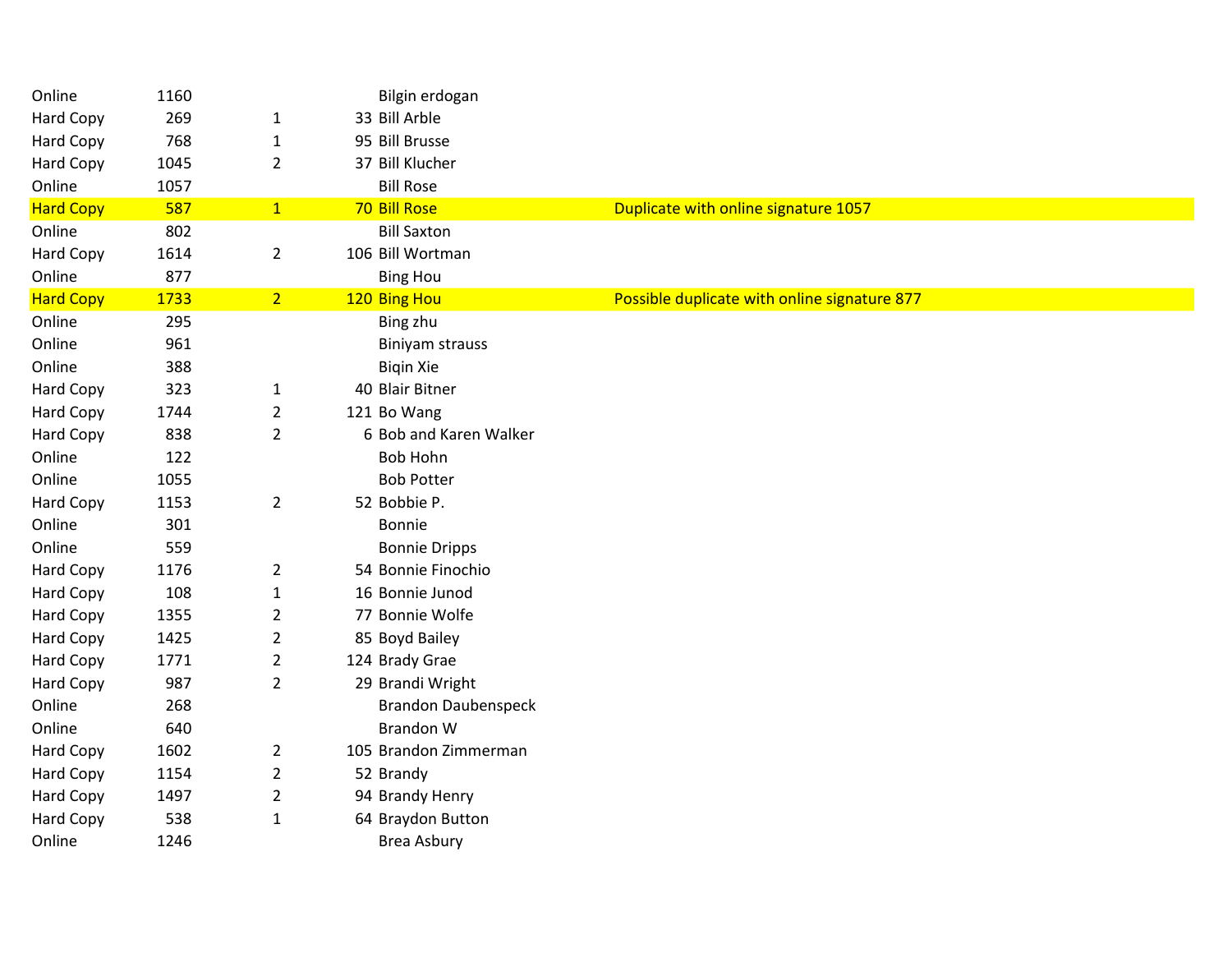| Online           | 1222        |                | <b>Brenda</b>           |                                              |
|------------------|-------------|----------------|-------------------------|----------------------------------------------|
| Online           | 328         |                | <b>Brenda Black</b>     |                                              |
| Online           | 798         |                | <b>Brenda Hameister</b> |                                              |
| Hard Copy        | 732         | $\mathbf{1}$   | 90 Brenda Watson        |                                              |
| Online           | 1321        |                | <b>Brenda Webb</b>      |                                              |
| Hard Copy        | 1071        | $\overline{2}$ | 40 Brett Warrender      |                                              |
| <b>Hard Copy</b> | 1648        | $\overline{2}$ | 109 Brian Cohen         |                                              |
| Online           | 331         |                | <b>Brian Goldfarb</b>   |                                              |
| <b>Hard Copy</b> | 2012        | 4              | 2 Brian H. King         |                                              |
| Hard Copy        | 977         | $\overline{2}$ | 28 Brian Petrosky       |                                              |
| Hard Copy        | 56          | $\mathbf{1}$   | 9 Brian Roberg          |                                              |
| Hard Copy        | 761         | $\mathbf{1}$   | 94 Brian Smith          |                                              |
| Hard Copy        | 72          | $\mathbf{1}$   | 10 Brian Thadl          |                                              |
| Hard Copy        | 1522        | $\overline{2}$ | 97 Brianna Bair         |                                              |
| Online           | 477         |                | Brianna Felgoise        |                                              |
| Online           | 847         |                | Brianna Lundburg        |                                              |
| Online           | 767         |                | <b>Bridget Donnelly</b> |                                              |
| <b>Hard Copy</b> | 1294        | 2 <sup>1</sup> | 70 Bridget Donnelly     | Possible duplicate with online signature 767 |
|                  |             |                |                         |                                              |
| Online           | 31          |                | <b>Brittany McGrory</b> |                                              |
| Online           | 142         |                | <b>Brittany Stoner</b>  |                                              |
| Online           | 1297        |                | <b>Brooke Person</b>    |                                              |
| <b>Hard Copy</b> | 1920        | $\overline{2}$ | 142 Bruce Desmarais     |                                              |
| Online           | 895         |                | <b>Bruce Einfalt</b>    |                                              |
| <b>Hard Copy</b> | 1026        | $\overline{2}$ | 35 Bruce Logan          |                                              |
| Hard Copy        | 1197        | $\overline{2}$ | 56 Bruce Mixo           |                                              |
| Online           | 736         |                | <b>Bruce Trinkley</b>   |                                              |
| <b>Hard Copy</b> | 1546        | $\overline{2}$ | 99 Bruce Trinkley       | Duplicate with online signature 736          |
| Online           | 1225        |                | Bryan J Spang           |                                              |
| Hard Copy        | 1131        | $\overline{2}$ | 47 Bryan Jensen         |                                              |
| <b>Hard Copy</b> | 1078        | $\overline{2}$ | 41 Bryon Henninger      |                                              |
| Hard Copy        | 1195        | $\overline{2}$ | 56 Bull McCartney       |                                              |
| Online           | 280         |                | C J Rusnak              |                                              |
| Hard Copy        | 1647<br>369 | $\overline{2}$ | 109 C. Nuernberger      |                                              |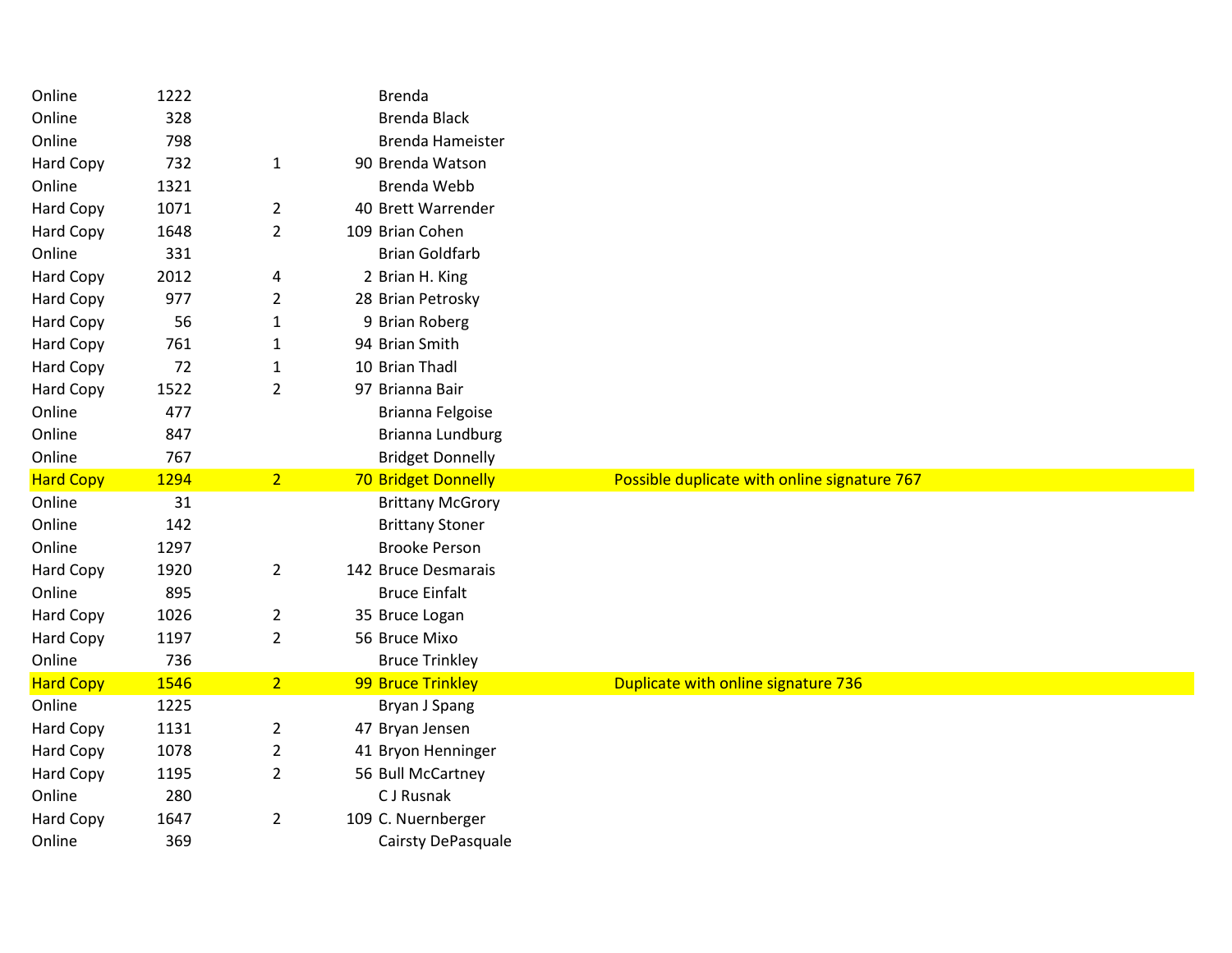| Online           | 139        |                | Caitlin Foley             |                                     |  |  |  |
|------------------|------------|----------------|---------------------------|-------------------------------------|--|--|--|
| Hard Copy        | 943        | $\overline{2}$ | 22 Caitlin Grady          |                                     |  |  |  |
| Hard Copy        | 800        | $\overline{2}$ | 1 Cal Walsh               |                                     |  |  |  |
| Hard Copy        | 740        | $\mathbf{1}$   | 91 Cale Rice              |                                     |  |  |  |
| Hard Copy        | 1880       | $\overline{2}$ | 138 Caleb Frantz          |                                     |  |  |  |
| <b>Hard Copy</b> | 121        | $\mathbf{1}$   | 17 Caleb Olshefsky        |                                     |  |  |  |
| <b>Hard Copy</b> | 124        | $\mathbf{1}$   | 17 Cameron McHenry        |                                     |  |  |  |
| <b>Hard Copy</b> | 1844       | $\overline{2}$ | 132 Camille Barczak Payne |                                     |  |  |  |
| Hard Copy        | 2035       | 4              | 4 Candace Marion          |                                     |  |  |  |
| Hard Copy        | 1084       | $\overline{2}$ | 41 Carene Olsson          |                                     |  |  |  |
| Online           | 952        |                | Cari Gustafson            |                                     |  |  |  |
| <b>Hard Copy</b> | <b>100</b> | 1              | 14 Carin Roberg           | Duplicate with online signature 746 |  |  |  |
| Online           | 746        |                | Carin Roberg              |                                     |  |  |  |
| Hard Copy        | 1351       | $\overline{2}$ | 77 Carl R Houck           |                                     |  |  |  |
| Hard Copy        | 192        | $\mathbf{1}$   | 25 Carl Rosensteel        |                                     |  |  |  |
| Hard Copy        | 1361       | $\overline{2}$ | 78 Carles Galgoci         |                                     |  |  |  |
| Online           | 792        |                | Carmen                    |                                     |  |  |  |
| Online           | 1069       |                | Carmen                    |                                     |  |  |  |
| Online           | 533        |                | Carmen Gass               |                                     |  |  |  |
| Hard Copy        | 904        | $\overline{2}$ | 18 Carmen Bilen           |                                     |  |  |  |
| Online           | 851        |                | Carmen Frost              |                                     |  |  |  |
| Online           | 334        |                | Carmen M Strand           |                                     |  |  |  |
| Hard Copy        | 439        | $\mathbf{1}$   | 51 Carmen Soltis          |                                     |  |  |  |
| Online           | 1168       |                | <b>CAROL A DWYER</b>      |                                     |  |  |  |
| Online           | 88         |                | Carol Camargo             |                                     |  |  |  |
| Online           | 639        |                | Carol Dreibelbis          |                                     |  |  |  |
| Hard Copy        | 1455       | $\overline{2}$ | 88 Carol Ertley           |                                     |  |  |  |
| Hard Copy        | 198        | $\mathbf{1}$   | 25 Carol Eubanks          |                                     |  |  |  |
| Hard Copy        | 1550       | $\overline{2}$ | 99 Carol Hine             |                                     |  |  |  |
| Hard Copy        | 915        | $\overline{2}$ | 20 Carol Li               |                                     |  |  |  |
| Online           | 727        |                | Carol Pflumm              |                                     |  |  |  |
| Online           | 178        |                | <b>Carol Phillips</b>     |                                     |  |  |  |
| Online           | 611        |                | Carol Pilgrim             |                                     |  |  |  |
| Hard Copy        | 1224       | $\overline{2}$ | 60 Carol Seeland          |                                     |  |  |  |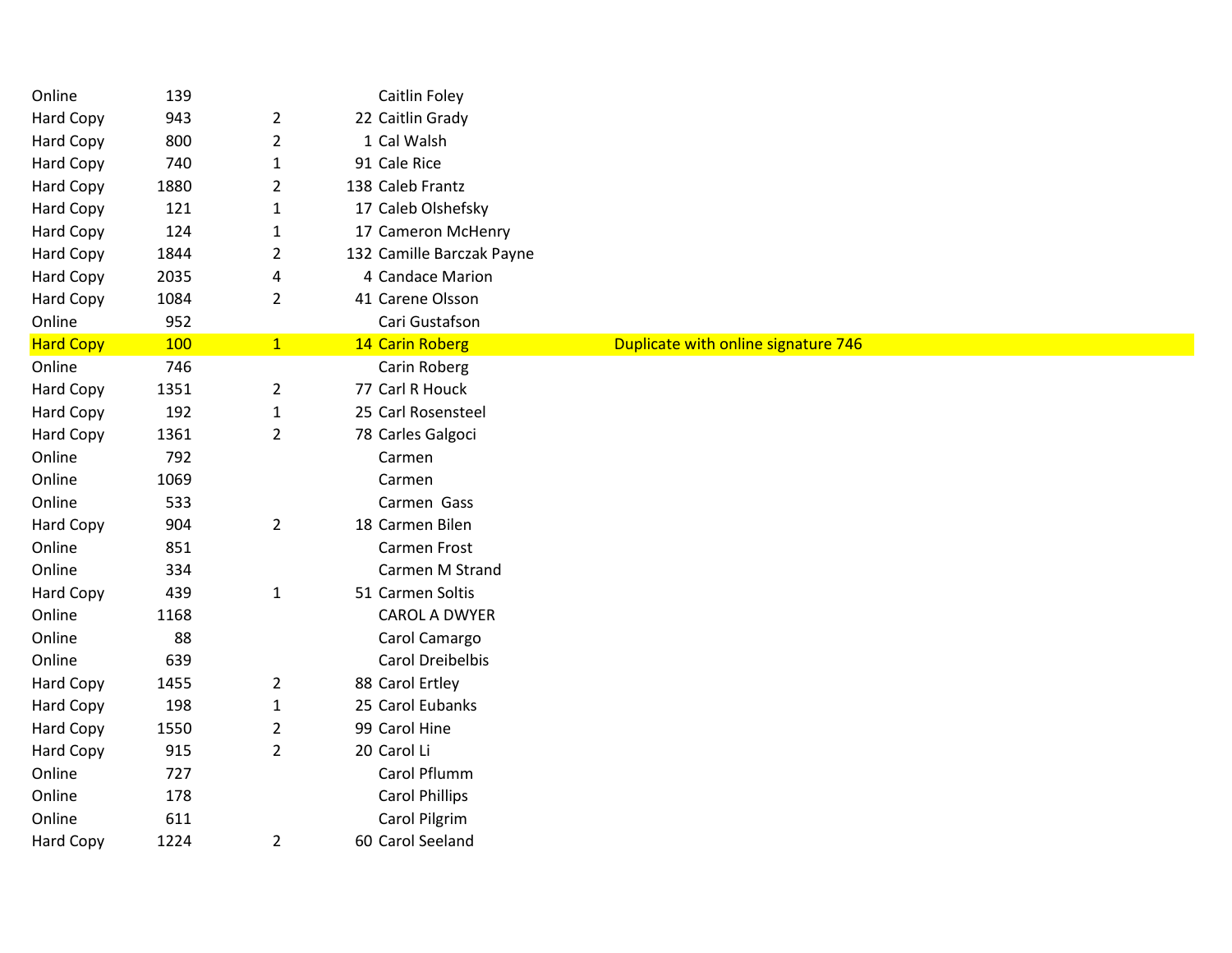| Online           | 1293 |                | Carol Witmer               |
|------------------|------|----------------|----------------------------|
| Online           | 900  |                | Carole Donald              |
| Online           | 150  |                | Carole Fillmann            |
| <b>Hard Copy</b> | 641  | 1              | 81 Carolina Shindy         |
| Hard Copy        | 412  | $\mathbf{1}$   | 48 Caroline Kenny          |
| Hard Copy        | 1477 | 2              | 91 Carolyn Barr            |
| Hard Copy        | 148  | 1              | 20 Carolyn Billanti        |
| Hard Copy        | 1073 | $\overline{2}$ | 40 Carolyn Cowry           |
| Hard Copy        | 1662 | 2              | 111 Carolyn Fries          |
| Hard Copy        | 168  | $\mathbf{1}$   | 22 Carolyn G. Anderson     |
| Online           | 1077 |                | Carolyn Hatley             |
| Hard Copy        | 762  | $\mathbf{1}$   | 95 Carolyn Kello           |
| <b>Hard Copy</b> | 438  | 1              | 51 Carolyn Sharp           |
| Online           | 1338 |                | Carolyn Wilhelm            |
| Hard Copy        | 1661 | $\overline{2}$ | 111 Carolyn Wilson         |
| <b>Hard Copy</b> | 765  | $\mathbf{1}$   | 95 Carolyne Meehan         |
| Online           | 643  |                | Carrie Heron               |
| <b>Hard Copy</b> | 936  | $\overline{2}$ | 22 Carrie Jackson          |
| <b>Hard Copy</b> | 370  | 1              | 44 Carson Manville         |
| Hard Copy        | 1831 | $\overline{2}$ | 131 Cary Gronwall          |
| Online           | 1124 |                | Caryl Byrne                |
| <b>Hard Copy</b> | 2018 | 4              | 3 Caryl Kehoe              |
| Hard Copy        | 299  | 1              | 36 Casandra Emel           |
| <b>Hard Copy</b> | 1335 | $\overline{2}$ | 75 Casandra M. Boliver     |
| Online           | 1078 |                | Casey Goodall              |
| <b>Hard Copy</b> | 482  | $\mathbf{1}$   | 58 Casey McNeil            |
| <b>Hard Copy</b> | 989  | $\overline{2}$ | 31 Casey Rellis            |
| Online           | 5    |                | Cassie Konkle              |
| Online           | 489  |                | Catherine Cohan            |
| Online           | 1289 |                | <b>Catherine Dauler</b>    |
| Online           | 602  |                | Catherine Grigor           |
| <b>Hard Copy</b> | 877  | $\overline{2}$ | 14 Catherine Neal          |
| Online           | 1155 |                | <b>Catherine S Alloway</b> |
| Online           | 436  |                | Cathie kenny               |
|                  |      |                |                            |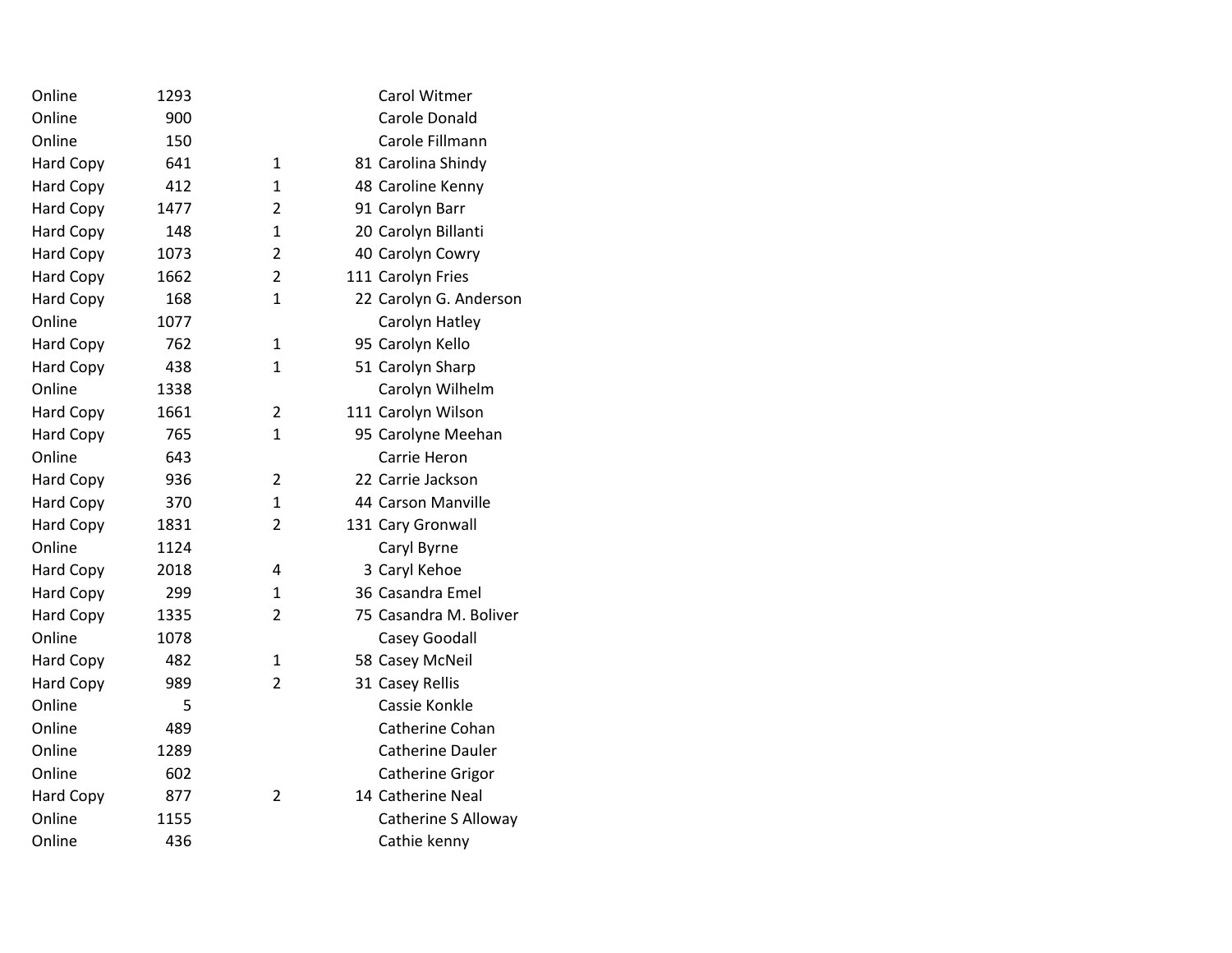| Online           | 959  |                | Cathy Braasch           |                                     |
|------------------|------|----------------|-------------------------|-------------------------------------|
| Online           | 565  |                | Cathy DeSanto           |                                     |
| Hard Copy        | 796  | $\overline{2}$ | 1 Cathy Johnson         |                                     |
| Hard Copy        | 1892 | $\overline{2}$ | 139 Cathy Savereno      |                                     |
| Hard Copy        | 297  | $\mathbf{1}$   | 36 Catrina Mumyack      |                                     |
| Hard Copy        | 102  | $\mathbf{1}$   | 14 Ceci Rusnak          |                                     |
| Online           | 892  |                | Celeste Henderlong      |                                     |
| Online           | 1030 |                | Celeste Parker          |                                     |
| Online           | 1351 |                | celinda stickles        |                                     |
| Hard Copy        | 951  | $\overline{2}$ | 25 Chad Ehresman        |                                     |
| Hard Copy        | 1856 | $\overline{2}$ | 134 Chad Liebert        |                                     |
| Hard Copy        | 897  | $\overline{2}$ | 18 Chad Mitchell        |                                     |
| Online           | 1212 |                | Charity barger          |                                     |
| Online           | 1011 |                | <b>Charlane Mowery</b>  |                                     |
| Hard Copy        | 1486 | $\overline{2}$ | 93 Charlene Curtiss     |                                     |
| Hard Copy        | 1580 | $\overline{2}$ | 102 Charles C. Seighman |                                     |
| Online           | 318  |                | charles Etzweiler       |                                     |
| Hard Copy        | 1972 | $\mathsf 3$    | 1 Charles Lumpkins      |                                     |
| Online           | 100  |                | Charlie White           |                                     |
| Online           | 690  |                | Chase C                 |                                     |
| Hard Copy        | 358  | $\mathbf{1}$   | 43 Chastity Blom        |                                     |
| Online           | 1269 |                | Chelsea L               |                                     |
| Hard Copy        | 1764 | $\overline{2}$ | 123 Chen Chen           |                                     |
| Hard Copy        | 1732 | $\overline{2}$ | 120 Chen Wu             |                                     |
| Hard Copy        | 1035 | $\overline{2}$ | 36 Chengzi Hung         |                                     |
| Hard Copy        | 1709 | $\overline{2}$ | 117 Chenming Zheng      |                                     |
| Online           | 380  |                | Chenying Wang           |                                     |
| <b>Hard Copy</b> | 1753 | $\overline{2}$ | 122 Chenying Wang       | Duplicate with online signature 380 |
| Hard Copy        | 1070 | $\overline{2}$ | 40 Chenying Warrender   |                                     |
| Hard Copy        | 216  | $\mathbf{1}$   | 27 Cherene Holland      |                                     |
| Online           | 345  |                | Cheryl Bohn             |                                     |
| Hard Copy        | 1884 | $\overline{2}$ | 138 Cheryl George       |                                     |
| Online           | 18   |                | Cheryl Gigante          |                                     |
| Hard Copy        | 14   | $\mathbf{1}$   | 2 Cheryl Glenn          |                                     |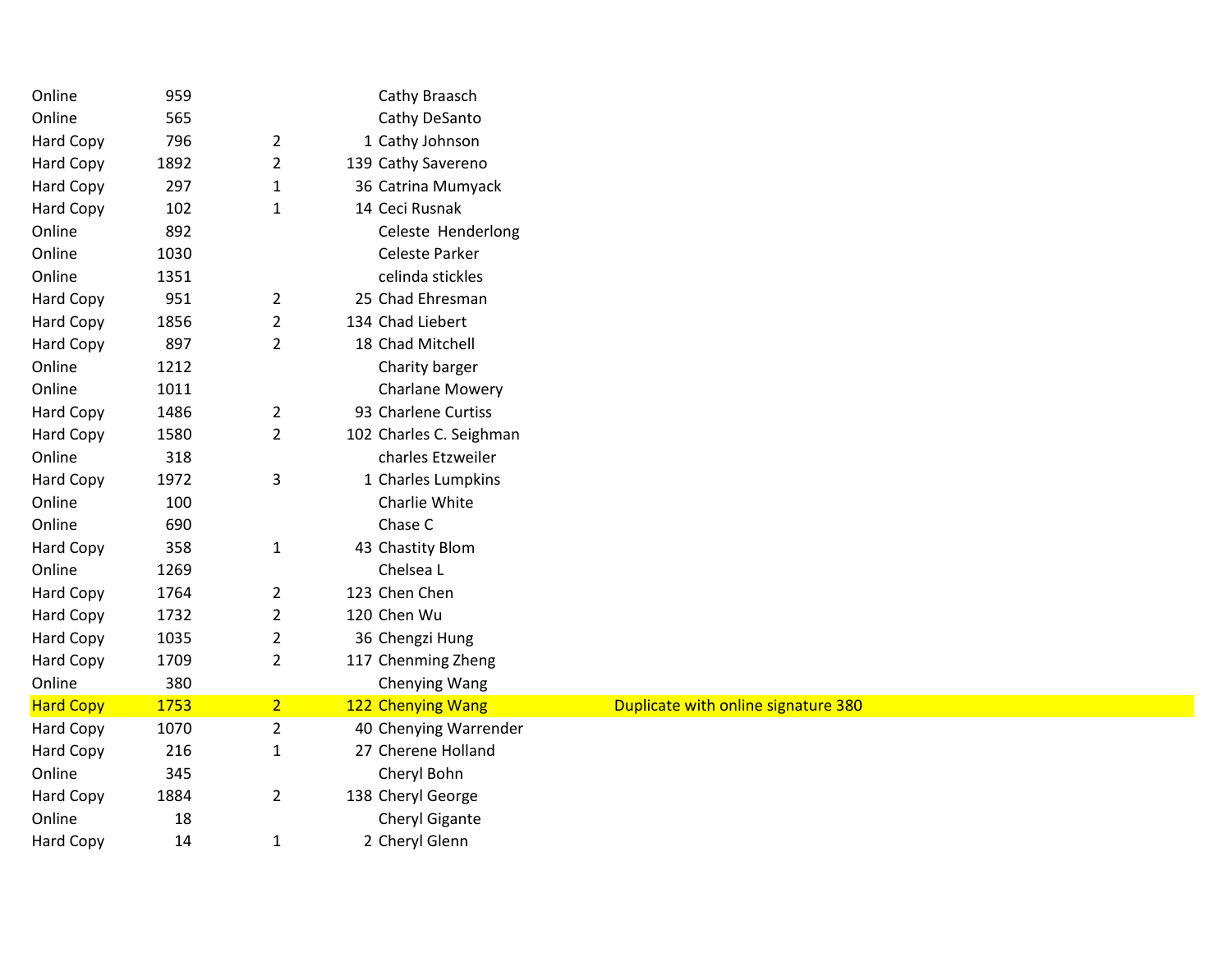| Hard Copy        | 210  | $\mathbf 1$    | 27 Cheryl Price      |                                              |
|------------------|------|----------------|----------------------|----------------------------------------------|
| Hard Copy        | 1537 | $\overline{2}$ | 98 Cheryl Woods      |                                              |
| Online           | 145  |                | Chester              |                                              |
| <b>Hard Copy</b> | 1729 | 2 <sup>1</sup> | 120 Ching Wan Lai    | Possible duplicate with online signature 143 |
| Online           | 143  |                | Ching Wan Lai        |                                              |
| Hard Copy        | 1830 | $\overline{2}$ | 131 Chloe Cho        |                                              |
| Hard Copy        | 551  | $\mathbf{1}$   | 65 Chris Bourne      |                                              |
| Hard Copy        | 773  | $\mathbf{1}$   | 96 Chris Creaque     |                                              |
| Hard Copy        | 1488 | $\overline{2}$ | 93 Chris Cremer      |                                              |
| Hard Copy        | 824  | $\overline{2}$ | 4 Chris Devlin       |                                              |
| Hard Copy        | 1245 | $\overline{2}$ | 64 Chris English     |                                              |
| Online           | 1308 |                | Chris Gamrat         |                                              |
| <b>Hard Copy</b> | 1233 | $\overline{2}$ | 61 Chris Grella      |                                              |
| Online           | 825  |                | Chris H              |                                              |
| Hard Copy        | 916  | $\overline{2}$ | 20 Chris Jones       |                                              |
| Hard Copy        | 506  | $\mathbf 1$    | 60 Chris Jordan      |                                              |
| Hard Copy        | 233  | $\mathbf{1}$   | 29 Chris Kirk        |                                              |
| Hard Copy        | 73   | $\mathbf{1}$   | 10 Chris Kirkpatrick |                                              |
| Hard Copy        | 1679 | $\overline{2}$ | 112 Chris McMullen   |                                              |
| Hard Copy        | 449  | $\mathbf 1$    | 54 Chris Millet      |                                              |
| Hard Copy        | 1177 | $\overline{2}$ | 54 Chris Mullin      |                                              |
| Hard Copy        | 1280 | $\overline{2}$ | 69 Chris Paveglio    |                                              |
| Hard Copy        | 954  | $\overline{2}$ | 25 Chris Pletcher    |                                              |
| Hard Copy        | 1277 | $\overline{2}$ | 69 Chris Small       |                                              |
| Hard Copy        | 1046 | $\overline{2}$ | 37 Chris Weakland    |                                              |
| Hard Copy        | 1641 | $\overline{2}$ | 109 Chris Webb       |                                              |
| Hard Copy        | 1394 | $\overline{2}$ | 81 Christa Watschle  |                                              |
| Hard Copy        | 890  | $\overline{2}$ | 17 Christel Stewart  |                                              |
| Online           | 1170 |                | Christi Sap          |                                              |
| Hard Copy        | 544  | $\mathbf{1}$   | 64 Christie Jester   |                                              |
| Online           | 753  |                | Christie Orr         |                                              |
| Hard Copy        | 972  | $\overline{2}$ | 27 Christina Braun   |                                              |
| Hard Copy        | 1809 | $\overline{2}$ | 129 Christina Clar   |                                              |
| Online           | 937  |                | Christina Cook       |                                              |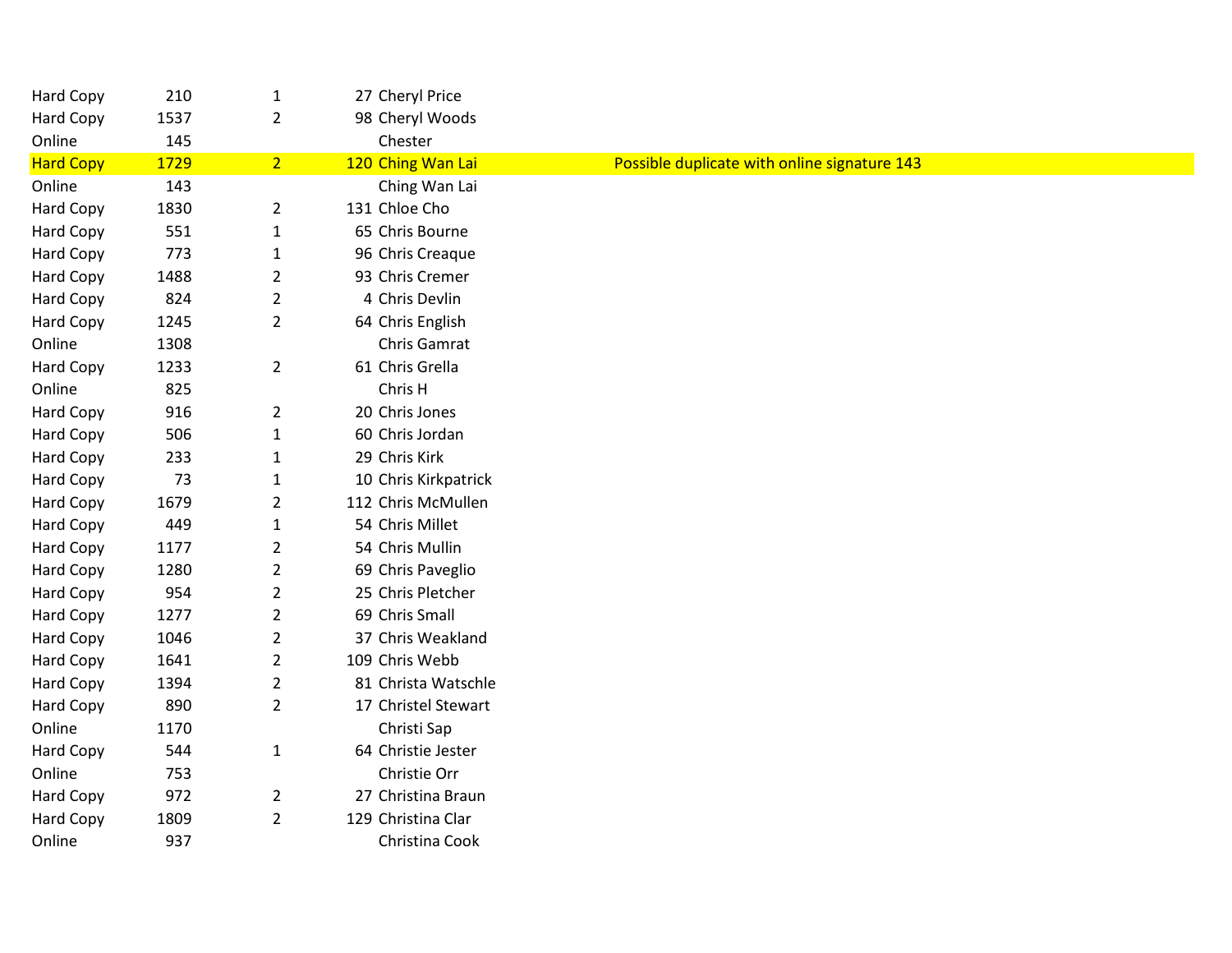| <b>Hard Copy</b> | 923            | $\overline{2}$          | 20 Christina Cook        | Duplicate with online signature 937  |
|------------------|----------------|-------------------------|--------------------------|--------------------------------------|
| Hard Copy        | 1089           | $\overline{2}$          | 42 Christina Dorsey      |                                      |
| Online           | 969            |                         | Christina Hunsberger     |                                      |
| Online           | $\overline{7}$ |                         | Christina J Taheri       |                                      |
| Online           | 169            |                         | Christina ombalski       |                                      |
| Online           | 951            |                         | Christina Pillot         |                                      |
| Hard Copy        | 292            | $\mathbf{1}$            | 36 Christina Walker      |                                      |
| Online           | 964            |                         | Christine                |                                      |
| Online           | 284            |                         | Christine A Fahey        |                                      |
| Online           | 307            |                         | <b>Christine Bailey</b>  |                                      |
| Online           | 1273           |                         | <b>Christine Bitner</b>  |                                      |
| Hard Copy        | 1907           | $\overline{2}$          | 141 Christine Hughes     |                                      |
| Hard Copy        | 2027           | 4                       | 4 Christine Johnson      |                                      |
| Online           | 70             |                         | Christine Kathryn Stuart |                                      |
| Online           | 1048           |                         | <b>Christine Stangel</b> |                                      |
| <b>Hard Copy</b> | 62             | $\mathbf{1}$            | 9 Christopher Geist      |                                      |
| Hard Copy        | 924            | $\overline{2}$          | 20 Christopher Heancy    |                                      |
| Hard Copy        | 27             | $\mathbf{1}$            | 6 Christopher McClury    |                                      |
| Online           | 1173           |                         | Christopher Walker       |                                      |
| Online           | 19             |                         | Christy LaForce          |                                      |
| Online           | 1258           |                         | Chuck Miller             |                                      |
| Online           | 79             |                         | <b>Chuck Phillips</b>    |                                      |
| Hard Copy        | 1711           | $\overline{2}$          | 118 Chung-Pei Chuang     |                                      |
| Hard Copy        | 1115           | $\overline{\mathbf{c}}$ | 44 Ciara Nolen           |                                      |
| Online           | 1121           |                         | Cindy evcic              |                                      |
| Hard Copy        | 1982           | 3                       | 3 Cindy L. Hall          |                                      |
| Online           | 1299           |                         | Cindy Tier               |                                      |
| <b>Hard Copy</b> | 1144           | 2 <sup>1</sup>          | <b>50 Cindy Tier</b>     | Duplicate with online signature 1299 |
| Online           | 765            |                         | <b>Claire Amick</b>      |                                      |
| Hard Copy        | 911            | 2                       | 19 Claire Thomas         |                                      |
| Hard Copy        | 902            | $\overline{2}$          | 18 Clara Drummond        |                                      |
| Online           | 360            |                         | Clara Strausser          |                                      |
| Online           | 620            |                         | Clare Cowen              |                                      |
| <b>Hard Copy</b> | 1300           | 2                       | 71 Clare Sapia           |                                      |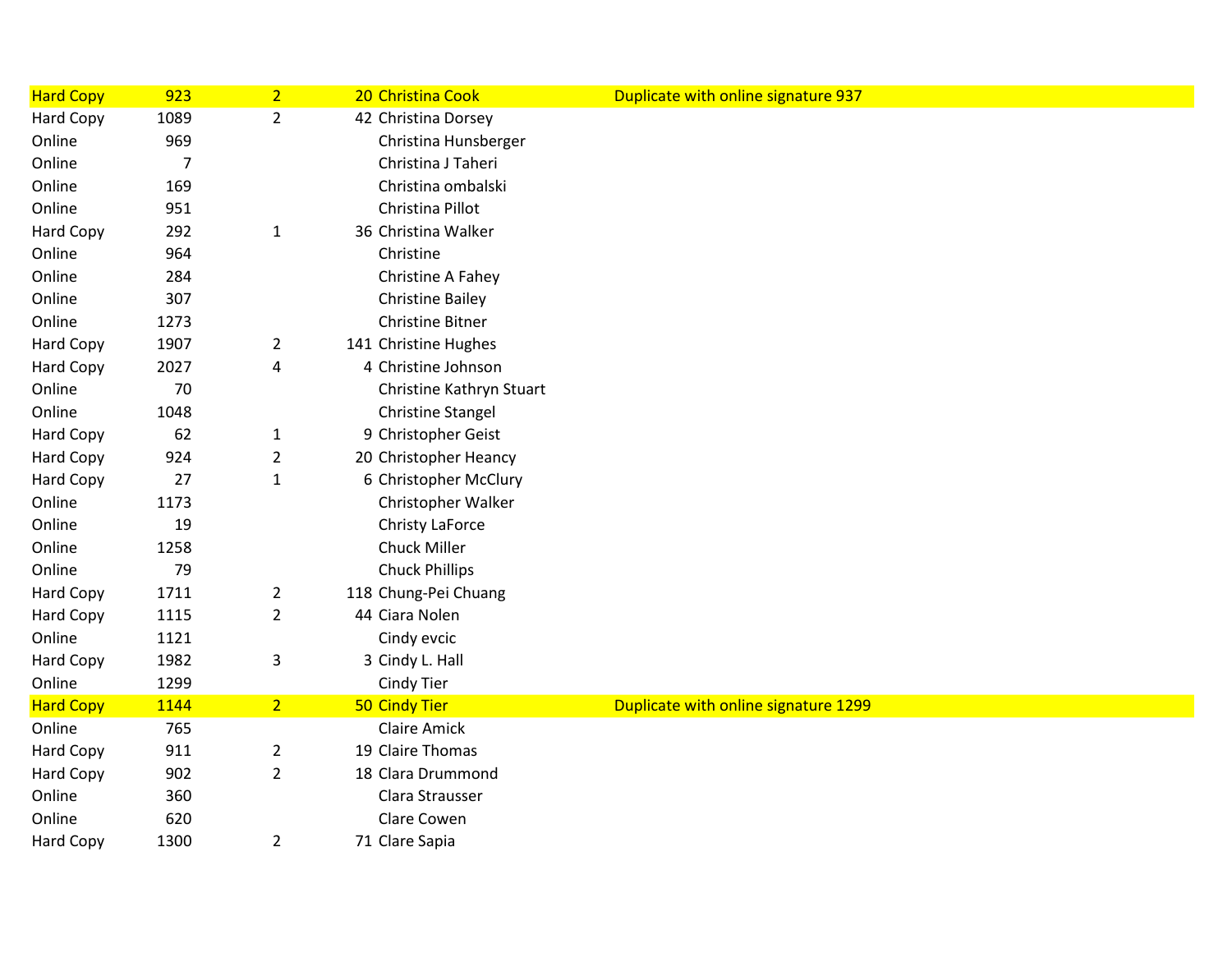| Online           | 1074 |                | Clarice Bainbridge       |                                      |
|------------------|------|----------------|--------------------------|--------------------------------------|
| <b>Hard Copy</b> | 20   | $\overline{1}$ | 5 Clarice Bainbridge     | Duplicate with online signature 1074 |
| Hard Copy        | 825  | $\overline{2}$ | 4 Claudia M. Arnette     |                                      |
| Hard Copy        | 2029 | 4              | 4 Cleveland Johnson      |                                      |
| Hard Copy        | 1445 | $\overline{2}$ | 87 Clifton Merchant      |                                      |
| Online           | 1053 |                | Cocolin Jeanne           |                                      |
| Online           | 1264 |                | Colin                    |                                      |
| Hard Copy        | 507  | $\mathbf{1}$   | 60 Colin Turner          |                                      |
| Hard Copy        | 129  | $\mathbf{1}$   | 18 Conal Carr            |                                      |
| Hard Copy        | 865  | $\overline{2}$ | 12 Connie Ansong         |                                      |
| Hard Copy        | 357  | $\mathbf{1}$   | 43 Connie Bailey         |                                      |
| Hard Copy        | 1634 | $\overline{2}$ | 108 Connie McIntyre      |                                      |
| Hard Copy        | 1083 | $\overline{2}$ | 41 Connie Olsson         |                                      |
| Online           | 11   |                | Connie Puckett           |                                      |
| Hard Copy        | 1012 | $\overline{2}$ | 33 Connor Lewis          |                                      |
| Online           | 1310 |                | <b>Connor Porcello</b>   |                                      |
| Hard Copy        | 174  | $\mathbf{1}$   | 23 Constance Matthews    |                                      |
| <b>Hard Copy</b> | 949  | $\overline{2}$ | 23 Constantine Lagoa     |                                      |
| Online           | 708  |                | Constanza Ehrenhaus      |                                      |
| Hard Copy        | 391  | $\mathbf{1}$   | 46 Cord Ruffrar          |                                      |
| Hard Copy        | 359  | $\mathbf{1}$   | 43 Corena Breon          |                                      |
| Hard Copy        | 1772 | 2              | 124 Corey Gracie-Griffin |                                      |
| Hard Copy        | 483  | $\mathbf{1}$   | 58 Corinne Campbell      |                                      |
| Hard Copy        | 1553 | $\overline{2}$ | 100 Cornaggia, K.        |                                      |
| Hard Copy        | 1598 | $\overline{2}$ | 104 Corpia Keyes         |                                      |
| Online           | 1211 |                | Corrine S                |                                      |
| Online           | 837  |                | Cortney B Fouse          |                                      |
| Online           | 432  |                | Courtney L               |                                      |
| Hard Copy        | 990  | $\overline{2}$ | 31 Courtney Morrison     |                                      |
| Hard Copy        | 207  | $\mathbf{1}$   | 26 Craig Miller          |                                      |
| Hard Copy        | 406  | $\mathbf{1}$   | 48 Craig Miller          |                                      |
| Online           | 354  |                | Cristina Houtz           |                                      |
| Hard Copy        | 249  | $\mathbf{1}$   | 31 Curt Horton           |                                      |
| Hard Copy        | 1543 | $\overline{2}$ | 99 Curtis Parker         |                                      |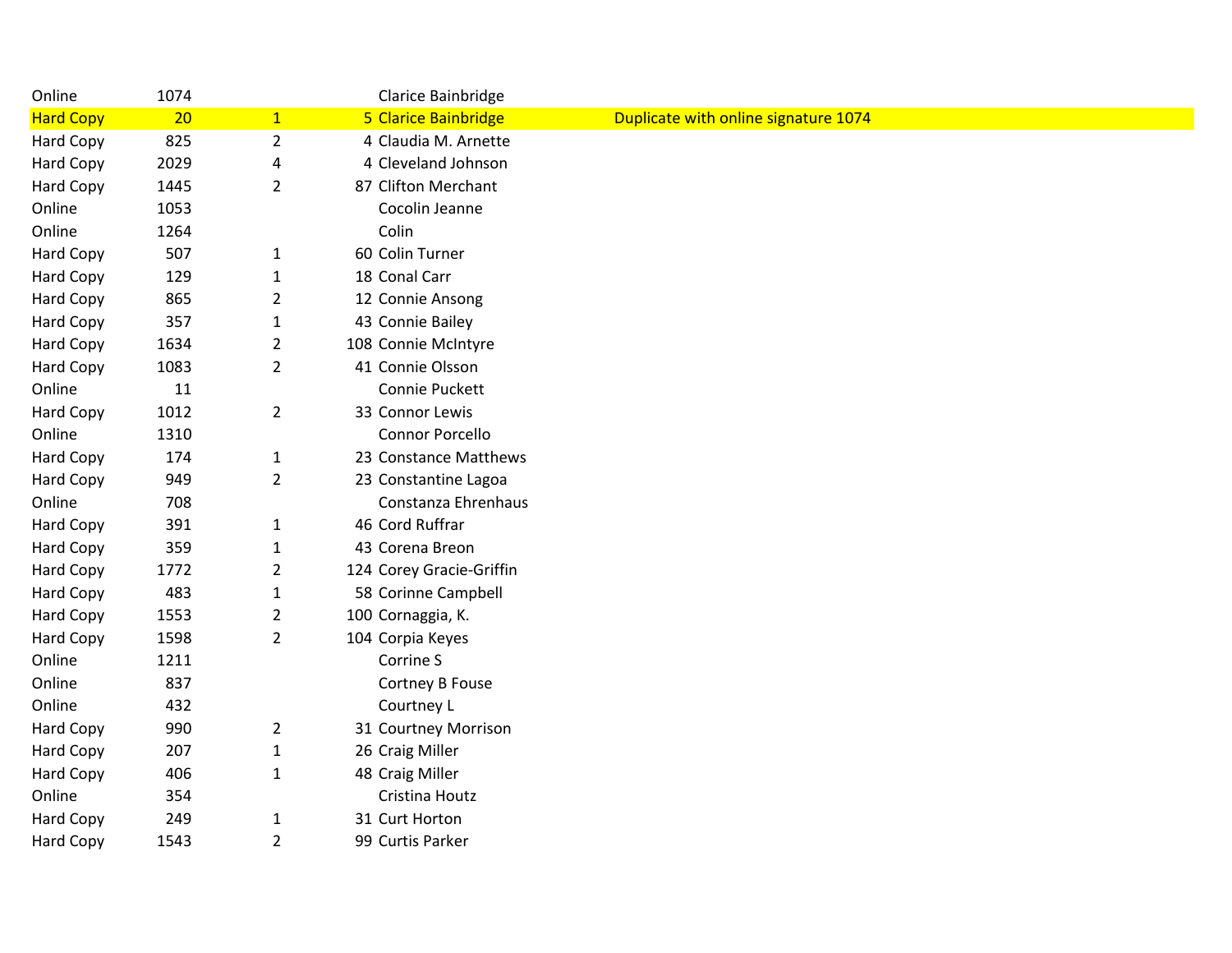| Online           | 1302 |                | Cydney Howard         |                                              |
|------------------|------|----------------|-----------------------|----------------------------------------------|
| Online           | 830  |                | Cyndi egolf           |                                              |
| <b>Hard Copy</b> | 729  | $\mathbf{1}$   | 90 Cyndi Egolf        | Duplicate with online signature 830          |
| Online           | 346  |                | Cynthia Carpenter     |                                              |
| <b>Hard Copy</b> | 1616 | 2 <sup>7</sup> | 106 Cynthia Carpenter | Possible duplicate with online signature 346 |
| Hard Copy        | 742  | $\mathbf 1$    | 91 Cynthia Corman     |                                              |
| Hard Copy        | 1652 | $\overline{2}$ | 110 Cynthia Elder     |                                              |
| Online           | 508  |                | Cynthia Hartswick     |                                              |
| Online           | 48   |                | Cynthia Krankel       |                                              |
| Online           | 89   |                | Cynthia Lago          |                                              |
| Hard Copy        | 8    | $\mathbf{1}$   | 1 Cynthia Mock        |                                              |
| Hard Copy        | 808  | $\overline{2}$ | 2 Cynthia Nakpil      |                                              |
| Online           | 801  |                | Cynthia Nixon-Hudson  |                                              |
| Online           | 445  |                | Cynthia Pyrih         |                                              |
| Online           | 1364 |                | Cynthia Roy           |                                              |
| Hard Copy        | 780  | $\mathbf{1}$   | 96 Cynthia Simmons    |                                              |
| Hard Copy        | 2016 | 4              | 3 Cynthia Solic       |                                              |
| Hard Copy        | 461  | $\mathbf{1}$   | 56 Cynthia Tait Law   |                                              |
| Hard Copy        | 260  | $\mathbf{1}$   | 32 Cyrus Klingsperg   |                                              |
| Online           | 1098 |                | D rn Ellis            |                                              |
| Online           | 439  |                | daguan                |                                              |
| Online           | 152  |                | Daityn Rothrock       |                                              |
| Hard Copy        | 1846 | $\overline{2}$ | 133 Dale Haldeman     |                                              |
| Hard Copy        | 286  | $\mathbf 1$    | 35 Dale Mohler        |                                              |
| Online           | 1009 |                | Dan                   |                                              |
| Hard Copy        | 1099 | $\overline{2}$ | 43 Dan Allen          |                                              |
| Online           | 1041 |                | Dan Galvin            |                                              |
| Hard Copy        | 1405 | $\overline{2}$ | 82 Dan Grow           |                                              |
| Hard Copy        | 1072 | $\overline{2}$ | 40 Dan Kuhn           |                                              |
| Hard Copy        | 766  | $\mathbf 1$    | 95 Dan Meehan         |                                              |
| Hard Copy        | 1016 | $\overline{2}$ | 34 Dan R Braucht      |                                              |
| Hard Copy        | 1260 | $\overline{2}$ | 67 Dan Rowland        |                                              |
| Hard Copy        | 812  | $\overline{2}$ | 2 Dan Wedlake         |                                              |
| Online           | 499  |                | Dana L Stuchul        |                                              |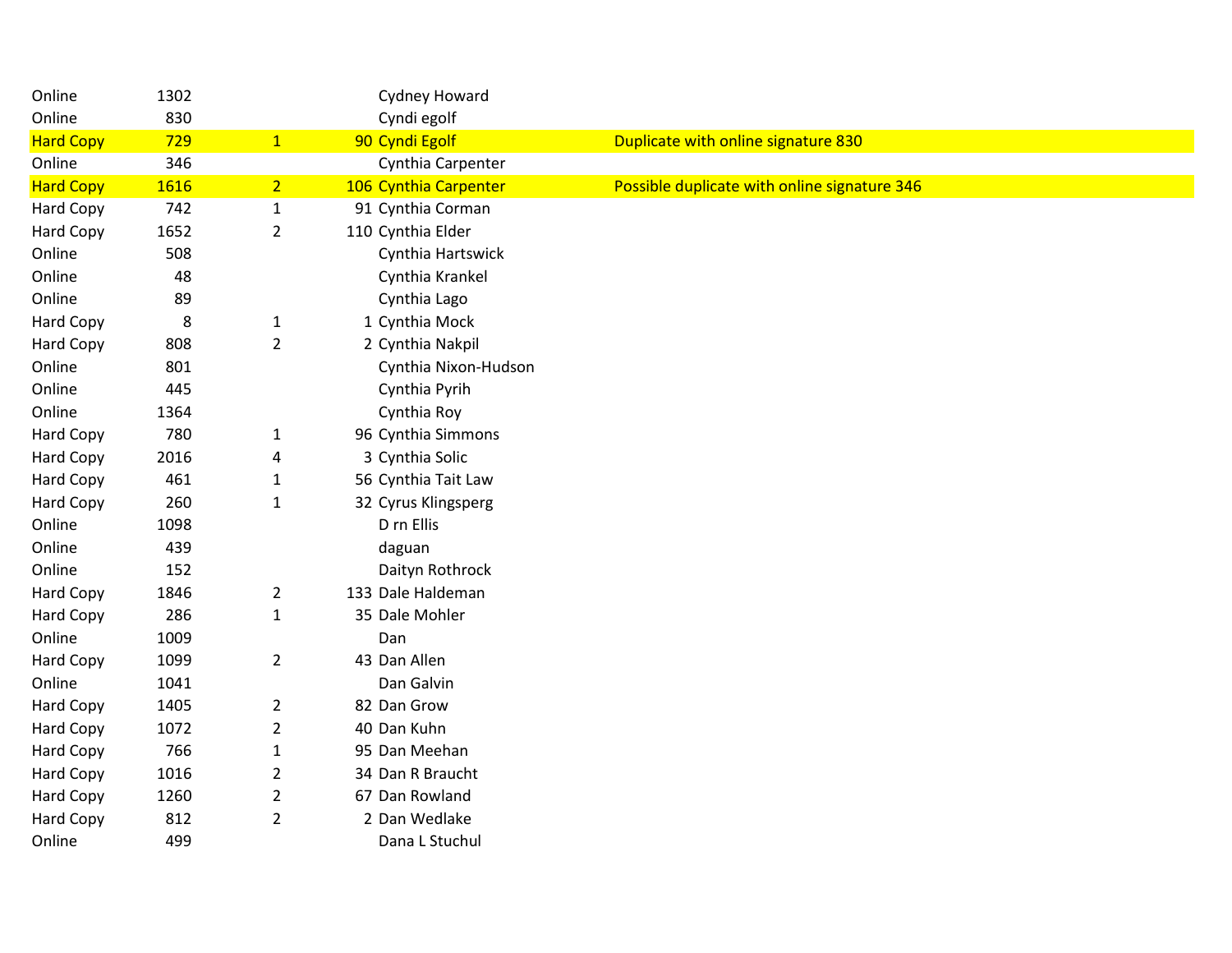| 16   |                | Dana Lonjin            |
|------|----------------|------------------------|
| 442  | 1              | 52 Dana Reed           |
| 2024 | 4              | 3 Dana Tilghman        |
| 8    |                | Dana Veerasammy        |
| 1158 | $\overline{2}$ | 52 Dance Plumley       |
| 334  | 1              | 41 Daniel Beisel       |
| 31   | 1              | 6 Daniel Burgos        |
| 867  |                | Daniel C McIntire      |
| 500  | 1              | 60 Daniel Collins      |
| 1533 | $\overline{2}$ | 98 Daniel Coughlin     |
| 377  | 1              | 45 Daniel Dressler     |
| 2004 | 4              | 1 Daniel Falk          |
| 621  | 1              | 77 Daniel Gerasenko    |
| 603  | $\mathbf{1}$   | 74 Daniel Glushuk      |
| 1110 |                | Daniel Godzieba        |
| 778  | 1              | 96 Daniel Goldstein    |
| 186  | 1              | 24 Daniel Holter       |
| 2043 | 4              | 5 Daniel Johnson       |
| 35   | $\mathbf{1}$   | 6 Daniel Johnstonbaugh |
| 1066 | $\overline{2}$ | 39 Daniel Keller       |
| 13   |                | Daniel Kiehl           |
| 97   |                | Daniel L Shields       |
| 1981 | 3              | 3 Daniel L. Hall       |
| 1171 | $\overline{2}$ | 54 Daniel Leslie       |
| 834  | $\overline{2}$ | 5 Daniel Lysak         |
| 57   |                | Daniel Materna         |
| 819  | $\overline{2}$ | 3 Daniel Olivero       |
| 540  | $\mathbf{1}$   | 64 Daniel Rhoads       |
| 83   |                | Daniel Rivera          |
| 428  | 1              | 50 Daniel Sharp        |
| 1087 | $\overline{2}$ | 41 Daniel Shoffner     |
| 1535 | $\overline{2}$ | 98 Daniel Susser       |
| 679  | $\mathbf 1$    | 84 Daniel Tishchenko   |
| 719  |                | Daniel Tracy           |
|      |                |                        |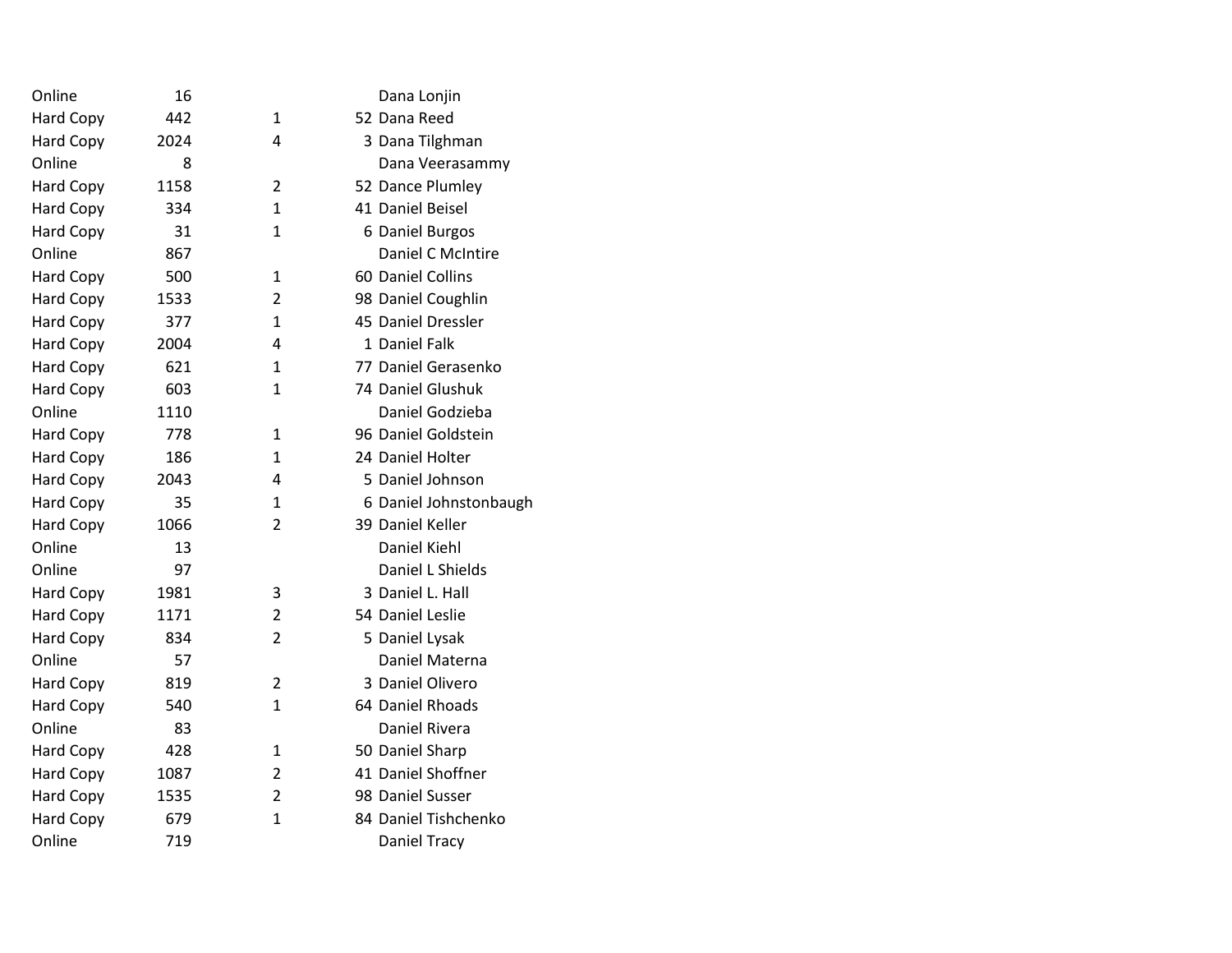| <b>Hard Copy</b> | 353  | $\mathbf{1}$   | <b>43 Daniel Tracy</b>  | Duplicate with online signature 719 |
|------------------|------|----------------|-------------------------|-------------------------------------|
| Online           | 1336 |                | <b>Daniel Tracy</b>     | Duplicate with online signature 719 |
| Online           | 480  |                | Daniela Saraka          |                                     |
| Online           | 396  |                | Danielle                |                                     |
| Online           | 170  |                | Danielle Ambrosia       |                                     |
| Online           | 745  |                | <b>Danielle Summers</b> |                                     |
| Hard Copy        | 764  | $\mathbf{1}$   | 95 Danika Kello         |                                     |
| Online           | 1122 |                | Daning Huang            |                                     |
| <b>Hard Copy</b> | 1318 | $\overline{2}$ | 74 Danith Dayanada      |                                     |
| Online           | 172  |                | <b>DAnne Saylor</b>     |                                     |
| Hard Copy        | 1988 | 3              | 3 Danny Smith           |                                     |
| Hard Copy        | 801  | $\overline{2}$ | 1 Dante Bonaquist       |                                     |
| Hard Copy        | 200  | $\mathbf{1}$   | 26 Dante Scalzi         |                                     |
| Hard Copy        | 1621 | $\overline{2}$ | 107 Dara Hadigh         |                                     |
| Online           | 405  |                | Darcie Wagner           |                                     |
| Hard Copy        | 1815 | $\overline{2}$ | 130 Darcy A. Gustafson  |                                     |
| Hard Copy        | 1630 | $\overline{2}$ | 107 Darell W. Vaughan   |                                     |
| Hard Copy        | 1182 | $\overline{2}$ | 55 Darin Chancella      |                                     |
| Hard Copy        | 1226 | $\overline{2}$ | 60 Darla Bond           |                                     |
| Online           | 234  |                | Darlene Clark           |                                     |
| Online           | 1301 |                | Darlene Foster          |                                     |
| Hard Copy        | 1441 | $\overline{2}$ | 87 Darlene Skousen      |                                     |
| Online           | 1131 |                | Darlene Smith           |                                     |
| Hard Copy        | 721  | $\mathbf{1}$   | 89 Darrell Egolf        |                                     |
| Hard Copy        | 1615 | $\overline{2}$ | 106 Darren Pagan        |                                     |
| Hard Copy        | 1342 | $\overline{2}$ | 76 Daryl Durran         |                                     |
| Hard Copy        | 1215 | $\overline{2}$ | 58 Dasha Aseyev         |                                     |
| Online           | 26   |                | Dave Borch              |                                     |
| Hard Copy        | 1303 | $\overline{2}$ | 71 Dave Jones           |                                     |
| Hard Copy        | 1100 | $\overline{2}$ | 43 Dave Jontoria        |                                     |
| <b>Hard Copy</b> | 365  | $\mathbf 1$    | 44 Dave King            |                                     |
| Online           | 246  |                | Dave Kreamer            |                                     |
| Hard Copy        | 1270 | $\overline{2}$ | 68 Dave Lieb            |                                     |
| Hard Copy        | 1094 | $\overline{2}$ | 42 Dave Meder           |                                     |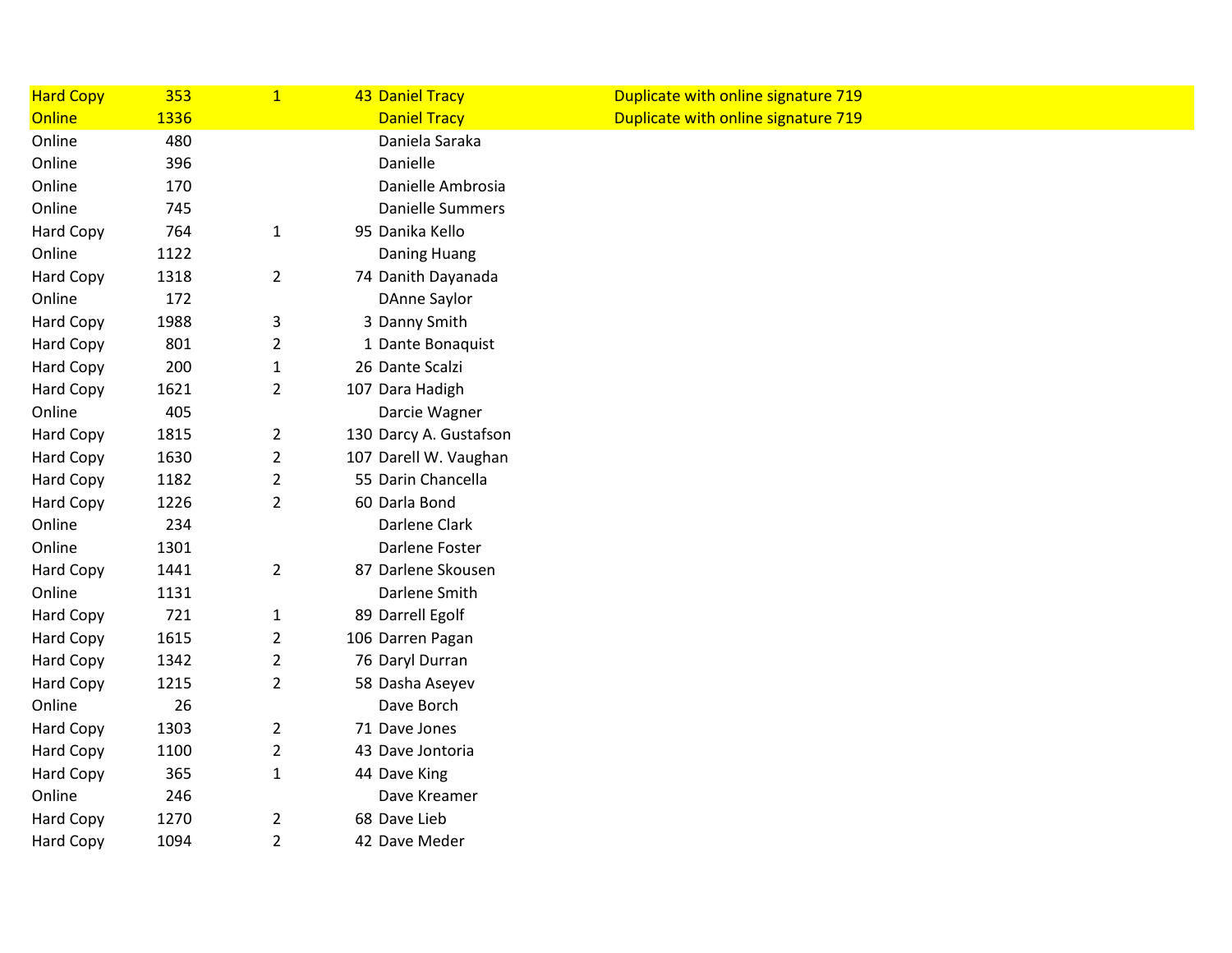| Hard Copy        | 1203 | $\overline{2}$ | 57 Dave Porter       |                                     |
|------------------|------|----------------|----------------------|-------------------------------------|
| Online           | 941  |                | David                |                                     |
| Hard Copy        | 26   | $\mathbf 1$    | 6 David Barger       |                                     |
| Hard Copy        | 884  | $\overline{2}$ | 16 David Bilbay      |                                     |
| Hard Copy        | 1574 | $\overline{2}$ | 102 David C. Bailey  |                                     |
| <b>Hard Copy</b> | 2048 | 4              | 6 David Fecko        |                                     |
| Hard Copy        | 640  | $\mathbf 1$    | 81 David Galchenko   |                                     |
| Hard Copy        | 1286 | $\overline{2}$ | 70 David Helsel      |                                     |
| Online           | 333  |                | David Kolasa         |                                     |
| Online           | 1114 |                | David Koslicki       |                                     |
| Hard Copy        | 1272 | $\overline{2}$ | 68 David Lembeck     |                                     |
| Online           | 713  |                | David lepro          |                                     |
| Online           | 890  |                | David Lin            |                                     |
| Online           | 1312 |                | David McCobin        |                                     |
| Hard Copy        | 925  | $\overline{2}$ | 21 David Mitchell    |                                     |
| <b>Hard Copy</b> | 226  | $\mathbf{1}$   | 28 David Peppler     |                                     |
| <b>Hard Copy</b> | 434  | $\overline{1}$ | 51 David R. Spaugh   | Duplicate with online signature 831 |
|                  |      |                |                      |                                     |
| Hard Copy        | 1118 | $\overline{2}$ | 45 David Reddington  |                                     |
| Online           | 1134 |                | David Roberts        |                                     |
| <b>Hard Copy</b> | 941  | $\overline{2}$ | 22 David Rockower    |                                     |
| Hard Copy        | 1058 | $\overline{2}$ | 39 David Rubbin      |                                     |
| Online           | 1341 |                | David Runk           |                                     |
| Online           | 831  |                | David Spaugh         |                                     |
| Online           | 347  |                | David Stahl          |                                     |
| Hard Copy        | 814  | $\overline{2}$ | 3 David T. Gerber    |                                     |
| Hard Copy        | 858  | $\overline{2}$ | 9 David Wise         |                                     |
| Online           | 902  |                | David Witherite      |                                     |
| <b>Hard Copy</b> | 533  | $\mathbf{1}$   | 63 Dawn M Sundstrom  |                                     |
| Online           | 368  |                | Dawn Maguire         |                                     |
| Online           | 335  |                | Dawn-Gale Fisher     |                                     |
| Online           | 1311 |                | Dayanna Blanco       |                                     |
| <b>Hard Copy</b> | 1991 | 3              | 4 Dealise Y. Stevens |                                     |
| Hard Copy        | 1218 | $\overline{2}$ | 58 Dean Christian    |                                     |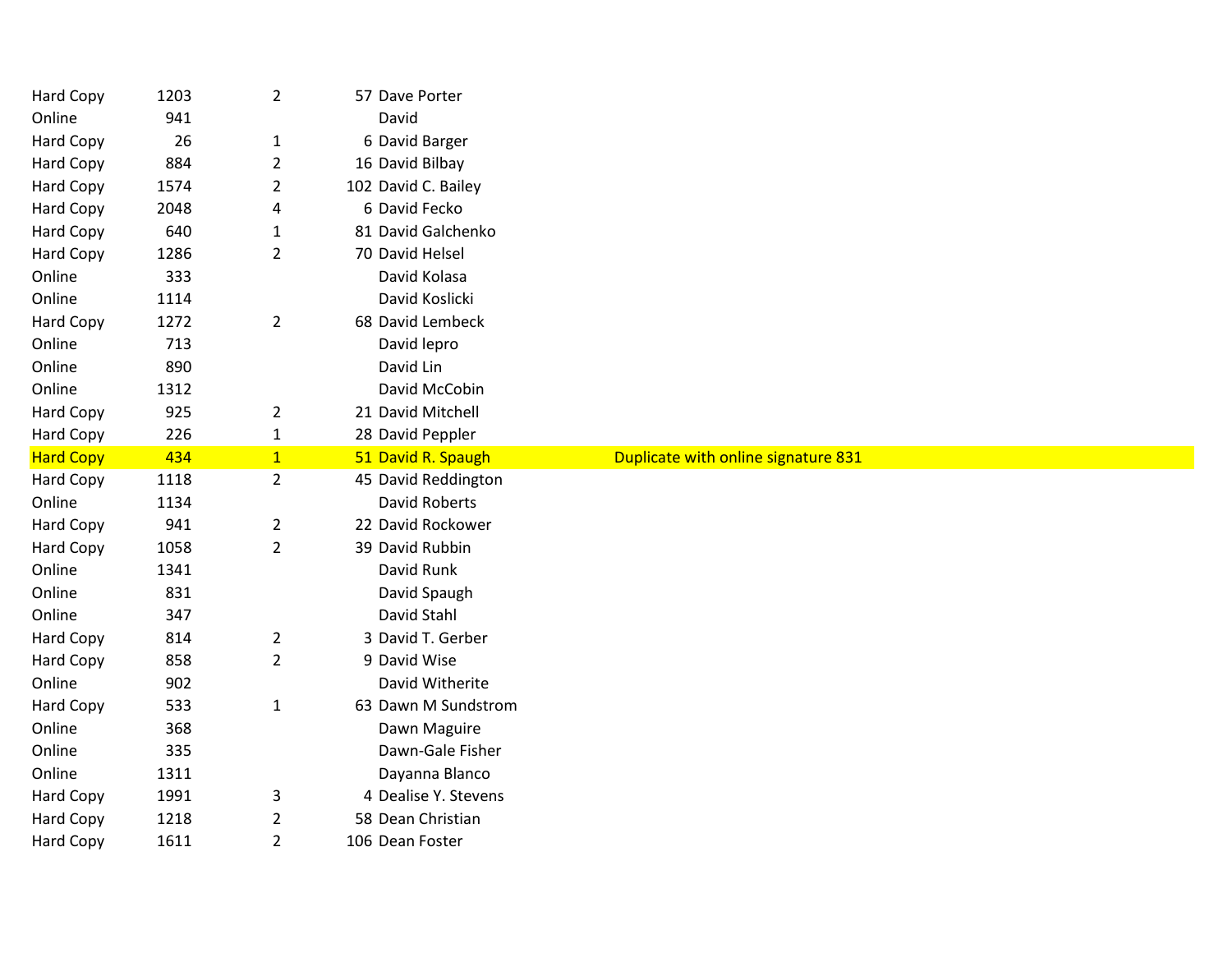| Online           | 1198 |                | Dean Scott             |                                     |  |  |
|------------------|------|----------------|------------------------|-------------------------------------|--|--|
| Hard Copy        | 1674 | $\overline{2}$ | 112 Deanna Behring     |                                     |  |  |
| Hard Copy        | 373  | $\mathbf{1}$   | 45 Deanna K. Wakefield |                                     |  |  |
| Hard Copy        | 1404 | $\overline{2}$ | 82 Deb Grow            |                                     |  |  |
| <b>Hard Copy</b> | 1623 | $\overline{2}$ | 107 Deb Hager          |                                     |  |  |
| Hard Copy        | 1640 | $\overline{2}$ | 108 Deb Llenelly       |                                     |  |  |
| <b>Hard Copy</b> | 816  | $\overline{2}$ | 3 Deb Moyer            |                                     |  |  |
| Online           | 149  |                | Debbie Harrison        |                                     |  |  |
| <b>Hard Copy</b> | 1173 | 2 <sup>1</sup> | 54 Debbie Harrison     | Duplicate with online signature 149 |  |  |
| Hard Copy        | 1065 | $\overline{2}$ | 39 Debbie Lissende     |                                     |  |  |
| <b>Hard Copy</b> | 1667 | $\overline{2}$ | 111 Debbie Rose        |                                     |  |  |
| Online           | 816  |                | Deborah                |                                     |  |  |
| Online           | 1362 |                | Deborah Bamford Grau   |                                     |  |  |
| <b>Hard Copy</b> | 802  | $\overline{2}$ | 1 Deborah Bonaquist    |                                     |  |  |
| Online           | 710  |                | Deborah Dworsky        |                                     |  |  |
| Hard Copy        | 1387 | $\overline{2}$ | 80 Deborah Ellenberger |                                     |  |  |
| Hard Copy        | 2022 | 4              | 3 Deborah Gabriel      |                                     |  |  |
| Hard Copy        | 10   | $\mathbf{1}$   | 1 Deborah Kellar       |                                     |  |  |
| Hard Copy        | 183  | $\mathbf{1}$   | 24 Deborah Klevans     |                                     |  |  |
| Hard Copy        | 455  | $\mathbf{1}$   | 55 Deborah Morton      |                                     |  |  |
| Online           | 537  |                | Deborah Schussler      |                                     |  |  |
| Online           | 1063 |                | Deborah Trowbridge     |                                     |  |  |
| <b>Hard Copy</b> | 1784 | $\overline{2}$ | 126 Debra Cooper       |                                     |  |  |
| Hard Copy        | 430  | $\mathbf{1}$   | 50 Debra Gill          |                                     |  |  |
| Online           | 285  |                | Debra Griffie          |                                     |  |  |
| Online           | 702  |                | Debra Guerrero         |                                     |  |  |
| Online           | 619  |                | Debra Herman           |                                     |  |  |
| Online           | 928  |                | Debra Kozel            |                                     |  |  |
| <b>Online</b>    | 1119 |                | Debra Kozel            | Duplicate with online signature 928 |  |  |
| Hard Copy        | 970  | $\overline{2}$ | 27 Debra Lietzke       |                                     |  |  |
| Hard Copy        | 303  | $\mathbf{1}$   | 38 Debra Misieraeo     |                                     |  |  |
| Hard Copy        | 578  | $\mathbf{1}$   | 69 Debra Trudeau       |                                     |  |  |
| Hard Copy        | 152  | $\mathbf{1}$   | 21 Della Bube          |                                     |  |  |
| <b>Hard Copy</b> | 1410 | $\overline{2}$ | 83 Deloise Frisque     |                                     |  |  |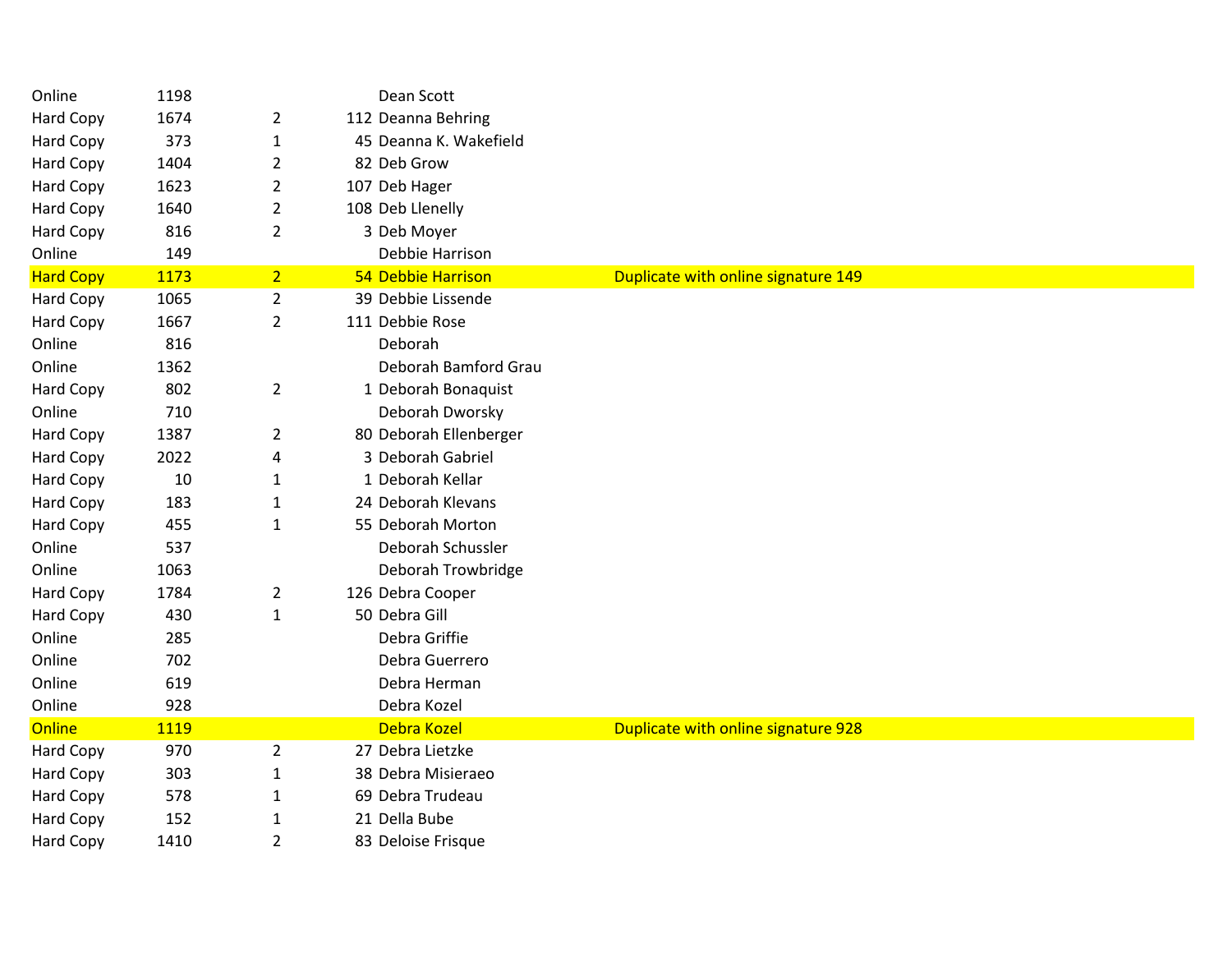| Hard Copy        | 208  | $\mathbf{1}$   | 26 Demi Snowden       |
|------------------|------|----------------|-----------------------|
| Hard Copy        | 415  | $\mathbf{1}$   | 49 Dena Harter        |
| Hard Copy        | 717  | $\mathbf{1}$   | 88 Denis Kosov        |
| Hard Copy        | 874  | $\overline{2}$ | 13 Denise Conklin     |
| Online           | 428  |                | Denise DeGeorge       |
| Online           | 649  |                | Denise Meyer          |
| Online           | 814  |                | Denise St Pierre      |
| Online           | 863  |                | <b>Denise Trostle</b> |
| Online           | 240  |                | Denise Wagner         |
| Hard Copy        | 683  | 1              | 85 Dennis Fedorov     |
| <b>Hard Copy</b> | 1894 | 2              | 139 Dennis Gilson     |
| Hard Copy        | 958  | $\overline{2}$ | 26 Dennis Haire       |
| <b>Hard Copy</b> | 1491 | $\overline{2}$ | 94 Dennis Heitzmann   |
| Hard Copy        | 1308 | $\overline{2}$ | 73 Dennis J Moline    |
| <b>Hard Copy</b> | 676  | $\mathbf{1}$   | 84 Dennis Kolosov     |
| Hard Copy        | 711  | $\mathbf{1}$   | 88 Dennis Lykin       |
| Hard Copy        | 1258 | $\overline{2}$ | 67 Derek Canova       |
| Hard Copy        | 2006 | 4              | 1 Derek Fox           |
| Online           | 86   |                | Derek L Kalp          |
| <b>Hard Copy</b> | 1541 | $\overline{2}$ | 99 Derek Woods        |
| Online           | 408  |                | Desiree Kelly         |
| Hard Copy        | 1803 | 2              | 128 Dew Kaiser        |
| Online           | 225  |                | Diana Fishbein        |
| <b>Hard Copy</b> | 933  | $\overline{2}$ | 21 Diana Friberg      |
| <b>Hard Copy</b> | 435  | $\mathbf{1}$   | 51 Diana Hatwood      |
| Online           | 651  |                | Diana Malcom          |
| Hard Copy        | 678  | 1              | 84 Diana Pinchuk      |
| <b>Hard Copy</b> | 1244 | $\overline{2}$ | 63 Diana Racines      |
| Online           | 191  |                | <b>Diane Collins</b>  |
| Hard Copy        | 2062 | 4              | 9 Diane Crowe         |
| <b>Hard Copy</b> | 1403 | $\overline{2}$ | 82 Diane Hogg         |
| Online           | 424  |                | Diane Peyton          |
| Hard Copy        | 1853 | $\overline{2}$ | 133 Diane Spokeis     |
| Online           | 850  |                | <b>Diane Stoner</b>   |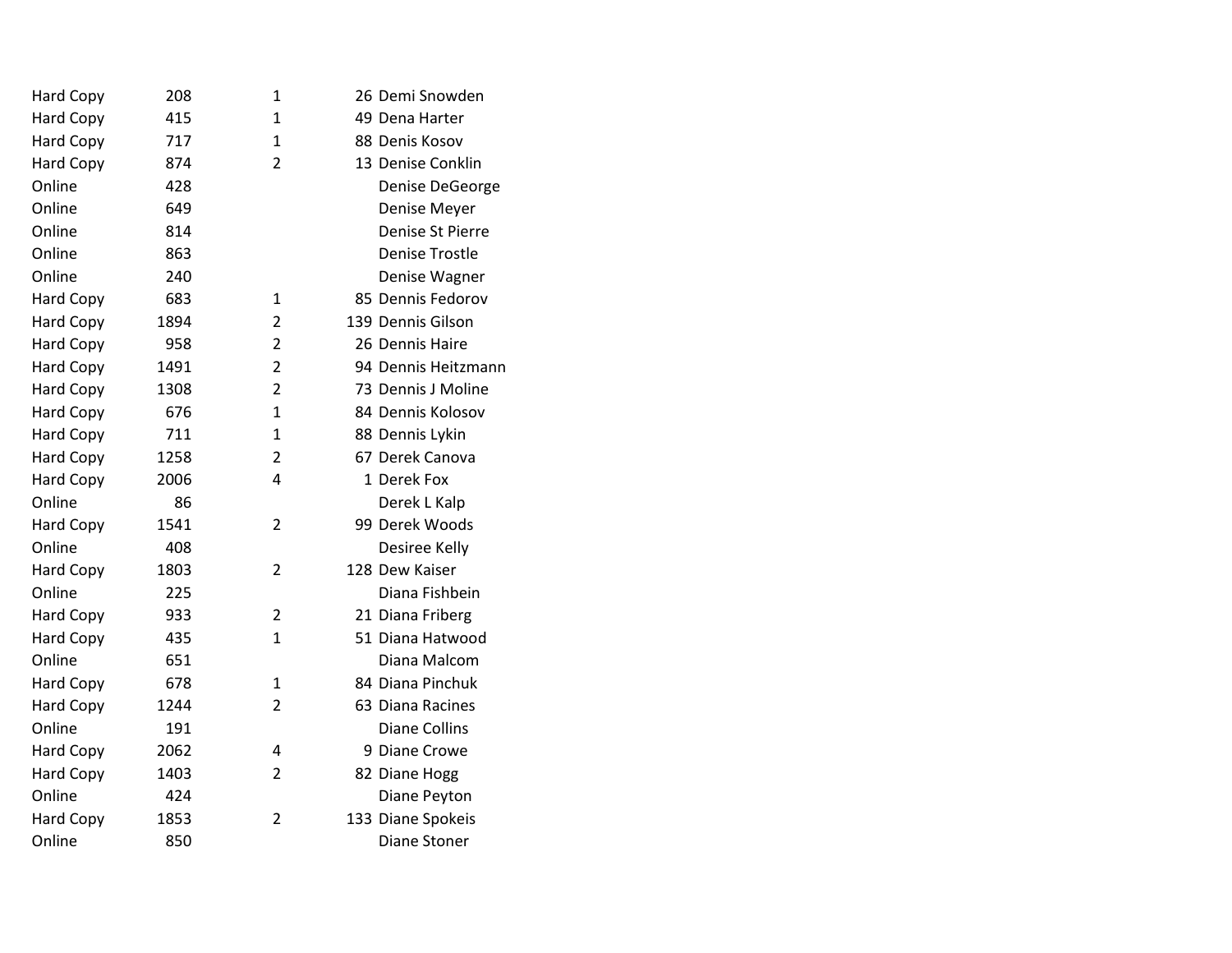| <b>Hard Copy</b> | 376         | $\mathbf{1}$   | 45 Diane Stoner         | Duplicate with online signature 850          |
|------------------|-------------|----------------|-------------------------|----------------------------------------------|
| Online           | 688         |                | <b>Diane Yingling</b>   |                                              |
| <b>Hard Copy</b> | 569         | $\mathbf 1$    | 67 Dianna Fenstermacher |                                              |
| Hard Copy        | 1997        | 3              | 4 Dianna L. Johnson     |                                              |
| Hard Copy        | 1278        | $\overline{2}$ | 69 Dianne McDonald      |                                              |
| Hard Copy        | 251         | 1              | 31 Dianne Meckes        |                                              |
| Online           | 403         |                | Dianne Stansbury        |                                              |
| Hard Copy        | 1450        | $\overline{2}$ | 88 Dianne Tate          |                                              |
| Hard Copy        | 673         | $\mathbf{1}$   | 84 Dmitriy Bobnor       |                                              |
| Hard Copy        | 1929        | $\overline{2}$ | 143 Dmitry Vilensky     |                                              |
| Online           | 272         |                | Dominique Sgroi         |                                              |
| Online           | 762         |                | dominique sgroi         | Possible duplicate with online signature 272 |
| <b>Hard Copy</b> | 1124        | $\overline{2}$ | 45 Dominique Sgroi      | Duplicate with online signature 272          |
| <b>Hard Copy</b> | 21          | $\mathbf{1}$   | 5 Don Bainbridge        |                                              |
| Hard Copy        | 1805        | $\overline{2}$ | 129 Don Breon           |                                              |
| Online           | 422         |                | Don Cis                 |                                              |
| <b>Hard Copy</b> | <b>1999</b> | 4 <sup>1</sup> | 1 Don Cistaro           | Duplicate with online signature 422          |
| Online           | 1320        |                | Don Colburn             |                                              |
| Hard Copy        | 50          | $\mathbf 1$    | 8 Don Garbrick          |                                              |
| Hard Copy        | 293         | $\mathbf{1}$   | 36 Don Hampton          |                                              |
| Hard Copy        | 275         | 1              | 34 Don Leedom           |                                              |
| Online           | 1175        |                | Don Leon                |                                              |
| <b>Hard Copy</b> | 1449        | $\overline{2}$ | 88 Don Wallick          |                                              |
| Hard Copy        | 1829        | $\overline{2}$ | 131 Dona Oberheim       |                                              |
| Hard Copy        | 1569        | $\overline{2}$ | 101 Donald Calcagni     |                                              |
| Online           | 208         |                | <b>Donald Reidell</b>   |                                              |
| Online           | 852         |                | Donald Schneider        |                                              |
| Hard Copy        | 1910        | $\overline{2}$ | 141 Donald Shawley      |                                              |
| Hard Copy        | 209         | 1              | 26 Donald Snowden       |                                              |
| Hard Copy        | 1309        | $\overline{2}$ | 73 Donald Voigt         |                                              |
| Hard Copy        | 1752        | $\overline{2}$ | 122 Dong Xiay Wy        |                                              |
| Online           | 1236        |                | Donghai Wang            |                                              |
| Hard Copy        | 1069        | $\overline{2}$ | 40 Dongyan Zhang        |                                              |
| Hard Copy        | 1239        | $\overline{2}$ | 61 Donna Campbell       |                                              |
|                  |             |                |                         |                                              |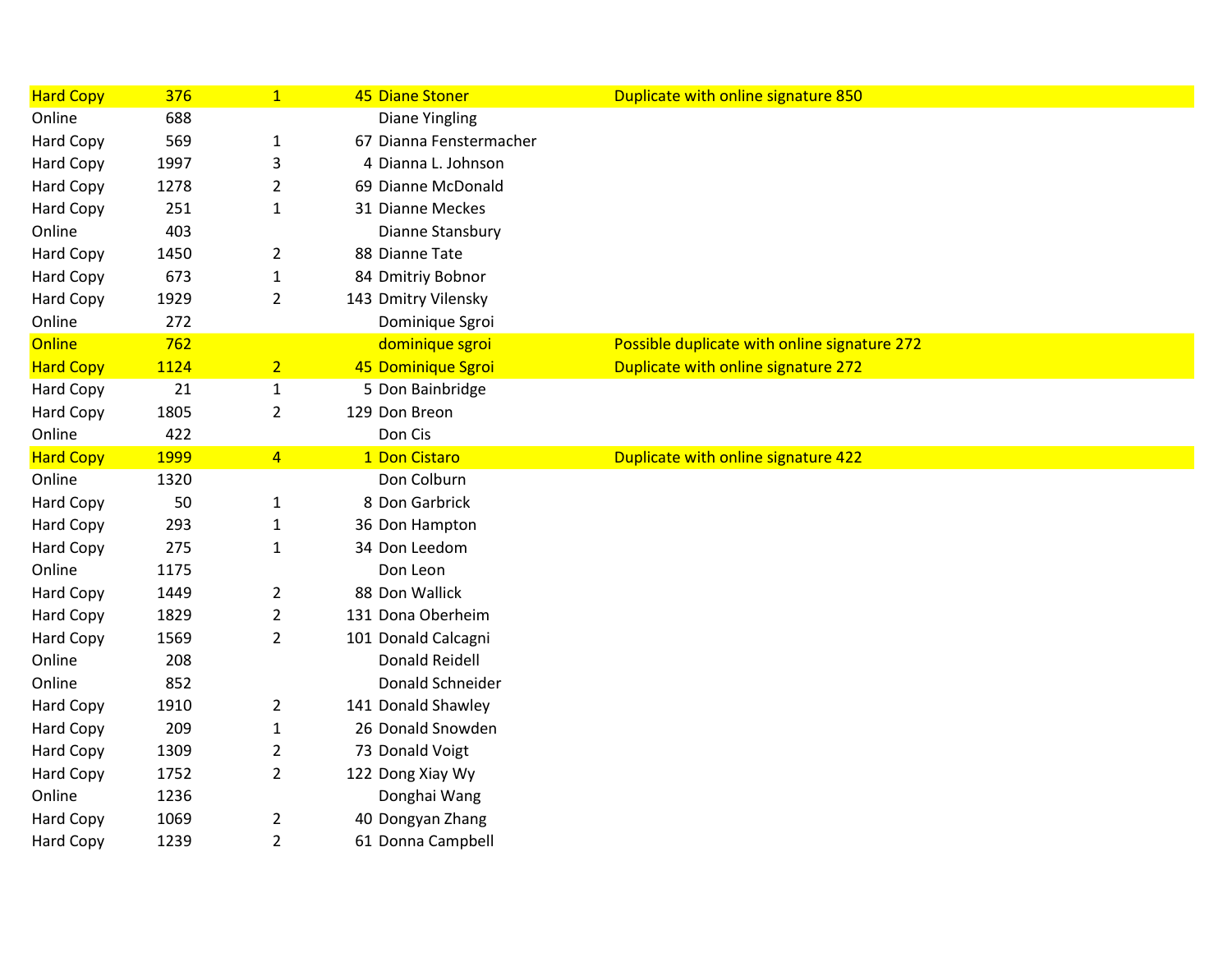| Hard Copy        | 1212 | $\overline{2}$ | 58 Donna Craven          |                                    |  |  |
|------------------|------|----------------|--------------------------|------------------------------------|--|--|
| Online           | 1177 |                | Donna Heebner            |                                    |  |  |
| <b>Hard Copy</b> | 1378 | $\overline{2}$ | 80 Donna K Weigand       |                                    |  |  |
| Hard Copy        | 1352 | $\overline{2}$ | 77 Donna Kempf           |                                    |  |  |
| Hard Copy        | 240  | $\mathbf{1}$   | 30 Donna Martin          |                                    |  |  |
| Online           | 80   |                | Donna Miller             |                                    |  |  |
| Hard Copy        | 213  | $\mathbf{1}$   | 27 Donna Queeney         |                                    |  |  |
| Online           | 778  |                | Donna Shaffer            |                                    |  |  |
| Online           | 615  |                | Donna Symons             |                                    |  |  |
| Hard Copy        | 196  | $\mathbf{1}$   | 25 Doris Carter          |                                    |  |  |
| Hard Copy        | 223  | $\mathbf{1}$   | 28 Doris Trueblood       |                                    |  |  |
| Hard Copy        | 727  | $\mathbf{1}$   | 90 Dorothy A. Bellissimo |                                    |  |  |
| Online           | 1004 |                | Dorothy and Dan Thompson |                                    |  |  |
| Hard Copy        | 112  | $\mathbf{1}$   | 16 Dorothy Blair         |                                    |  |  |
| Online           | 647  |                | Dorothy Delafield        |                                    |  |  |
| Online           | 560  |                | Dorothy E Aylward        |                                    |  |  |
| <b>Hard Copy</b> | 258  | $\mathbf{1}$   | 32 Dorothy E. Cecil      |                                    |  |  |
| Online           | 705  |                | dorothy halsnik          |                                    |  |  |
| <b>Hard Copy</b> | 182  | $\mathbf{1}$   | 24 Dorothy Lutz          |                                    |  |  |
| Online           | 15   |                | Dorothy Sandusky         |                                    |  |  |
| Hard Copy        | 1321 | $\overline{2}$ | 74 Dorothy Savage        |                                    |  |  |
| Online           | 298  |                | Dorothy Wirtz            |                                    |  |  |
| <b>Hard Copy</b> | 514  | 1              | 61 Dottie Sandusky       | Duplicate with online signature 15 |  |  |
| Hard Copy        | 408  | $\mathbf{1}$   | 48 Doug Bloom            |                                    |  |  |
| Online           | 201  |                | Doug Irwin               |                                    |  |  |
| Hard Copy        | 1971 | 3              | 1 Doug Merritt           |                                    |  |  |
| Hard Copy        | 150  | $\mathbf{1}$   | 20 Doug Miller           |                                    |  |  |
| <b>Hard Copy</b> | 809  | $\overline{2}$ | 2 Doug Snook             |                                    |  |  |
| Online           | 925  |                | Doug Stauffer            |                                    |  |  |
| Hard Copy        | 1413 | $\overline{2}$ | 84 Douglas Archibald     |                                    |  |  |
| Hard Copy        | 1721 | $\overline{2}$ | 119 Douglas Cannon       |                                    |  |  |
| Online           | 1129 |                | Douglas Mason            |                                    |  |  |
| Online           | 52   |                | Douglas Miller           |                                    |  |  |
| Hard Copy        | 1034 | $\overline{2}$ | 36 Douglas Piper         |                                    |  |  |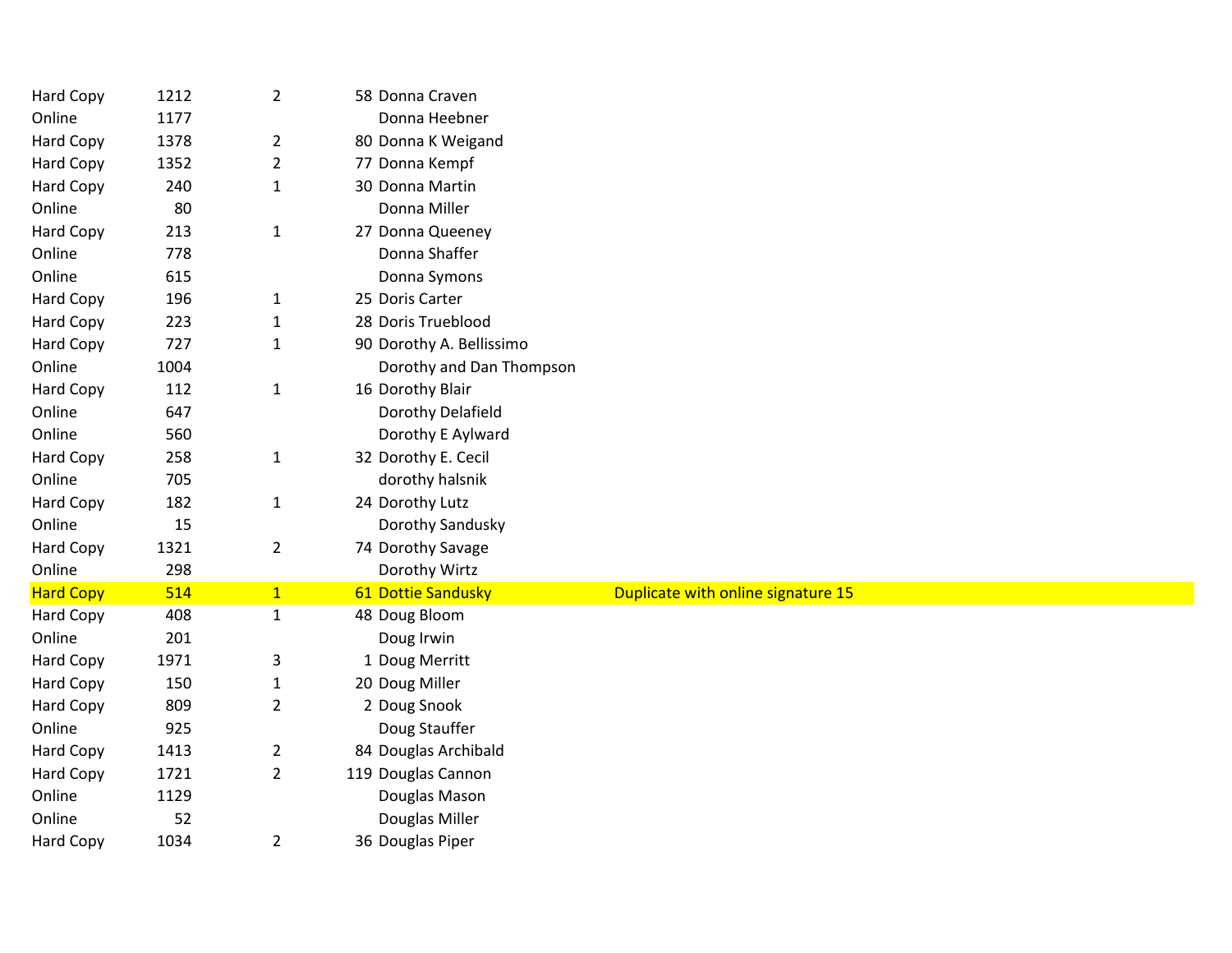| Online           | 173        |                | Douglas Sharp              |                                     |
|------------------|------------|----------------|----------------------------|-------------------------------------|
| <b>Hard Copy</b> | <b>130</b> | 1              | 18 Douglas Sharp           | Duplicate with online signature 173 |
| Online           | 1167       |                | Douglas Weber              |                                     |
| Online           | 1137       |                | Doyle Stauffer             |                                     |
| <b>Hard Copy</b> | 548        | $\mathbf{1}$   | 65 Drew Fenstermacher      |                                     |
| Hard Copy        | 1172       | $\overline{2}$ | 54 Drew LeWay              |                                     |
| <b>Hard Copy</b> | 107        | $\mathbf{1}$   | 15 Dylan Rummel            |                                     |
| Online           | 1257       |                | Dylan Wargo                |                                     |
| Online           | 180        |                | E Stanton                  |                                     |
| Hard Copy        | 212        | $\mathbf{1}$   | 27 E. Cameron              |                                     |
| Online           | 943        |                | Earl Carver                |                                     |
| Hard Copy        | 1513       | $\overline{2}$ | 96 Earl Graham             |                                     |
| Online           | 631        |                | Echo Wang                  |                                     |
| <b>Hard Copy</b> | 828        | $\overline{2}$ | 4 Ed Findley               |                                     |
| Online           | 911        |                | Ed Ketz                    |                                     |
| Hard Copy        | 153        | $\mathbf{1}$   | 21 Ed Klevans              |                                     |
| Hard Copy        | 1330       | $\overline{2}$ | 75 Ede Boake               |                                     |
| <b>Hard Copy</b> | 1666       | $\overline{2}$ | 111 Eduardo Menolita       |                                     |
| <b>Hard Copy</b> | 265        | $\mathbf{1}$   | 33 Eduardo Ramos           |                                     |
| Hard Copy        | 427        | $\mathbf{1}$   | 50 Edward Haywood          |                                     |
| Hard Copy        | 1795       | $\overline{2}$ | 128 Edward Kaiser          |                                     |
| Hard Copy        | 1149       | $\overline{2}$ | 51 Edward McCash           |                                     |
| Hard Copy        | 1092       | $\overline{2}$ | 42 Edward Sokol            |                                     |
| <b>Hard Copy</b> | 411        | $\mathbf{1}$   | 48 Edward W. Johnstonbaugh |                                     |
| Hard Copy        | 1660       | $\overline{2}$ | 110 Edwin Donovan          |                                     |
| Hard Copy        | 202        | $\mathbf{1}$   | 26 Edwin Johnston          |                                     |
| Hard Copy        | 1460       | $\overline{2}$ | 90 Eileen Booz             |                                     |
| <b>Hard Copy</b> | 1993       | 3              | 4 Eileen G. Codner         |                                     |
| Hard Copy        | 1896       | $\overline{2}$ | 139 Eileen Lippincott      |                                     |
| Online           | 159        |                | Eileen Pfaff               |                                     |
| <b>Hard Copy</b> | 250        | 1              | 31 Eileen Pfaff            | Duplicate with online signature 159 |
| Online           | 244        |                | Eileen Rotthoff            |                                     |
| Online           | 1343       |                | <b>Elaine Bayly</b>        |                                     |
| <b>Hard Copy</b> | 1812       | $\overline{2}$ | 129 Elaine Farrant         |                                     |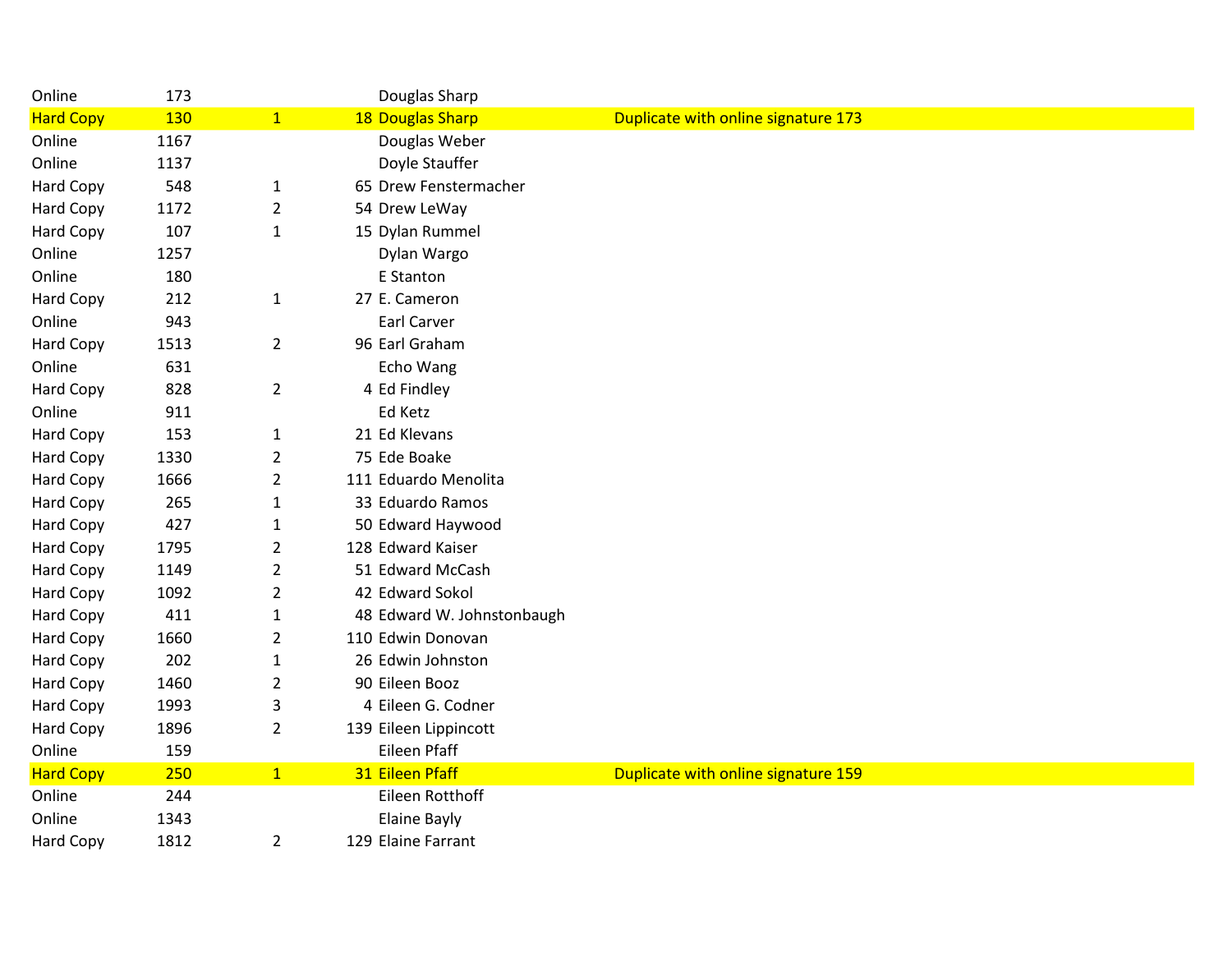| Online           | 635  |                | Elaine Hui                   |                                               |
|------------------|------|----------------|------------------------------|-----------------------------------------------|
| Online           | 251  |                | Elaine Rodino                |                                               |
| Online           | 744  |                | <b>Elaine Witter</b>         |                                               |
| <b>Hard Copy</b> | 1593 | $\overline{2}$ | 104 Elana Laing              |                                               |
| Online           | 228  |                | Elana Szczesny               |                                               |
| Hard Copy        | 1251 | $\overline{a}$ | 66 Eleana Elyas              |                                               |
| Hard Copy        | 492  | $\mathbf{1}$   | 59 Eleanor Lehman            |                                               |
| Online           | 1060 |                | <b>Eleanor Louise Schiff</b> |                                               |
| Online           | 901  |                | <b>Eleanor R Witherite</b>   |                                               |
| Online           | 1307 |                | Elijah Neal                  |                                               |
| Hard Copy        | 1374 | $\overline{2}$ | 79 Elinor C. Lewis           |                                               |
| Online           | 205  |                | <b>Elisabeth Dripps</b>      |                                               |
| <b>Hard Copy</b> | 1143 | 2 <sup>1</sup> | 49 Elisabeth Dripps          | Duplicate with online signature 205           |
| Hard Copy        | 1468 | $\overline{2}$ | 90 Elisabeth Waldecker       |                                               |
| Hard Copy        | 788  | $\mathbf{1}$   | 99 Elise Constable           |                                               |
| Online           | 949  |                | Eliza Pennypacker            |                                               |
| <b>Hard Copy</b> | 1691 | 2 <sup>1</sup> | 115 Eliza Pennypacker        | Possible duplicate with online signature 949  |
| Online           | 397  |                | Elizabeth A Gordon           |                                               |
| Online           | 1214 |                | Elizabeth Ann Hanley         |                                               |
| Online           | 1188 |                | <b>Elizabeth Betts</b>       |                                               |
| <b>Hard Copy</b> | 33   | 1              | <b>6 Elizabeth Betts</b>     | Possible duplicate with online signature 1188 |
| Online           | 275  |                | <b>Elizabeth Ceres</b>       |                                               |
| Online           | 1195 |                | Elizabeth Crisfield          |                                               |
| Online           | 253  |                | Elizabeth Dixon              |                                               |
| Hard Copy        | 498  | $\mathbf{1}$   | 59 Elizabeth Egan            |                                               |
| Hard Copy        | 853  | $\overline{2}$ | 9 Elizabeth Erland           |                                               |
| Hard Copy        | 1340 | $\overline{2}$ | 76 Elizabeth Foster          |                                               |
| Online           | 509  |                | elizabeth g Haushalter       |                                               |
| Online           | 1161 |                | Elizabeth Green              |                                               |
| Hard Copy        | 42   | $\mathbf{1}$   | 7 Elizabeth Hagerup          |                                               |
| Online           | 701  |                | Elizabeth Hay                |                                               |
| Online           | 1172 |                | Elizabeth Hutton             |                                               |
| Online           | 1046 |                | Elizabeth Leong              |                                               |
| Online           | 1359 |                | Elizabeth McGraw             |                                               |
|                  |      |                |                              |                                               |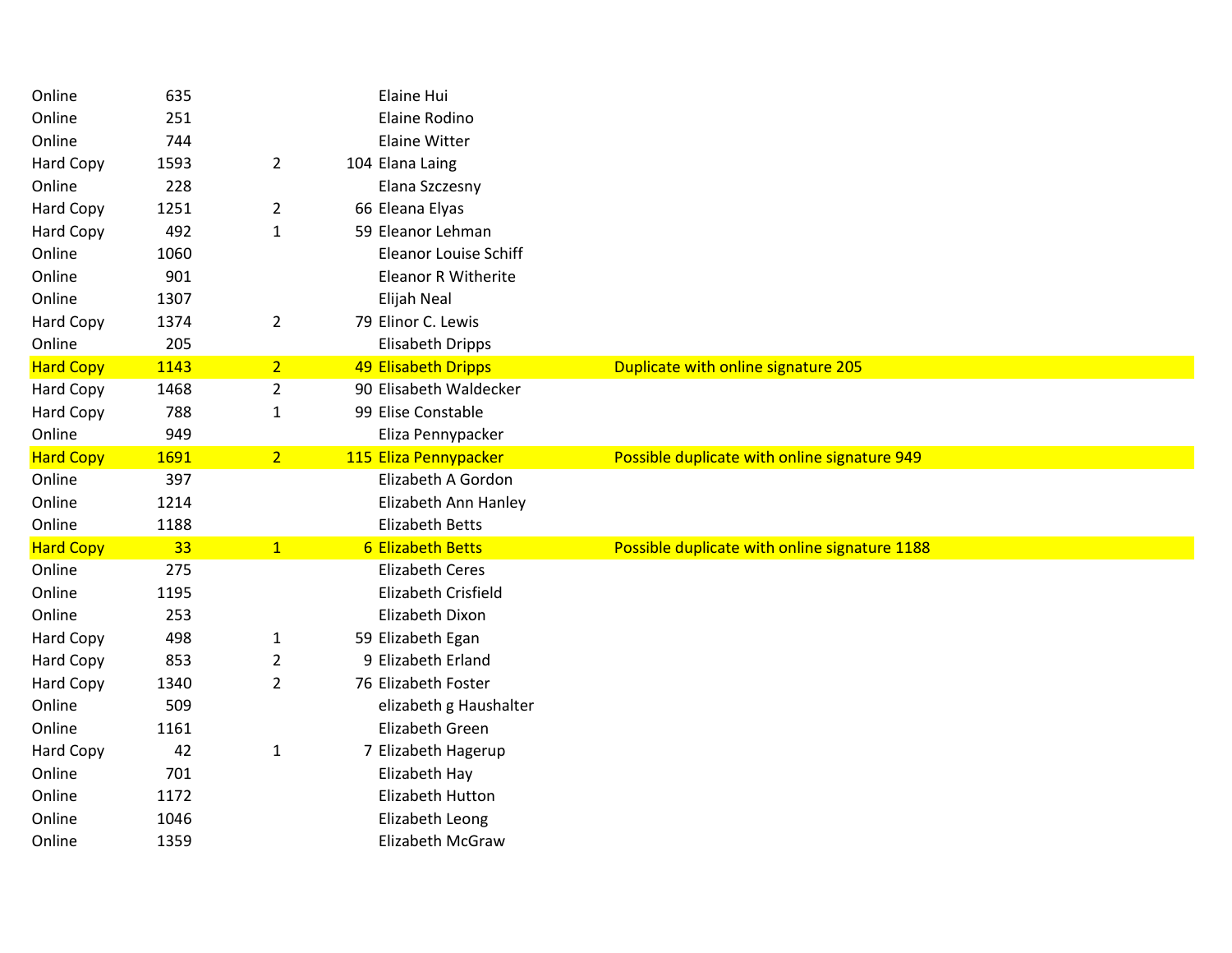| Online           | 607  |                | Elizabeth Morgan        |                                     |
|------------------|------|----------------|-------------------------|-------------------------------------|
| Hard Copy        | 1938 | $\overline{2}$ | 143 Elizabeth Packer    |                                     |
| Hard Copy        | 228  | $\mathbf 1$    | 28 Elizabeth Phillips   |                                     |
| <b>Hard Copy</b> | 366  | 1              | 44 Ella Mae Miller      |                                     |
| Hard Copy        | 1349 | $\overline{2}$ | 77 Ellen Campbell       |                                     |
| <b>Hard Copy</b> | 1492 | $\overline{2}$ | 94 Ellen D. Leo         |                                     |
| Online           | 843  |                | Ellen Freeman           |                                     |
| <b>Hard Copy</b> | 1868 | 2 <sub>1</sub> | 137 Ellen Freeman       | Duplicate with online signature 843 |
| Hard Copy        | 1895 | $\overline{2}$ | 139 Ellen Gilson        |                                     |
| Hard Copy        | 1101 | $\overline{2}$ | 43 Ellen Janteowski     |                                     |
| Hard Copy        | 218  | $\mathbf{1}$   | 27 Ellen K. Jarrett     |                                     |
| Hard Copy        | 41   | $\mathbf{1}$   | 7 Ellen McHenry         |                                     |
| Online           | 1065 |                | <b>Ellen Nagy</b>       |                                     |
| Online           | 948  |                | <b>Ellen Peachey</b>    |                                     |
| Hard Copy        | 453  | $\mathbf{1}$   | 55 Ellen Zelinsky       |                                     |
| Hard Copy        | 502  | 1              | 60 Ellie Owens          |                                     |
| Hard Copy        | 1132 | $\overline{2}$ | 47 Ellie Shepski        |                                     |
| Online           | 123  |                | Ellyn Exley             |                                     |
| Online           | 982  |                | Elma Wilkins            |                                     |
| <b>Hard Copy</b> | 1211 | 2 <sup>7</sup> | 58 Elma Wilkins         | Duplicate with online signature 982 |
| Online           | 1102 |                | <b>Embert Messelink</b> |                                     |
| Online           | 417  |                | <b>Emery Marshall</b>   |                                     |
| Hard Copy        | 1075 | $\overline{2}$ | 40 Emily                |                                     |
| Online           | 684  |                | Emily                   |                                     |
| <b>Hard Copy</b> | 570  | $\mathbf{1}$   | 67 Emily Bourne         |                                     |
| Online           | 972  |                | <b>Emily Burns</b>      |                                     |
| Hard Copy        | 501  | $\mathbf{1}$   | 60 Emily Burns          |                                     |
| Online           | 604  |                | <b>Emily Cook</b>       |                                     |
| Hard Copy        | 1235 | $\overline{2}$ | 61 Emily Cooper         |                                     |
| Online           | 769  |                | <b>Emily Filling</b>    |                                     |
| <b>Hard Copy</b> | 229  | $\mathbf{1}$   | 28 Emily Filling        | Duplicate with online signature 769 |
| Hard Copy        | 779  | $\mathbf{1}$   | 96 Emily Greenman       |                                     |
| Online           | 112  |                | Emily Lombardi          |                                     |
| Online           | 866  |                | <b>Emily Long</b>       |                                     |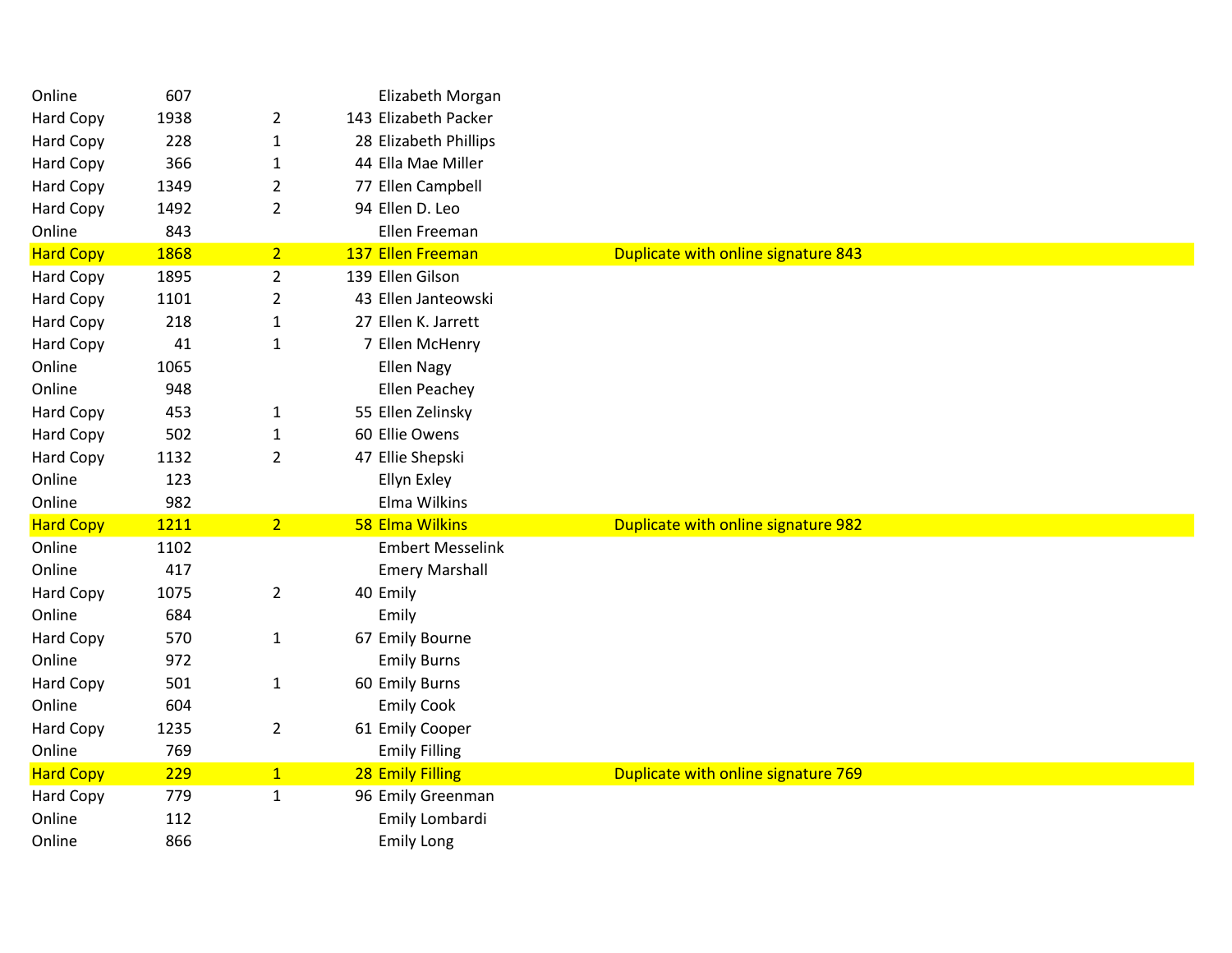| Hard Copy        | 2015           | 4              | 2 Emily Margaret Ceres  |                                             |
|------------------|----------------|----------------|-------------------------|---------------------------------------------|
| Hard Copy        | 1081           | $\overline{2}$ | 41 Emily McKee          |                                             |
| <b>Hard Copy</b> | 398            | $\mathbf{1}$   | 47 Emily Orny           |                                             |
| Hard Copy        | 237            | $\mathbf{1}$   | 30 Emily Wenda          |                                             |
| Online           | 78             |                | Emma                    |                                             |
| <b>Hard Copy</b> | 270            | $\mathbf{1}$   | 33 Emma Horton          |                                             |
| Hard Copy        | 1837           | $\overline{2}$ | 132 Emma Morris         |                                             |
| Online           | 689            |                | Emma Schmidt            |                                             |
| Online           | 999            |                | Emmalia Lutz            |                                             |
| Online           | 194            |                | <b>Emmaline Martin</b>  |                                             |
| Online           | 515            |                | Enid Roman              |                                             |
| Online           | 91             |                | Enrique del Castillo    |                                             |
| <b>Hard Copy</b> | 1430           | 2 <sup>1</sup> | 86 Enrique del Castillo | Possible duplicate with online signature 91 |
| <b>Hard Copy</b> | 1017           | $\overline{2}$ | 34 Ephraim Braucht      |                                             |
| Hard Copy        | 1576           | $\overline{2}$ | 102 Ephraim McKenzie    |                                             |
| Hard Copy        | 1934           | $\overline{2}$ | 143 Eraj Saheb          |                                             |
| Online           | 1101           |                | Eric                    |                                             |
| <b>Hard Copy</b> | 1385           | $\overline{2}$ | 80 Eric Barthmaier      |                                             |
| <b>Hard Copy</b> | 1520           | $\overline{2}$ | 96 Eric Bengtson        |                                             |
| Hard Copy        | 1476           | $\overline{2}$ | 91 Eric Clark           |                                             |
| Hard Copy        | $\overline{2}$ | $\mathbf{1}$   | 1 Eric Danz             |                                             |
| Hard Copy        | 905            | $\overline{2}$ | 19 Eric Feigelson       |                                             |
| <b>Hard Copy</b> | 395            | $\mathbf{1}$   | 47 Eric Jones           |                                             |
| Hard Copy        | 125            | $\mathbf{1}$   | 17 Eric Lysczek         |                                             |
| Hard Copy        | 1082           | $\overline{2}$ | 41 Eric McKee           |                                             |
| Hard Copy        | 1328           | $\overline{2}$ | 75 Eric Weidenhof       |                                             |
| Online           | 1158           |                | Eric Wendoloski         |                                             |
| Online           | 260            |                | Erica Allen             |                                             |
| Hard Copy        | 2011           | 4              | 2 Erica L. King         |                                             |
| Online           | 750            |                | Erica Wisinski          |                                             |
| Online           | 1283           |                | Erik Foley              |                                             |
| <b>Hard Copy</b> | 1539           | 2 <sup>1</sup> | 98 Erik Foley           | Duplicate with online signature 1283        |
| Hard Copy        | 466            | $\mathbf{1}$   | 56 Erik Loss            |                                             |
| <b>Hard Copy</b> | 1120           | $\overline{2}$ | 45 Erika Machtinger     |                                             |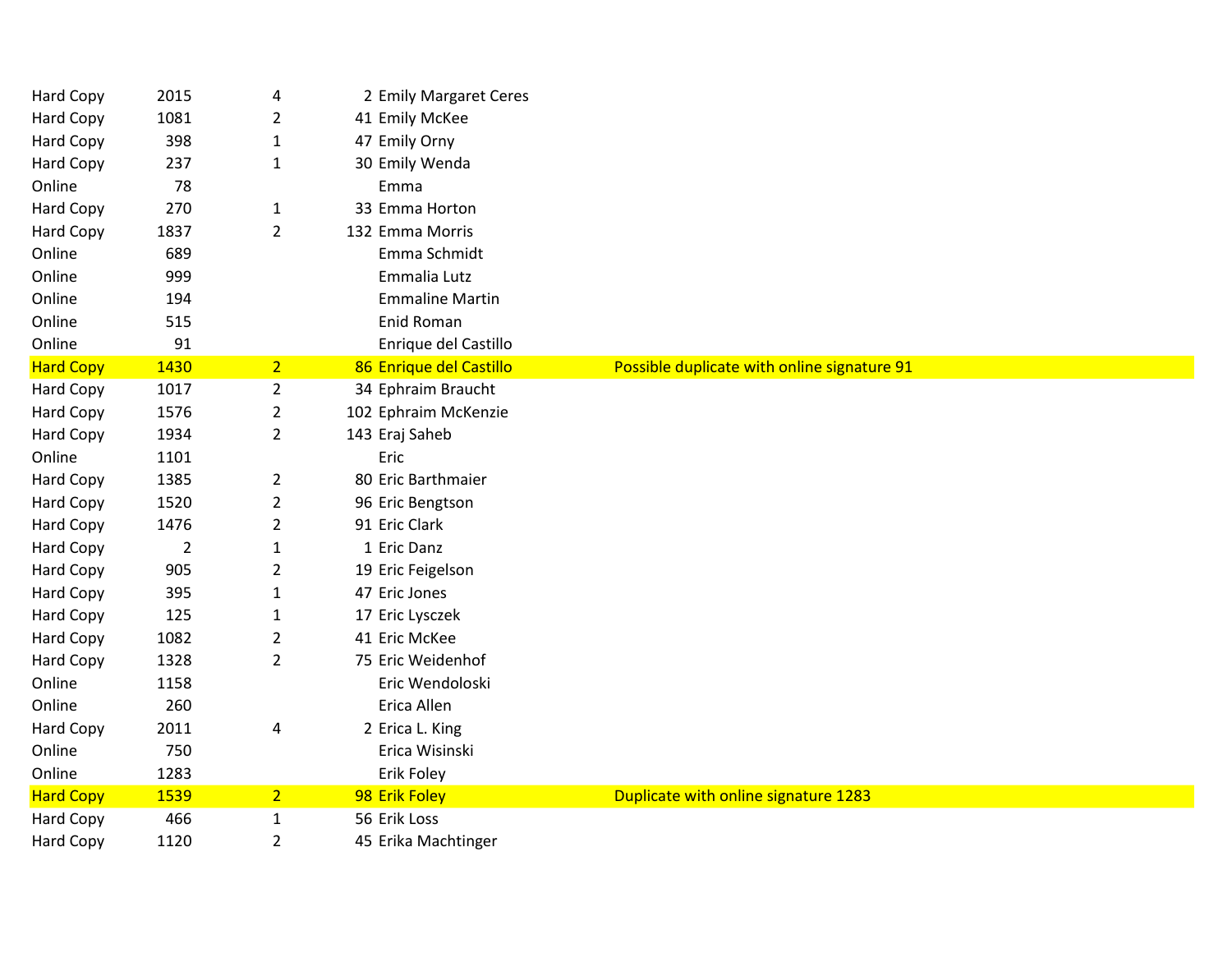| Online           | 21             |                | Erin Alvis Ruiz       |                                              |
|------------------|----------------|----------------|-----------------------|----------------------------------------------|
| Hard Copy        | 1164           | $\overline{2}$ | 53 Erin Barrett       |                                              |
| Hard Copy        | 1503           | $\overline{2}$ | 95 Erin Baumgartner   |                                              |
| Online           | 618            |                | Erin Carter           |                                              |
| Hard Copy        | 383            | $\mathbf{1}$   | 46 Erin Dunleavy      |                                              |
| Online           | 134            |                | Erin Ellstein         |                                              |
| Online           | 213            |                | Erin Long             |                                              |
| Online           | 893            |                | Erin Loy              |                                              |
| Online           | 567            |                | <b>Erin Rannels</b>   |                                              |
| Hard Copy        | 128            | $\mathbf{1}$   | 17 Erin Shaffer       |                                              |
| Online           | 1303           |                | Erin Soyster          |                                              |
| Online           | 414            |                | Erin Stube            |                                              |
| <b>Hard Copy</b> | $\overline{7}$ | $\mathbf{1}$   | 1 Erin Stube          | Probable duplicate with online signature 414 |
| Hard Copy        | 1572           | $\overline{2}$ | 102 Ernest Hodgin     |                                              |
| Hard Copy        | 873            | $\overline{2}$ | 13 Ernest R. Ley      |                                              |
| Hard Copy        | 1331           | $\overline{2}$ | 75 Esma Yilmoz        |                                              |
| Hard Copy        | 782            | $\mathbf{1}$   | 97 Esther Antarikso   |                                              |
| Hard Copy        | 1966           | $\overline{2}$ | 146 Esther Benitez    |                                              |
| Online           | 51             |                | <b>Esther Lauchle</b> |                                              |
| Hard Copy        | 542            | $\mathbf{1}$   | 64 Esther Maas        |                                              |
| Online           | 501            |                | <b>Esther Prins</b>   |                                              |
| Hard Copy        | 910            | $\overline{2}$ | 19 Esther Siegfried   |                                              |
| Hard Copy        | 535            | $\mathbf{1}$   | 64 Ethan Costella     |                                              |
| Hard Copy        | 1839           | $\overline{2}$ | 132 Ethan Knight      |                                              |
| Hard Copy        | 1314           | $\overline{2}$ | 73 Etta Amsalem       |                                              |
| Online           | 554            |                | Eugene Morgan         |                                              |
| Hard Copy        | 1643           | $\overline{2}$ | 109 Eugene Wilson     |                                              |
| Hard Copy        | 1023           | $\overline{2}$ | 34 Eve Homan          |                                              |
| <b>Hard Copy</b> | 1951           | $\overline{2}$ | 145 Eve Stefanko      |                                              |
| Hard Copy        | 224            | $\mathbf{1}$   | 28 Evelyn Bartsch     |                                              |
| Hard Copy        | 1857           | $\overline{2}$ | 134 Evelyn J. Rothgeb |                                              |
| Hard Copy        | 1608           | $\overline{2}$ | 105 Evelyn Pope       |                                              |
| Hard Copy        | 956            | $\overline{2}$ | 25 Ezra Houston       |                                              |
| Hard Copy        | 1509           | $\overline{2}$ | 95 F. M. Brown        |                                              |
|                  |                |                |                       |                                              |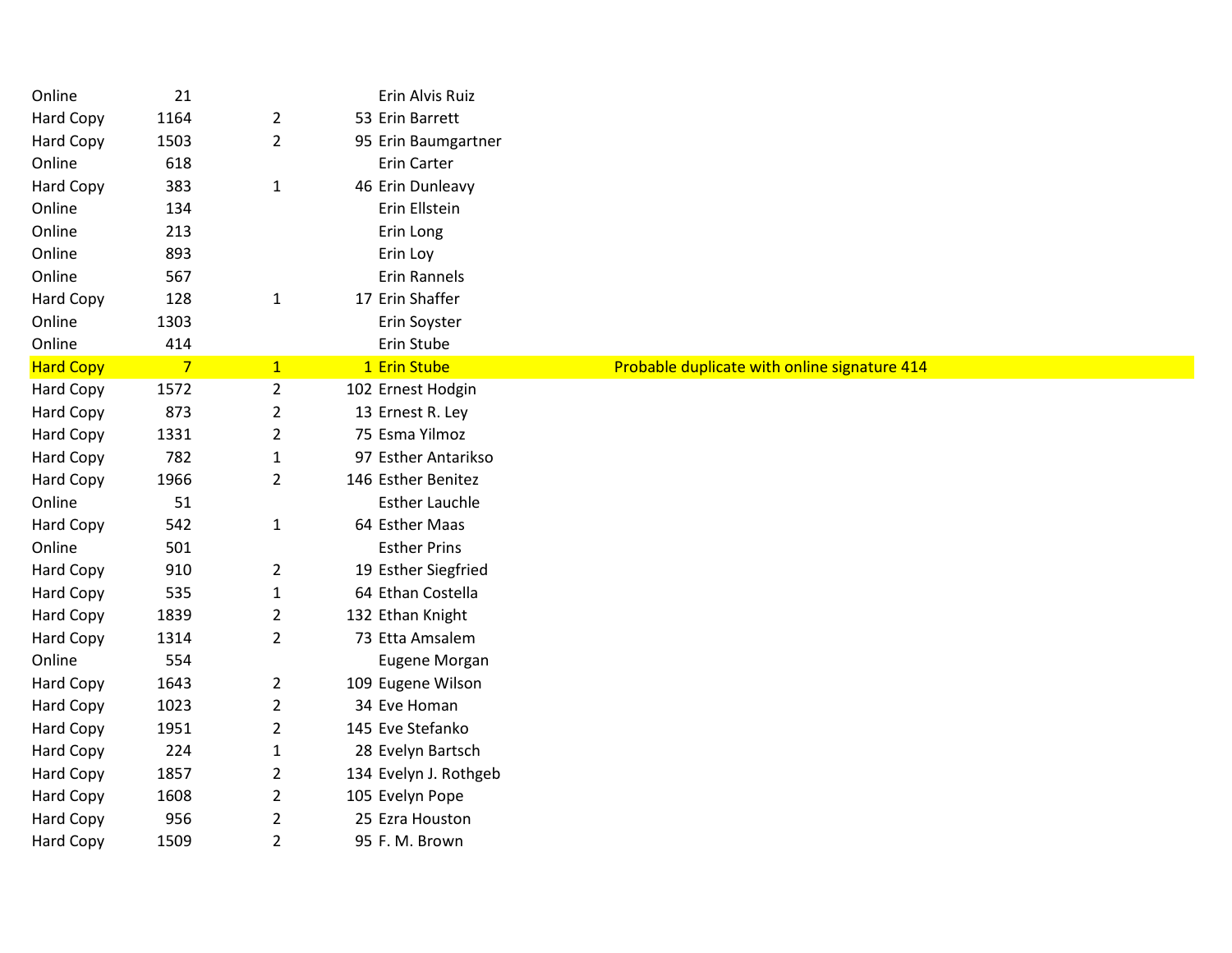| Online           | 1162 |                | Fahima                 |
|------------------|------|----------------|------------------------|
| Online           | 958  |                | Faith M Lucchesi       |
| Online           | 184  |                | Fan Zhang              |
| Online           | 551  |                | Fannie Mui             |
| Online           | 665  |                | Faye Burtch            |
| Online           | 650  |                | Felicia Ko             |
| Online           | 1354 |                | Fen-Fen Lin            |
| Online           | 1253 |                | Feng Qian              |
| Online           | 1036 |                | Fernanda Lugo          |
| Online           | 1248 |                | Flora Wang             |
| <b>Hard Copy</b> | 185  | $\mathbf{1}$   | 24 Florence Reese      |
| Hard Copy        | 1043 | 2              | 36 Fran Arbaugh        |
| Hard Copy        | 1283 | $\overline{2}$ | 69 Fran Miller         |
| Hard Copy        | 719  | $\mathbf{1}$   | 89 Frances Gearhart    |
| <b>Hard Copy</b> | 388  | $\mathbf{1}$   | 46 Frances Shacklock   |
| Online           | 1027 |                | Francis Dolan          |
| <b>Hard Copy</b> | 1619 | $\overline{2}$ | 106 Francisco Menendez |
| Hard Copy        | 1656 | $\overline{2}$ | 110 Frank Capobianco   |
| Hard Copy        | 1056 | $\overline{2}$ | 38 Frank Hedglin       |
| Hard Copy        | 1479 | $\overline{2}$ | 92 Frank Henson        |
| <b>Hard Copy</b> | 1493 | $\overline{2}$ | 94 Frank Kowalczyk     |
| Hard Copy        | 1607 | $\overline{2}$ | 105 Frank Pope         |
| <b>Hard Copy</b> | 1867 | $\overline{2}$ | 136 Frank Reckner      |
| Online           | 502  |                | <b>Frank Ritter</b>    |
| <b>Hard Copy</b> | 1923 | $\overline{2}$ | 142 Frank S. Archibald |
| Online           | 957  |                | <b>Frank Symons</b>    |
| <b>Hard Copy</b> | 1927 | $\overline{2}$ | 142 Frank Vergamini    |
| <b>Hard Copy</b> | 1393 | $\overline{2}$ | 81 Fred A. Jabco       |
| Online           | 1095 |                | <b>Fred Saylor</b>     |
| <b>Hard Copy</b> | 1220 | $\overline{2}$ | 58 Frederick Kissinger |
| Online           | 796  |                | G Randolph Hudson      |
| Online           | 304  |                | Gabrielle Goldner      |
| <b>Hard Copy</b> | 1417 | $\overline{2}$ | 85 Gail Kamon          |
| <b>Hard Copy</b> | 330  | $\mathbf{1}$   | 40 Gail Robb           |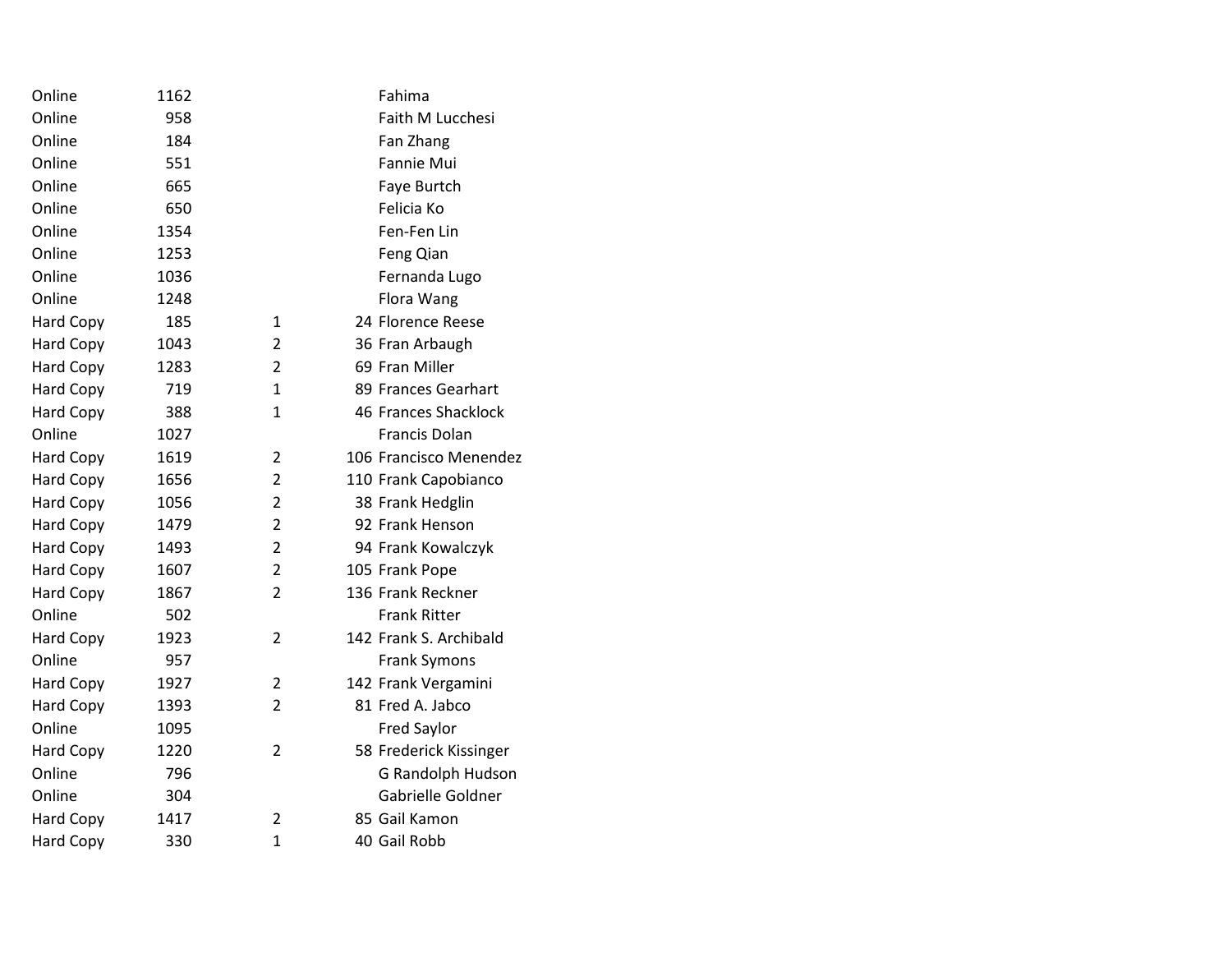| Hard Copy        | 619  | 1              | 77 Galina Kovtun       |
|------------------|------|----------------|------------------------|
| <b>Hard Copy</b> | 702  | $\mathbf{1}$   | 87 Galina Kurbok       |
| Online           | 761  |                | garen w smith          |
| <b>Hard Copy</b> | 1157 | $\overline{2}$ | 52 Gary                |
| <b>Hard Copy</b> | 1201 | $\overline{2}$ | 57 Gary Bontrager      |
| Hard Copy        | 227  | $\mathbf{1}$   | 28 Gary Decker         |
| Hard Copy        | 1976 | 3              | 2 Gary Gentzel         |
| Hard Copy        | 751  | $\mathbf{1}$   | 93 Gary Hanscom        |
| Online           | 637  |                | <b>Gary Williams</b>   |
| Hard Copy        | 575  | $\mathbf{1}$   | 68 Gary Winterrowd     |
| <b>Hard Copy</b> | 277  | $\mathbf{1}$   | 34 Gene Williams       |
| <b>Hard Copy</b> | 75   | 1              | 11 Genevieve Volgstadt |
| <b>Hard Copy</b> | 612  | 1              | 75 Gennady Gerasenko   |
| Hard Copy        | 1811 | $\overline{2}$ | 129 George Farrant     |
| Online           | 20   |                | george harrigan        |
| <b>Hard Copy</b> | 1847 | $\overline{2}$ | 133 George Kesidis     |
| Online           | 644  |                | George perez           |
| <b>Hard Copy</b> | 1893 | 2              | 139 George Savereno    |
| <b>Hard Copy</b> | 579  | $\mathbf{1}$   | 69 George Trudeau      |
| Online           | 323  |                | George Vraneza         |
| Online           | 245  |                | Georgia Kreamer        |
| <b>Hard Copy</b> | 1845 | $\overline{2}$ | 133 Gerald Dugan       |
| Online           | 1209 |                | Gerald G Johnson Jr    |
| <b>Hard Copy</b> | 1005 | $\overline{2}$ | 33 Gerald Kava         |
| <b>Hard Copy</b> | 1835 | $\overline{2}$ | 132 Geraldine Matre    |
| Hard Copy        | 699  | $\mathbf{1}$   | 86 Gerasal Lyuko       |
| <b>Hard Copy</b> | 1364 | 2              | 78 Gertie Wiant        |
| Online           | 409  |                | Ghazala SHAFFI         |
| <b>Hard Copy</b> | 1758 | $\overline{2}$ | 122 Giang Nguyen       |
| Online           | 1152 |                | Gift                   |
| Online           | 655  |                | Gina Brannick          |
| Online           | 44   |                | Gina Leon              |
| Hard Copy        | 467  | 1              | 56 Ginger Grieco       |
| Online           | 108  |                | <b>Girts Perkons</b>   |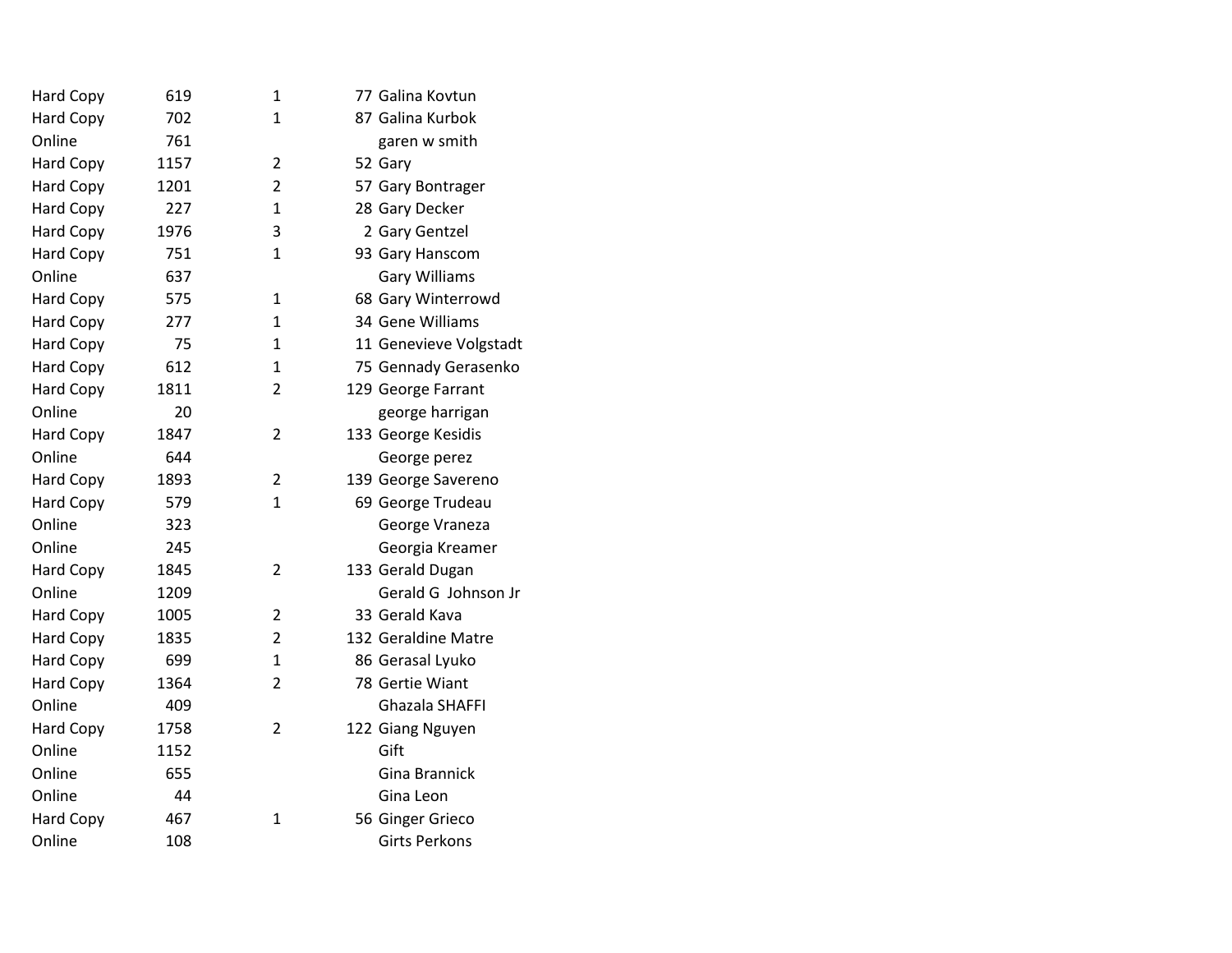| Online           | 137  |                | Gizem Satici              |
|------------------|------|----------------|---------------------------|
| Hard Copy        | 190  | $\mathbf{1}$   | 25 Glendon Blume          |
| Hard Copy        | 1645 | $\overline{2}$ | 109 Glenn Thiel           |
| Online           | 691  |                | Glenna Malcolm            |
| Hard Copy        | 1428 | $\overline{2}$ | 86 Gloria Gladd           |
| <b>Hard Copy</b> | 1581 | $\overline{2}$ | 103 Gloria Hodgin         |
| Online           | 717  |                | Gloria Leous              |
| Online           | 434  |                | Gloria UT                 |
| <b>Hard Copy</b> | 462  | $\mathbf{1}$   | 56 Gordon Law             |
| <b>Hard Copy</b> | 1496 | $\overline{2}$ | 94 Gordon N. Fleming      |
| Online           | 1234 |                | Grace                     |
| <b>Hard Copy</b> | 1813 | $\overline{2}$ | 129 Grace Hale            |
| Online           | 75   |                | Grace Irwin               |
| <b>Hard Copy</b> | 1293 | $\overline{2}$ | 70 Grace Kim              |
| Online           | 788  |                | Grace Lang                |
| <b>Hard Copy</b> | 1113 | $\overline{2}$ | 44 Grace Rohrbach         |
| <b>Hard Copy</b> | 256  | 1              | 32 Grace Wood             |
| Online           | 680  |                | Greg Laplante             |
| Online           | 1288 |                | Greg Loviscky             |
| Hard Copy        | 485  | $\mathbf{1}$   | 58 Gregory Czecic         |
| Online           | 1090 |                | <b>Gregory Kruczek</b>    |
| Hard Copy        | 84   | 1              | 11 Gretchen Denniston     |
| <b>Hard Copy</b> | 1127 | $\overline{2}$ | 46 Gretchen Kelly         |
| <b>Hard Copy</b> | 480  | $\mathbf{1}$   | 58 Gretchen Knipe         |
| <b>Hard Copy</b> | 1397 | $\overline{2}$ | 81 Gretchen Kuldau        |
| Online           | 1052 |                | <b>Gretchen Labrie</b>    |
| Online           | 588  |                | <b>Gum Wha Kim</b>        |
| <b>Hard Copy</b> | 1670 | 2              | 111 H. Chris Davis        |
| <b>Hard Copy</b> | 1646 | $\overline{2}$ | 109 H. Nuernberger        |
| Hard Copy        | 1381 | $\overline{2}$ | 80 H.W. Constantin Nelson |
| Online           | 743  |                | Haifeng Wang              |
| Hard Copy        | 1755 | $\overline{2}$ | 122 Haijuan Zhang         |
| Hard Copy        | 1719 | $\overline{2}$ | 119 Haiou Hu              |
| Online           | 916  |                | <b>Hall Stacy</b>         |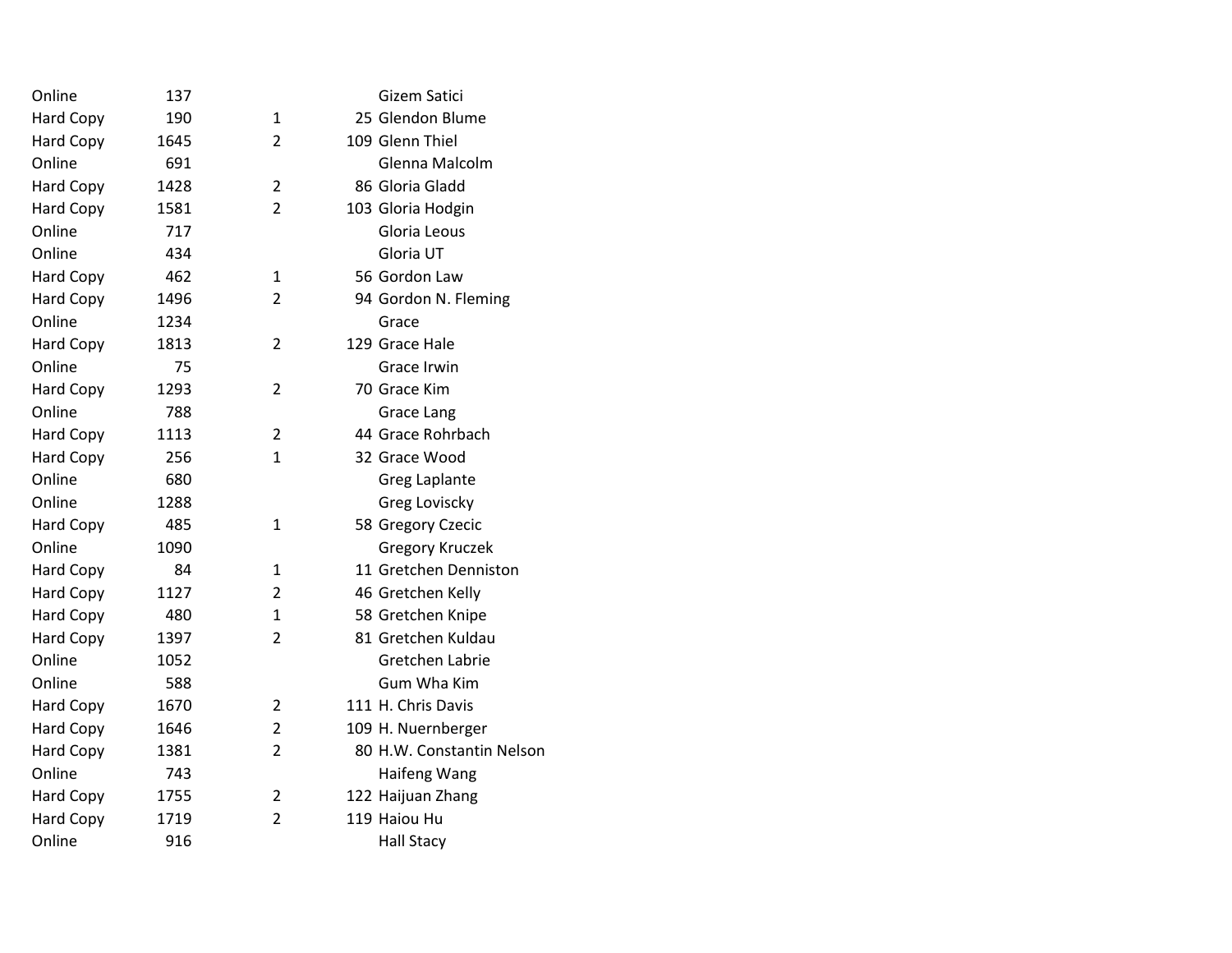| Hard Copy        | 327        | $\mathbf{1}$   | 40 Hamah Watkins              |                                              |
|------------------|------------|----------------|-------------------------------|----------------------------------------------|
| Online           | 1217       |                | Hana W                        |                                              |
| Hard Copy        | 895        | $\overline{2}$ | 18 Hannah Carney              |                                              |
| Online           | 711        |                | Hannah Lysczek                |                                              |
| <b>Hard Copy</b> | <b>126</b> | 1              | 17 Hannah Lysczek             | Duplicate with online signature 711          |
| Hard Copy        | 37         | $\mathbf{1}$   | 7 Hans Verlinde               |                                              |
| <b>Hard Copy</b> | 1677       | 2 <sup>1</sup> | 112 Hans Verlinde             | Duplicate with hard copy signature 37        |
| Online           | 1232       |                | Hao Wu                        |                                              |
| Hard Copy        | 1702       | $\overline{2}$ | 116 Haocong Zong              |                                              |
| Hard Copy        | 477        | $\mathbf{1}$   | 57 Harold Johnson             |                                              |
| Hard Copy        | 1584       | $\overline{2}$ | 103 Harold McKenzie           |                                              |
| Hard Copy        | 805        | $\overline{2}$ | 2 Harold Morgan               |                                              |
| Hard Copy        | 1004       | $\overline{2}$ | 32 Harrison Cole              |                                              |
| Hard Copy        | 718        | $\mathbf{1}$   | 89 Harry Gearhart             |                                              |
| Hard Copy        | 254        | $\mathbf{1}$   | 32 Harry Holder               |                                              |
| Online           | 861        |                | <b>Harry Miller</b>           |                                              |
| <b>Hard Copy</b> | 140        | $\mathbf{1}$   | 19 Harry West                 |                                              |
| <b>Hard Copy</b> | 205        | $\mathbf{1}$   | 26 Harvey Haack               |                                              |
| Hard Copy        | 1408       | $\overline{2}$ | 83 Hasan Khudhair             |                                              |
| Hard Copy        | 1029       | $\overline{2}$ | 35 Haydar Borhan              |                                              |
| Hard Copy        | 2009       | 4              | 2 Hayden Chisholm             |                                              |
| Online           | 154        |                | <b>Hayley Cassel</b>          |                                              |
| Hard Copy        | 424        | $\mathbf{1}$   | 50 Hazel Miles                |                                              |
| Hard Copy        | 746        | $\mathbf{1}$   | 93 Heather Baker              |                                              |
| Online           | 218        |                | <b>Heather Boyle</b>          |                                              |
| Hard Copy        | 1114       | $\overline{2}$ | 44 Heather Herncore           |                                              |
| Online           | 1123       |                | <b>Heather Karsten</b>        |                                              |
| Online           | 187        |                | <b>Heather Nyquist</b>        |                                              |
| Hard Copy        | 892        | $\overline{2}$ | 17 Heather Randell            |                                              |
| Online           | 25         |                | <b>Heather Ricker-Gilbert</b> |                                              |
| Hard Copy        | 561        | $\mathbf{1}$   | 66 Heather Smartt             |                                              |
| Online           | 672        |                | Heidi Adams                   |                                              |
| Online           | 365        |                | Heidi Biever                  |                                              |
| Online           | 1203       |                | <b>Heidi Biever</b>           | Possible duplicate with online signature 365 |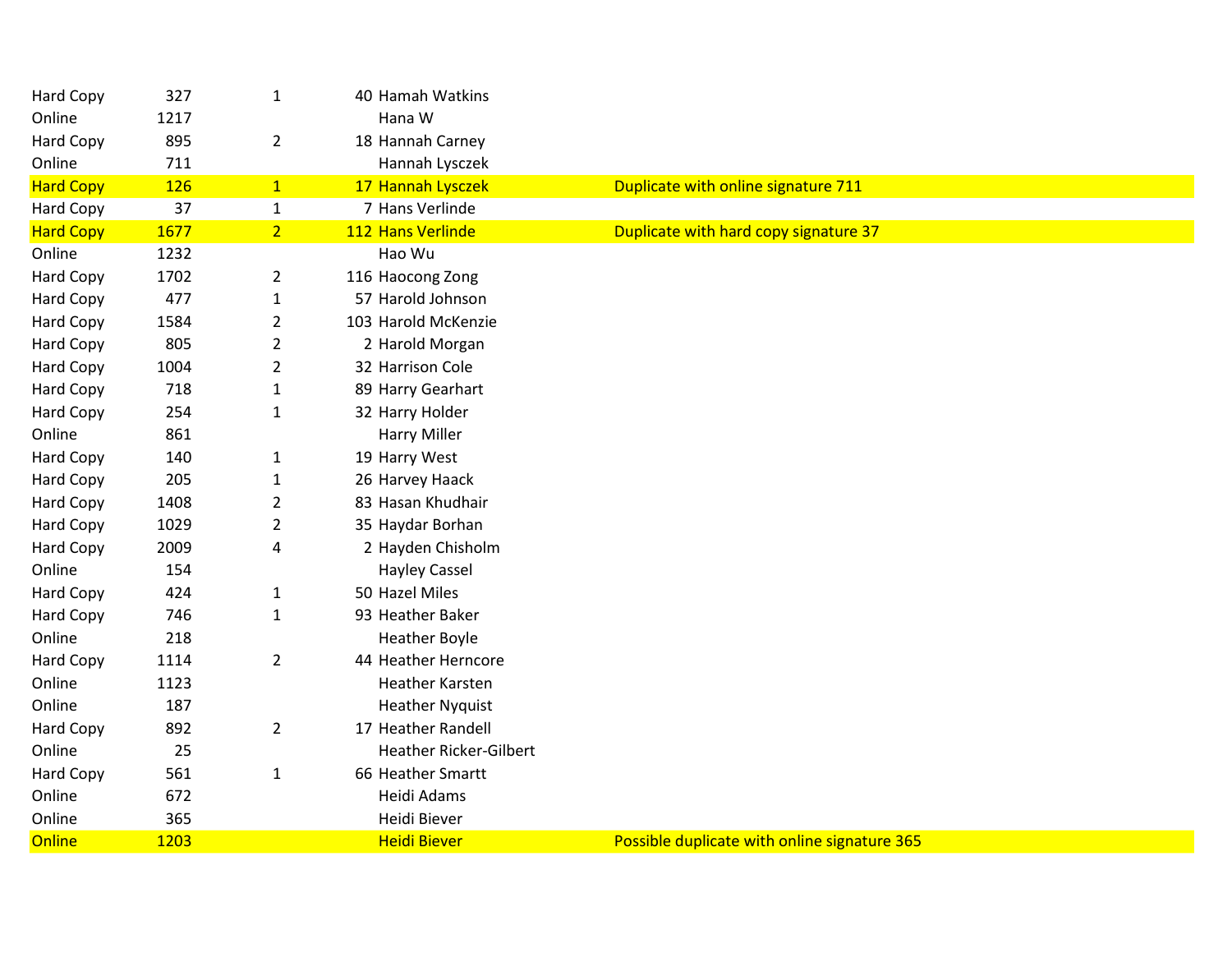| Online                 | 319       |                | Heidi Marie Knutelsky          |                                        |
|------------------------|-----------|----------------|--------------------------------|----------------------------------------|
| Hard Copy              | 2021      | 4              | 3 Heidi Peltzer                |                                        |
| Hard Copy              | 161       | $\mathbf{1}$   | 22 Helen B Warren              |                                        |
| Online                 | 1271      |                | Helen Bannon                   |                                        |
| Hard Copy              | 526       | 1              | 62 Helen Bish                  |                                        |
| Hard Copy              | 652       | $\mathbf{1}$   | 82 Helen Fomichev              |                                        |
| Hard Copy              | 1055      | $\overline{2}$ | 38 Helen Hedglin               |                                        |
| Online                 | 47        |                | Helen Kamens-Horton            |                                        |
| <b>Hard Copy</b>       | 1480      | $\overline{2}$ | 92 Helen L. Barto              |                                        |
| Hard Copy              | 171       | $\mathbf{1}$   | 23 Helen Love                  |                                        |
| Hard Copy              | 167       | 1              | 22 Helen Olsen                 |                                        |
| Hard Copy              | 179       | $\mathbf{1}$   | 23 Helen Roback                |                                        |
| Hard Copy              | 1062      | $\overline{2}$ | 39 Helen Sconvtis              |                                        |
| Online                 | 1245      |                | Helen Zhang                    |                                        |
| Online                 | 290       |                | <b>Helene Monthley</b>         |                                        |
| Hard Copy              | 783       | $\mathbf{1}$   | 97 Henry Pisciotta             |                                        |
| <b>Hard Copy</b>       | 839       | $\overline{2}$ | 6 Herb Emel                    |                                        |
| Online                 | 40        |                | Herman Master                  |                                        |
| <b>Hard Copy</b>       | 176       | $\mathbf{1}$   | 23 Herman Richey               |                                        |
|                        |           |                |                                |                                        |
| <b>Hard Copy</b>       | 253       | $\overline{1}$ | 32 Herman Richey               | Duplicate with hard copy signature 176 |
| Hard Copy              | 1161      | $\overline{2}$ | 53 Hillary Haris               |                                        |
| Online                 | 313       |                | <b>Hillary Sunderland</b>      |                                        |
| Online                 | 1017      |                | Hojin Ryoo                     |                                        |
| Online                 | 4         |                | Hollis Zelinsky                |                                        |
| Online                 | 940       |                | Holly                          |                                        |
| Online                 | 216       |                | <b>Holly DeHaas</b>            |                                        |
| Hard Copy              | 2061      | 4              | 9 Holly Hosterman              |                                        |
| <b>Hard Copy</b>       | 119       | 1              | 17 Holly Howden                |                                        |
| Online                 | 920       |                | <b>Holly Ketz</b>              |                                        |
| Online                 | 1342      |                | <b>Holly Reigh</b>             |                                        |
| Online                 | 1243      |                | Hong wu                        |                                        |
| <b>Hard Copy</b>       | 1706      | $\overline{2}$ | 117 Hong-Li Chan               |                                        |
| Hard Copy<br>Hard Copy | 66<br>384 | $\mathbf{1}$   | 10 Hope Cecere<br>46 Hope Frey |                                        |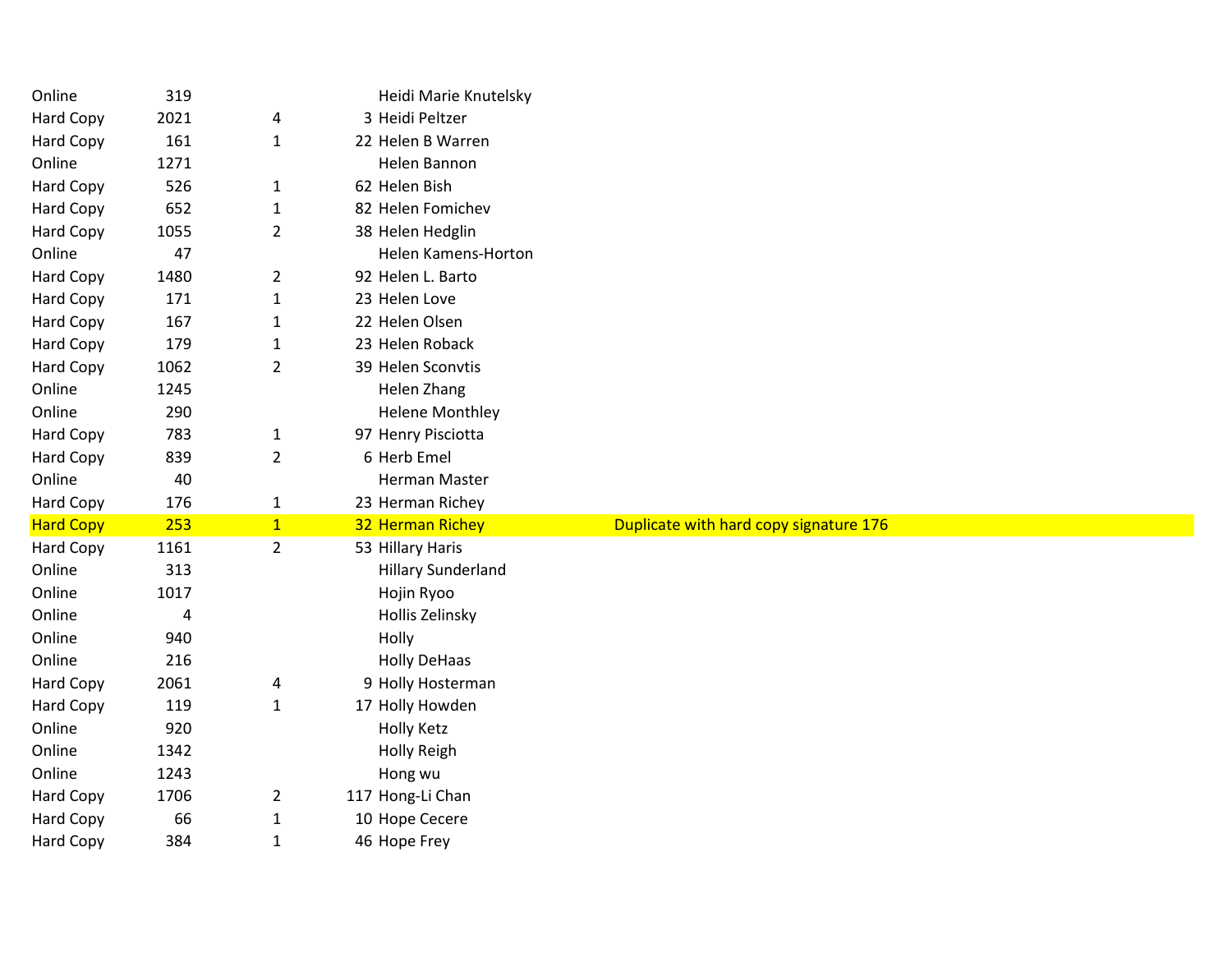| Online           | 845  |                | Horacio Perez-Blanco |
|------------------|------|----------------|----------------------|
| <b>Hard Copy</b> | 1726 | 2              | 119 Houj Bin Hummel  |
| Online           | 758  |                | <b>Howard Pillot</b> |
| Online           | 278  |                | <b>Howard Shultz</b> |
| Online           | 1250 |                | Huan Zhang           |
| <b>Hard Copy</b> | 1354 | $\overline{2}$ | 77 Hubert Wian       |
| Online           | 62   |                | Hui Zhao             |
| Online           | 1266 |                | <b>Huiqing Zeng</b>  |
| Online           | 192  |                | Ian Duh              |
| Online           | 293  |                | Ileen Carter         |
| <b>Hard Copy</b> | 1021 | 2              | 34 Ilene White       |
| <b>Hard Copy</b> | 1216 | $\overline{2}$ | 58 Ilya Aseyev       |
| <b>Hard Copy</b> | 221  | 1              | 28 Ingrid Hoffner    |
| <b>Hard Copy</b> | 650  | 1              | 82 Inna Bubovik      |
| <b>Hard Copy</b> | 1977 | 3              | 2 Irene Biggans      |
| <b>Hard Copy</b> | 700  | 1              | 87 Irina             |
| <b>Hard Copy</b> | 1817 | 2              | 130 Irina A. Miller  |
| <b>Hard Copy</b> | 637  | 1              | 80 Irina Goncharova  |
| Hard Copy        | 696  | 1              | 86 Irina Kovtun      |
| <b>Hard Copy</b> | 684  | 1              | 85 Irina Shilova     |
| <b>Hard Copy</b> | 244  | 1              | 31 Iris Flynn        |
| Online           | 730  |                | <b>Irmgard Lee</b>   |
| Hard Copy        | 631  | 1              | 79 Iryna Beliavskaya |
| <b>Hard Copy</b> | 622  | 1              | 78 Iryna Kosov       |
| <b>Hard Copy</b> | 871  | 2              | 13 Isaac Kimani      |
| <b>Hard Copy</b> | 1290 | $\overline{2}$ | 70 Isaac Smith       |
| <b>Hard Copy</b> | 1210 | 2              | 57 Isaac Sublett     |
| <b>Hard Copy</b> | 1994 | 3              | 4 Isaiah Smith       |
| Online           | 599  |                | J Abel               |
| Online           | 427  |                | J Christie           |
| Online           | 300  |                | J Ferguson           |
| Online           | 1068 |                | J Miller             |
| Online           | 985  |                | J urbanick           |
| <b>Hard Copy</b> | 279  | 1              | 34 J.B. Evans        |
|                  |      |                |                      |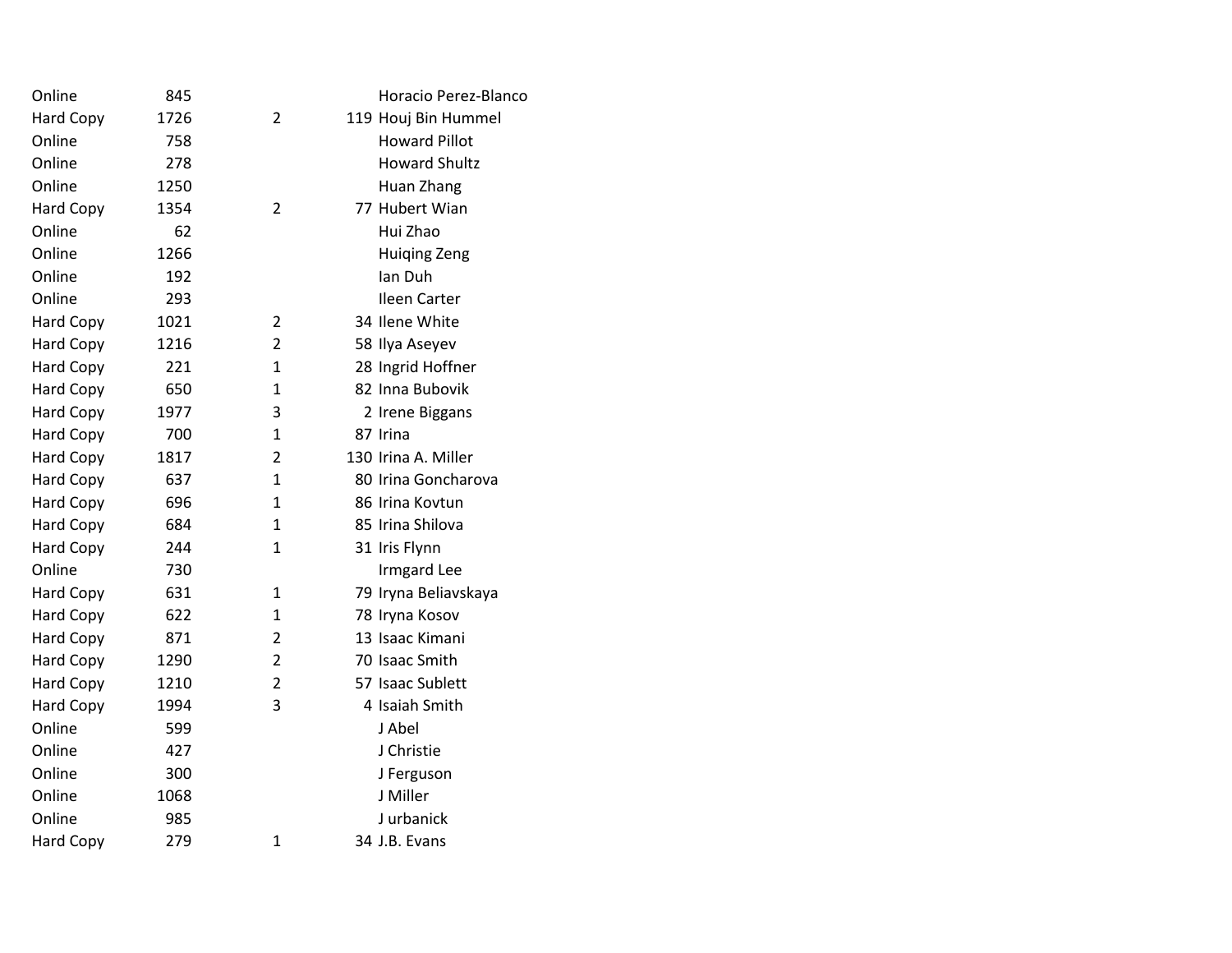| Online           | 198  |                | <b>JACK BASIAGO</b>    |                                                  |
|------------------|------|----------------|------------------------|--------------------------------------------------|
| <b>Hard Copy</b> | 1206 | $\overline{2}$ | 57 Jack Evans          |                                                  |
| <b>Hard Copy</b> | 1890 | 2 <sup>1</sup> | 139 Jack Evans         | Possible duplicate with hard copy signature 1206 |
| Hard Copy        | 315  | $\mathbf{1}$   | 39 Jack L. Quick       |                                                  |
| Hard Copy        | 470  | $\mathbf{1}$   | 56 Jack Moyer          |                                                  |
| Online           | 115  |                | Jackie Hershberger     |                                                  |
| Online           | 884  |                | Jackie Oshinskie       |                                                  |
| <b>Hard Copy</b> | 349  | $\mathbf{1}$   | 42 Jackie Oshinskie    | Duplicate with online signature 884              |
| Hard Copy        | 18   | $\mathbf{1}$   | 3 Jackie Stauffer      |                                                  |
| Hard Copy        | 319  | $\mathbf{1}$   | 39 Jackie Tawse        |                                                  |
| <b>Hard Copy</b> | 283  | $\mathbf{1}$   | 35 Jackson C. Baker    |                                                  |
| Hard Copy        | 891  | $\overline{2}$ | 17 Jackson Spiel Vogel |                                                  |
| Online           | 987  |                | Jacqueline Wolfe       |                                                  |
| Online           | 771  |                | Jacquelyn A Bonomo     |                                                  |
| <b>Hard Copy</b> | 1564 | $\overline{2}$ | 101 Jacqui Reid-Wolf   |                                                  |
| <b>Hard Copy</b> | 1684 | $\overline{2}$ | 113 Jacquiline Melando |                                                  |
| Online           | 549  |                | <b>JADINE REESE</b>    |                                                  |
| Hard Copy        | 1429 | $\overline{2}$ | 86 Jaimie Miller       |                                                  |
| Hard Copy        | 457  | $\mathbf{1}$   | 55 Jake Oeswti         |                                                  |
| Hard Copy        | 79   | $\mathbf{1}$   | 11 James Bennett       |                                                  |
| Online           | 1331 |                | James Bradbury         |                                                  |
| Online           | 98   |                | James Cartey           |                                                  |
| Hard Copy        | 1883 | $\overline{2}$ | 138 James George       |                                                  |
| Hard Copy        | 907  | $\overline{2}$ | 19 James Gerard        |                                                  |
| Hard Copy        | 1552 | $\overline{2}$ | 100 James Herbert      |                                                  |
| Hard Copy        | 913  | $\overline{2}$ | 19 James Leous         |                                                  |
| Online           | 1034 |                | James Lyon             |                                                  |
| Hard Copy        | 59   | $\mathbf{1}$   | 9 James Martin         |                                                  |
| Online           | 671  |                | James McSweeney        |                                                  |
| Hard Copy        | 374  | 1              | 45 James Miller        |                                                  |
| Online           | 1126 |                | James Mowery           |                                                  |
| Hard Copy        | 1148 | $\overline{2}$ | 51 James Myers         |                                                  |
| Online           | 726  |                | James Pflumm           |                                                  |
| Online           | 797  |                | <b>James Pflumm</b>    | Possible duplicate with online signature 726     |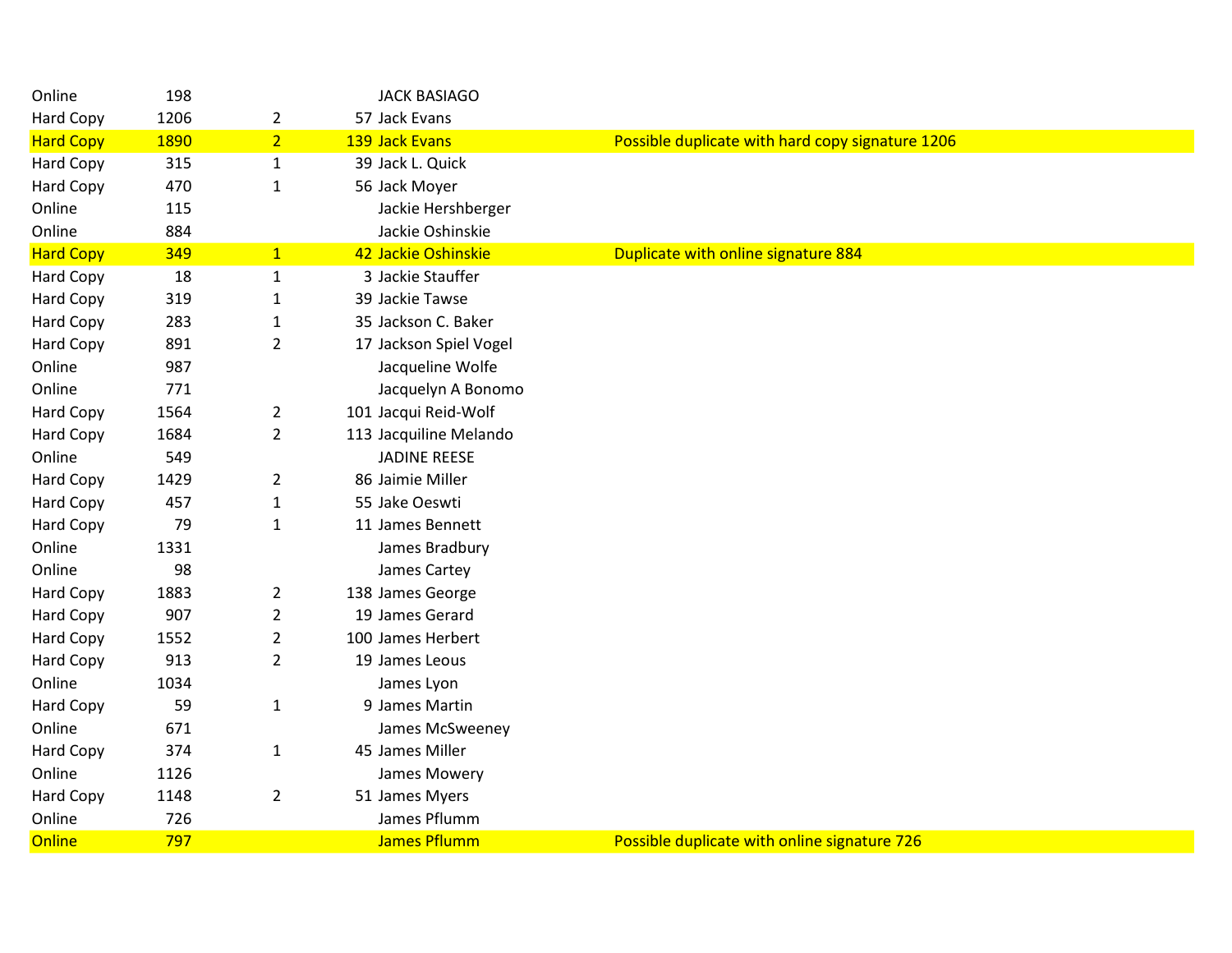| Hard Copy        | 329  | 1              | 40 James Robb           |
|------------------|------|----------------|-------------------------|
| Hard Copy        | 1540 | $\overline{2}$ | 98 James Robinson       |
| Hard Copy        | 1582 | $\overline{2}$ | 103 James Wade          |
| <b>Hard Copy</b> | 1022 | $\overline{2}$ | 34 Jamie English        |
| Hard Copy        | 287  | 1              | 35 Jamie Gerber         |
| Hard Copy        | 744  | $\mathbf{1}$   | 92 Jan Gottschall       |
| Online           | 257  |                | Jana Conrad             |
| Hard Copy        | 284  | $\mathbf{1}$   | 35 Jane Bugden          |
| Online           | 126  |                | Jane C Stanton          |
| <b>Hard Copy</b> | 1790 | $\overline{2}$ | 127 Jane Galas          |
| Hard Copy        | 1371 | $\overline{2}$ | 79 Jane Galgoci         |
| <b>Hard Copy</b> | 1521 | 2              | 97 Jane Hall            |
| Hard Copy        | 447  | 1              | 54 Jane Herbert         |
| <b>Hard Copy</b> | 1137 | $\overline{2}$ | 48 Jane P. Butler       |
| Online           | 968  |                | Jane Reese              |
| <b>Hard Copy</b> | 1077 | $\overline{2}$ | 40 Jane Rubba           |
| <b>Hard Copy</b> | 245  | $\mathbf{1}$   | 31 Jane Sheeder         |
| Hard Copy        | 172  | 1              | 23 Jane Wettstone       |
| Online           | 157  |                | Janelle and Tyler Foley |
| Online           | 119  |                | Janelle Baker           |
| <b>Hard Copy</b> | 869  | 2              | 13 Janelle Lewis        |
| Hard Copy        | 211  | 1              | 27 Janet A Wuest        |
| <b>Hard Copy</b> | 1860 | $\overline{2}$ | 134 Janet Coder         |
| Online           | 238  |                | janet engeman           |
| Online           | 1228 |                | Janet Friel             |
| <b>Hard Copy</b> | 1432 | 2              | 86 Janet Jonson         |
| <b>Hard Copy</b> | 784  | 1              | 98 Janet Madore         |
| Online           | 1094 |                | Janet Magner            |
| Online           | 1284 |                | Janet Mylin             |
| Online           | 1020 |                | Janet Nelson            |
| Online           | 864  |                | Janet Swim              |
| Hard Copy        | 1818 | 2              | 130 Janet T. Fleming    |
| Hard Copy        | 914  | $\overline{2}$ | 19 Janet van Hell       |
| Online           | 93   |                | Janice Becker           |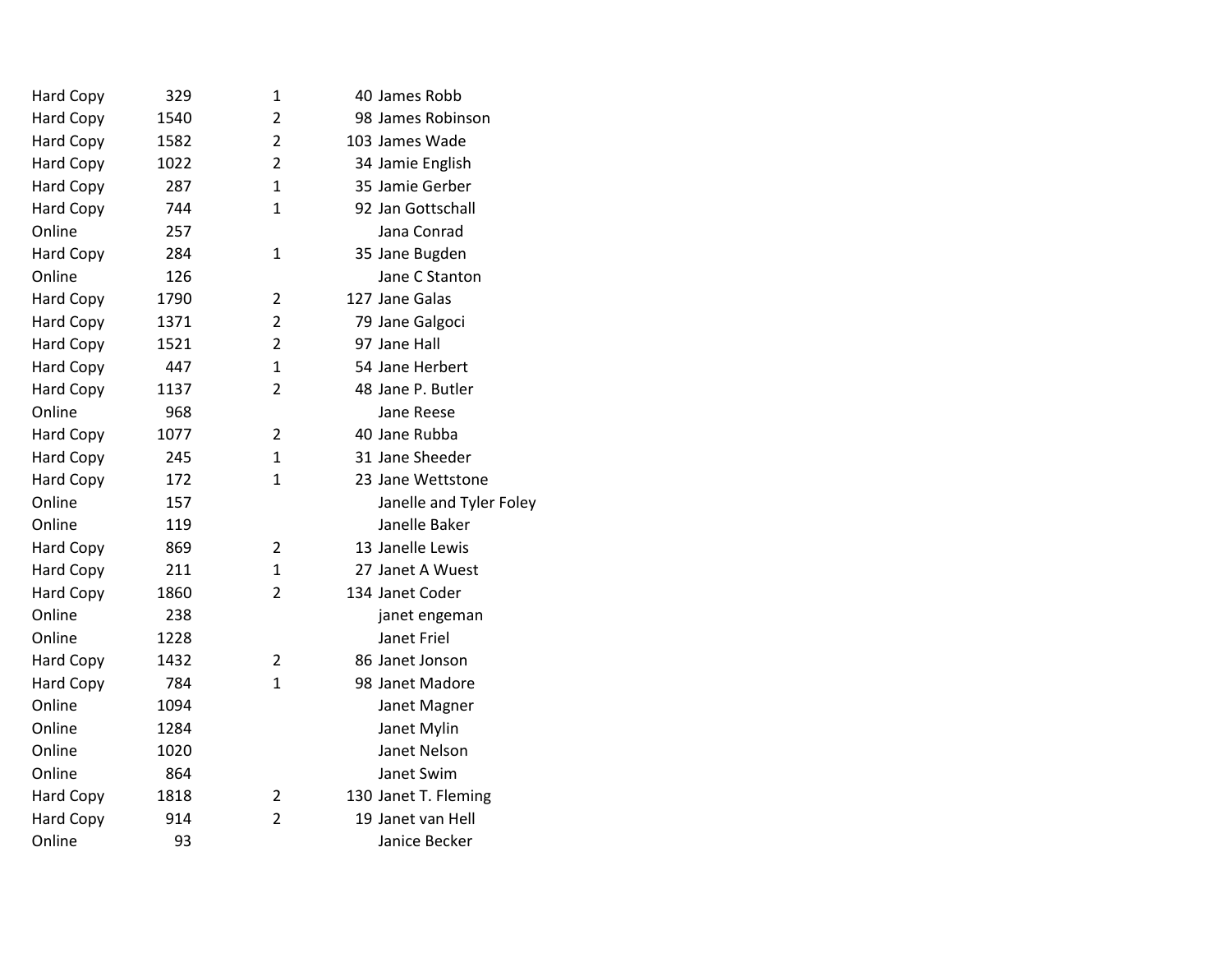| Hard Copy        | 852  | $\overline{\mathbf{c}}$ | 8 Janice Bless       |
|------------------|------|-------------------------|----------------------|
| Hard Copy        | 1964 | $\overline{2}$          | 146 Janice D. Yoner  |
| Hard Copy        | 354  | $\mathbf{1}$            | 43 Janice F. Oakes   |
| Hard Copy        | 1474 | $\overline{2}$          | 91 Janice Henson     |
| Online           | 1306 |                         | Janice Shanafelt     |
| Hard Copy        | 103  | $\mathbf{1}$            | 15 Janice Witmer     |
| Online           | 227  |                         | Janine Gismondi      |
| Hard Copy        | 504  | $\mathbf{1}$            | 60 Janis McConnell   |
| Online           | 715  |                         | Jasmine Alptekinoglu |
| Online           | 1147 |                         | Jason Heffner        |
| Online           | 411  |                         | <b>Jason Maas</b>    |
| <b>Hard Copy</b> | 1980 | 3                       | 3 Jason Otto         |
| Hard Copy        | 563  | 1                       | 66 Jason Werle       |
| Hard Copy        | 1911 | 2                       | 141 Jason Whitney    |
| Hard Copy        | 473  | 1                       | 57 Jason Winfield    |
| <b>Hard Copy</b> | 1104 | $\overline{2}$          | 43 Jax Searles       |
| <b>Hard Copy</b> | 1801 | $\overline{2}$          | 128 Jay Hummer       |
| <b>Hard Copy</b> | 1098 | $\overline{2}$          | 43 Jay Szn           |
| Online           | 592  |                         | Jaya                 |
| Online           | 130  |                         | Jaylene Smith        |
| Online           | 638  |                         | Jayne Glocke         |
| <b>Hard Copy</b> | 206  | 1                       | 26 Jean H. Miller    |
| <b>Hard Copy</b> | 1310 | $\overline{2}$          | 73 Jean H. Yeatman   |
| Online           | 822  |                         | Jean Landis          |
| <b>Hard Copy</b> | 1446 | $\overline{2}$          | 87 Jean Maragos      |
| Online           | 148  |                         | Jean Moriarta        |
| Hard Copy        | 1495 | 2                       | 94 Jean Morrow       |
| <b>Hard Copy</b> | 1264 | 2                       | 67 Jean Noypa        |
| Online           | 482  |                         | Jean Sanders         |
| <b>Hard Copy</b> | 1696 | $\overline{2}$          | 115 Jean Songer      |
| Hard Copy        | 841  | $\overline{2}$          | 6 Jeanie Gerber      |
| Online           | 663  |                         | Jeanne Boggie        |
| Online           | 39   |                         | Jeanne Houston       |
| Hard Copy        | 1800 | $\overline{2}$          | 128 Jeanne McKinney  |
|                  |      |                         |                      |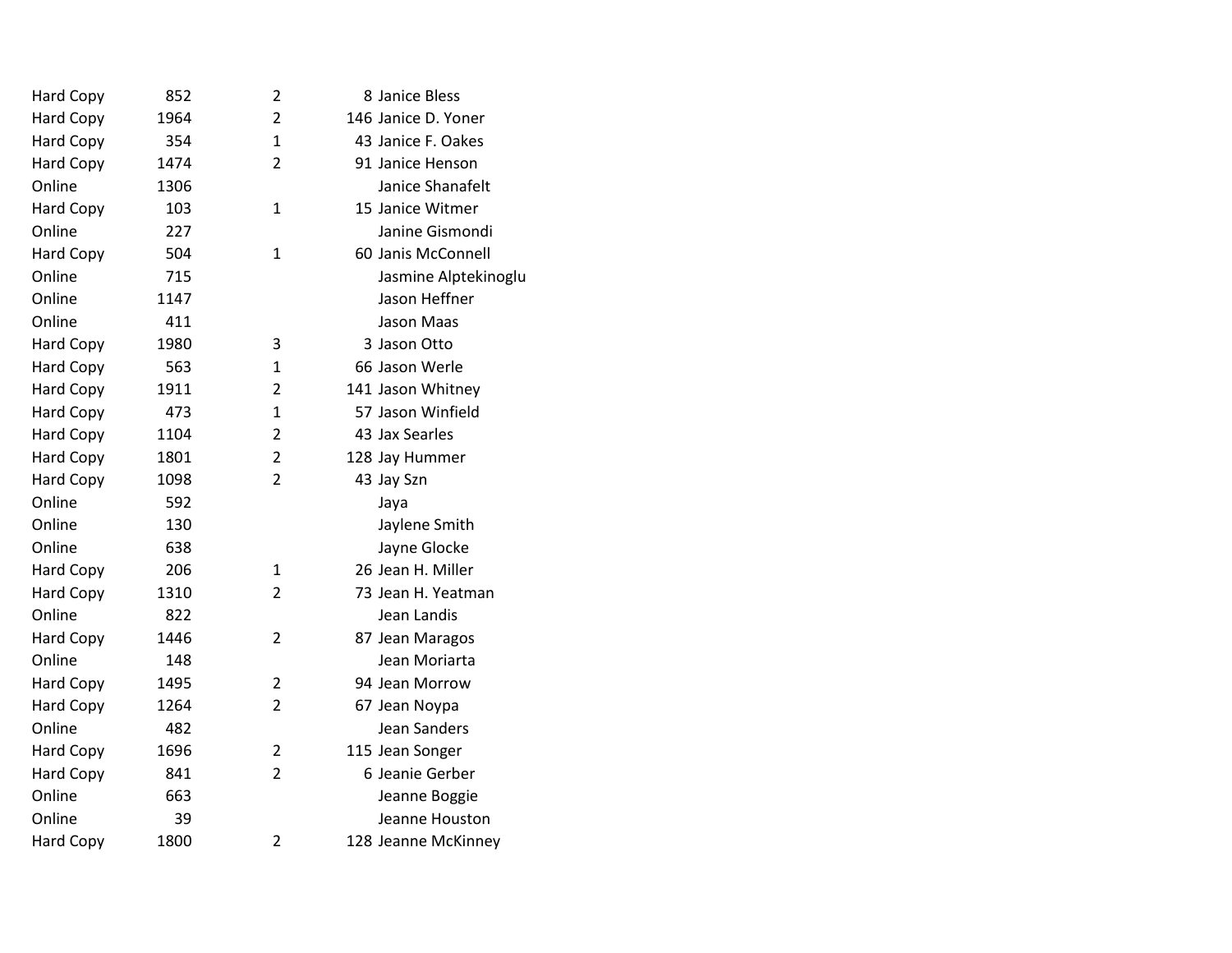| Online           | 511         |                | Jeanne Sax                          |                                              |
|------------------|-------------|----------------|-------------------------------------|----------------------------------------------|
| Online           | 348         |                | Jeanne Walsh                        |                                              |
| Online           | 36          |                | Jed Neilson                         |                                              |
| Hard Copy        | 360         | $\mathbf{1}$   | 43 Jeff Breon                       |                                              |
| <b>Hard Copy</b> | 978         | $\overline{2}$ | 28 Jeff Byers                       |                                              |
| Hard Copy        | 1193        | $\overline{2}$ | 56 Jeff Chismar                     |                                              |
| Online           | 795         |                | Jeff Davidson                       |                                              |
| Online           | 539         |                | Jeff Edmunds                        |                                              |
| Online           | 764         |                | Jeff Martin                         |                                              |
| <b>Hard Copy</b> | 1039        | $\overline{2}$ | 36 Jeff Roe                         |                                              |
| <b>Hard Copy</b> | 2063        | 4              | 9 Jeff Rotuges                      |                                              |
| Online           | 465         |                | Jeff scott                          |                                              |
| <b>Hard Copy</b> | 998         | $\overline{2}$ | 32 Jeff Shoemaker                   |                                              |
| Hard Copy        | 1529        | $\overline{2}$ | 97 Jeff Wargo                       |                                              |
| Hard Copy        | 368         | $\mathbf{1}$   | 44 Jeff Wells                       |                                              |
| Online           | 815         |                | Jeffery Jones                       |                                              |
| Online           | 936         |                | Jeffrey Boggie                      |                                              |
|                  |             |                |                                     |                                              |
| Online           | 393         |                | Jeffrey Catchmark                   |                                              |
| <b>Hard Copy</b> | 781         | 1              | 96 Jeffrey Catchmark                | Possible duplicate with online signature 393 |
| Hard Copy        | 2020        | 4              | 3 Jeffrey M. Peters                 |                                              |
| Hard Copy        | 2028        | 4              | 4 Jeffrey Maly                      |                                              |
| Hard Copy        | 585         | 1              | 70 Jeffrey Rose                     |                                              |
| Hard Copy        | 1152        | $\overline{2}$ | 52 Jen                              |                                              |
| Hard Copy        | 289         | $\mathbf{1}$   | 35 Jen Colwell                      |                                              |
| Hard Copy        | 445         | 1              | 53 Jen Conklin                      |                                              |
| Hard Copy        | 1285        | $\overline{2}$ | 69 Jen Dangelo                      |                                              |
| Hard Copy        | 1156        | $\overline{2}$ | 52 Jen Page                         |                                              |
| <b>Hard Copy</b> | 1105        | $\overline{2}$ | 43 Jen Rentzel                      |                                              |
| Hard Copy        | 1186        | $\overline{2}$ | 55 Jenn Covaleski                   |                                              |
| Online           | 1361        |                | Jenna Gill                          |                                              |
| Online           | 954         |                | Jenna Greaser                       |                                              |
| Online           | 241         |                | Jennifer                            |                                              |
| Online           | 209<br>1032 |                | Jennifer Arndt<br>Jennifer Azubuike |                                              |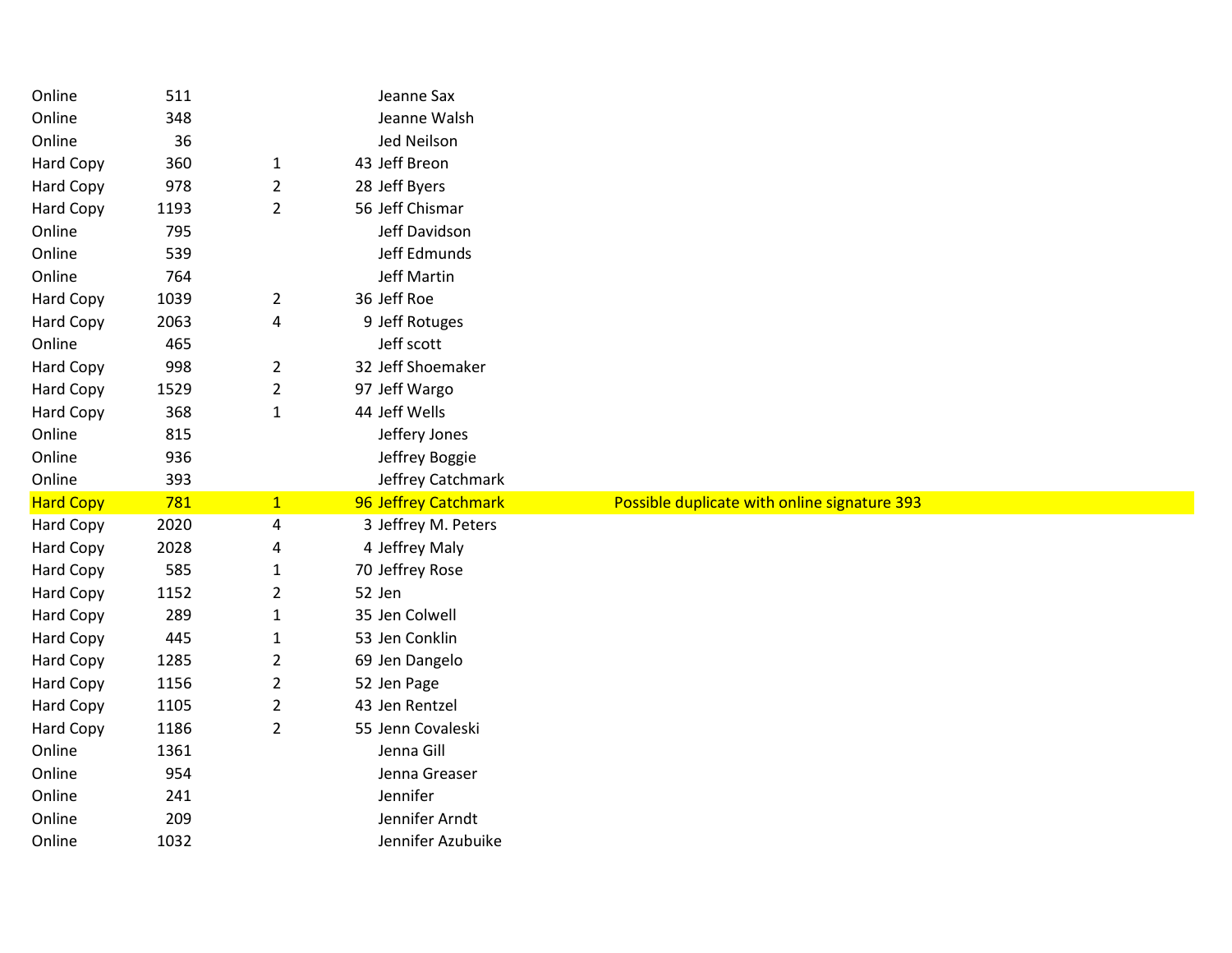| Hard Copy        | 444  | $\mathbf{1}$   | 53 Jennifer Bamer    |                                        |
|------------------|------|----------------|----------------------|----------------------------------------|
| Online           | 974  |                | Jennifer Boittin     |                                        |
| Online           | 136  |                | Jennifer Brezler     |                                        |
| Online           | 1001 |                | Jennifer Chesworth   |                                        |
| Online           | 167  |                | Jennifer Deutsch     |                                        |
| Hard Copy        | 1986 | 3              | 3 Jennifer Haupt     |                                        |
| Online           | 965  |                | Jennifer kissell     |                                        |
| Hard Copy        | 2047 | 4              | 6 Jennifer Lachendro |                                        |
| Online           | 162  |                | Jennifer M           |                                        |
| Online           | 1274 |                | Jennifer M           |                                        |
| Online           | 596  |                | Jennifer marx        |                                        |
| Hard Copy        | 446  | $\mathbf{1}$   | 54 Jennifer Miller   |                                        |
| Hard Copy        | 946  | $\overline{2}$ | 23 Jennifer Money    |                                        |
| Hard Copy        | 1601 | $\overline{2}$ | 105 Jennifer Moody   |                                        |
| Hard Copy        | 1922 | $\overline{2}$ | 142 Jennifer Murphy  |                                        |
| Online           | 623  |                | Jennifer Nelson      |                                        |
| Online           | 732  |                | Jennifer Norton      |                                        |
| Hard Copy        | 1909 | $\overline{2}$ | 141 Jennifer Plummer |                                        |
| Hard Copy        | 733  | $\mathbf{1}$   | 90 Jennifer Shutt    |                                        |
| Online           | 794  |                | Jennifer Snyder      |                                        |
| Hard Copy        | 333  | $\mathbf{1}$   | 41 Jennifer Tanney   |                                        |
| Online           | 110  |                | Jennifer Weaver      |                                        |
| Online           | 1279 |                | Jenny Hoskins        |                                        |
| Hard Copy        | 543  | $\mathbf{1}$   | 64 Jenny Sue Kenny   |                                        |
| Online           | 582  |                | Jenny Summers        |                                        |
| Online           | 789  |                | Jensica Isiminger    |                                        |
| Online           | 175  |                | Jeremy Amaismeier    |                                        |
| Online           | 392  |                | Jeremy Engels        |                                        |
| Hard Copy        | 1879 | $\overline{2}$ | 138 Jeremy Field     |                                        |
| Hard Copy        | 1798 | $\overline{2}$ | 128 Jeremy Held      |                                        |
| <b>Hard Copy</b> | 552  | $\mathbf{1}$   | 65 Jeremy Walter     |                                        |
| <b>Hard Copy</b> | 757  | $\mathbf{1}$   | 94 Jeremy Walter     | Duplicate with hard copy signature 552 |
| Online           | 64   |                | Jerry Lauchle        |                                        |
| <b>Hard Copy</b> | 1061 | $\overline{2}$ | 39 Jerry Sawyer      |                                        |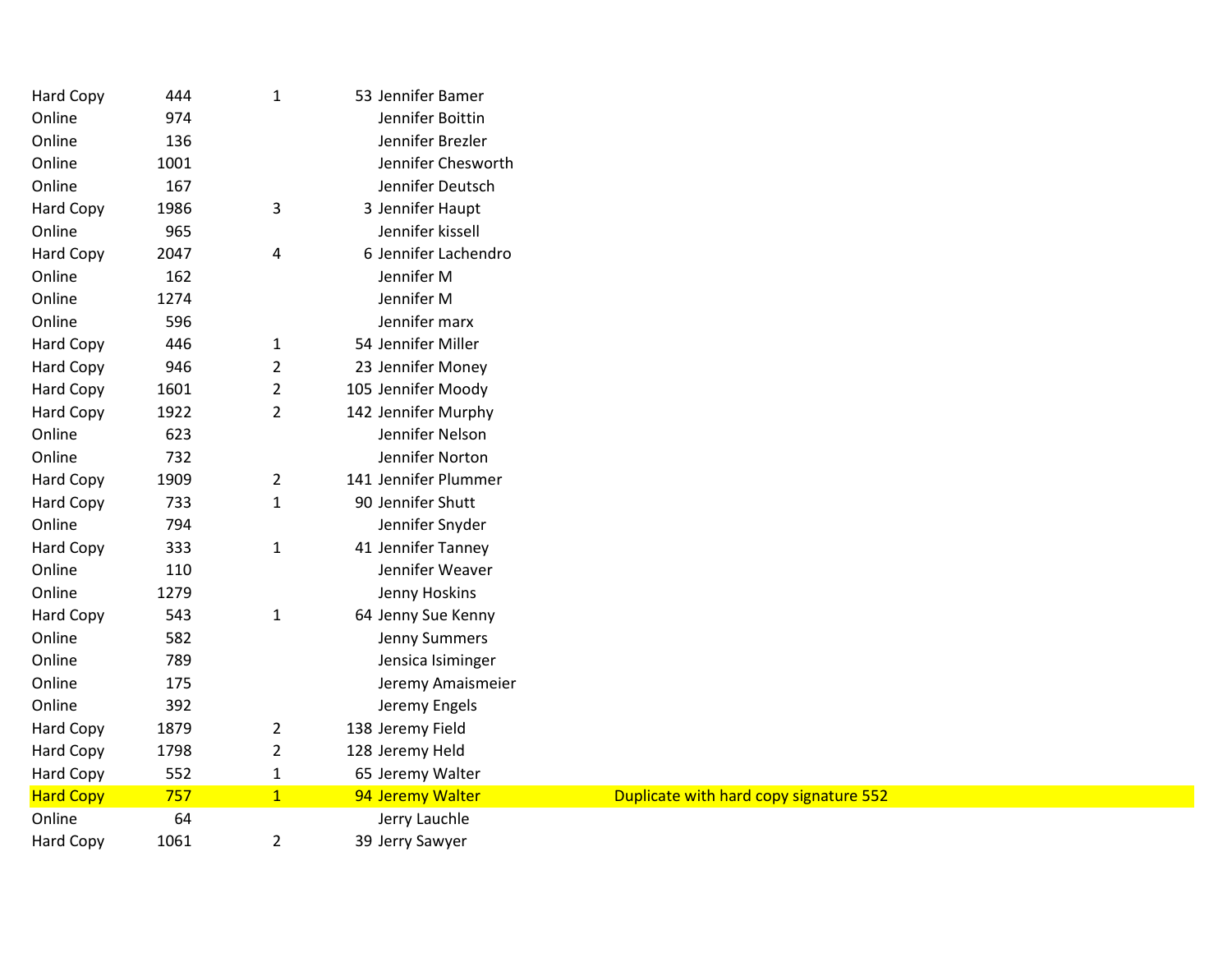| Hard Copy        | 1020 | $\overline{2}$ | 34 Jerry Stover           |                                              |
|------------------|------|----------------|---------------------------|----------------------------------------------|
| Hard Copy        | 222  | $\mathbf{1}$   | 28 Jerry Wettstone        |                                              |
| Hard Copy        | 19   | $\mathbf{1}$   | 4 Jess Cornaggia          |                                              |
| Hard Copy        | 1692 | $\overline{2}$ | 115 Jess Thomas           |                                              |
| Online           | 598  |                | Jessamyn Abel             |                                              |
| Hard Copy        | 822  | $\overline{2}$ | 3 Jesse Friend            |                                              |
| Hard Copy        | 40   | $\mathbf{1}$   | 7 Jesse Tam               |                                              |
| Online           | 160  |                | Jessica                   |                                              |
| Online           | 263  |                | Jessica                   |                                              |
| <b>Hard Copy</b> | 912  | $\overline{a}$ | 19 Jessica Avery          |                                              |
| Hard Copy        | 1424 | $\overline{2}$ | 85 Jessica Bodnar         |                                              |
| Online           | 616  |                | Jessica Gracie-Griffin    |                                              |
| <b>Hard Copy</b> | 973  | 2 <sup>1</sup> | 27 Jessica Gracie-Griffin | Possible duplicate with online signature 616 |
| Online           | 232  |                | Jessica Hunter            |                                              |
| Online           | 116  |                | Jessica Lehman            |                                              |
| Hard Copy        | 930  | $\overline{2}$ | 21 Jessica Libby-Roberts  |                                              |
| Online           | 844  |                | Jessica Marsh             |                                              |
|                  |      |                | 48 Jessica Marsh          | Possible duplicate with online signature 884 |
| <b>Hard Copy</b> | 403  | 1              |                           |                                              |
| Online           | 1044 |                | Jessica O'Hara            |                                              |
| Online           | 401  |                | Jessie Green              |                                              |
| Online           | 1251 |                | Jessie Hu                 |                                              |
| Online           | 395  |                | Jia Song                  |                                              |
| Online           | 370  |                | Jie Peng                  |                                              |
| Online           | 1270 |                | Jie Xu                    |                                              |
| Online           | 364  |                | Jill                      |                                              |
| Online           | 1018 |                | Jill Garrigan             |                                              |
| Online           | 976  |                | Jill Gomez                |                                              |
| Hard Copy        | 1359 | $\overline{2}$ | 78 Jill Plafean           |                                              |
| Hard Copy        | 1464 | $\overline{2}$ | 90 Jill Waldecker         |                                              |
| Hard Copy        | 1921 | $\overline{2}$ | 142 Jillian Weyhe         |                                              |
| Hard Copy        | 2045 | 4              | 5 Jim Assadinia           |                                              |
| Hard Copy        | 749  | $\mathbf{1}$   | 93 Jim Detrich            |                                              |
| Hard Copy        | 416  | $\mathbf{1}$   | 49 Jim E. Bucci           |                                              |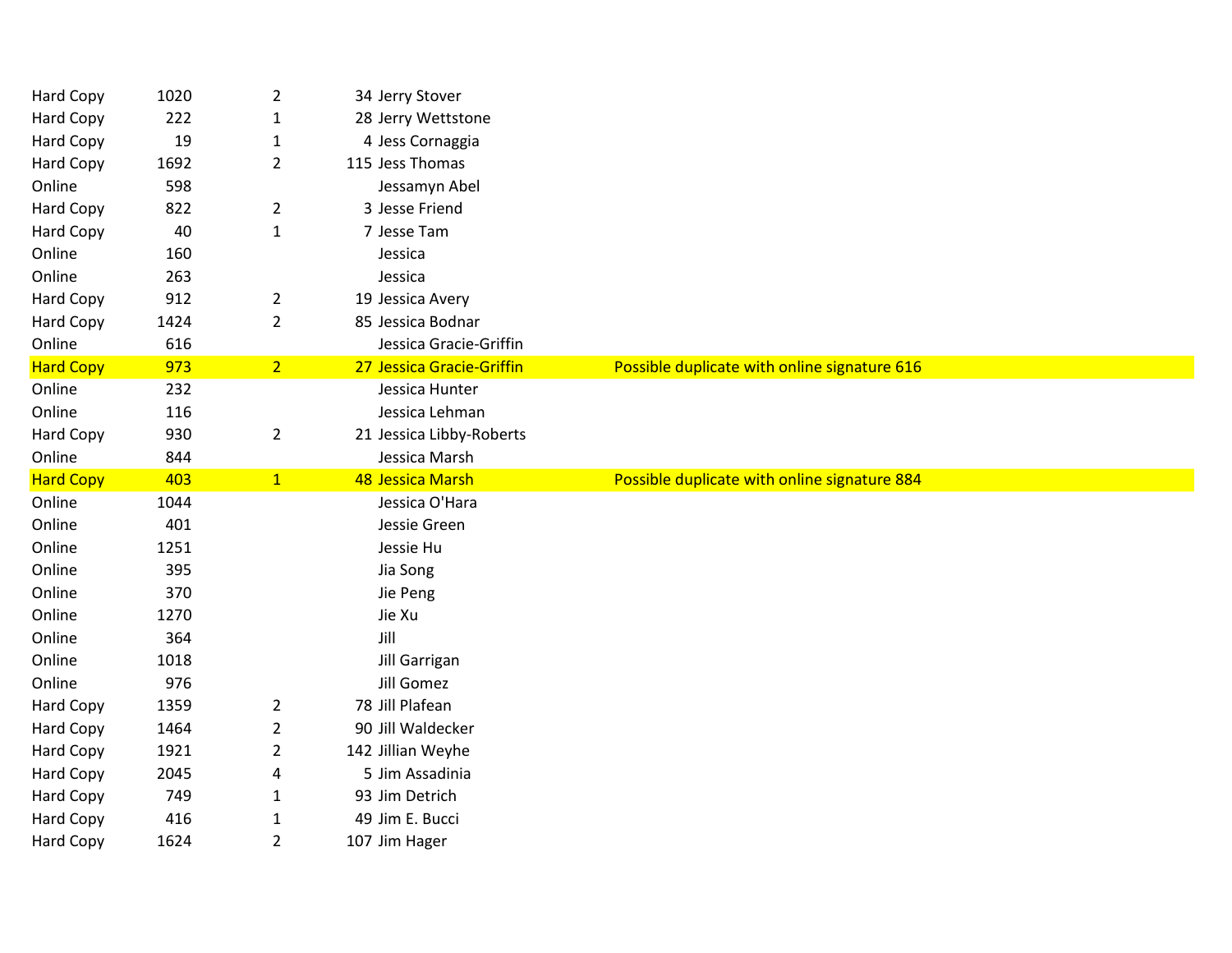| Hard Copy        | 576  | 1              | 68 Jim Maund        |
|------------------|------|----------------|---------------------|
| Hard Copy        | 281  | $\mathbf{1}$   | 34 Jim Miller       |
| Hard Copy        | 731  | $\mathbf{1}$   | 90 Jim Thor         |
| Hard Copy        | 392  | 1              | 46 Jimi Storin      |
| Online           | 824  |                | Jimin Lee           |
| <b>Hard Copy</b> | 362  | $\mathbf{1}$   | 43 Jimmy Miller     |
| Online           | 1239 |                | Jing                |
| Online           | 373  |                | Jing Du             |
| Online           | 1235 |                | Jing Hu             |
| <b>Hard Copy</b> | 1068 | $\overline{2}$ | 40 Jing Min         |
| Online           | 384  |                | Jing Wang           |
| Hard Copy        | 1714 | 2              | 118 Jing Wang       |
| Online           | 868  |                | Jing Zhao           |
| Hard Copy        | 1928 | 2              | 143 Jing Zhou       |
| <b>Hard Copy</b> | 1735 | $\overline{2}$ | 120 Jinxiang Wu     |
| Online           | 589  |                | Jisook Kim          |
| <b>Hard Copy</b> | 1722 | $\overline{2}$ | 119 Jiwei Chen      |
| Online           | 199  |                | JL Childs           |
| Hard Copy        | 181  | 1              | 24 Jo Bewley        |
| <b>Hard Copy</b> | 74   | 1              | 10 Joan Kirkpatrick |
| <b>Hard Copy</b> | 1050 | $\overline{2}$ | 37 Joan Leavy       |
| Online           | 28   |                | Joan M Bouchard     |
| Online           | 490  |                | Joan Mary Koester   |
| <b>Hard Copy</b> | 1357 | $\overline{2}$ | 77 Joan Mooni       |
| Online           | 243  |                | Joann Dornich       |
| Online           | 282  |                | Jo-Ann Dreibelbis   |
| <b>Hard Copy</b> | 1538 | $\overline{2}$ | 98 JoAnn Foley      |
| <b>Hard Copy</b> | 143  | $\mathbf{1}$   | 20 Joann McCormick  |
| <b>Hard Copy</b> | 54   | $\mathbf{1}$   | 8 Joanna Haushalter |
| Hard Copy        | 1458 | $\overline{2}$ | 89 Joanna Pake      |
| Hard Copy        | 967  | $\overline{2}$ | 27 Joanna Sperlich  |
| Hard Copy        | 188  | $\overline{1}$ | 24 Joanne Arble     |
| Online           | 1187 |                | Joanne C Santamaria |
| <b>Hard Copy</b> | 201  | $\mathbf{1}$   | 26 Joanne Johnston  |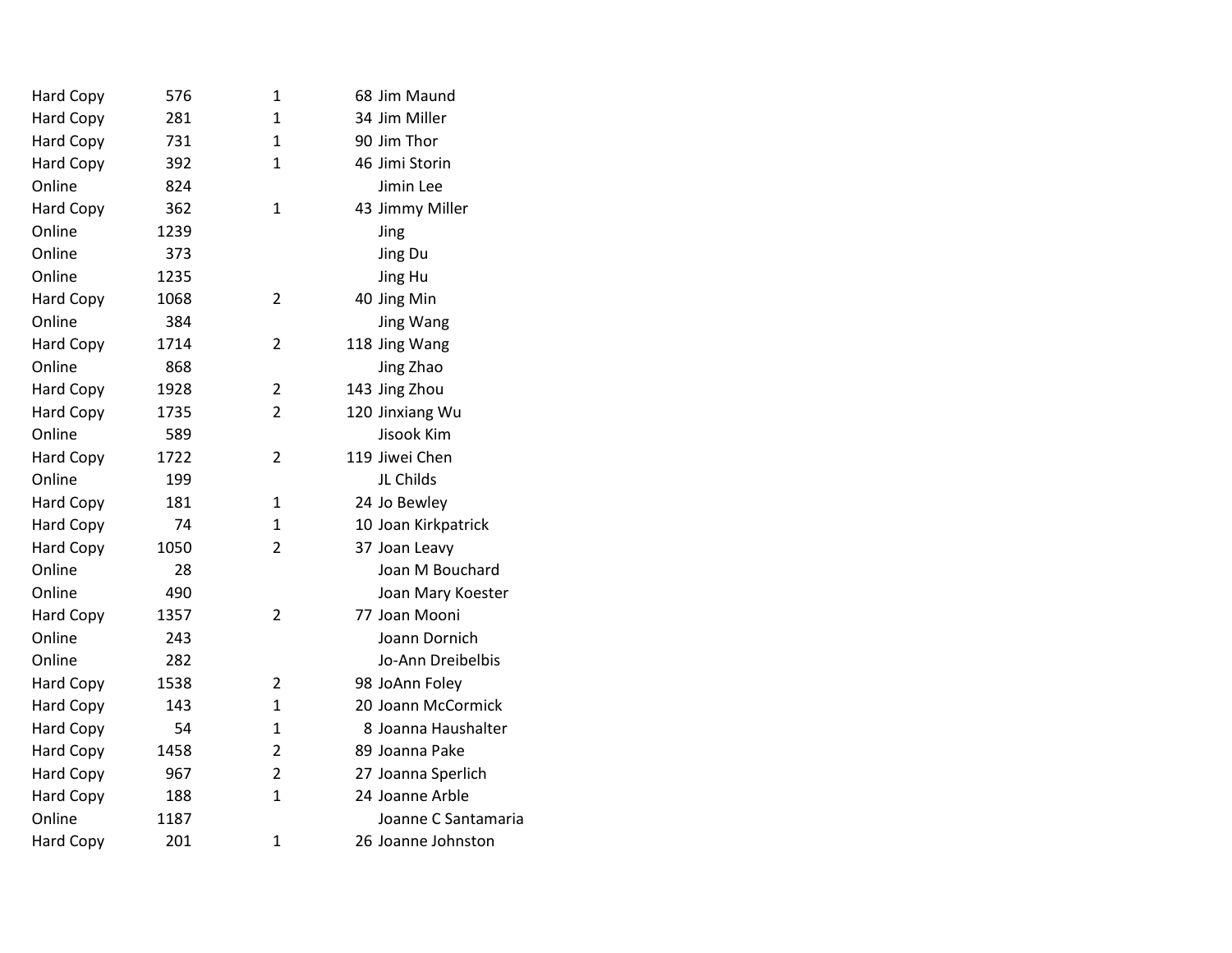| Online           | 1071 |                | Joanne schimmel     |                                     |
|------------------|------|----------------|---------------------|-------------------------------------|
| Online           | 1118 |                | Joanne Tomasch      |                                     |
| Online           | 786  |                | Jodi Rice           |                                     |
| Hard Copy        | 17   | $\mathbf{1}$   | 3 Jody DelBaggio    |                                     |
| Hard Copy        | 495  | $\mathbf{1}$   | 59 Jody Harrigton   |                                     |
| Hard Copy        | 1222 | $\overline{2}$ | 60 Jody Maurer      |                                     |
| Online           | 498  |                | Joe Adams           |                                     |
| Hard Copy        | 1027 | $\overline{2}$ | 35 Joe Bueter       |                                     |
| Hard Copy        | 2013 | 4              | 2 Joe Keiser        |                                     |
| Hard Copy        | 1095 | $\overline{2}$ | 42 Joe Rogacs       |                                     |
| Online           | 1291 |                | Joel John           |                                     |
| Online           | 614  |                | <b>Joel Martin</b>  |                                     |
| Hard Copy        | 961  | $\overline{2}$ | 26 Joella Asbury    |                                     |
| Online           | 625  |                | Joella Sperber      |                                     |
| Hard Copy        | 909  | $\overline{2}$ | 19 Johanna Sullivan |                                     |
| Hard Copy        | 60   | $\mathbf 1$    | 9 John Ake          |                                     |
| Online           | 1267 |                | John Asbury         |                                     |
| Hard Copy        | 1781 | $\overline{2}$ | 126 John Bodine     |                                     |
| Hard Copy        | 1545 | $\overline{2}$ | 99 John Charnesko   |                                     |
| Hard Copy        | 1875 | $\overline{2}$ | 137 John Cimin      |                                     |
| Online           | 303  |                | John corr           |                                     |
| Hard Copy        | 509  | $\mathbf{1}$   | 60 John Dixon       |                                     |
| Online           | 576  |                | John Dziak          |                                     |
| Hard Copy        | 116  | $\mathbf{1}$   | 16 John Erickson    |                                     |
| Hard Copy        | 49   | $\mathbf 1$    | 8 John Ewing        |                                     |
| Online           | 124  |                | John Exley          |                                     |
| Online           | 1079 |                | <b>JOHN FURRY</b>   |                                     |
| Hard Copy        | 268  | $\mathbf{1}$   | 33 John Hamon       |                                     |
| Hard Copy        | 1626 | $\overline{2}$ | 107 John Havel      |                                     |
| Online           | 470  |                | John Holst          |                                     |
| Online           | 793  |                | John Homan          |                                     |
| <b>Hard Copy</b> | 96   | $\mathbf{1}$   | 13 John Homan       | Duplicate with online signature 793 |
| Hard Copy        | 2017 | 4              | 3 John Kehoe        |                                     |
| Online           | 906  |                | John LaForce        |                                     |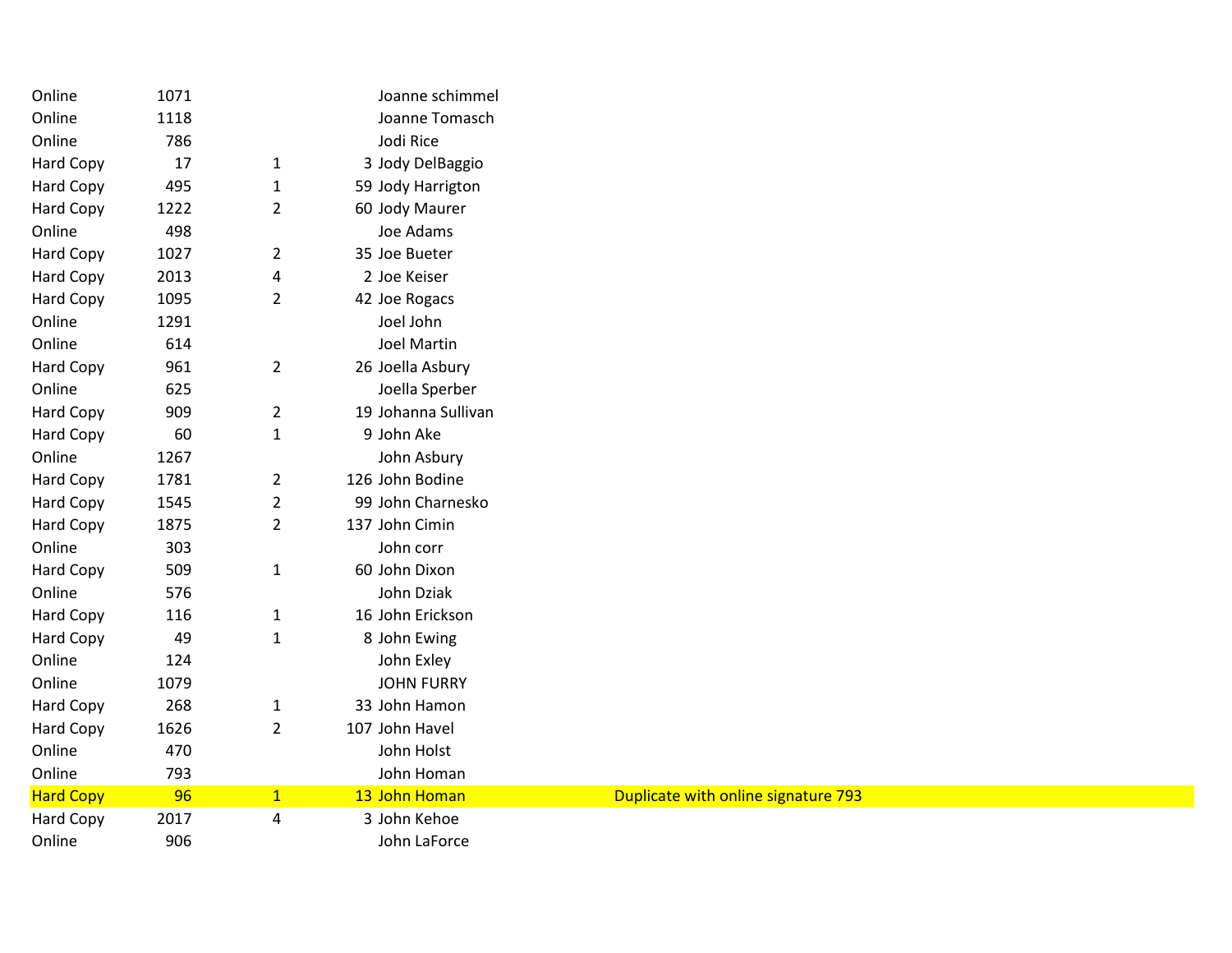| Online           | 463             |                | John Leon              |                                      |
|------------------|-----------------|----------------|------------------------|--------------------------------------|
| Online           | 532             |                | John M Cimbala         |                                      |
| Online           | 714             |                | John Mason             |                                      |
| <b>Hard Copy</b> | 2053            | 4              | 6 John Matthews        |                                      |
| Hard Copy        | 1052            | $\overline{2}$ | 37 John McWilliams     |                                      |
| Hard Copy        | 848             | $\overline{2}$ | 7 John Milmont         |                                      |
| Online           | 1076            |                | John P                 |                                      |
| Online           | 85              |                | John Pitterle          |                                      |
| Hard Copy        | 1366            | $\overline{2}$ | 78 John Rigo           |                                      |
| Hard Copy        | 236             | $\mathbf 1$    | 30 John Rothrock       |                                      |
| Hard Copy        | 1111            | $\overline{2}$ | 44 John Russell        |                                      |
| Hard Copy        | 1826            | $\overline{2}$ | 131 John S. Ward       |                                      |
| Hard Copy        | 577             | $\mathbf{1}$   | 68 John Short          |                                      |
| Hard Copy        | 310             | $\mathbf{1}$   | 38 John Stroh          |                                      |
| Hard Copy        | 1049            | $\overline{2}$ | 37 John Sullivan       |                                      |
| Hard Copy        | 1249            | $\overline{2}$ | 66 John Telford        |                                      |
| Online           | 426             |                | Jola Maslinski         |                                      |
| Online           | 1290            |                | Jolene                 |                                      |
| Hard Copy        | 1223            | $\overline{2}$ | 60 Jolene Kitke        |                                      |
| Online           | 1206            |                | Jolene Peterson        |                                      |
| Hard Copy        | 806             | $\overline{2}$ | 2 Jon Benesch          |                                      |
| Online           | 613             |                | Jon Olson              |                                      |
| Hard Copy        | 986             | $\overline{2}$ | 29 Jon Peters          |                                      |
| Hard Copy        | 1631            | $\overline{2}$ | 108 Jonas Rugenson     |                                      |
| Online           | 1080            |                | Jonathan Moore         |                                      |
| Hard Copy        | 969             | $\overline{2}$ | 27 Jonathan Lietzke    |                                      |
| Online           | 1154            |                | Jonathan McVerry       |                                      |
| <b>Hard Copy</b> | 1557            | $\overline{2}$ | 100 Jonathan Merritt   |                                      |
| Hard Copy        | 1284            | $\overline{2}$ | 69 Jonathan Miller     |                                      |
| Online           | 817             |                | Jonathan Reed          |                                      |
| Online           | 855             |                | Jonathan Robert Eckert |                                      |
| Online           | 1292            |                | Jonathan Stube         |                                      |
| <b>Hard Copy</b> | $6\overline{6}$ | $\mathbf{1}$   | 1 Jonathan Stube       | Duplicate with online signature 1292 |
| Online           | 587             |                | Jongoh Eun             |                                      |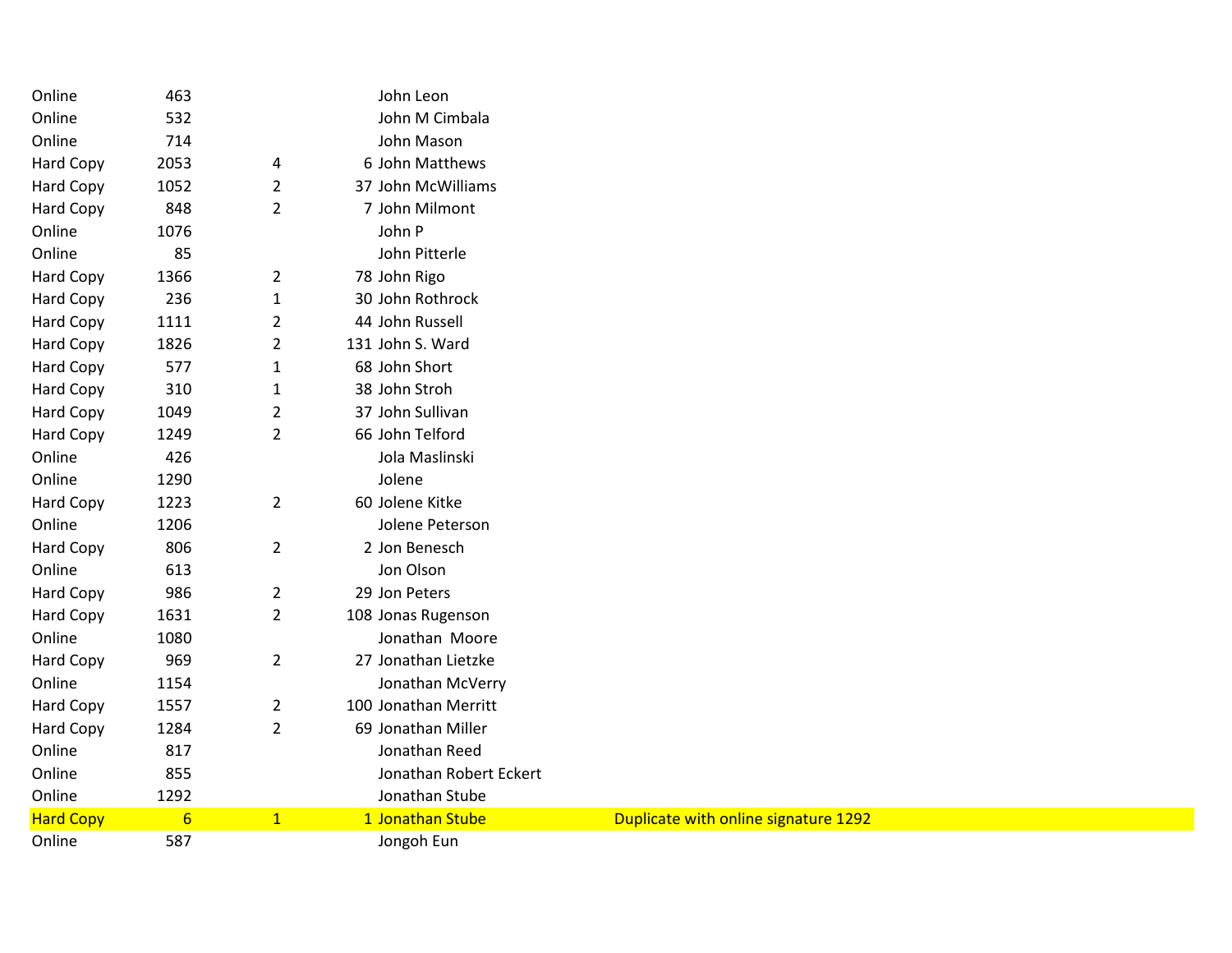| Online           | 935  |                | Jordyn                |                                     |
|------------------|------|----------------|-----------------------|-------------------------------------|
| Hard Copy        | 1532 | $\overline{2}$ | 98 Jorusha Grosh      |                                     |
| Hard Copy        | 118  | $\mathbf{1}$   | 16 Jose A. Guerrero   |                                     |
| Hard Copy        | 317  | $\mathbf{1}$   | 39 Joseph C. King     |                                     |
| Hard Copy        | 560  | $\mathbf{1}$   | 66 Joseph Guenot      |                                     |
| Hard Copy        | 1420 | $\overline{2}$ | 85 Joseph Hartman     |                                     |
| Hard Copy        | 109  | $\mathbf{1}$   | 16 Joseph Kulik       |                                     |
| Hard Copy        | 481  | $\mathbf{1}$   | 58 Joseph Owen        |                                     |
| Hard Copy        | 87   | $\mathbf{1}$   | 12 Joseph Saverance   |                                     |
| Hard Copy        | 2032 | 4              | 4 Joseph Shaffer      |                                     |
| Online           | 1183 |                | Joseph Wiedemer       |                                     |
| Hard Copy        | 1695 | $\overline{2}$ | 115 Josephine Carabia |                                     |
| Hard Copy        | 767  | $1\,$          | 95 Josephine Pirrone  |                                     |
| Hard Copy        | 562  | $\mathbf{1}$   | 66 Josh Ervine        |                                     |
| Hard Copy        | 2040 | 4              | 5 Josh Huath          |                                     |
| Online           | 917  |                | Josh Purviance        |                                     |
| <b>Hard Copy</b> | 95   | 1              | 13 Josh Purviance     | Duplicate with online signature 917 |
| Hard Copy        | 572  | $1\,$          | 68 Joshua Bourne      |                                     |
| Online           | 966  |                | Joshua Kirby          |                                     |
| Hard Copy        | 1457 | $\overline{2}$ | 89 Joshua Pake        |                                     |
| Hard Copy        | 421  | $\mathbf{1}$   | 49 Joshua Ruddner     |                                     |
| Hard Copy        | 832  | $\overline{2}$ | 4 Josie Auman         |                                     |
| Hard Copy        | 827  | $\overline{2}$ | 4 Josie Findley       |                                     |
| Online           | 1265 |                | Josie Huang           |                                     |
| Hard Copy        | 1448 | $\overline{2}$ | 88 Josie Kallhoff     |                                     |
| Hard Copy        | 1498 | $\overline{2}$ | 94 Joy Ashley         |                                     |
| Hard Copy        | 1473 | $\overline{2}$ | 91 Joy Ewing          |                                     |
| Hard Copy        | 316  | $\mathbf{1}$   | 39 Joy King           |                                     |
| Online           | 584  |                | Joyce Hall            |                                     |
| Online           | 874  |                | Joyce Cingel          |                                     |
| Online           | 804  |                | Joyce L Christini     |                                     |
| Hard Copy        | 1147 | $\overline{2}$ | 51 Joyce Layton       |                                     |
| Hard Copy        | 1202 | $\overline{2}$ | 57 Joyce Porter       |                                     |
| Hard Copy        | 1421 | $\overline{2}$ | 85 Joyce Sipple       |                                     |
|                  |      |                |                       |                                     |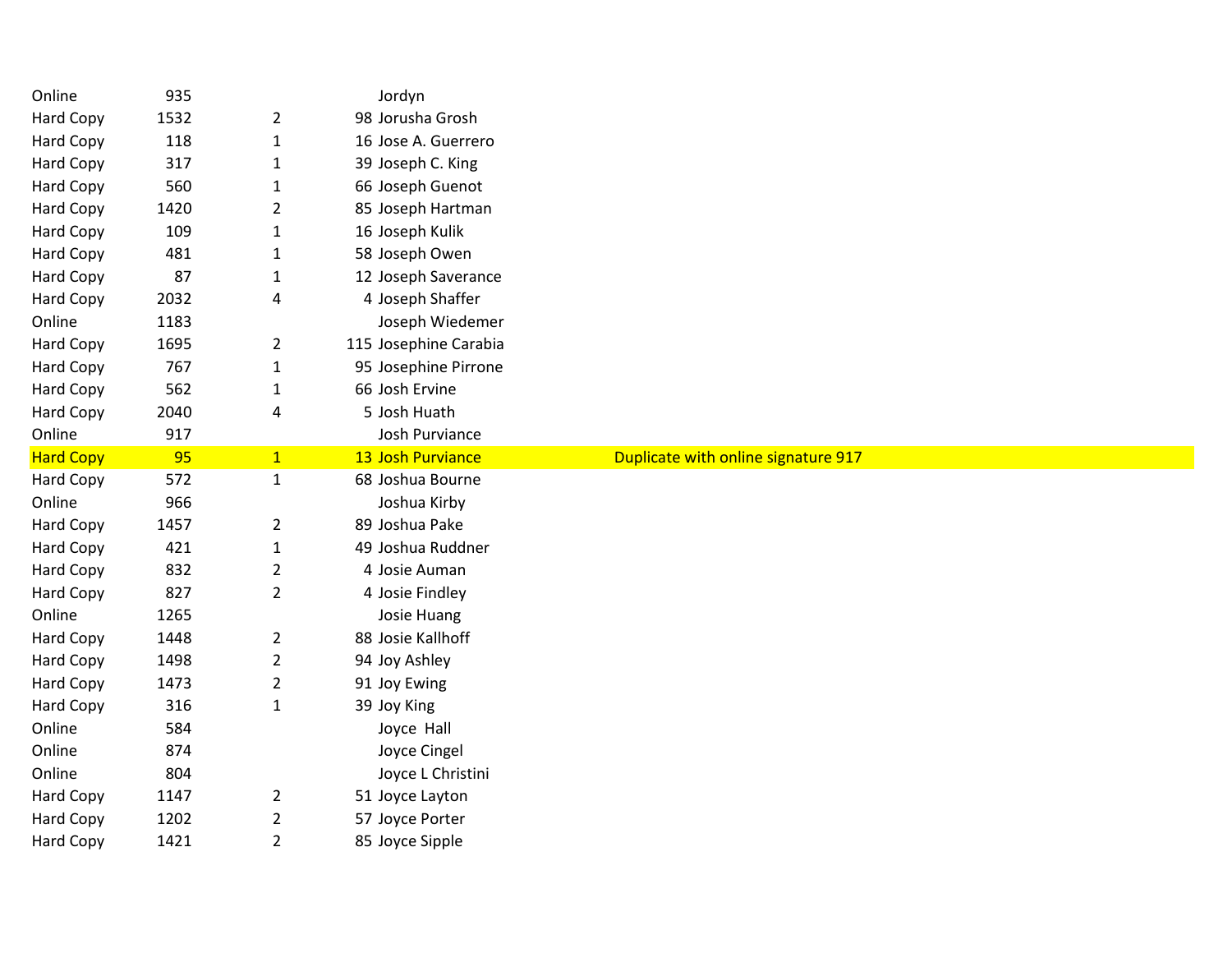| Online           | 472  |                | Judd michael          |                                        |
|------------------|------|----------------|-----------------------|----------------------------------------|
| Hard Copy        | 345  | $\mathbf{1}$   | 42 Judi Orr           |                                        |
| Online           | 791  |                | Judith Dorman         |                                        |
| Hard Copy        | 546  | $\mathbf{1}$   | 65 Judith E. Bourne   |                                        |
| Online           | 897  |                | Judith Kelly          |                                        |
| Hard Copy        | 451  | $\mathbf{1}$   | 55 Judith Lamberso    |                                        |
| Online           | 1314 |                | <b>JUDITH MCCOBIN</b> |                                        |
| Hard Copy        | 770  | $\mathbf{1}$   | 95 Judith McCullagh   |                                        |
| Hard Copy        | 1653 | $\overline{2}$ | 110 Judith Rutherford |                                        |
| Online           | 1117 |                | Judith Sierra-Rivera  |                                        |
| Online           | 1061 |                | Judith Wilson         |                                        |
| Hard Copy        | 2051 | 4              | 6 Judy Bond           |                                        |
| Online           | 311  |                | <b>Judy Gromis</b>    |                                        |
| Online           | 557  |                | Judy M Everly         |                                        |
| Hard Copy        | 1093 | $\overline{2}$ | 42 Judy Meder         |                                        |
| Hard Copy        | 1305 | $\overline{2}$ | 71 Judy Moline        |                                        |
| Hard Copy        | 549  | $\mathbf{1}$   | 65 Judy Walter        |                                        |
| <b>Hard Copy</b> | 758  | $\mathbf{1}$   | 94 Judy Walter        | Duplicate with hard copy signature 549 |
| Online           | 780  |                | Judy Watson           |                                        |
| Hard Copy        | 164  | $\mathbf{1}$   | 22 Jule Cameron       |                                        |
|                  |      |                |                       |                                        |
| Online           | 193  |                | Julia Hix             |                                        |
| Hard Copy        | 1563 | $\overline{a}$ | 101 Julia Karnezos    |                                        |
| Hard Copy        | 1339 | $\overline{2}$ | 76 Julia Keebler      |                                        |
| Hard Copy        | 1494 | $\overline{2}$ | 94 Julia Laffy        |                                        |
| Online           | 483  |                | Julianne modugno      |                                        |
| Online           | 510  |                | Julie alleman         |                                        |
| Online           | 967  |                | Julie Angstadt        |                                        |
| Online           | 464  |                | Julie Bresson         |                                        |
| Hard Copy        | 1534 | $\overline{2}$ | 98 Julie Coughlin     |                                        |
| Online           | 641  |                | Julie Evak            |                                        |
| Online           | 34   |                | <b>Julie Gittings</b> |                                        |
| Online           | 185  |                | Julie Hoy-Ryland      |                                        |
| Hard Copy        | 394  | $\mathbf{1}$   | 47 Julie Knight       |                                        |
| Hard Copy        | 948  | $\overline{2}$ | 23 Julie L. Reed      |                                        |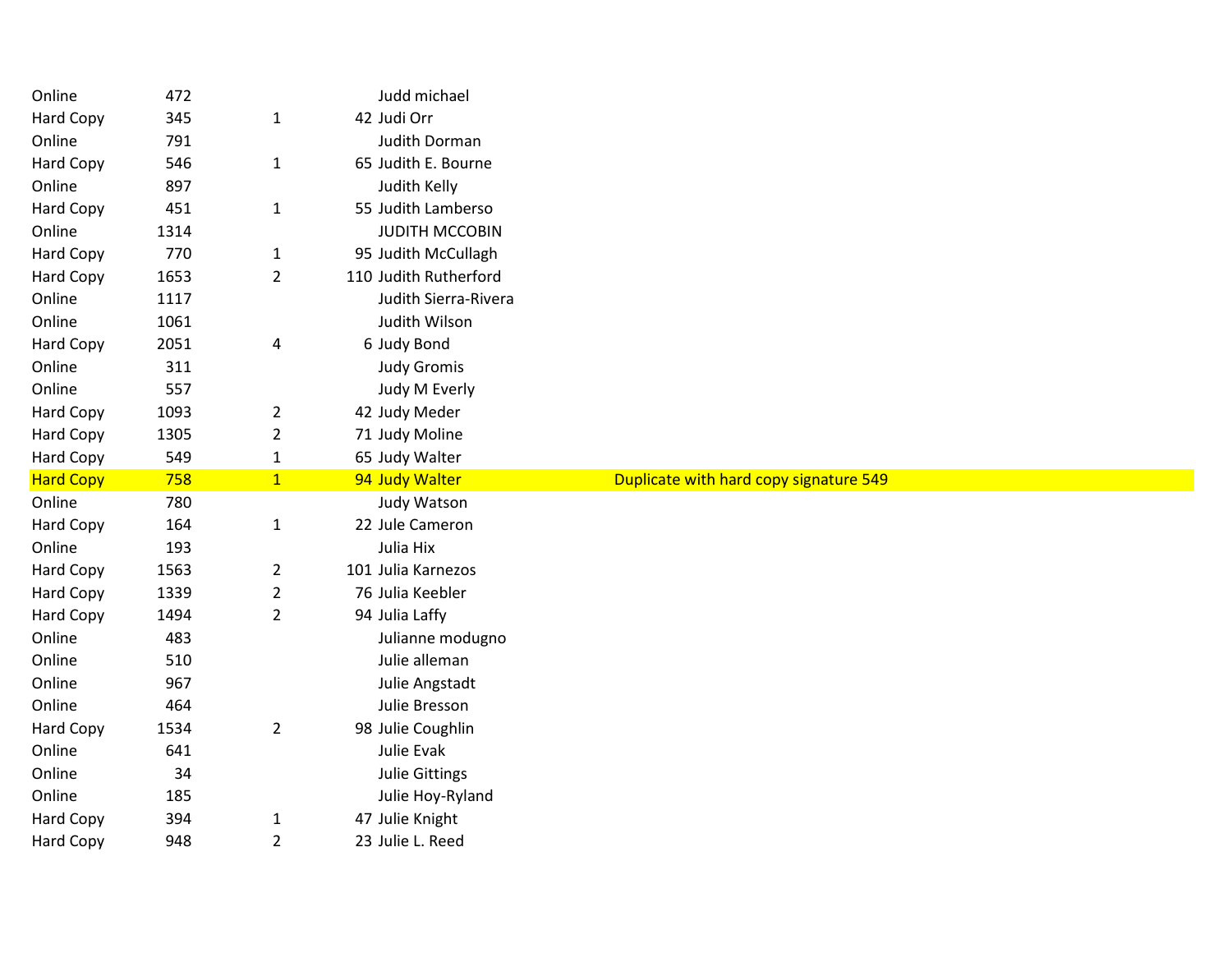| Online              | 1333       |                | Julie Mortimore                    |                                     |  |
|---------------------|------------|----------------|------------------------------------|-------------------------------------|--|
| Hard Copy           | 1130       | $\overline{2}$ | 46 Julie Oakman                    |                                     |  |
| Hard Copy           | 1903       | $\overline{2}$ | 140 Julie Pelletier                |                                     |  |
| Hard Copy           | 1629       | $\overline{2}$ | 107 Julienne Vaughan               |                                     |  |
| Online              | 1113       |                | Jun Luo                            |                                     |  |
| Online              | 1240       |                | Jun Zhou                           |                                     |  |
| Online              | 1335       |                | June Ramsay                        |                                     |  |
| Hard Copy           | 288        | $\mathbf{1}$   | 35 Justin Agostinelli              |                                     |  |
| Hard Copy           | 1821       | $\overline{2}$ | 130 Justin Blink                   |                                     |  |
| Online              | 1132       |                | Justin Halverson                   |                                     |  |
| Hard Copy           | 1423       | $\overline{2}$ | 85 Justin Kozak                    |                                     |  |
| Online              | 367        |                | Justin Loy                         |                                     |  |
| Online              | 723        |                | <b>Justin Michael Collins</b>      |                                     |  |
| Online              | 562        |                | Justin Patterson                   |                                     |  |
| <b>Hard Copy</b>    | 1644       | $\overline{2}$ | 109 Justin Smith                   |                                     |  |
| Hard Copy           | 1882       | $\overline{2}$ | 138 Justine Lindemann              |                                     |  |
| Online              | 473        |                | K G                                |                                     |  |
| Hard Copy           | 1006       | $\overline{2}$ | 33 K. Muramik                      |                                     |  |
| Hard Copy           | 389        | $\mathbf{1}$   | 46 K. Quint Hoover                 |                                     |  |
| Online              | 151        |                | Kai Walberg                        |                                     |  |
| <b>Hard Copy</b>    | 598        | 1              | 72 Kai Walberg                     | Duplicate with online signature 151 |  |
| Online              | 686        |                | Kaitlin Greenaway                  |                                     |  |
| Online              | 459        |                | Kaitlyn Moore                      |                                     |  |
| Hard Copy           | 527        | $\mathbf{1}$   | 62 Kal Hasan                       |                                     |  |
| Online              | 453        |                | Kaley Hallmark                     |                                     |  |
| Online              | 1313       |                | Kamini                             |                                     |  |
| Hard Copy           | 1958       | $\overline{2}$ | 145 Kara Cook                      |                                     |  |
| Online              | 447        |                | Kara Dixon                         |                                     |  |
| Online              | 457        |                | Kara E Eckert                      |                                     |  |
| Hard Copy           | 1786       | $\overline{2}$ | 127 Karen Anstett                  |                                     |  |
| Hard Copy           | 1207       | $\overline{2}$ | 57 Karen Brewster                  |                                     |  |
|                     |            |                |                                    |                                     |  |
| Online              | 407        |                | Karen capobianco                   |                                     |  |
| Online<br>Hard Copy | 571<br>429 |                | Karen Clipper<br>50 Karen Derstine |                                     |  |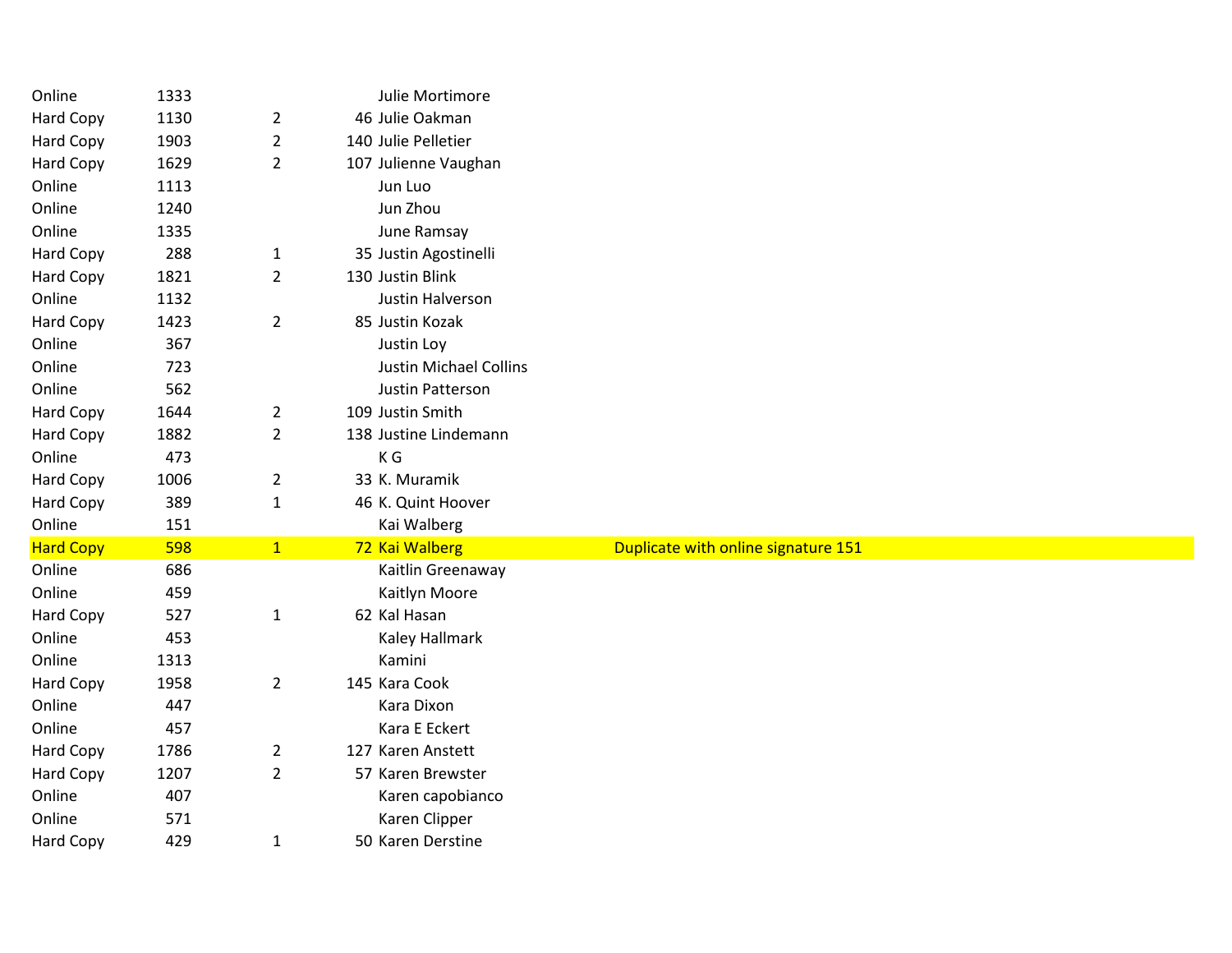| Hard Copy        | 385  | 1              | 46 Karen Finlan         |
|------------------|------|----------------|-------------------------|
| Online           | 416  |                | Karen Hamilton          |
| Hard Copy        | 1380 | 2              | 80 Karen J. English     |
| Online           | 1215 |                | Karen Johnson           |
| <b>Hard Copy</b> | 981  | $\overline{2}$ | 28 Karen Kearney        |
| Hard Copy        | 1411 | $\overline{2}$ | 83 Karen Kishbach       |
| Online           | 413  |                | Karen Kite              |
| <b>Hard Copy</b> | 320  | 1              | 39 Karen Knepp          |
| Online           | 742  |                | Karen Lose              |
| <b>Hard Copy</b> | 1796 | 2              | 128 Karen Luong         |
| Online           | 38   |                | Karen M Crabtree        |
| <b>Hard Copy</b> | 1242 | 2              | 62 Karen McArthur       |
| Online           | 423  |                | Karen McGill            |
| <b>Hard Copy</b> | 2050 | 4              | 6 Karen Morns           |
| Online           | 1062 |                | Karen Moser             |
| Online           | 9    |                | Karen Patzer            |
| Online           | 601  |                | Karen Pheasant          |
| <b>Hard Copy</b> | 1422 | 2              | 85 Karen Russo          |
| <b>Hard Copy</b> | 1873 | $\overline{2}$ | 137 Karen S. Johnson    |
| Hard Copy        | 962  | $\overline{2}$ | 26 Karen Sanders        |
| Hard Copy        | 1930 | 2              | 143 Karen Strein        |
| Online           | 337  |                | Karen Witherite         |
| Online           | 296  |                | Karianne Chessario      |
| <b>Hard Copy</b> | 1682 | 2              | 113 Karl Lutz           |
| Online           | 1140 |                | Karl Mierzejewski       |
| Online           | 970  |                | Karlyn Geiger           |
| Online           | 819  |                | Karyn McKinney Marvasti |
| Online           | 790  |                | Kate                    |
| Online           | 933  |                | Kate Anton              |
| Online           | 1133 |                | <b>Kate Avillion</b>    |
| Online           | 879  |                | Kate Baldanza           |
| Hard Copy        | 597  | $\mathbf{1}$   | 72 Kate Baumler         |
| Online           | 735  |                | Kate H                  |
| Online           | 1325 |                | Kate Whitteker          |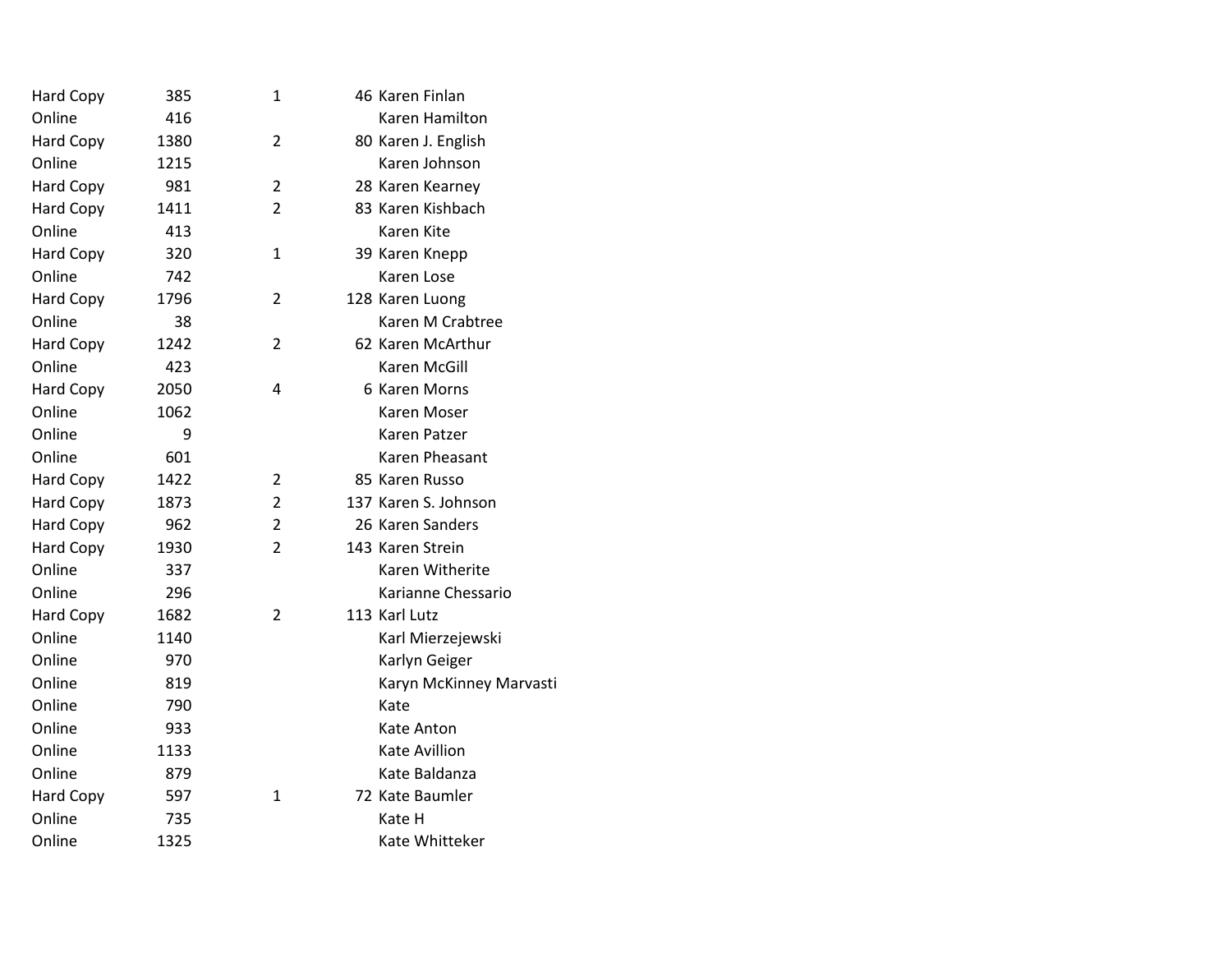| Online           | 737            |                | Kate Woodruff                |                                                  |
|------------------|----------------|----------------|------------------------------|--------------------------------------------------|
| <b>Hard Copy</b> | 1036           | 2 <sup>1</sup> | 36 Kate Woodruff             | Possible duplicate with online signature 737     |
| Online           | 485            |                | Katharine Adams              |                                                  |
| Online           | 806            |                | Katharine Kingera            |                                                  |
| Hard Copy        | 1559           | $\overline{2}$ | 100 Katherie Oh Yeaple       |                                                  |
| Online           | 248            |                | Katherine E Torres           |                                                  |
| Hard Copy        | 1866           | 2              | 136 Katherine E. Garren      |                                                  |
| Hard Copy        | 1898           | 2              | 140 Katherine Sharpe         |                                                  |
| Hard Copy        | 1344           | $\overline{2}$ | 76 Katherine Spackman        |                                                  |
| Hard Copy        | 1658           | $\overline{2}$ | 110 Kathleen A. Woods        |                                                  |
| Online           | 1000           |                | Kathleen Ammon               |                                                  |
| Hard Copy        | 1054           | $\overline{2}$ | 38 Kathleen Hedglin          |                                                  |
| Hard Copy        | 1490           | $\overline{2}$ | 93 Kathleen Karpov           |                                                  |
| Hard Copy        | 1989           | 3              | 4 Kathleen Kennedy           |                                                  |
| <b>Hard Copy</b> | 1978           | $\overline{3}$ | 2 Kathleen L. Kennedy        | Possible duplicate with hard copy signature 1989 |
| Hard Copy        | 404            | $\mathbf{1}$   | 48 Kathleen Matthews         |                                                  |
| Hard Copy        | 1288           | $\overline{2}$ | 70 Kathleen McKinnon Lachman |                                                  |
| Hard Copy        | 474            | 1              | 57 Kathleen O'Connell        |                                                  |
| Hard Copy        | 1110           | $\overline{2}$ | 44 Kathleen Pletcher         |                                                  |
| Online           | 1199           |                | Kathleen Postle              |                                                  |
| <b>Hard Copy</b> | 1398           | $\overline{2}$ | 82 Kathleen Postle           | Possible duplicate with online signature 1199    |
| Hard Copy        | 1279           | 2              | 69 Kathleen Small            |                                                  |
| Hard Copy        | 2046           | 4              | 6 Kathryn Brown              |                                                  |
| Online           | 1125           |                | Kathryn Hynes                |                                                  |
| Hard Copy        | 2019           | 4              | 3 Kathryn Peters             |                                                  |
| Hard Copy        | 1770           | $\overline{2}$ | 124 Kathryn Petrosky         |                                                  |
| Online           | 840            |                | Kathryn Shirk                |                                                  |
| <b>Hard Copy</b> | $\overline{4}$ | 1              | 1 Kathryn Shirk              | Duplicate with online signature 840              |
| Hard Copy        | 22             | $\mathbf{1}$   | 5 Kathryn Tague              |                                                  |
| Online           | 45             |                | Kathy Boughter               |                                                  |
| <b>Hard Copy</b> | 1507           | $\overline{2}$ | 95 Kathy Boughter            | Duplicate with online signature 45               |
| Hard Copy        | 1961           | $\mathbf{2}$   | 146 Kathy Horlacher          |                                                  |
| Online           | 803            |                | Kathy McClintic              |                                                  |
| <b>Hard Copy</b> | 1040           | $\overline{2}$ | 36 Kathy Roe                 |                                                  |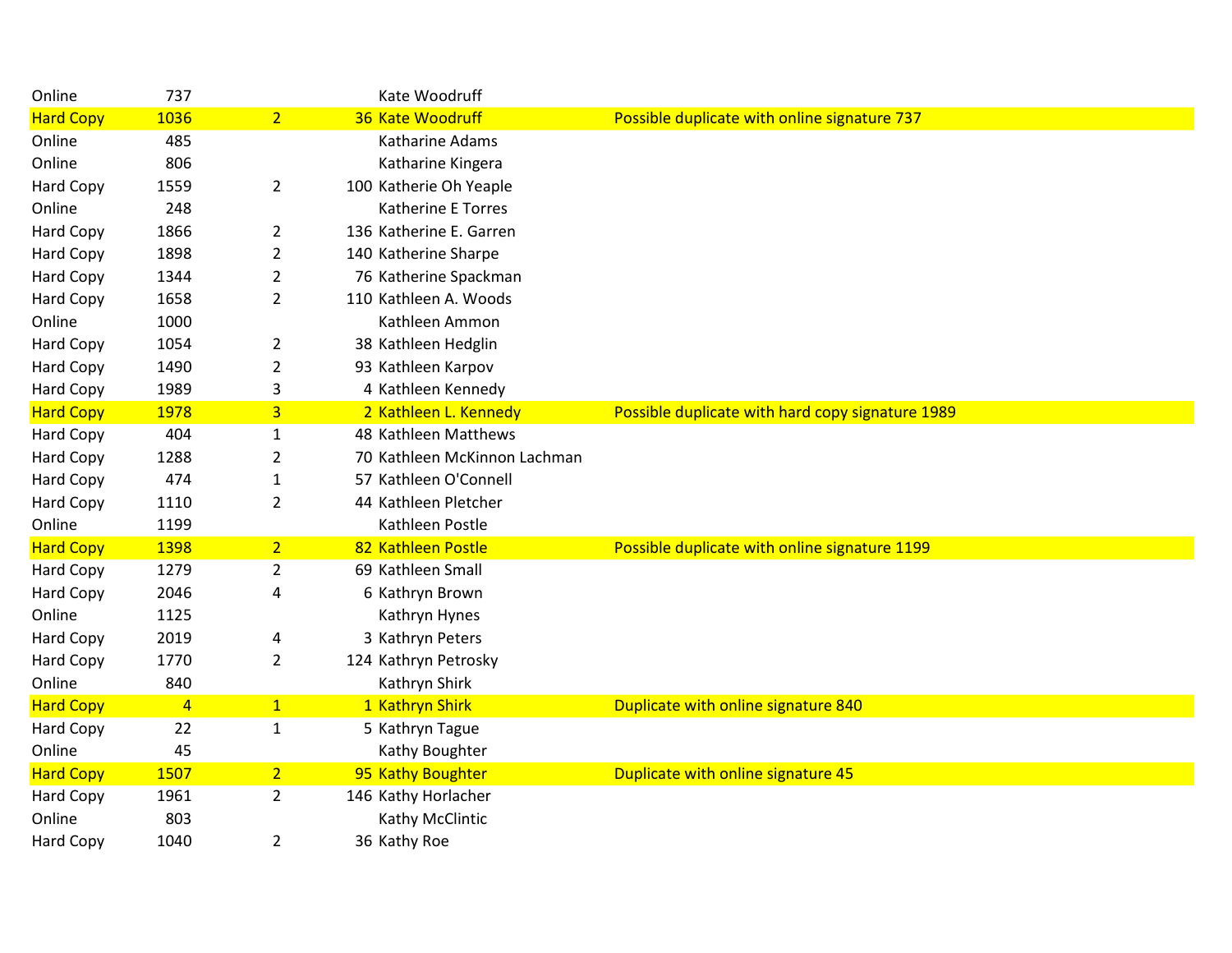| Hard Copy        | 807  | $\overline{2}$ | 2 Kathy Smith          |                                     |
|------------------|------|----------------|------------------------|-------------------------------------|
| Online           | 555  |                | Kathy Vaughn           |                                     |
| <b>Hard Copy</b> | 1585 | $\overline{2}$ | 103 Kathy Wright       |                                     |
| Online           | 1208 |                | Katie Bechtel          |                                     |
| Hard Copy        | 960  | $\overline{2}$ | 26 Katie Bleil         |                                     |
| Hard Copy        | 1915 | $\overline{2}$ | 141 Katie E. Hoffman   |                                     |
| <b>Hard Copy</b> | 1780 | $\overline{2}$ | 126 Katie Hayden       |                                     |
| Online           | 120  |                | Katie Mahoid           |                                     |
| Hard Copy        | 976  | $\overline{2}$ | 28 Katie Renaud        |                                     |
| Hard Copy        | 997  | $\overline{2}$ | 32 Katie Shoemaker     |                                     |
| Online           | 524  |                | Katriona Shea          |                                     |
| Online           | 1322 |                | Katy Haagen            |                                     |
| Hard Copy        | 985  | $\overline{2}$ | 28 Katy Stager         |                                     |
| Hard Copy        | 1356 | $\overline{2}$ | 77 Kay Stickler        |                                     |
| Online           | 276  |                | Kayla McCartney        |                                     |
| Online           | 579  |                | Kaylah Olshefsky       |                                     |
| <b>Hard Copy</b> | 120  | 1              | 17 Kaylah Olshefsky    | Duplicate with online signature 579 |
|                  |      |                |                        |                                     |
| Hard Copy        | 861  | $\overline{2}$ | 10 Keith Bless         |                                     |
| Hard Copy        | 1690 | $\overline{2}$ | 114 Keith Diehl        |                                     |
| Hard Copy        | 1908 | $\overline{2}$ | 141 Keith Gilyard      |                                     |
| Online           | 1135 |                | Keith Karako           |                                     |
| Hard Copy        | 1231 | $\overline{2}$ | 61 Keith Maurer        |                                     |
| Online           | 808  |                | <b>Kellie Stearns</b>  |                                     |
| <b>Hard Copy</b> | 1192 | $\overline{2}$ | 56 Kelly Chismar       |                                     |
| Online           | 862  |                | Kelly Faiella          |                                     |
| Online           | 526  |                | Kelly Gallagher        |                                     |
| Hard Copy        | 1091 | $\overline{2}$ | 42 Kelly Gallery-Price |                                     |
| Online           | 766  |                | Kelly Herbick          |                                     |
| Online           | 359  |                | Kelly L Keefe          |                                     |
| Online           | 161  |                | Kelly Lingenfelter     |                                     |
| Online           | 942  |                | <b>Kelly Nelson</b>    |                                     |
| Online           | 132  |                | <b>Kelly Owens</b>     |                                     |
| Online           | 127  |                | <b>KELLY WALKER</b>    |                                     |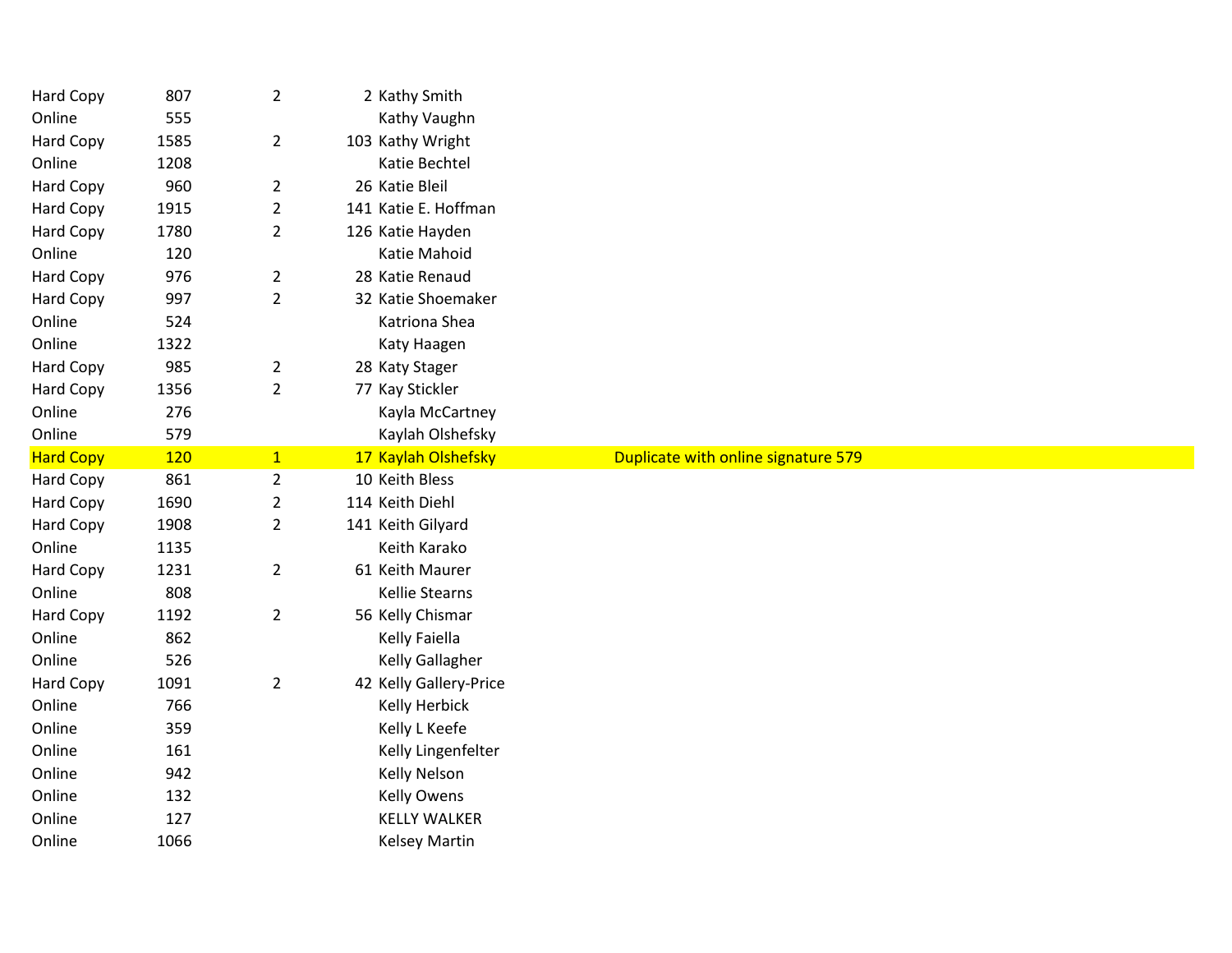| <b>Hard Copy</b> | 426  | $\mathbf{1}$   | 50 Ken and Linda Baney      |                                    |
|------------------|------|----------------|-----------------------------|------------------------------------|
| Hard Copy        | 372  | $\mathbf{1}$   | 44 Ken Miller               |                                    |
| Hard Copy        | 381  | $\mathbf{1}$   | 45 Kendra Manville          |                                    |
| Online           | 84   |                | Kendra McDuffie             |                                    |
| <b>Hard Copy</b> | 264  | $\mathbf{1}$   | 33 Kendra McDuffie          | Duplicate with online signature 84 |
| Hard Copy        | 328  | $\mathbf{1}$   | 40 Kendra Sefter            |                                    |
| Hard Copy        | 1984 | 3              | 3 Kenneth Codner            |                                    |
| Hard Copy        | 1912 | $\overline{2}$ | 141 Kenneth Evans           |                                    |
| Hard Copy        | 68   | $\mathbf{1}$   | 10 Kenneth J Layton         |                                    |
| <b>Hard Copy</b> | 1478 | $\overline{2}$ | 92 Kenneth R. Barr          |                                    |
| Hard Copy        | 1773 | $\overline{2}$ | 125 Keron Sidhu             |                                    |
| Hard Copy        | 379  | $\mathbf{1}$   | 45 Kerri Hoover             |                                    |
| Online           | 355  |                | Kerry cavanaugh             |                                    |
| Online           | 591  |                | Kerry Wiessmann             |                                    |
| Online           | 696  |                | Kevin and Catherine Alloway |                                    |
| Online           | 564  |                | Kevin Dincher               |                                    |
| Hard Copy        | 1807 | $\overline{2}$ | 129 Kevin Hagopice          |                                    |
| Hard Copy        | 1902 | $\overline{2}$ | 140 Kevin Koudela           |                                    |
| Online           | 135  |                | Kevin Mahood                |                                    |
| Hard Copy        | 709  | $\mathbf{1}$   | 88 Kevin Maslov             |                                    |
| Hard Copy        | 1833 | $\overline{2}$ | 131 Kevin Trostle           |                                    |
| Hard Copy        | 351  | $\mathbf{1}$   | 42 Khaleah Jackson          |                                    |
| Hard Copy        | 558  | $\mathbf{1}$   | 66 Kim Cook                 |                                    |
| Online           | 506  |                | Kim Finkbeiner              |                                    |
| Hard Copy        | 922  | $\overline{2}$ | 20 Kim Foulds               |                                    |
| Online           | 1047 |                | Kim impellitteri            |                                    |
| Hard Copy        | 1379 | $\overline{2}$ | 80 Kim Knudson              |                                    |
| Hard Copy        | 894  | $\overline{2}$ | 17 Kim Mitchell             |                                    |
| Online           | 962  |                | Kim Mowery                  |                                    |
| Hard Copy        | 393  | $\mathbf{1}$   | 47 Kim Trainer              |                                    |
| Online           | 322  |                | Kim Winck                   |                                    |
| Online           | 310  |                | <b>Kimberly Dick</b>        |                                    |
| Online           | 673  |                | Kimberly Rubin              |                                    |
| Hard Copy        | 1150 | $\overline{2}$ | 51 Kimberly Sublett         |                                    |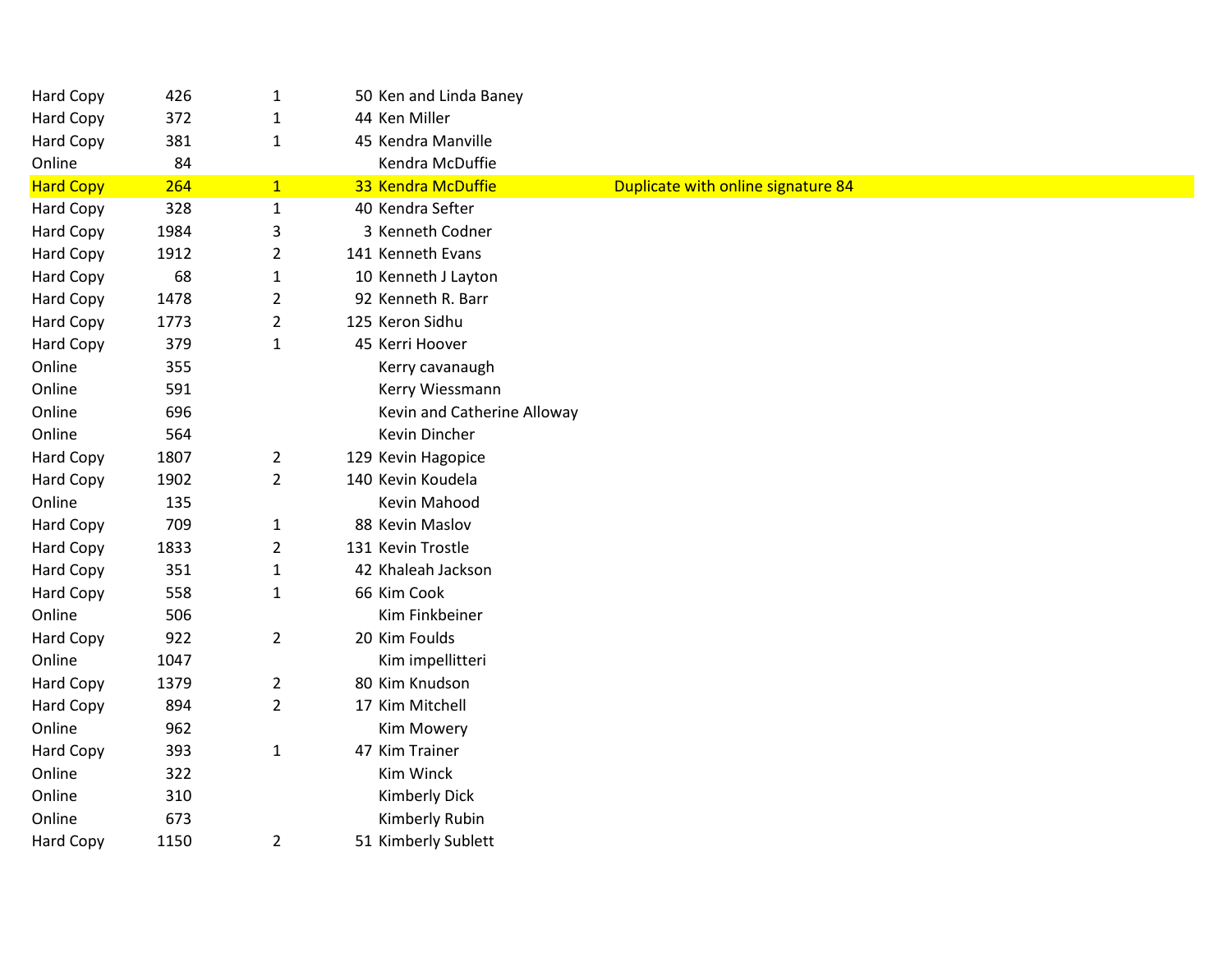| <b>Hard Copy</b> | 46     | $\mathbf{1}$   | 8 Kurt Kroeker          | Duplicate with online signature 773 |
|------------------|--------|----------------|-------------------------|-------------------------------------|
| Online           | 773    |                | Kurt Kroeker            |                                     |
| Online           | 593    |                | Kunwook Chung           |                                     |
| Hard Copy        | 52     | $\mathbf{1}$   | 8 Kunt Haushalter       |                                     |
| Online           | 971    |                | <b>Kristy Riley</b>     |                                     |
| Online           | 666    |                | Kristina Whitaker       |                                     |
| Hard Copy        | 1370   | $\overline{2}$ | 79 Kristina Hock        |                                     |
| Hard Copy        | 1472   | $\overline{2}$ | 91 Kristin James        |                                     |
| Online           | 189    |                | Kristin Danford         |                                     |
| Online           | 653    |                | Kristin D               |                                     |
| Online           | 908    |                | Kristie Kaufman         |                                     |
| Online           | 842    |                | Kristi W                |                                     |
| Hard Copy        | 1304   | $\overline{2}$ | 71 Kristi Jones         |                                     |
| Online           | 660    |                | Kristen Sharp           |                                     |
| Online           | 1141   |                | Kristen Osborne Carroll |                                     |
| Online           | 1363   |                | Kristen Lewis           |                                     |
| Hard Copy        | 1194   | $\overline{2}$ | 56 Kristen Goss         |                                     |
| Online           | 512    |                | Kristen Devlin          |                                     |
| Online           | 76     |                | Kristen Boccumini       |                                     |
| <b>Hard Copy</b> | 1998   | 3              | 4 Krista Otto           |                                     |
| Hard Copy        | 458    | $\mathbf{1}$   | 55 Kris Tucker          |                                     |
| Hard Copy        | 1313   | $\overline{2}$ | 73 Kris Norths          |                                     |
| Hard Copy        | 1605   | $\overline{2}$ | 105 Kris K Wilkins      |                                     |
| Online           | 859    |                | kp                      |                                     |
| Online           | 810    |                | kp                      |                                     |
| Online           | 131    |                | Korinda                 |                                     |
| Online           | 865    |                | Kirsten L McTernan      |                                     |
| Online           | 291    |                | Kirsten Kjelgaard       |                                     |
| <b>Hard Copy</b> | 459    | $\mathbf{1}$   | 55 Kirsten Kjelgaard    | Duplicate with online signature 291 |
| <b>Hard Copy</b> | 868    | $\overline{2}$ | 12 Kirk Heller          | Duplicate with online signature 10  |
| Online           | $10\,$ |                | <b>Kirk Heller</b>      |                                     |
| <b>Hard Copy</b> | 1112   | $\overline{2}$ | 44 Kira Homo            |                                     |
| Online           | 583    |                | Kimberly-Dawn Falk      |                                     |
| Online           | 363    |                | Kimberly Urbanski       |                                     |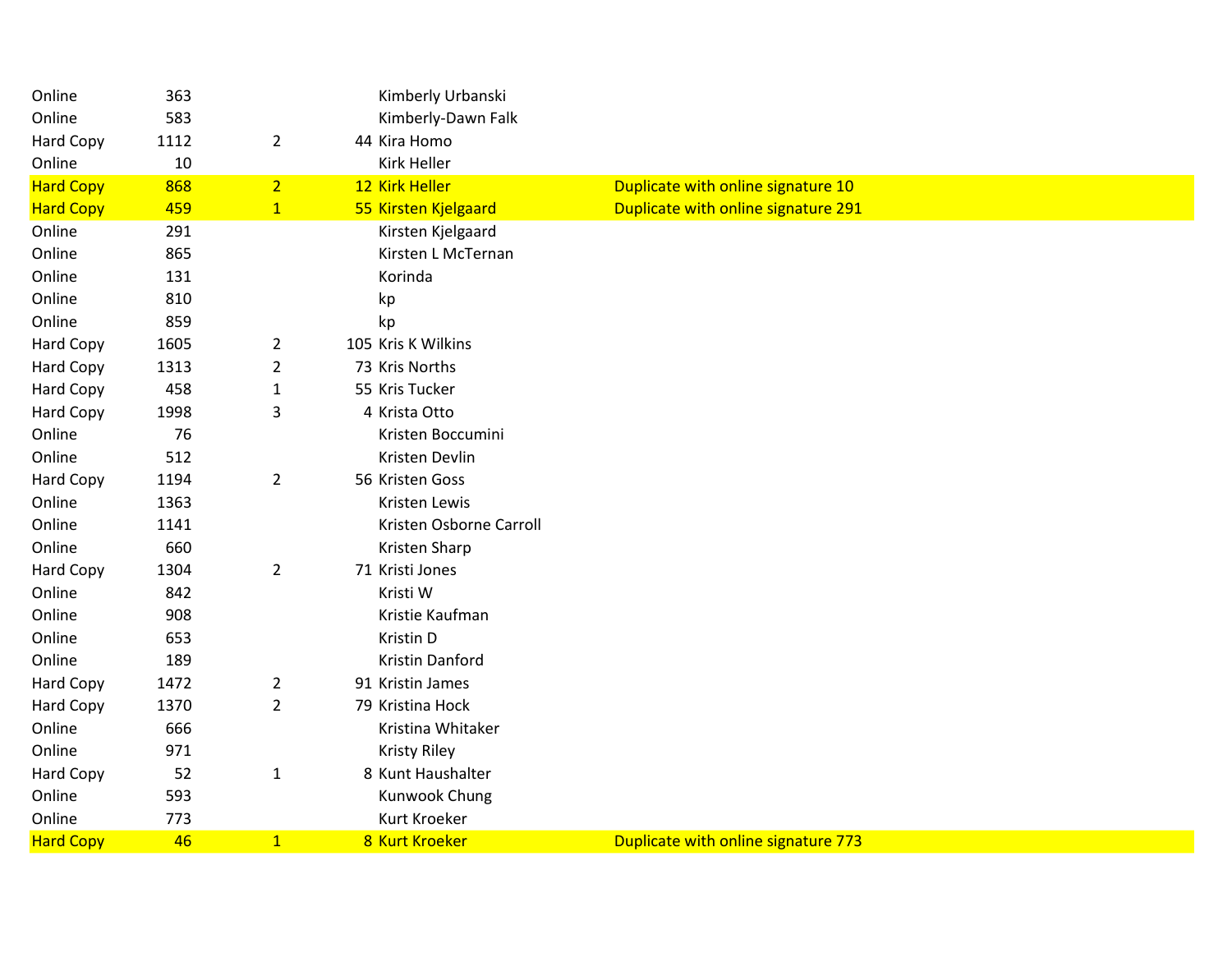| <b>Hard Copy</b> | 831  | 2              | 4 Kyle Auman         |
|------------------|------|----------------|----------------------|
| Online           | 754  |                | Kyle Becker          |
| <b>Hard Copy</b> | 745  | $\mathbf{1}$   | 93 Kyle Byrne        |
| Online           | 956  |                | Kyle Fagan           |
| <b>Hard Copy</b> | 1525 | 2              | 97 Kylea Mackertich  |
| Online           | 235  |                | Kylie Hernandez      |
| Online           | 252  |                | Kyra Snook           |
| Online           | 117  |                | LΒ                   |
| Online           | 1237 |                | Laifang Li           |
| Online           | 121  |                | Laikin Barney        |
| <b>Hard Copy</b> | 490  | 1              | 59 Lakotah Waltz     |
| Online           | 896  |                | Lan w                |
| Online           | 1353 |                | Lan Yang             |
| Online           | 682  |                | Lana Medina          |
| <b>Hard Copy</b> | 312  | 1              | 38 Lance Kerr        |
| Online           | 1073 |                | Lance Lehman         |
| Online           | 776  |                | Lanna                |
| <b>Hard Copy</b> | 1416 | 2              | 84 Lara Carter       |
| Online           | 1220 |                | Lara LaDage          |
| Online           | 223  |                | Laraine Coooer       |
| <b>Hard Copy</b> | 694  | 1              | 86 Larisa Nakhabenko |
| <b>Hard Copy</b> | 668  | 1              | 83 Larisa Pinchuk    |
| Online           | 721  |                | Larry A Parko        |
| <b>Hard Copy</b> | 893  | $\overline{2}$ | 17 Larry Brody       |
| <b>Hard Copy</b> | 1434 | $\overline{2}$ | 86 Larry Maso        |
| Online           | 133  |                | Larry Rumbel         |
| Online           | 410  |                | Laura Baker          |
| <b>Hard Copy</b> | 1384 | 2              | 80 Laura Barthmaier  |
| <b>Hard Copy</b> | 57   | 1              | 9 Laura Booz         |
| Online           | 1084 |                | Laura Brown          |
| Online           | 829  |                | Laura fiochetta      |
| Online           | 685  |                | Laura Fulton         |
| <b>Hard Copy</b> | 974  | 2              | 27 Laura Gibbons     |
| Online           | 297  |                | Laura Kemper         |
|                  |      |                |                      |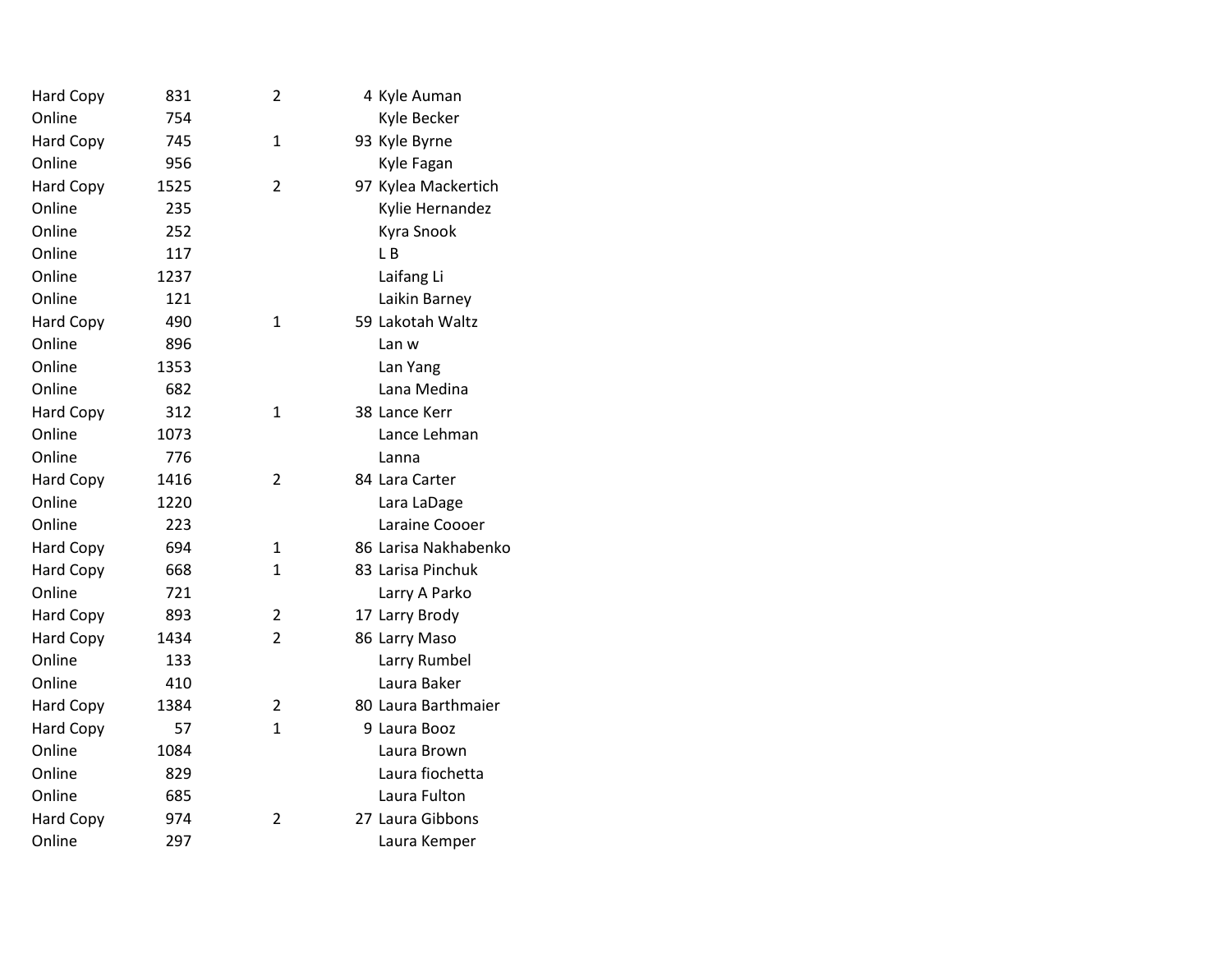| Online           | 632  |                | Laura Kilareski      |
|------------------|------|----------------|----------------------|
| <b>Hard Copy</b> | 1140 | 2              | 48 Laura Leslie      |
| Online           | 1247 |                | Laura Li             |
| <b>Hard Copy</b> | 896  | $\overline{2}$ | 18 Laura Mitchell    |
| <b>Hard Copy</b> | 1672 | $\overline{2}$ | 112 Laura P. Kemper  |
| Online           | 106  |                | Laura Resor          |
| <b>Hard Copy</b> | 1836 | $\overline{2}$ | 132 Laura Simon      |
| Online           | 400  |                | Laura smith          |
| Online           | 679  |                | Laura Van Velsor     |
| Online           | 267  |                | Laura Waldhier       |
| <b>Hard Copy</b> | 139  | 1              | 19 Laurel West       |
| <b>Hard Copy</b> | 1121 | $\overline{2}$ | 45 Lauren Barrickman |
| Online           | 1278 |                | Lauren Breon         |
| <b>Hard Copy</b> | 1440 | $\overline{2}$ | 87 Lauren Lembel     |
| Online           | 749  |                | Lauren Malcolm       |
| <b>Hard Copy</b> | 959  | $\overline{2}$ | 26 Lauren Manahan    |
| Online           | 226  |                | Lauren Sapko         |
| <b>Hard Copy</b> | 988  | $\overline{2}$ | 30 Laurie Ciolkosz   |
| Online           | 462  |                | Laurie Ferry         |
| Online           | 725  |                | Laurie Mulvey        |
| Online           | 289  |                | Laurie Troyer        |
| Online           | 171  |                | Leann Andrews        |
| Online           | 697  |                | Leann Diederich      |
| Online           | 656  |                | Leanne Zuech         |
| Online           | 516  |                | Lee Giles            |
| Online           | 676  |                | Lee McGann           |
| <b>Hard Copy</b> | 1551 | 2              | 100 Leigh Herbert    |
| Online           | 96   |                | Leigh Pitterle       |
| <b>Hard Copy</b> | 486  | 1              | 58 Leigha Moore      |
| Online           | 505  |                | Leila Bradaschia     |
| <b>Hard Copy</b> | 1103 | $\overline{2}$ | 43 Leland Engel      |
| Online           | 391  |                | Lemmy                |
| Online           | 1355 |                | Lena Feen            |
| Online           | 344  |                | Lena Thynell         |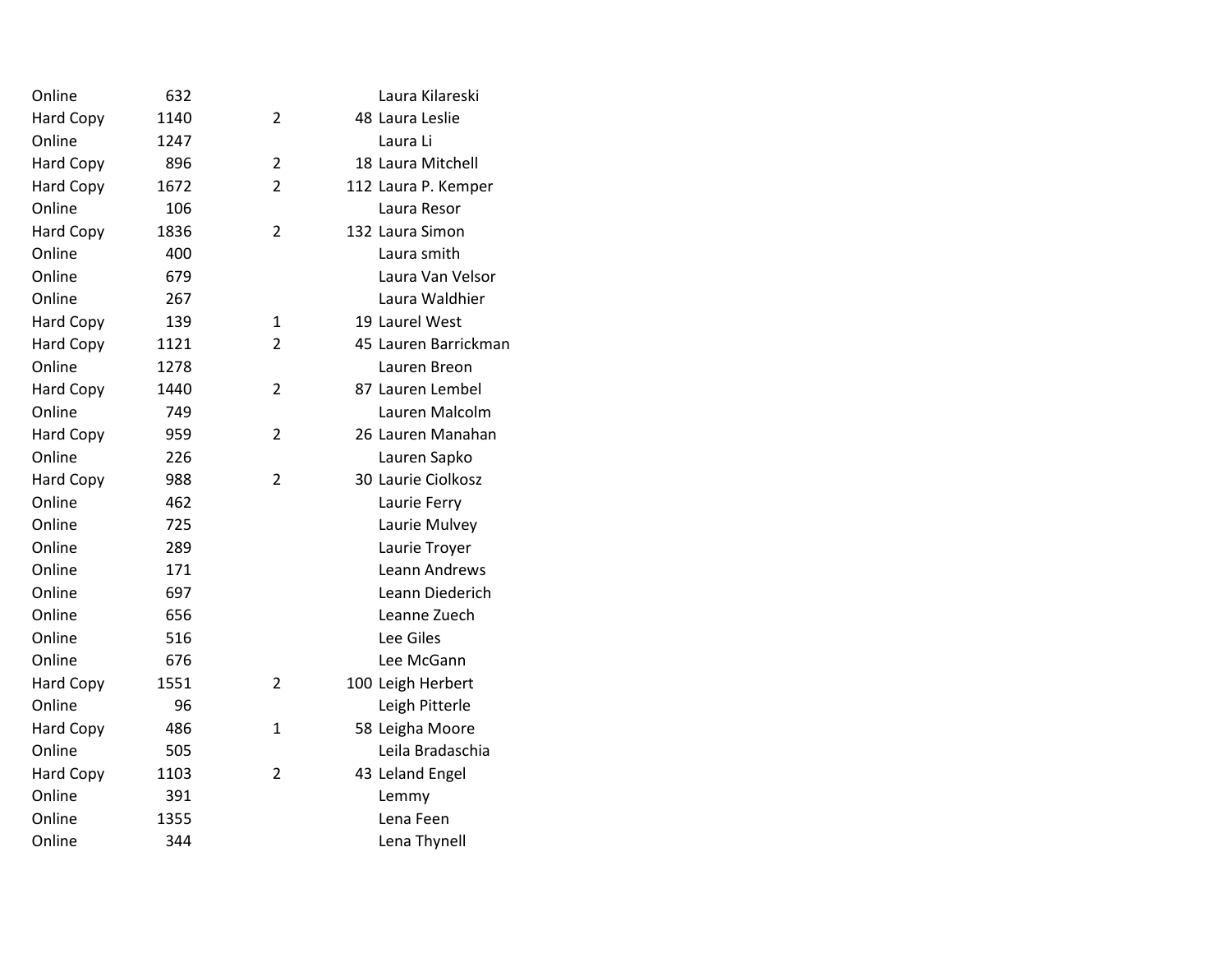| Online           | 734  |                | Leon                 |                                               |
|------------------|------|----------------|----------------------|-----------------------------------------------|
| Hard Copy        | 431  | $\mathbf{1}$   | 50 Leroy Derstine    |                                               |
| Online           | 1016 |                | Lesa Yeager          |                                               |
| Online           | 997  |                | Leslie Brautigam     |                                               |
| Online           | 563  |                | Leslie Dyer          |                                               |
| Online           | 903  |                | Leslie Roberts       |                                               |
| Online           | 1224 |                | Leslie Wagner        |                                               |
| Online           | 1025 |                | Leslie Webb          |                                               |
| Online           | 425  |                | Letitia Bullock      |                                               |
| Hard Copy        | 1698 | $\overline{2}$ | 116 Li Hua Zhang     |                                               |
| Online           | 474  |                | Li Li                |                                               |
| <b>Hard Copy</b> | 1737 | 2 <sub>1</sub> | 120 Li Li            | Possible duplicate with online signature 474  |
| Hard Copy        | 1765 | $\overline{2}$ | 123 Li Zhang         |                                               |
| Hard Copy        | 1462 | $\overline{2}$ | 90 Lia Booz          |                                               |
| <b>Hard Copy</b> | 1003 | $\overline{2}$ | 32 Liana Glen        |                                               |
| Hard Copy        | 1774 | $\overline{2}$ | 125 Liaojun Li       |                                               |
| Online           | 376  |                | Libby Gage           |                                               |
| <b>Hard Copy</b> | 178  | $\mathbf{1}$   | 23 Libby Klein       |                                               |
| Online           | 17   |                | Lidong Luo           |                                               |
| <b>Hard Copy</b> | 1759 | 2 <sup>1</sup> | 123 Lidong Luo       | Duplicate with online signature 17            |
| Hard Copy        | 1917 | $\overline{2}$ | 142 Lijiang Shen     |                                               |
| Online           | 1238 |                | Lijun                |                                               |
| Online           | 383  |                | lilian               |                                               |
| Online           | 1014 |                | Lilian Bahnsen       |                                               |
| <b>Hard Copy</b> | 519  | 1              | 61 Lilian Bahnsen    | Probable duplicate with online signature 1014 |
| Hard Copy        | 669  | $\mathbf{1}$   | 83 Liliya Solodovnik |                                               |
| Online           | 433  |                | Lillian Bean         |                                               |
| Hard Copy        | 1028 | $\overline{2}$ | 35 Lily Borhan       |                                               |
| <b>Hard Copy</b> | 879  | $\overline{2}$ | 14 Lily Sugiarty     |                                               |
| Hard Copy        | 1727 | $\overline{2}$ | 119 Lin Luo          |                                               |
| Online           | 1083 |                | Linda Barton         |                                               |
| Hard Copy        | 793  | $\overline{2}$ | 1 Linda Bonness      |                                               |
| Online           | 308  |                | Linda Burns          |                                               |
| Hard Copy        | 1452 | $\overline{2}$ | 88 Linda Domin       |                                               |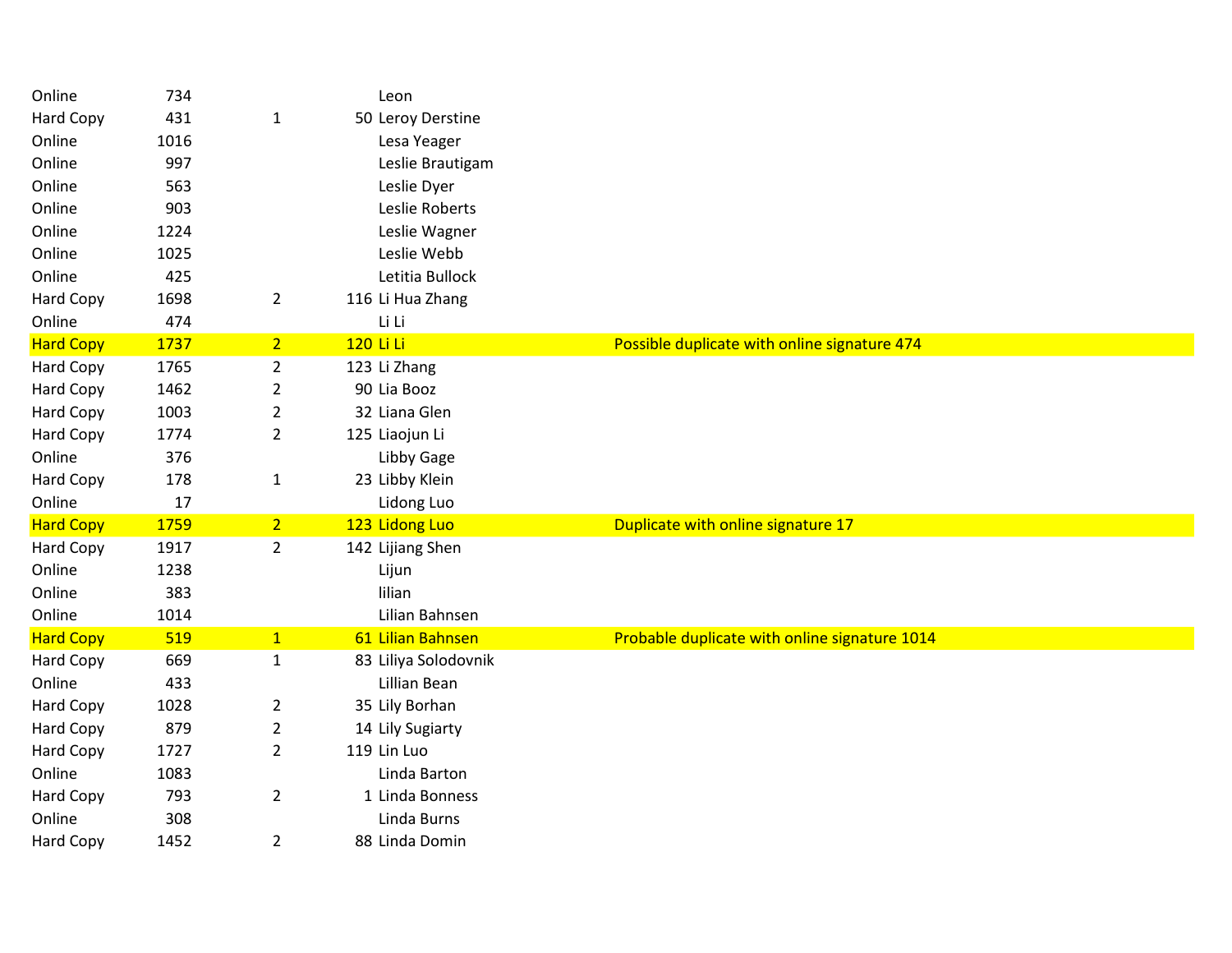| Hard Copy        | 840  | 2              | 6 Linda Emel          |
|------------------|------|----------------|-----------------------|
| <b>Hard Copy</b> | 1514 | $\overline{2}$ | 96 Linda Kao          |
| Online           | 542  |                | Linda Klimczyk        |
| Hard Copy        | 1816 | $\overline{2}$ | 130 Linda M. Bell     |
| Online           | 1150 |                | Linda Mansfield       |
| Online           | 1298 |                | Linda McKean          |
| Hard Copy        | 829  | $\overline{2}$ | 4 Linda Pistone       |
| Hard Copy        | 523  | 1              | 62 Linda Rathbun      |
| Hard Copy        | 191  | $\mathbf{1}$   | 25 Linda Rosensteel   |
| Hard Copy        | 405  | $\mathbf{1}$   | 48 Linda Scott        |
| Online           | 748  |                | Linda Strauss         |
| Hard Copy        | 1586 | 2              | 103 Linda Wade        |
| Online           | 878  |                | Linda wang            |
| Online           | 1275 |                | Linda Weaver          |
| Hard Copy        | 1237 | $\overline{2}$ | 61 Linda Zellers      |
| <b>Hard Copy</b> | 425  | $\mathbf{1}$   | 50 Linden Miles       |
| Hard Copy        | 1388 | $\overline{2}$ | 81 Lindsey Byers      |
| Online           | 527  |                | Ling Rothrock         |
| <b>Hard Copy</b> | 818  | $\overline{2}$ | 3 Linny Olivero       |
| Online           | 919  |                | Lior Sternfeld        |
| Online           | 456  |                | Lisa Beherec          |
| Online           | 519  |                | Lisa Bocina           |
| Online           | 372  |                | Lisa Bolton           |
| Hard Copy        | 1649 | 2              | 109 Lisa Cohen        |
| <b>Hard Copy</b> | 2033 | 4              | 4 Lisa Collens        |
| <b>Hard Copy</b> | 508  | $\mathbf{1}$   | 60 Lisa Jo Harrington |
| Online           | 1115 |                | Lisa Koslicki         |
| <b>Hard Copy</b> | 1500 | 2              | 94 Lisa Marsh         |
| Online           | 195  |                | Lisa Melanson         |
| Online           | 1360 |                | Lisa Preis            |
| <b>Hard Copy</b> | 1871 | $\overline{2}$ | 137 Lisa Rhoder       |
| Online           | 283  |                | Lisa Richardson       |
| Online           | 404  |                | Lisa Robertson        |
| Online           | 1031 |                | lisa ruggiero wagner  |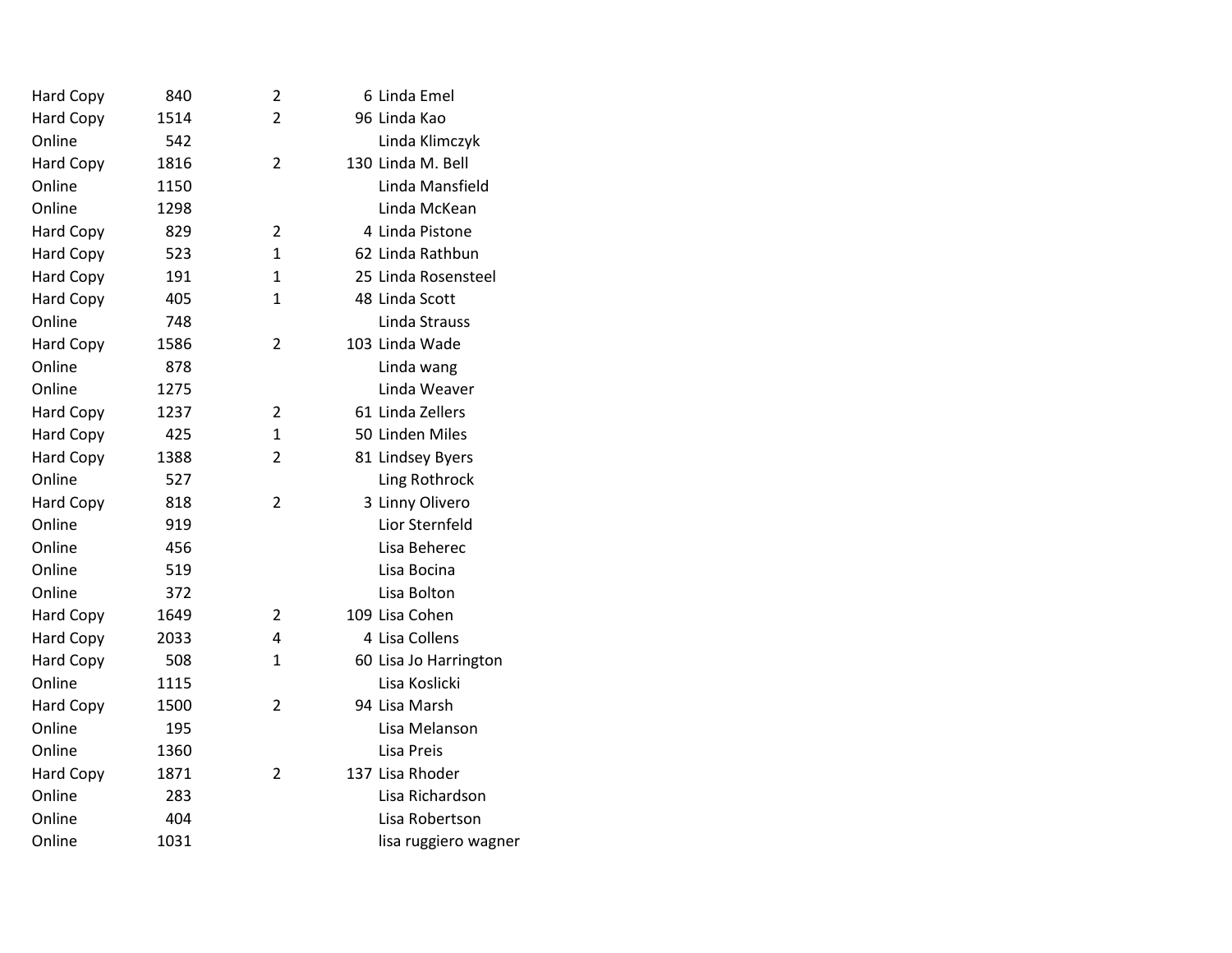| Online           | 382  |                | Lisa Sleigh            |                                     |
|------------------|------|----------------|------------------------|-------------------------------------|
| Online           | 229  |                | Lisa T                 |                                     |
| Hard Copy        | 1750 | $\overline{2}$ | 122 Lisha Duan         |                                     |
| Hard Copy        | 291  | $\mathbf{1}$   | 35 Liz McCord          |                                     |
| Hard Copy        | 1390 | $\overline{2}$ | 81 Liz Piazza          |                                     |
| Online           | 336  |                | Liz Yukish             |                                     |
| <b>Hard Copy</b> | 1487 | $\overline{2}$ | 93 Lizzie Manganiello  |                                     |
| Hard Copy        | 1320 | $\overline{2}$ | 74 Ljubisa Radonic     |                                     |
| Hard Copy        | 1343 | $\overline{2}$ | 76 Lois Durran         |                                     |
| Online           | 760  |                | Lois Hassinger         |                                     |
| Hard Copy        | 1936 | $\overline{2}$ | 143 Lois Lynn          |                                     |
| Online           | 535  |                | Lois Murphy            |                                     |
| Hard Copy        | 859  | $\overline{2}$ | 9 Lois Rothgeb         |                                     |
| Hard Copy        | 1108 | $\overline{2}$ | 44 Loretta Cassel      |                                     |
| Online           | 905  |                | Loretta J Owen         |                                     |
| <b>Hard Copy</b> | 145  | $\mathbf{1}$   | 20 Loretta M. Jeffreys |                                     |
| <b>Hard Copy</b> | 522  | $\overline{1}$ | 62 Loretta Owen        | Duplicate with online signature 905 |
| Online           | 752  |                | Lori Bedell            |                                     |
| Hard Copy        | 1373 | $\overline{2}$ | 79 Lori Davenport      |                                     |
| Online           | 488  |                | Lori Kowalski          |                                     |
| Online           | 998  |                | Lori Rose              |                                     |
| <b>Hard Copy</b> | 586  | $\mathbf{1}$   | 70 Lori Rose           | Duplicate with online signature 998 |
| Hard Copy        | 1269 | $\overline{2}$ | 68 Lori Strayer        |                                     |
| Online           | 646  |                | Lori Womer             |                                     |
| Hard Copy        | 390  | $\mathbf{1}$   | 46 Lorie A. Hoover     |                                     |
| Online           | 266  |                | Lorie W                |                                     |
| Hard Copy        | 1793 | $\overline{2}$ | 127 Lorraine Martin    |                                     |
| Online           | 1365 |                | Lorraine Ritter        |                                     |
|                  |      |                |                        |                                     |
| Hard Copy        | 1642 | $\overline{2}$ | 109 Lorraine Teyssier  |                                     |
| Online           | 66   |                | Lou Matsick            |                                     |
| <b>Hard Copy</b> | 1603 | $\overline{2}$ | 105 Louisa Holmes      |                                     |
| Hard Copy        | 1345 | $\overline{2}$ | 76 Louise Giedroc      |                                     |
| Hard Copy        | 175  | $\mathbf{1}$   | 23 Louise Goldschmidt  |                                     |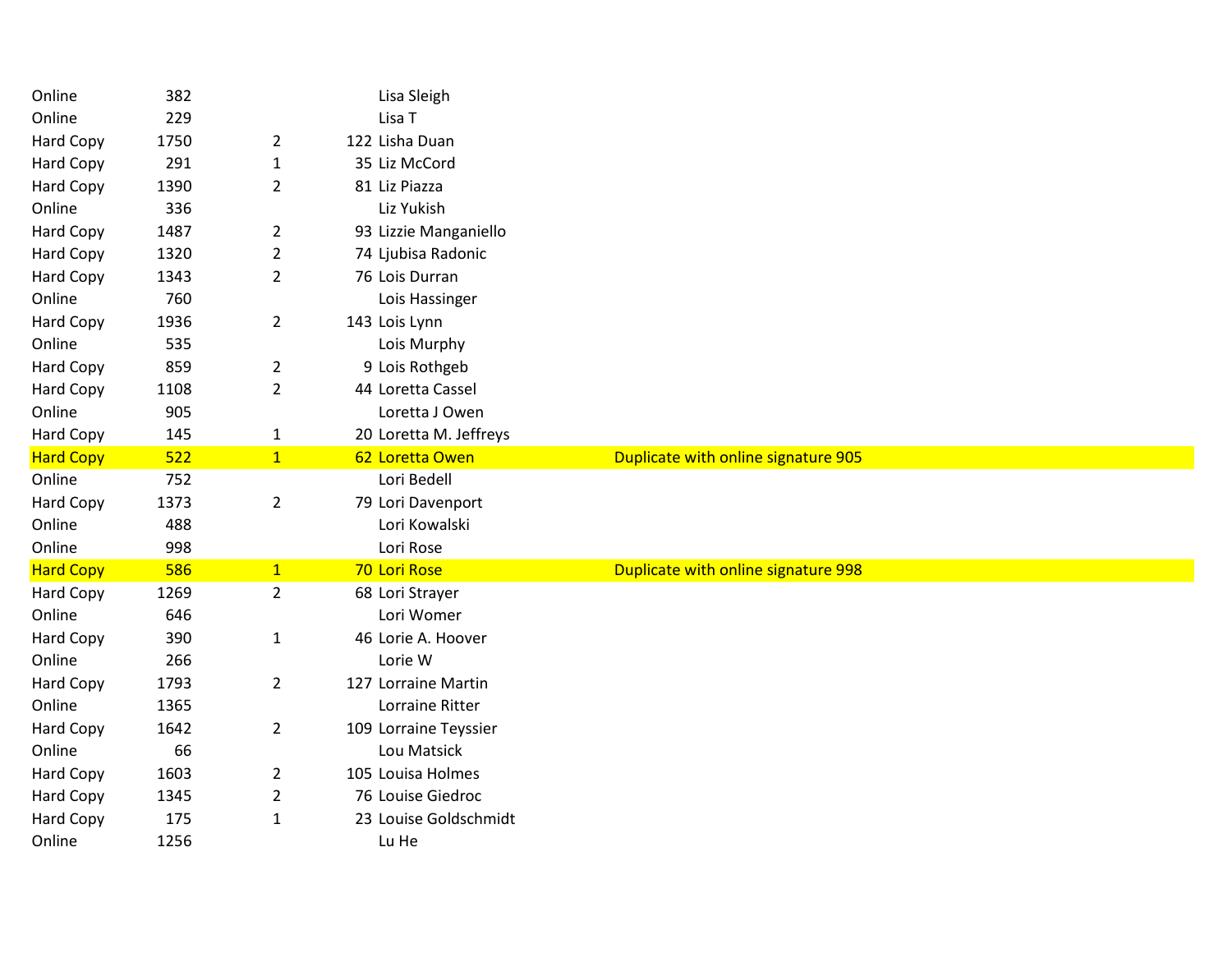| Hard Copy        | 1685 | 2              | 113 Luisina Kemanian Leites    |
|------------------|------|----------------|--------------------------------|
| Online           | 497  |                | Luke                           |
| Hard Copy        | 1291 | $\overline{2}$ | 70 Luke Lorenz                 |
| Hard Copy        | 736  | $\mathbf{1}$   | 91 Luke Reed                   |
| Hard Copy        | 1899 | $\overline{2}$ | 140 Lurais Wallen              |
| Hard Copy        | 70   | $\mathbf{1}$   | 10 Luther C. Natter            |
| <b>Hard Copy</b> | 996  | $\overline{2}$ | 32 Luua Muecher                |
| Hard Copy        | 1766 | $\overline{2}$ | 123 Luyi Han                   |
| <b>Hard Copy</b> | 611  | $\mathbf{1}$   | 75 Lvudmila Shinova            |
| Hard Copy        | 665  | $\mathbf{1}$   | 83 Lybor Kolossov              |
| <b>Hard Copy</b> | 855  | $\overline{2}$ | 9 Lydia Everhart               |
| Hard Copy        | 47   | 1              | 8 Lydia Kroeker                |
| Online           | 581  |                | Lyle Yablonsky                 |
| <b>Hard Copy</b> | 63   | $\mathbf{1}$   | 9 Lynda Bennett                |
| Online           | 1002 |                | Lynda Fisher                   |
| <b>Hard Copy</b> | 276  | $\mathbf{1}$   | 34 Lynda Kasmala               |
| <b>Hard Copy</b> | 743  | $\mathbf{1}$   | 91 Lynn Corman                 |
| Online           | 1295 |                | Lynn M Moore                   |
| Online           | 23   |                | Lynne Bechdel                  |
| Online           | 729  |                | Lynne DeLuca                   |
| Online           | 945  |                | Lynne Heritage                 |
| <b>Hard Copy</b> | 44   | 1              | 7 Lynne Smith                  |
| Hard Copy        | 615  | 1              | 76 Lyubov Novikov              |
| <b>Hard Copy</b> | 716  | $\mathbf{1}$   | 88 Lyudmila Antonenko          |
| <b>Hard Copy</b> | 147  | 1              | 20 M. Lillian Davenport        |
| <b>Hard Copy</b> | 285  | $\mathbf{1}$   | 35 M. Williams                 |
| Online           | 1166 |                | MÃ <sup>3</sup> nica Arismendi |
| Online           | 573  |                | MacD                           |
| Online           | 561  |                | Mackenzie Sutfin               |
| <b>Hard Copy</b> | 478  | $\mathbf{1}$   | 57 Madeleine Molenaar          |
| Online           | 712  |                | Madi Wenger                    |
| Online           | 630  |                | Maegan Casey                   |
| <b>Hard Copy</b> | 43   | 1              | 7 Maggie Lee                   |
| <b>Hard Copy</b> | 1030 | $\overline{2}$ | 35 Mahlagha Borhan             |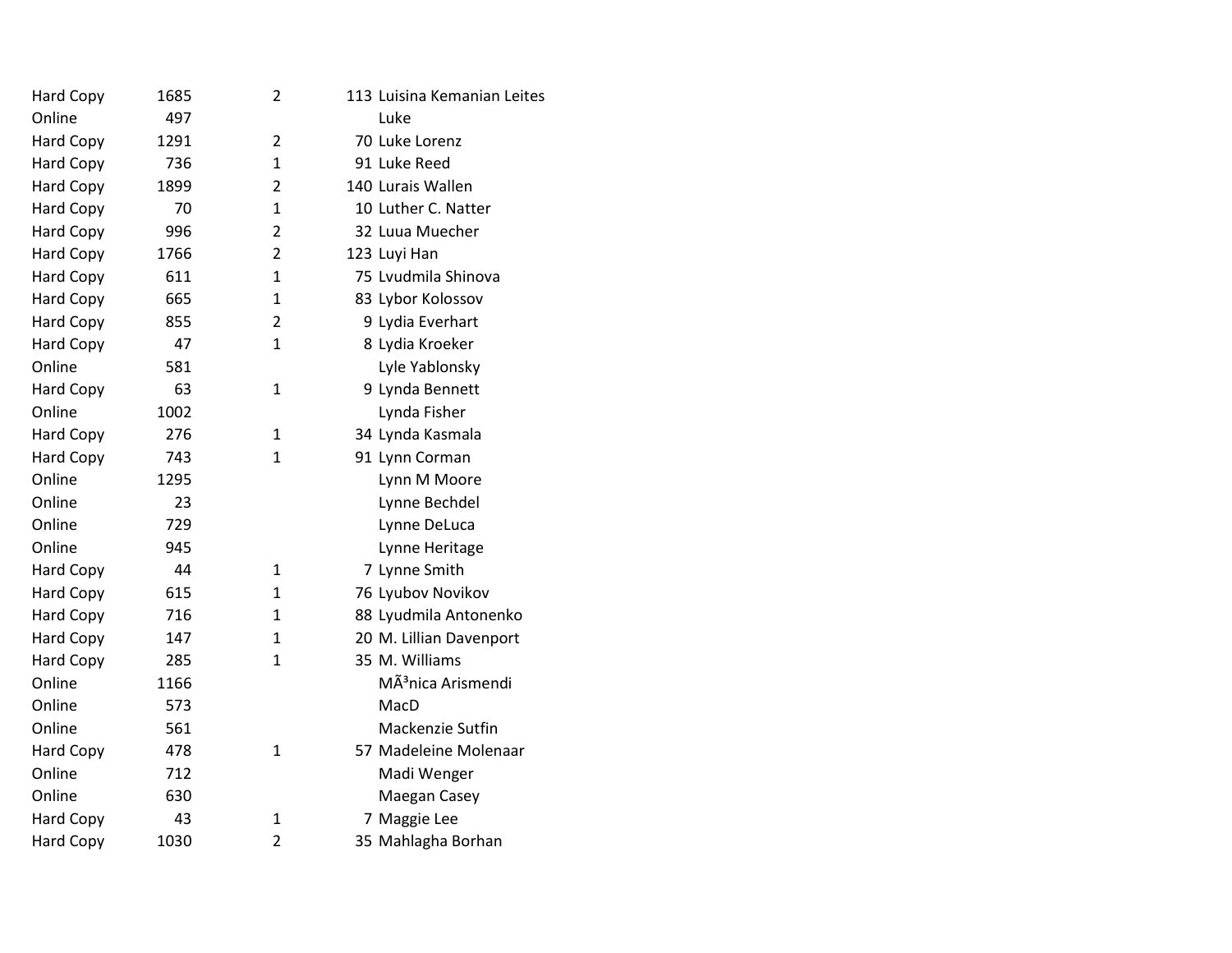| Online           | 288  |                | Mahmut Kandemir             |                                     |  |
|------------------|------|----------------|-----------------------------|-------------------------------------|--|
| Hard Copy        | 326  | $\mathbf{1}$   | 40 Makaila Parsons          |                                     |  |
| Hard Copy        | 306  | $\mathbf{1}$   | 38 Makhonyola Khozc         |                                     |  |
| Hard Copy        | 659  | $\mathbf{1}$   | 82 Maksim Kovtun            |                                     |  |
| Hard Copy        | 322  | $\mathbf{1}$   | 39 Malachi Edor             |                                     |  |
| Online           | 492  |                | Maleah Crader               |                                     |  |
| Online           | 775  |                | Manal E                     |                                     |  |
| Online           | 836  |                | Mandi Rozell                |                                     |  |
| Online           | 984  |                | <b>Mandy Glitzer</b>        |                                     |  |
| Online           | 503  |                | <b>Manuel Llinas</b>        |                                     |  |
| Hard Copy        | 469  | $\mathbf{1}$   | 56 Many Moye                |                                     |  |
| Online           | 1231 |                | Manzhu Yu                   |                                     |  |
| Online           | 994  |                | marc s warren               |                                     |  |
| Online           | 578  |                | <b>Marc Warren</b>          | Duplicate with online signature 994 |  |
| Online           | 569  |                | Marcia Heitzmann            |                                     |  |
| Hard Copy        | 1346 | $\overline{2}$ | 76 Marcia Saiers            |                                     |  |
| Hard Copy        | 1167 | $\overline{2}$ | 53 Mardi Hockenberry        |                                     |  |
| Hard Copy        | 900  | $\overline{2}$ | 18 Maren Larson             |                                     |  |
| Hard Copy        | 34   | $\mathbf{1}$   | 6 Margaret A. Johnstonbaugh |                                     |  |
| Hard Copy        | 1382 | $\overline{2}$ | 80 Margaret Abrashoff       |                                     |  |
| Hard Copy        | 1518 | $\overline{2}$ | 96 Margaret B. Lindsey      |                                     |  |
| Hard Copy        | 110  | $\mathbf{1}$   | 16 Margaret Barton          |                                     |  |
| Hard Copy        | 1412 | $\overline{2}$ | 83 Margaret Beckner         |                                     |  |
| Hard Copy        | 1439 | $\overline{2}$ | 87 Margaret Benson          |                                     |  |
| Online           | 129  |                | <b>Margaret Ellis</b>       |                                     |  |
| Hard Copy        | 955  | $\overline{2}$ | 25 Margaret Haire           |                                     |  |
| Online           | 1064 |                | <b>Margaret Higgins</b>     |                                     |  |
| Hard Copy        | 173  | $\mathbf{1}$   | 23 Margaret Lorah           |                                     |  |
| Hard Copy        | 1135 | $\overline{2}$ | 48 Margaret Mullin          |                                     |  |
| Hard Copy        | 1789 | $\overline{2}$ | 127 Margaret Roof           |                                     |  |
| Online           | 394  |                | Margaret Rush               |                                     |  |
| Hard Copy        | 1556 | $\overline{2}$ | 100 Margaret Spire          |                                     |  |
| Hard Copy        | 1365 | $\overline{2}$ | 78 Marge Reder              |                                     |  |
| <b>Hard Copy</b> | 1175 | $\overline{2}$ | 54 Margie Fisher            |                                     |  |
|                  |      |                |                             |                                     |  |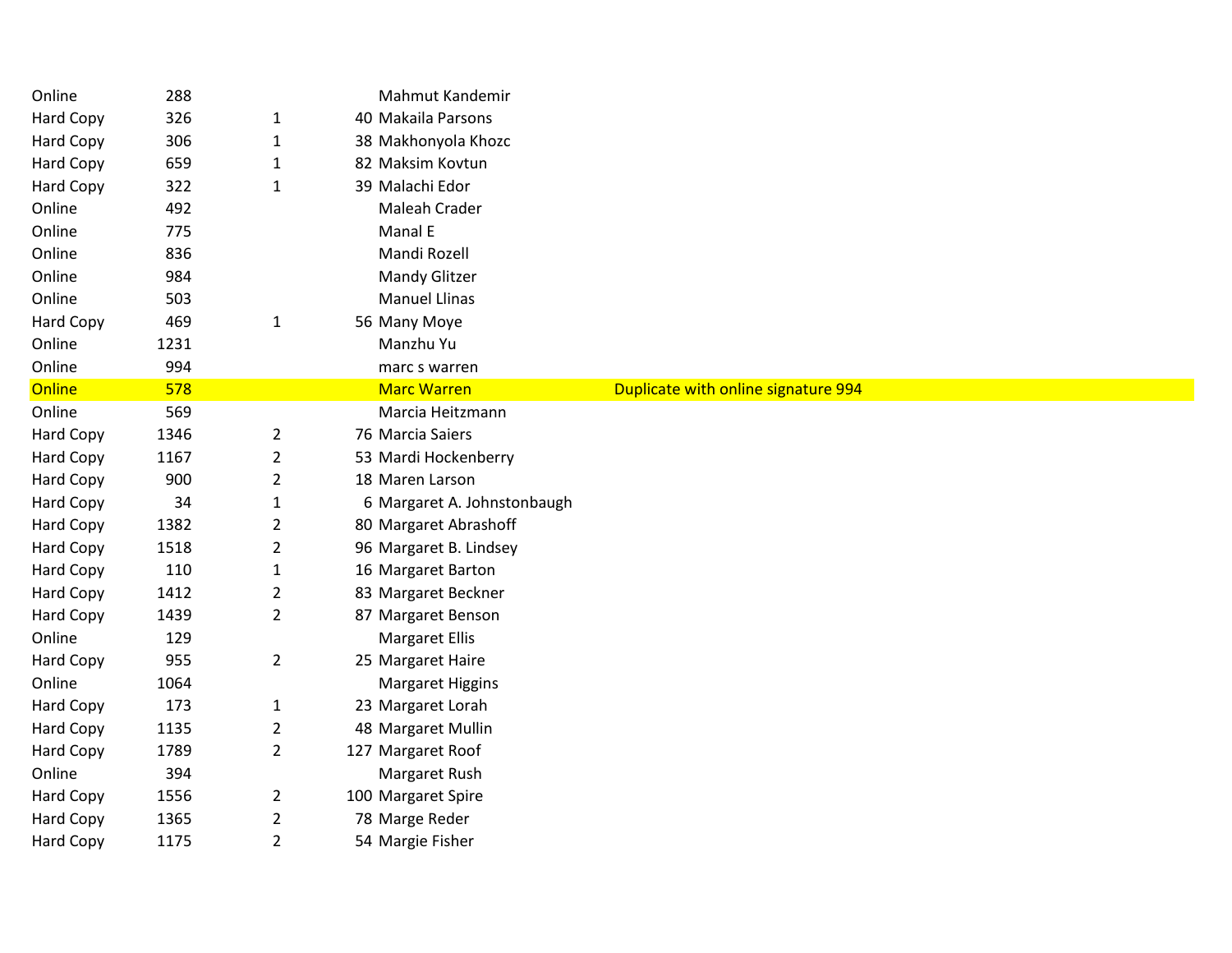| <b>Hard Copy</b> | 1383 | 2              | 80 Margie Swoboda       |
|------------------|------|----------------|-------------------------|
| <b>Hard Copy</b> | 1942 | $\overline{2}$ | 144 Margie Waltz        |
| Online           | 484  |                | Maria francis           |
| <b>Hard Copy</b> | 1885 | $\overline{2}$ | 138 Maria Huber         |
| Online           | 46   |                | Maria Izquierdo         |
| <b>Hard Copy</b> | 452  | $\mathbf{1}$   | 55 Maria Landschoot     |
| <b>Hard Copy</b> | 2052 | 4              | 6 Maria Leahy           |
| Online           | 934  |                | Maria Stevens           |
| <b>Hard Copy</b> | 1301 | $\overline{2}$ | 71 Maria Wherley        |
| Online           | 1357 |                | <b>Mariah Abrams</b>    |
| Online           | 634  |                | Mariah Chuprinski       |
| Online           | 642  |                | Mariam DeGarmo          |
| <b>Hard Copy</b> | 1317 | 2              | 73 Marian Fritzsche     |
| Online           | 1042 |                | <b>Maribeth Schmidt</b> |
| Online           | 626  |                | Marie CORNELIUS         |
| Online           | 343  |                | Marie Hamilton          |
| <b>Hard Copy</b> | 1916 | $\overline{2}$ | 141 Marie McCourt       |
| <b>Hard Copy</b> | 346  | 1              | 42 Marie Roberts        |
| Online           | 141  |                | Marie Taylor            |
| <b>Hard Copy</b> | 1612 | $\overline{2}$ | 106 Marie Vadella       |
| Online           | 1213 |                | Mariele Schechter       |
| <b>Hard Copy</b> | 184  | $\mathbf{1}$   | 24 Marilyn Eastridge    |
| Online           | 1088 |                | Marilyn Goldfarb        |
| <b>Hard Copy</b> | 1419 | $\overline{2}$ | 85 Marilyn Haugh        |
| <b>Hard Copy</b> | 1015 | $\overline{2}$ | 34 Marilyn J Leonard    |
| <b>Hard Copy</b> | 86   | $\mathbf{1}$   | 12 Marilyn Saverance    |
| <b>Hard Copy</b> | 1139 | $\overline{2}$ | 48 Marina Bayraktar     |
| <b>Hard Copy</b> | 1974 | 3              | 2 Marina Moroz          |
| <b>Hard Copy</b> | 642  | $\mathbf{1}$   | 81 Marina Shindy        |
| Online           | 1138 |                | Marina Tashliyev        |
| <b>Hard Copy</b> | 1680 | $\overline{2}$ | 113 Marisa DeCollibus   |
| <b>Hard Copy</b> | 979  | $\overline{2}$ | 28 Marisa Viceke        |
| Online           | 627  |                | Marissa Leonard Smith   |
| <b>Hard Copy</b> | 117  | $\mathbf{1}$   | 16 Marjolie Erickson    |
|                  |      |                |                         |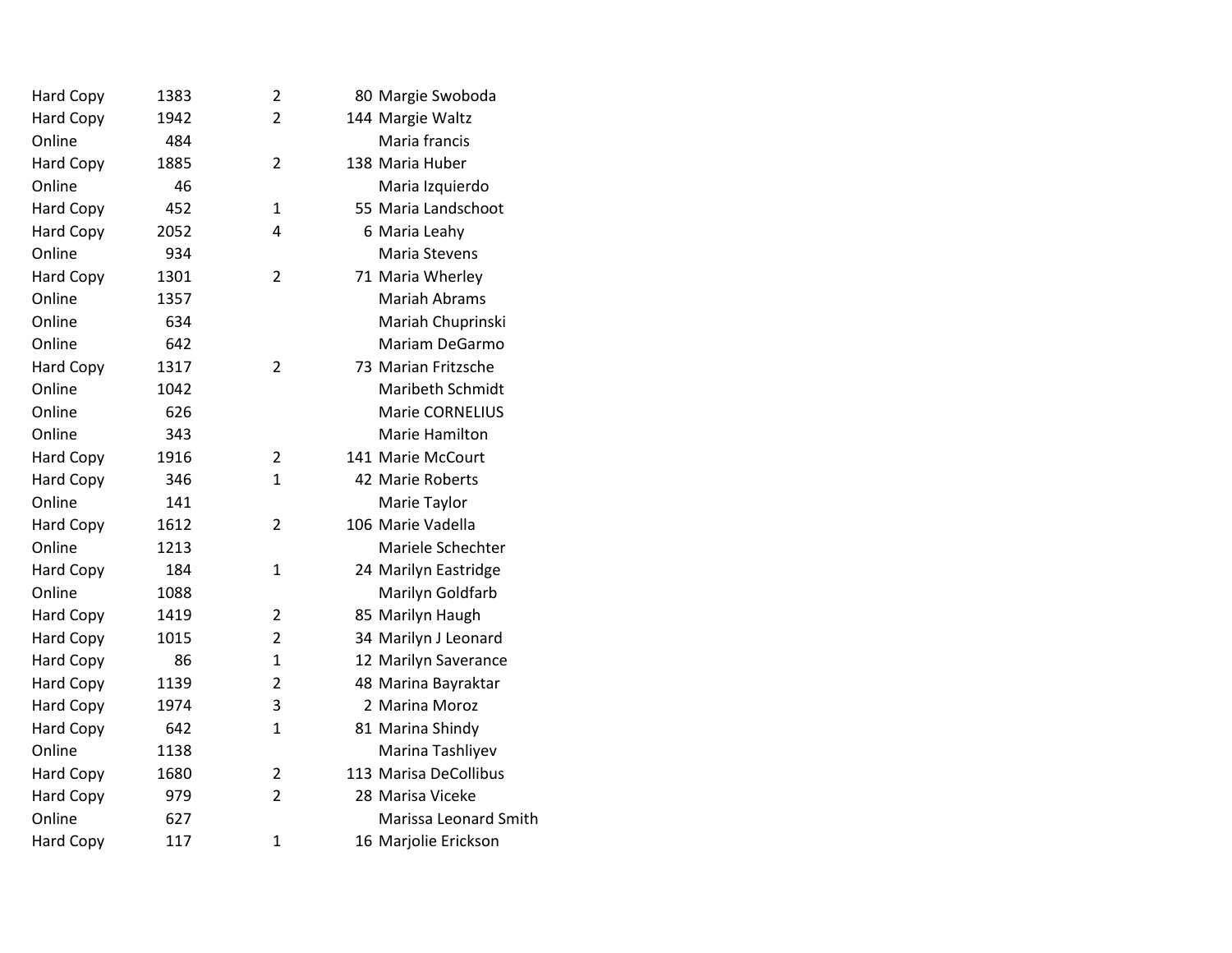| Online           | 514  |                | Marjorie Devlin       |                                      |
|------------------|------|----------------|-----------------------|--------------------------------------|
| <b>Hard Copy</b> | 158  | $\mathbf{1}$   | 21 Marjorie H. Weigel |                                      |
| Online           | 92   |                | Marjorie Mearkle      |                                      |
| Online           | 995  |                | Mark                  |                                      |
| <b>Hard Copy</b> | 468  | 1              | 56 Mark Brogdan       |                                      |
| Hard Copy        | 1159 | $\overline{2}$ | 52 Mark Casumento     |                                      |
| Hard Copy        | 290  | $\mathbf{1}$   | 35 Mark Colwell       |                                      |
| Online           | 585  |                | <b>Mark Holsing</b>   |                                      |
| Online           | 546  |                | Mark Katsouros        |                                      |
| Hard Copy        | 688  | $\mathbf{1}$   | 85 Mark Kovalev       |                                      |
| Hard Copy        | 595  | $\mathbf{1}$   | 71 Mark Landon        |                                      |
| Hard Copy        | 1840 | $\overline{2}$ | 132 Mark Lee          |                                      |
| Hard Copy        | 1241 | $\overline{2}$ | 62 Mark Miller        |                                      |
| Hard Copy        | 1852 | $\overline{2}$ | 133 Mark Minnich      |                                      |
| Online           | 763  |                | Mark Rothgeb          |                                      |
| <b>Hard Copy</b> | 863  | $\overline{2}$ | 11 Mark Rothgeb       | Duplicate with online signature 763  |
| Hard Copy        | 1606 | $\overline{2}$ | 105 Mark Sciegas      |                                      |
| Hard Copy        | 1302 | $\overline{2}$ | 71 Mark Wherley       |                                      |
| Online           | 899  |                | Marla Siwert          |                                      |
| Hard Copy        | 1136 | $\overline{2}$ | 48 Marleen Ford       |                                      |
| Hard Copy        | 1236 | $\overline{2}$ | 61 Marlene Wenzel     |                                      |
| Online           | 785  |                | Marley                |                                      |
| Hard Copy        | 975  | $\overline{2}$ | 27 Marley Wong        |                                      |
| Online           | 1358 |                | Marnie Deibler        |                                      |
| Hard Copy        | 926  | $\overline{2}$ | 21 Marsha Church      |                                      |
| Online           | 807  |                | Marsha Haack          |                                      |
| <b>Hard Copy</b> | 225  | 1              | 28 Marsha Haack       | Duplicate with online signature 807  |
| Hard Copy        | 1180 | $\overline{2}$ | 54 Marsha Kramn       |                                      |
| Online           | 1045 |                | Marsha Perini         |                                      |
| <b>Hard Copy</b> | 725  | 1              | 89 Marsha Perini      | Duplicate with online signature 1045 |
| Online           | 207  |                | Marsha Skinner        |                                      |
| Hard Copy        | 2005 | 4              | 1 Marta Ventura       |                                      |
| Hard Copy        | 1968 | $\overline{2}$ | 146 Martha Burkhardt  |                                      |
| <b>Hard Copy</b> | 115  | $\mathbf{1}$   | 16 Martha Butler      |                                      |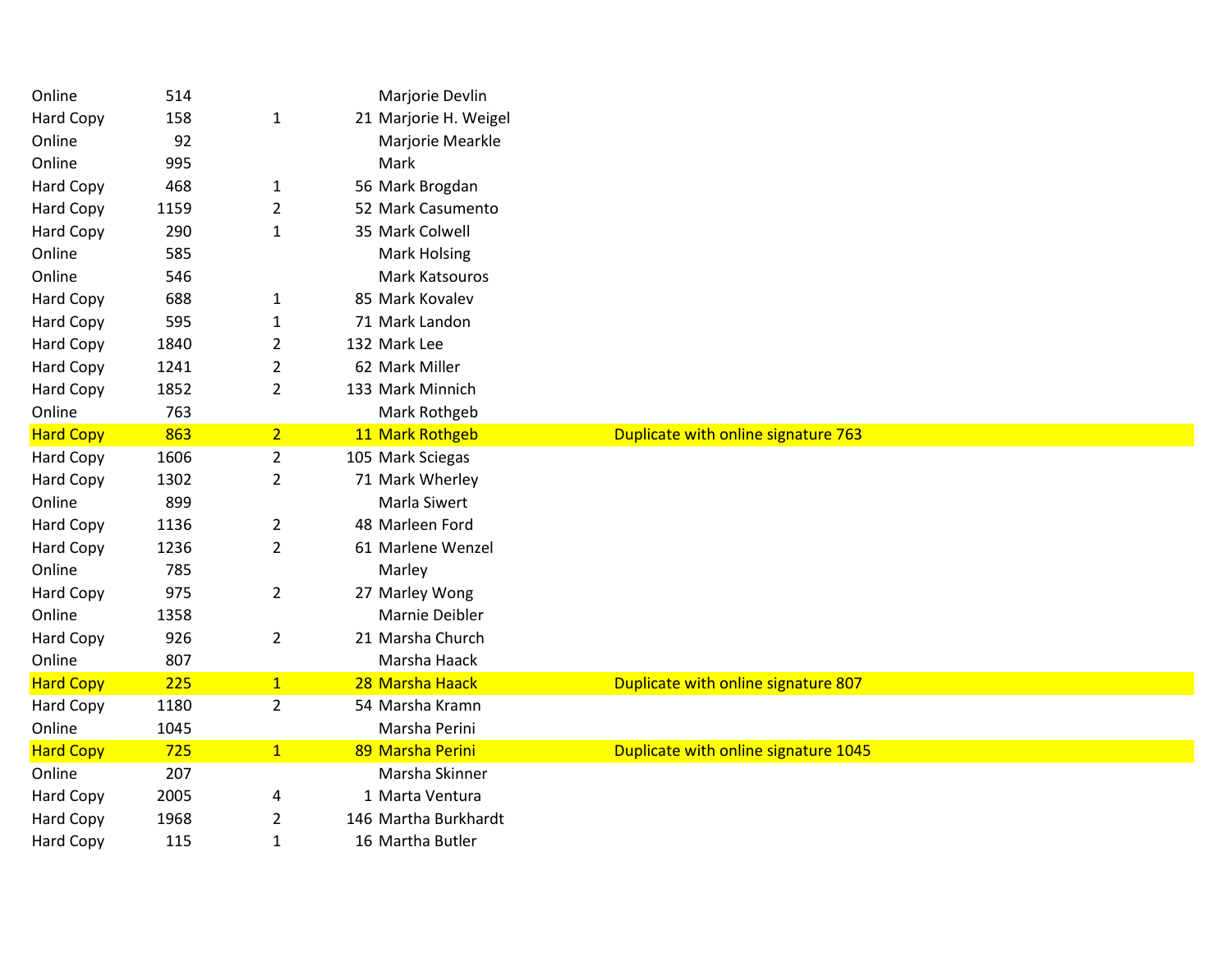| Online           | 595  |                | Martha Ferguson       |                                        |
|------------------|------|----------------|-----------------------|----------------------------------------|
| Hard Copy        | 1042 | $\overline{2}$ | 36 Martha Michael     |                                        |
| Online           | 751  |                | Martha Micuda         |                                        |
| Hard Copy        | 199  | $\mathbf{1}$   | 25 Martha Thompson    |                                        |
| <b>Hard Copy</b> | 204  | $\mathbf{1}$   | 26 Martha Thompson    | Duplicate with hard copy signature 199 |
| Online           | 1086 |                | Martha Young          |                                        |
| Hard Copy        | 1060 | $\overline{2}$ | 39 Marti Sawyer       |                                        |
| Hard Copy        | 730  | $\mathbf{1}$   | 90 Mary Alexay        |                                        |
| Hard Copy        | 1025 | $\overline{2}$ | 35 Mary Ann Coray     |                                        |
| Hard Copy        | 2039 | 4              | 5 Mary Ann Quigley    |                                        |
| Online           | 487  |                | Mary Anne Daley       |                                        |
| Online           | 1200 |                | Mary Atchley          |                                        |
| Online           | 1082 |                | Mary B Serene         |                                        |
| Online           | 703  |                | <b>MARY B WISEMAN</b> |                                        |
| Online           | 212  |                | Mary Beers            |                                        |
| Hard Copy        | 1901 | $\overline{2}$ | 140 Mary Bellman      |                                        |
| Hard Copy        | 568  | $\mathbf 1$    | 67 Mary Bourne        |                                        |
| Online           | 707  |                | Mary Carol Frier      |                                        |
| Hard Copy        | 1570 | $\overline{2}$ | 101 Mary Coyne        |                                        |
| Online           | 469  |                | Mary Dean             |                                        |
| Hard Copy        | 1377 | $\overline{2}$ | 79 Mary Deutsch       |                                        |
| Online           | 94   |                | Mary ELEEN            |                                        |
| Hard Copy        | 944  | $\overline{2}$ | 22 Mary Ellen Iles    |                                        |
| Online           | 1324 |                | Mary Ellen Wirth      |                                        |
| Hard Copy        | 144  | $\mathbf{1}$   | 20 Mary G. Reed       |                                        |
| Online           | 340  |                | Mary Gage             |                                        |
| Hard Copy        | 1262 | $\overline{2}$ | 67 Mary Hearn         |                                        |
| Hard Copy        | 1791 | $\overline{2}$ | 127 Mary Hershey      |                                        |
| Online           | 55   |                | Mary Jane Stout       |                                        |
| Hard Copy        | 1516 | $\overline{2}$ | 96 Mary Jane Wild     |                                        |
| Hard Copy        | 850  | $\overline{2}$ | 8 Mary Jane Wilson    |                                        |
| Hard Copy        | 160  | $\mathbf{1}$   | 21 Mary Jo Heiser     |                                        |
| Hard Copy        | 1276 | $\overline{2}$ | 69 Mary L Cooper      |                                        |
| Hard Copy        | 262  | $\mathbf{1}$   | 32 Mary Lou Bennett   |                                        |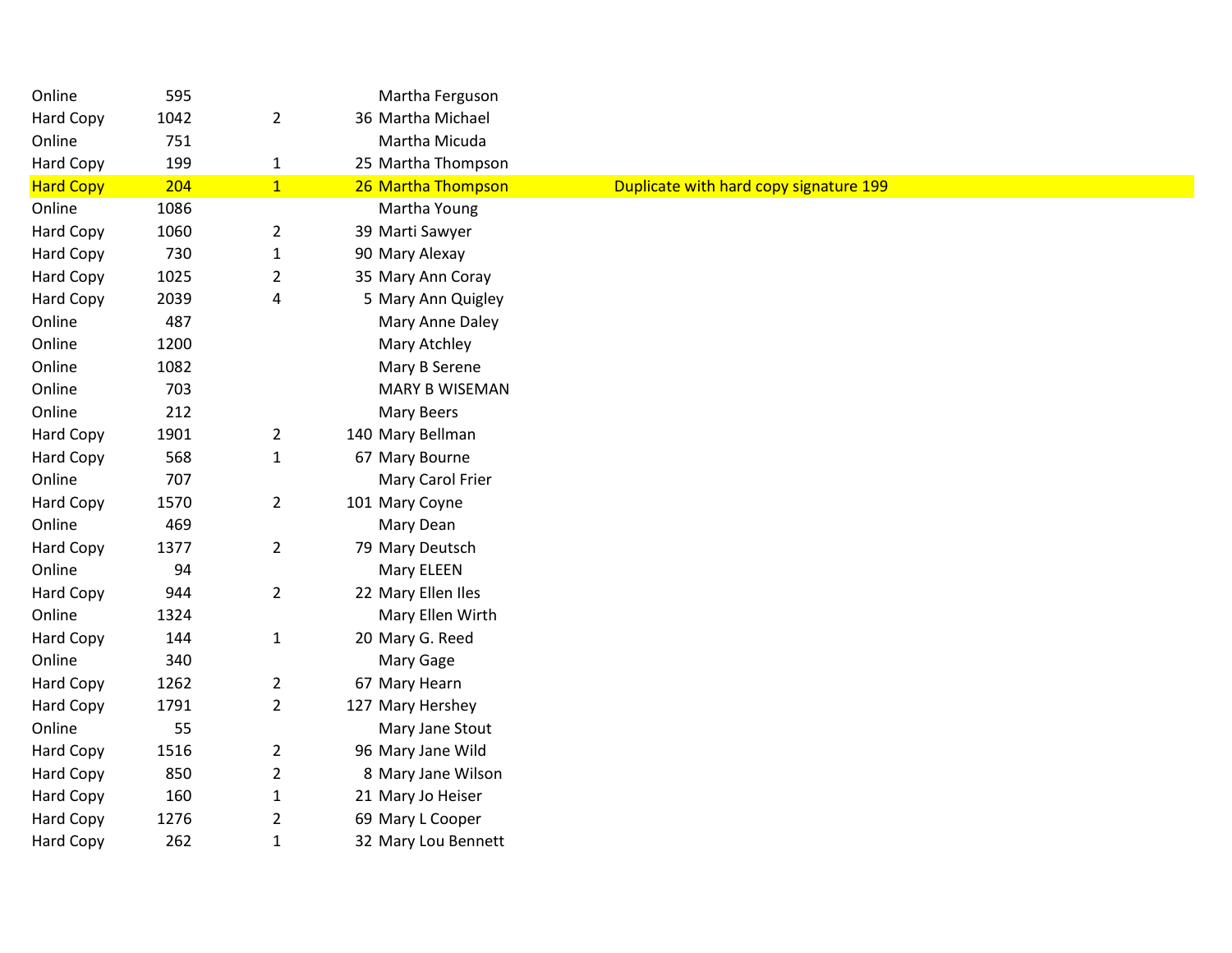| Hard Copy        | 2031 | 4              | 4 Mary Lou Manhart    |
|------------------|------|----------------|-----------------------|
| Hard Copy        | 937  | $\overline{2}$ | 22 Mary Lou Markle    |
| Online           | 621  |                | Mary Lou Munn         |
| Online           | 179  |                | Mary Lupton           |
| Online           | 857  |                | Mary MacDonald        |
| <b>Hard Copy</b> | 1931 | 2              | 143 Mary McCarthy     |
| Hard Copy        | 734  | $\mathbf{1}$   | 90 Mary Miller        |
| Hard Copy        | 156  | $\mathbf{1}$   | 21 Mary Mills         |
| Online           | 931  |                | Mary Paterno Hort     |
| <b>Hard Copy</b> | 1506 | $\overline{2}$ | 95 Mary R Wyckoff     |
| Hard Copy        | 142  | 1              | 20 Mary Thompsen      |
| Online           | 481  |                | Mary Waechter         |
| <b>Hard Copy</b> | 367  | $\mathbf{1}$   | 44 Mary Wells         |
| Online           | 1012 |                | Maryam Frederick      |
| Online           | 628  |                | Maryanne Dabney       |
| Hard Copy        | 1271 | $\overline{2}$ | 68 Marybeth Lieb      |
| Online           | 12   |                | Marybeth Zlock        |
| <b>Hard Copy</b> | 864  | $\overline{2}$ | 12 Marycruz Nargi     |
| Online           | 953  |                | MaryLou Dubil         |
| <b>Hard Copy</b> | 1134 | $\overline{2}$ | 47 Matt Bailey        |
| Online           | 787  |                | <b>Matt Carlson</b>   |
| Hard Copy        | 497  | $\mathbf{1}$   | 59 Matt Rode          |
| <b>Hard Copy</b> | 1295 | $\overline{2}$ | 70 Matt Wherley       |
| Online           | 1091 |                | Matthew Gregorio      |
| <b>Hard Copy</b> | 929  | $\overline{2}$ | 21 Matthew Jordan     |
| Online           | 1038 |                | <b>Matthew Nelson</b> |
| <b>Hard Copy</b> | 30   | 1              | 6 Matthew Robles      |
| <b>Hard Copy</b> | 953  | $\overline{2}$ | 25 Matthew Wheaton    |
| <b>Hard Copy</b> | 1037 | $\overline{2}$ | 36 Matthew Woodruff   |
| Online           | 870  |                | maura allen           |
| Online           | 1219 |                | Maura Herbick         |
| <b>Hard Copy</b> | 1859 | $\overline{2}$ | 134 Maureen Shattow   |
| Hard Copy        | 302  | 1              | 37 Maurisa Horner     |
| <b>Hard Copy</b> | 2034 | 4              | 4 Mavis Montgomery    |
|                  |      |                |                       |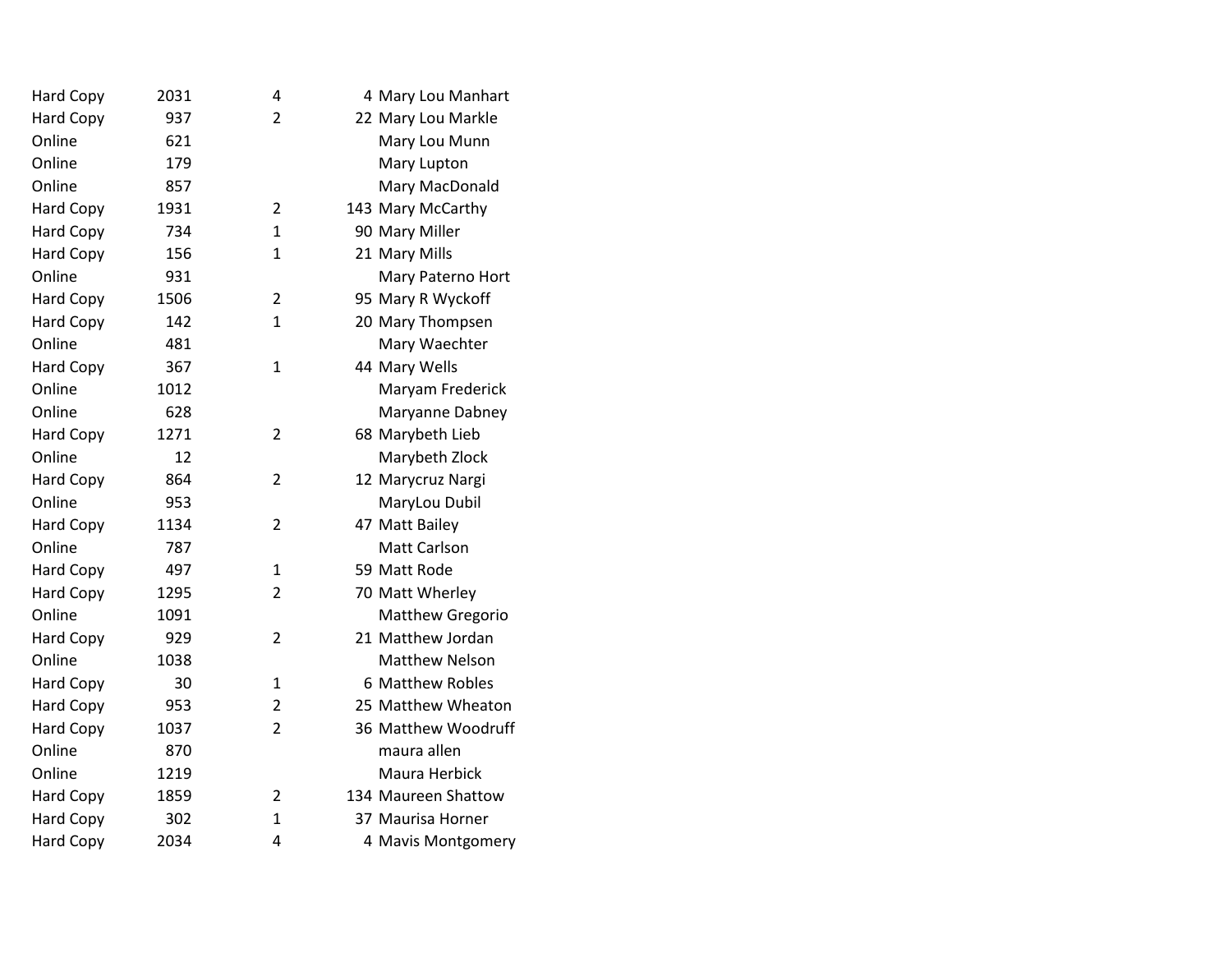| Online           | 873  |                | Max Lee               |                                              |
|------------------|------|----------------|-----------------------|----------------------------------------------|
| Online           | 1254 |                | Max Zhong             |                                              |
| <b>Hard Copy</b> | 775  | $\mathbf{1}$   | 96 Maxim Schlesser    |                                              |
| Hard Copy        | 536  | $\mathbf{1}$   | 64 Maxwell Smith      |                                              |
| Online           | 196  |                | Mcwhirter Susan       |                                              |
| Online           | 777  |                | Meg Smith             |                                              |
| <b>Hard Copy</b> | 5    | $\mathbf{1}$   | 1 Megan Arvin         |                                              |
| Hard Copy        | 1512 | $\overline{2}$ | 96 Megan Holmes       |                                              |
| Online           | 828  |                | Megan Layng           |                                              |
| Online           | 609  |                | <b>Megan Miskinis</b> |                                              |
| <b>Hard Copy</b> | 1526 | $\overline{2}$ | 97 Megan Nollman      |                                              |
| Hard Copy        | 1627 | $\overline{2}$ | 107 Megan Waddell     |                                              |
| Online           | 568  |                | <b>Megan Williams</b> |                                              |
| <b>Hard Copy</b> | 278  | $\mathbf{1}$   | 34 Megan Williams     | Possible duplicate with online signature 568 |
| <b>Hard Copy</b> | 993  | $\overline{2}$ | 31 Megan Yoder        |                                              |
| Hard Copy        | 1854 | $\overline{2}$ | 133 Meghan Kremser    |                                              |
| Hard Copy        | 1945 | $\overline{2}$ | 144 Meghan Tanner     |                                              |
| Online           | 1192 |                | Meira Minard          |                                              |
| <b>Hard Copy</b> | 1655 | $\overline{2}$ | 110 Mel Capobianco    |                                              |
| Online           | 262  |                | Melanson Lynn         |                                              |
| Hard Copy        | 1671 | $\overline{2}$ | 112 Melinda A. Davis  |                                              |
| Online           | 49   |                | Melinda Ampthor       |                                              |
| <b>Hard Copy</b> | 1663 | $\overline{2}$ | 111 Melinda Marsh     |                                              |
| Online           | 1136 |                | Melinda O             |                                              |
| <b>Hard Copy</b> | 790  | $\mathbf{1}$   | 99 Melinda Ohlson     |                                              |
| Online           | 950  |                | Melinda Stearns       |                                              |
| Hard Copy        | 1678 | $\overline{2}$ | 112 Melissa Carpenter |                                              |
| Online           | 90   |                | Melissa Chapman       |                                              |
| Online           | 491  |                | Melissa Krajcovic     |                                              |
| Online           | 271  |                | Melissa Landrau       |                                              |
| Online           | 421  |                | Melissa Pribanic      |                                              |
| Hard Copy        | 336  | $\mathbf{1}$   | 41 Melissa Quct       |                                              |
| Online           | 113  |                | Melissa Quinones      |                                              |
| <b>Hard Copy</b> | 1221 | 2 <sup>1</sup> | 59 Melissa Quinones   | Duplicate with online signature 113          |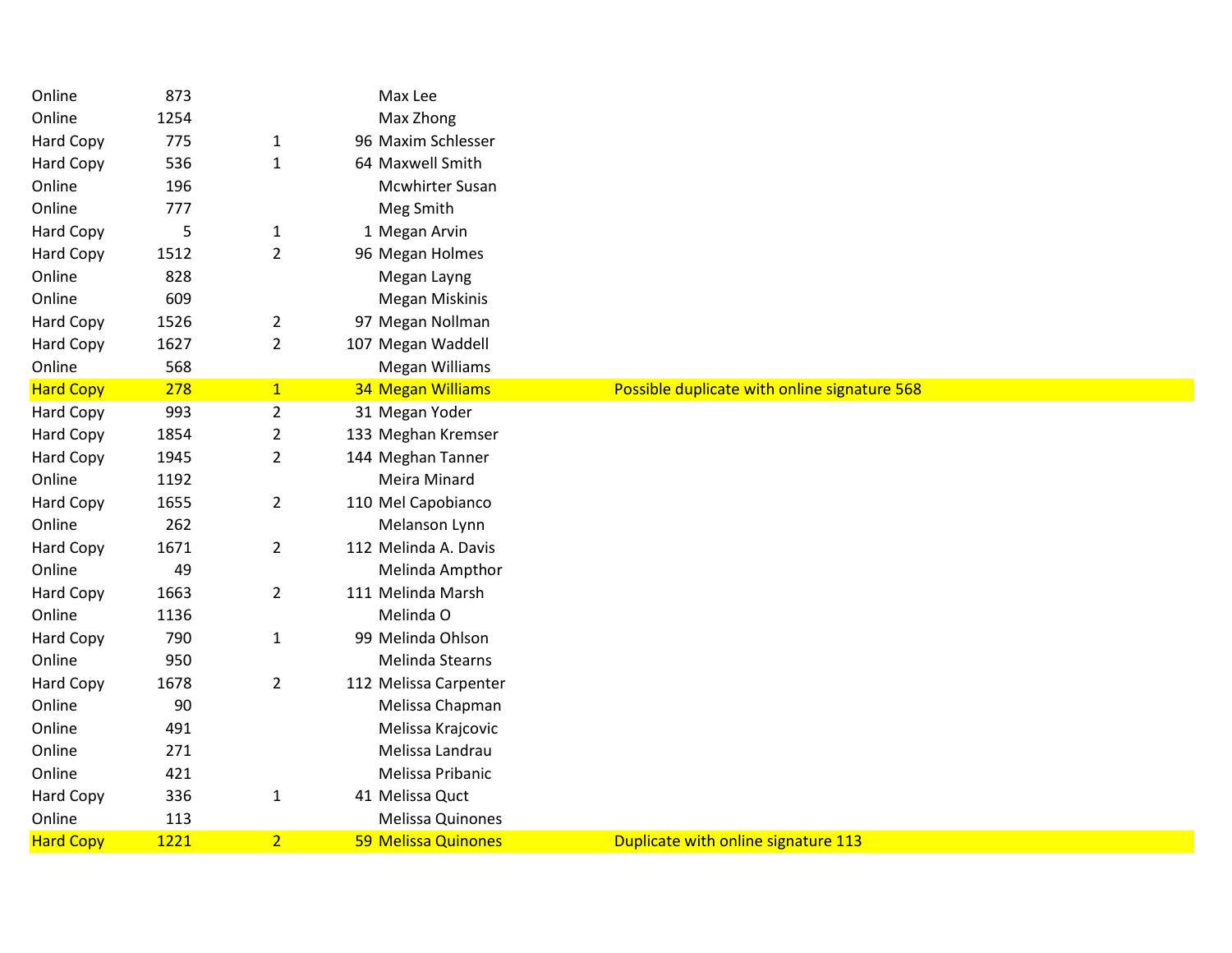| 1145 |                | Melissa R Garvin        |
|------|----------------|-------------------------|
| 337  | 1              | 41 Melissa Robinson     |
| 224  |                | Melissa Sherbondy       |
| 1969 | 3              | 1 Melissa Smith         |
| 552  |                | <b>Meredith Doran</b>   |
| 1080 | $\overline{2}$ | 41 Meredith Yonushonis  |
| 1229 | $\overline{2}$ | 60 Merlin Corl          |
| 248  | 1              | 31 Merlin Ritz          |
| 1106 |                | mhirley Karduck         |
| 1983 | 3              | 3 Micah G. Fetterolf    |
| 1499 | $\overline{2}$ | 94 Michael Anesko       |
| 1932 | $\overline{2}$ | 143 Michael Beck        |
| 242  | $\mathbf{1}$   | 30 Michael Betts        |
| 999  | $\overline{2}$ | 32 Michael Bierly       |
| 177  | $\mathbf{1}$   | 23 Michael Bourgo       |
| 2055 | 4              | 6 Michael Caldwell      |
| 827  |                | <b>Michael Collins</b>  |
| 983  | 2              | 28 Michael Conron       |
| 1296 | $\overline{2}$ | 71 Michael Dangelo      |
| 922  |                | <b>MICHAEL E FISHER</b> |
| 1336 | $\overline{2}$ | 75 Michael Gladd        |
| 991  | $\overline{2}$ | 31 Michael Green        |
| 277  |                | <b>Michael J Dooris</b> |
| 1948 | $\overline{2}$ | 144 Michael Kusluski    |
| 165  |                | Michael Ludwig          |
| 1100 |                | michael masiuk          |
| 883  | $\overline{2}$ | 15 Michael Money        |
| 487  | 1              | 58 Michael Moore        |
| 1268 | $\overline{2}$ | 68 Michael Patrilak     |
| 1128 | $\overline{2}$ | 46 Michael R.           |
| 1117 | $\overline{2}$ | 45 Michael Reddington   |
| 1519 | $\overline{2}$ | 96 Michael Roan         |
| 862  | $\overline{2}$ | 10 Michael Rothgeb      |
| 1808 | $\overline{2}$ | 129 Michael Scarpitta   |
|      |                |                         |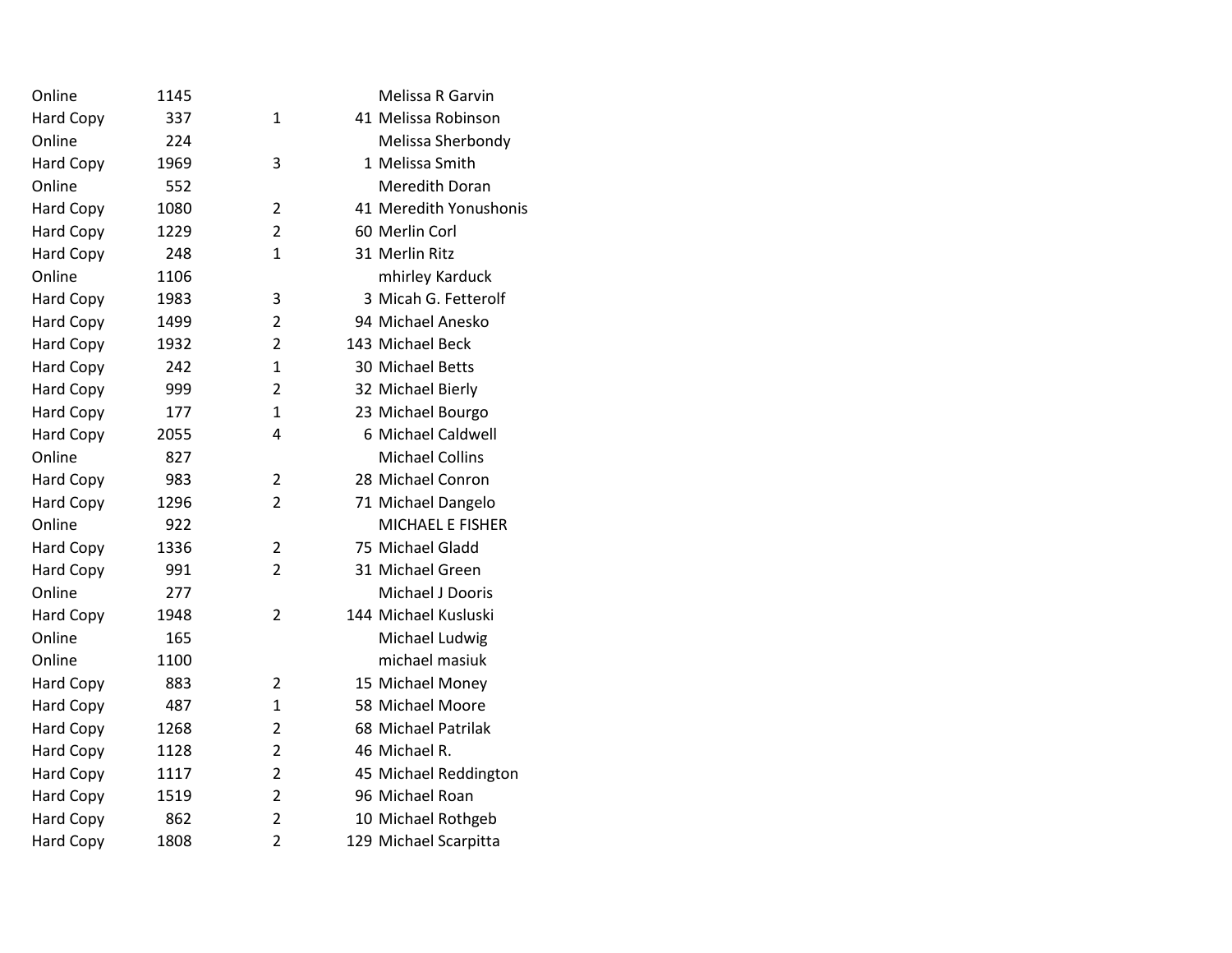| <b>Hard Copy</b>    | 1635        | $\overline{2}$ | 108 Michael Schneider              |                                     |
|---------------------|-------------|----------------|------------------------------------|-------------------------------------|
| Hard Copy           | 1123        | $\overline{2}$ | 45 Michael Sgroi                   |                                     |
| Hard Copy           | 25          | $\mathbf 1$    | 5 Michael Tague                    |                                     |
| Hard Copy           | 995         | $\overline{2}$ | 32 Michael Yu                      |                                     |
| Online              | 1026        |                | Michele Marchetti                  |                                     |
| Online              | 82          |                | Michele Rivera                     |                                     |
| Hard Copy           | 1259        | $\overline{2}$ | 67 Michele Rowland                 |                                     |
| Online              | 1340        |                | Michele Tomasetti                  |                                     |
| Online              | 109         |                | Michelle                           |                                     |
| Online              | 1081        |                | Michelle                           |                                     |
| Hard Copy           | 565         | $\mathbf{1}$   | 67 Michelle Abrams                 |                                     |
| Hard Copy           | 672         | $\mathbf{1}$   | 84 Michelle Bobnor                 |                                     |
| Online              | 217         |                | Michelle Campos                    |                                     |
| Online              | 1049        |                | Michelle Cook                      |                                     |
| <b>Hard Copy</b>    | 1324        | $\overline{2}$ | 74 Michelle Curling                |                                     |
| Online              | 869         |                | michelle damiano                   |                                     |
| <b>Hard Copy</b>    | 493         | $\mathbf{1}$   | 59 Michelle Damiano                | Duplicate with online signature 869 |
| Online              | 1054        |                | Michelle Dolan                     |                                     |
|                     |             |                |                                    |                                     |
| Online              | 543         |                | Michelle Houck                     |                                     |
| Online              | 1282        |                | Michelle L Packer                  |                                     |
| Hard Copy           | 942         | $\overline{2}$ | 22 Michelle Rockower               |                                     |
| Online              | 450         |                | Michelle Shipley                   |                                     |
| Hard Copy           | 810         | $\overline{2}$ | 2 Michelle Snook                   |                                     |
| Hard Copy           | 798         | $\overline{2}$ | 1 Michelot Bien-Aime               |                                     |
| <b>Hard Copy</b>    | 1625        | $\overline{2}$ | 107 Mieke Haack                    |                                     |
| Online              | 963         |                | <b>MIEKE HAECK</b>                 |                                     |
| Online              | 989         |                | <b>Mihret Strauss</b>              |                                     |
| <b>Hard Copy</b>    | 512         | $\mathbf{1}$   | 61 Mihret Strauss                  | Duplicate with online signature 989 |
| Hard Copy           | 369         | $\mathbf{1}$   | 44 Mike Baily                      |                                     |
| Hard Copy           | 1887        | $\overline{2}$ | 139 Mike Benner                    |                                     |
| Hard Copy           | 239         | $\mathbf{1}$   | 30 Mike Chambers                   |                                     |
| Hard Copy           | 238         | $\mathbf{1}$   | 30 Mike Manahan                    |                                     |
| Hard Copy<br>Online | 1802<br>929 | $\overline{2}$ | 128 Mike McKinney<br>Mike moriarta |                                     |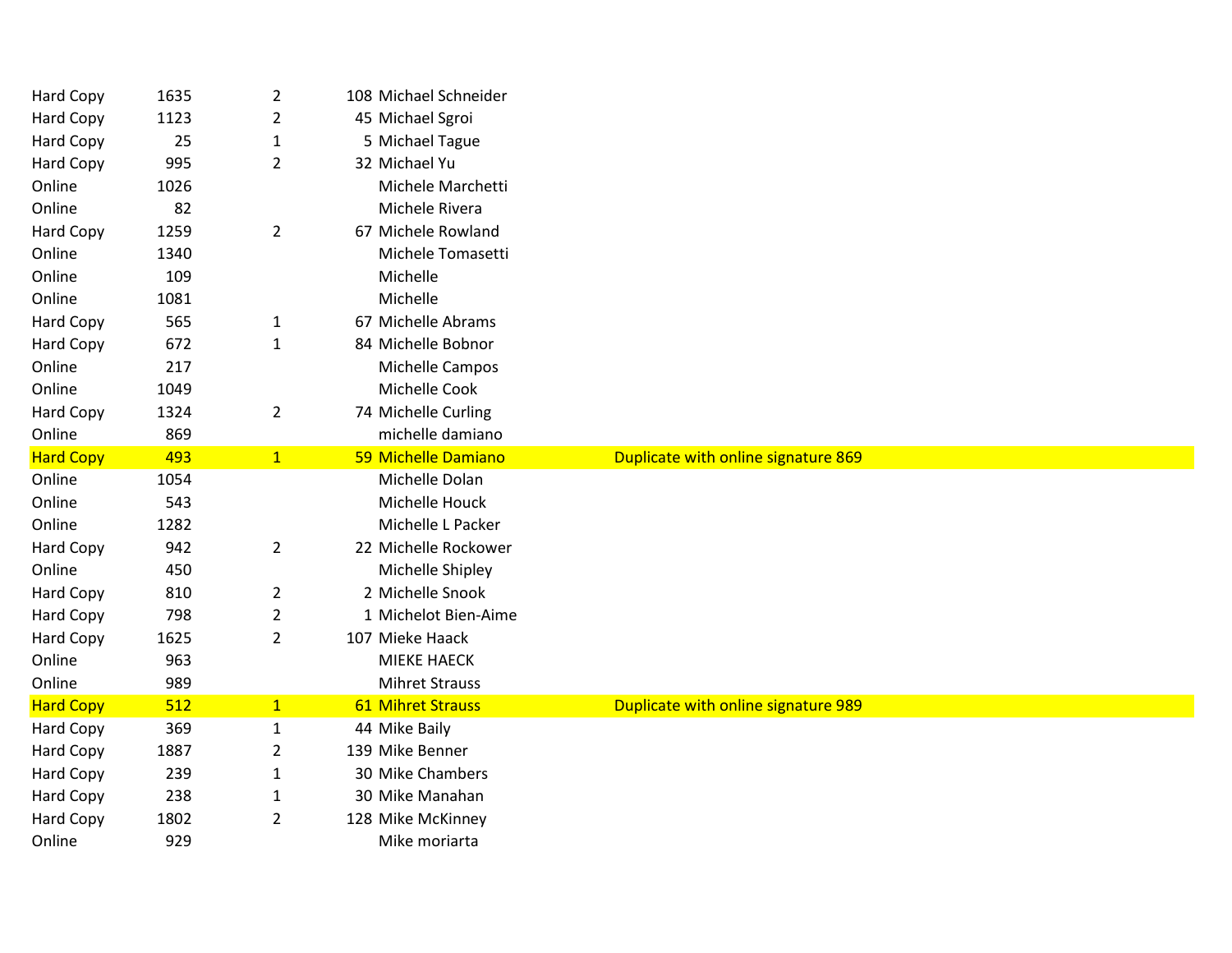| Hard Copy        | 1881 | $\overline{2}$ | 138 Mike Rushing         |                                     |
|------------------|------|----------------|--------------------------|-------------------------------------|
| Hard Copy        | 1200 | $\overline{2}$ | 56 Mike Shepski          |                                     |
| Online           | 58   |                | Mike Sunderland          |                                     |
| Hard Copy        | 2007 | 4              | 1 Mike Turns             |                                     |
| Hard Copy        | 371  | $\mathbf{1}$   | 44 Milana Glushall       |                                     |
| <b>Hard Copy</b> | 813  | $\overline{2}$ | 3 Mildred Dreese         |                                     |
| Hard Copy        | 243  | $\mathbf{1}$   | 31 Mildred Ritz          |                                     |
| Online           | 759  |                | <b>Miles Cummins</b>     |                                     |
| <b>Hard Copy</b> | 1950 | 2 <sup>1</sup> | <b>145 Miles Cummins</b> | Duplicate with online signature 759 |
| Online           | 24   |                | <b>Miles Guralnick</b>   |                                     |
| <b>Hard Copy</b> | 1250 | $\overline{2}$ | 66 Millie Harper         |                                     |
| Online           | 833  |                | Millie ray               |                                     |
| Online           | 522  |                | <b>Milly Hopkins</b>     |                                     |
| Hard Copy        | 166  | $\mathbf{1}$   | 22 Mimi St. Clair        |                                     |
| Online           | 1227 |                | Min Kim                  |                                     |
| Online           | 1255 |                | Min Zhong                |                                     |
| Online           | 1105 |                | Mina A Yindra            |                                     |
| Hard Copy        | 1389 | $\overline{2}$ | 81 Mindy Sabol           |                                     |
| Hard Copy        | 1712 | $\overline{2}$ | 118 Ming Xiao            |                                     |
| Online           | 32   |                | Ming-Hua Chang           |                                     |
| <b>Hard Copy</b> | 957  | 2 <sup>1</sup> | 25 Ming-Hua Chang        | Duplicate with online signature 32  |
| Hard Copy        | 123  | $\mathbf{1}$   | 17 Miranda Auhl          |                                     |
| Online           | 633  |                | Miranda Smith            |                                     |
| Hard Copy        | 234  | $\mathbf{1}$   | 29 Miriam Schneider      |                                     |
| Hard Copy        | 1979 | 3              | 2 Mirielle Grefok        |                                     |
| Hard Copy        | 464  | $\mathbf{1}$   | 56 Mitchel E. Smith      |                                     |
| Hard Copy        | 1047 | $\overline{2}$ | 37 Mizue Baddins         |                                     |
| Online           | 675  |                | MKari                    |                                     |
| <b>Hard Copy</b> | 772  | $\mathbf{1}$   | 96 Molly Buckley         |                                     |
| Hard Copy        | 1327 | $\overline{2}$ | 74 Molly Countem         |                                     |
| Online           | 231  |                | <b>Molly Martin</b>      |                                     |
| Hard Copy        | 2038 | 4              | 5 Molly Schueltiz        |                                     |
| Hard Copy        | 1504 | $\overline{2}$ | 95 Mona Ostrowski        |                                     |
| Online           | 1087 |                | Monica Gastiger          |                                     |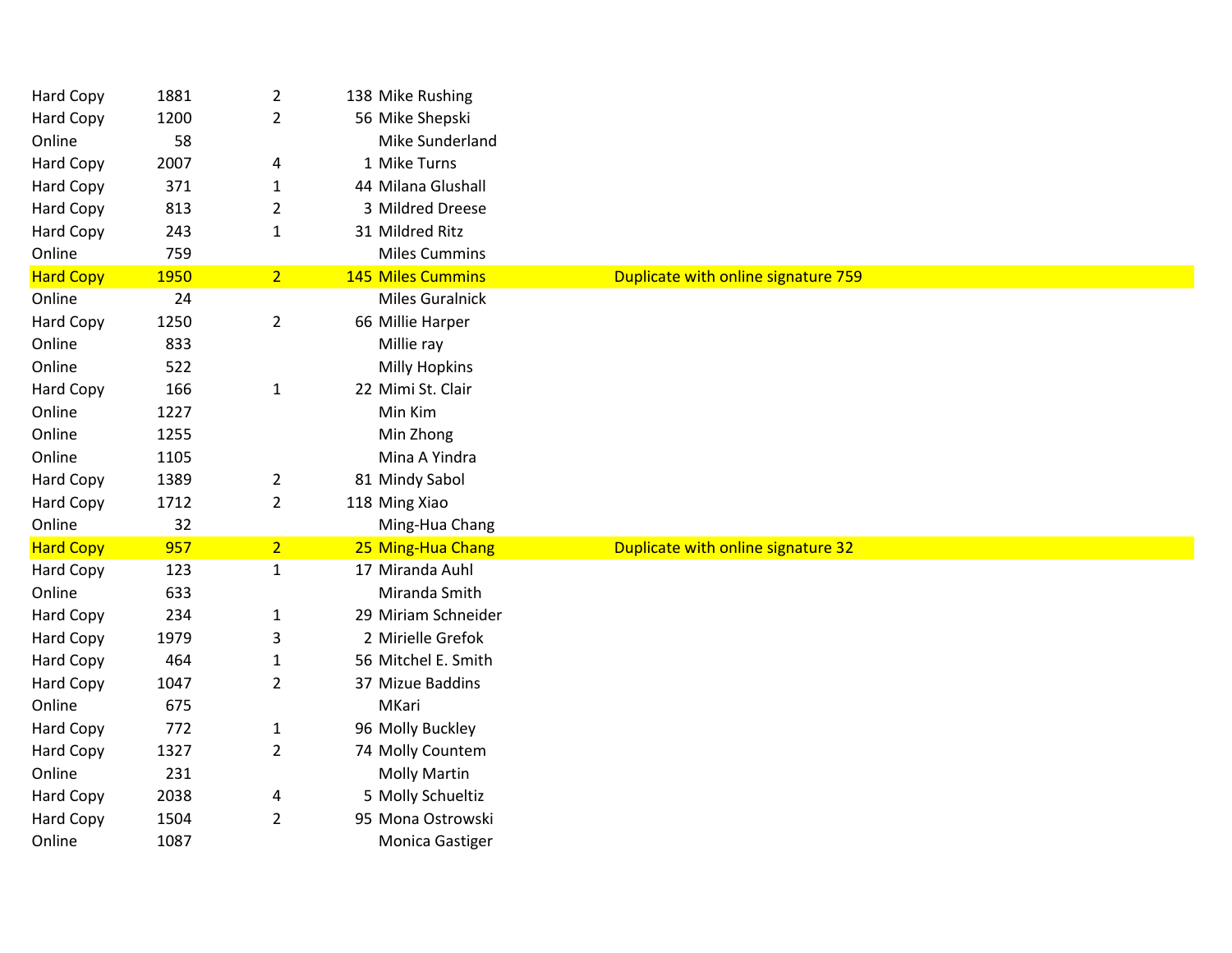| Online           | 939  |                | Monica Septien            |                                              |
|------------------|------|----------------|---------------------------|----------------------------------------------|
| <b>Hard Copy</b> | 1431 | 2 <sup>1</sup> | 86 Monica Septien         | Duplicate with online signature 939          |
| Hard Copy        | 335  | $\mathbf{1}$   | 41 Monteca Beisel         |                                              |
| Online           | 202  |                | Morgan                    |                                              |
| Online           | 674  |                | Morgan Wasikonis          |                                              |
| Online           | 521  |                | Moriah Szpara             |                                              |
| <b>Hard Copy</b> | 1386 | $\overline{2}$ | 80 Morris Lee Ellenberger |                                              |
| Hard Copy        | 1707 | $\overline{2}$ | 117 Mort Webster          |                                              |
| <b>Hard Copy</b> | 1905 | $\overline{2}$ | 140 Muriel Beard          |                                              |
| Hard Copy        | 1376 | $\overline{2}$ | 79 Murray Schoenholt      |                                              |
| Hard Copy        | 1596 | $\overline{2}$ | 104 Myrdis West           |                                              |
| Online           | 1050 |                | Myrna Yearick             |                                              |
| <b>Hard Copy</b> | 1849 | $\overline{2}$ | 133 Myron Lindsey         |                                              |
| Hard Copy        | 741  | $\mathbf{1}$   | 91 Myron Rice             |                                              |
| <b>Hard Copy</b> | 1705 | $\overline{2}$ | 117 Na Su                 |                                              |
| Hard Copy        | 414  | $\mathbf{1}$   | 49 Nadia Clushall         |                                              |
| Hard Copy        | 274  | $\mathbf{1}$   | 34 Nadia Leedom           |                                              |
| <b>Hard Copy</b> | 1024 | $\overline{2}$ | 35 Nadia Webb             |                                              |
| Online           | 418  |                | Nadine Swanson            |                                              |
| Hard Copy        | 769  | $\mathbf{1}$   | 95 Namiko Yamami          |                                              |
| <b>Hard Copy</b> | 1613 | $\overline{2}$ | 106 Nancy Anderson        |                                              |
| Online           | 3    |                | Nancy Cone                |                                              |
| Online           | 781  |                | Nancy cord baran          |                                              |
| Online           | 507  |                | Nancy Darlington          |                                              |
| Hard Copy        | 215  | 1              | 27 Nancy Decker           |                                              |
| Hard Copy        | 203  | $\mathbf{1}$   | 26 Nancy Eaton            |                                              |
| Hard Copy        | 939  | $\overline{2}$ | 22 Nancy Fine             |                                              |
| <b>Hard Copy</b> | 1363 | $\overline{2}$ | 78 Nancy Galgoci          |                                              |
| Hard Copy        | 1776 | $\overline{2}$ | 125 Nancy Grubb           |                                              |
| Hard Copy        | 155  | $\mathbf{1}$   | 21 Nancy Guild            |                                              |
| Hard Copy        | 1987 | 3              | 3 Nancy L. Holt           |                                              |
| <b>Hard Copy</b> | 1433 | 2 <sup>1</sup> | 86 Nancy M. Stanley Maso  | Possible duplicate with online signature 921 |
| Online           | 921  |                | Nancy Maso                |                                              |
| Hard Copy        | 1214 | $\overline{2}$ | 58 Nancy McCash           |                                              |
|                  |      |                |                           |                                              |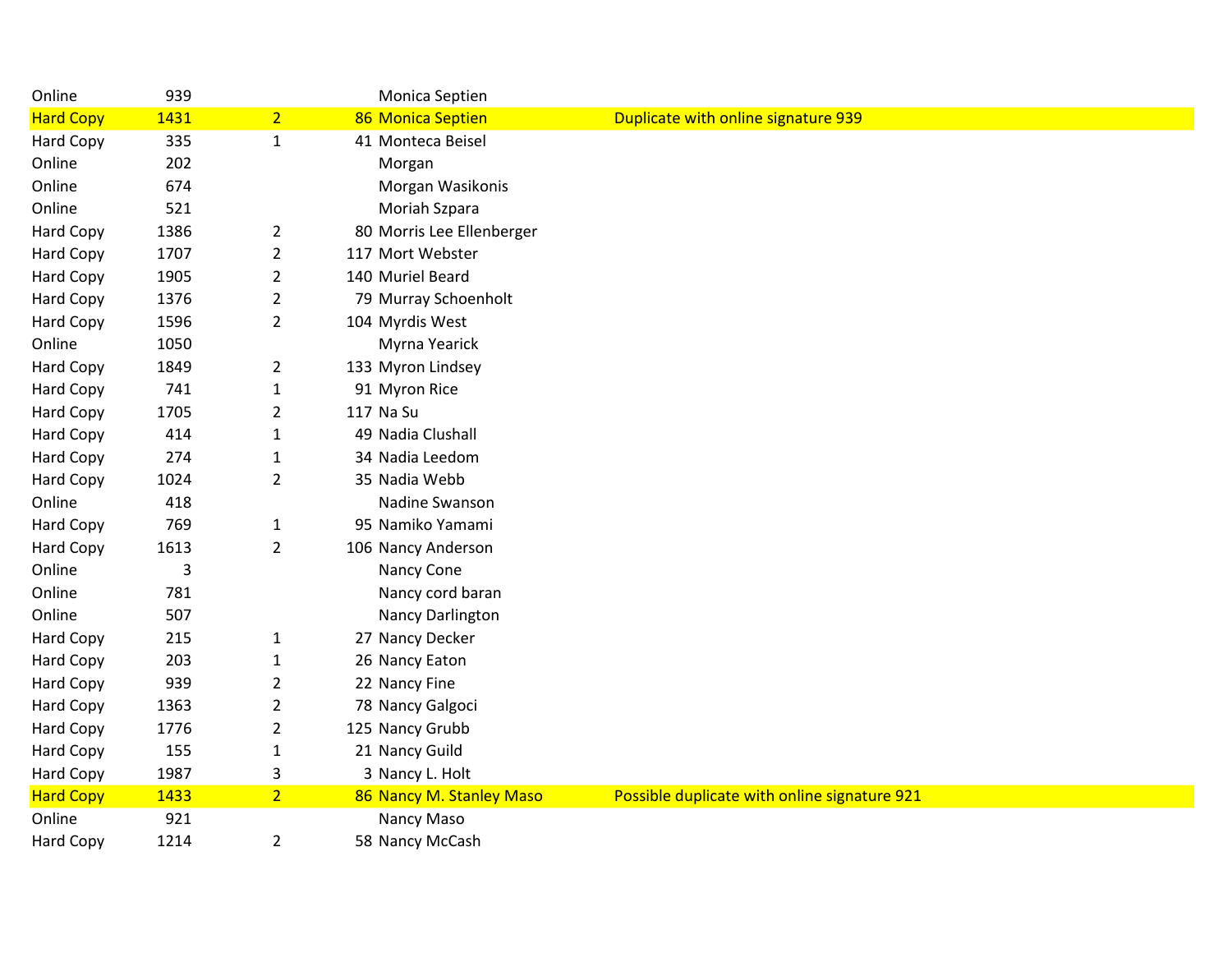| Online           | 722  |                | Nancy Parko            |                                     |
|------------------|------|----------------|------------------------|-------------------------------------|
| <b>Hard Copy</b> | 851  | $\overline{2}$ | 8 Nancy Parko          | Duplicate with online signature 722 |
| Hard Copy        | 45   | $\mathbf{1}$   | 7 Nancy Spooner        |                                     |
| Online           | 302  |                | Nancy Stahl            |                                     |
| Online           | 783  |                | Nancy Vollmer          |                                     |
| Online           | 320  |                | <b>Nancy Williams</b>  |                                     |
| Online           | 437  |                | Nancy Wolf             |                                     |
| Online           | 612  |                | Nanette Spyker         |                                     |
| Online           | 478  |                | Natalie Odonnell       |                                     |
| Hard Copy        | 1316 | $\overline{2}$ | 73 Natalie Shaub       |                                     |
| Hard Copy        | 1299 | $\overline{2}$ | 71 Natalie Smith       |                                     |
| Hard Copy        | 1467 | $\overline{2}$ | 90 Natalie Waldecker   |                                     |
| Hard Copy        | 608  | $\mathbf{1}$   | 74 Nataliya Vovchenico |                                     |
| Hard Copy        | 662  | 1              | 83 Natalya Baygozin    |                                     |
| Hard Copy        | 691  | $\mathbf{1}$   | 86 Natalya Litvinova   |                                     |
| Hard Copy        | 232  | 1              | 29 Natasha McClurg     |                                     |
| Hard Copy        | 1014 | $\overline{2}$ | 33 Nathan Aileo        |                                     |
| <b>Hard Copy</b> | 1090 | $\overline{2}$ | 42 Nathan Boveda       |                                     |
| Online           | 305  |                | Nathan Goldner         |                                     |
| Hard Copy        | 531  | $\mathbf{1}$   | 63 Nathan McElroy      |                                     |
| Online           | 1109 |                | Nathan Tack            |                                     |
| Hard Copy        | 307  | $\mathbf{1}$   | 38 Nathaniel A. Foor   |                                     |
| Hard Copy        | 1205 | $\overline{2}$ | 57 Nathaniel Henry     |                                     |
| Online           | 757  |                | Nathaniel P Markowski  |                                     |
| <b>Hard Copy</b> | 162  | $\mathbf{1}$   | 22 Nel Kopp            |                                     |
| Hard Copy        | 639  | $\mathbf{1}$   | 80 Nelli Kronin        |                                     |
| Hard Copy        | 606  | $\mathbf{1}$   | 74 Nellie Kosova       |                                     |
| Hard Copy        | 720  | 1              | 89 Nellie Lykens       |                                     |
| Hard Copy        | 313  | $\mathbf{1}$   | 39 Nelson Seaman       |                                     |
| Hard Copy        | 2030 | 4              | 4 Nicholas Johnson     |                                     |
| Online           | 986  |                | Nicholas Pennino       |                                     |
| Hard Copy        | 952  | $\overline{2}$ | 25 Nichole Falb        |                                     |
| Hard Copy        | 2008 | 4              | 1 Nick Bacher          |                                     |
| <b>Hard Copy</b> | 898  | $\overline{2}$ | 18 Nick Belgiano       |                                     |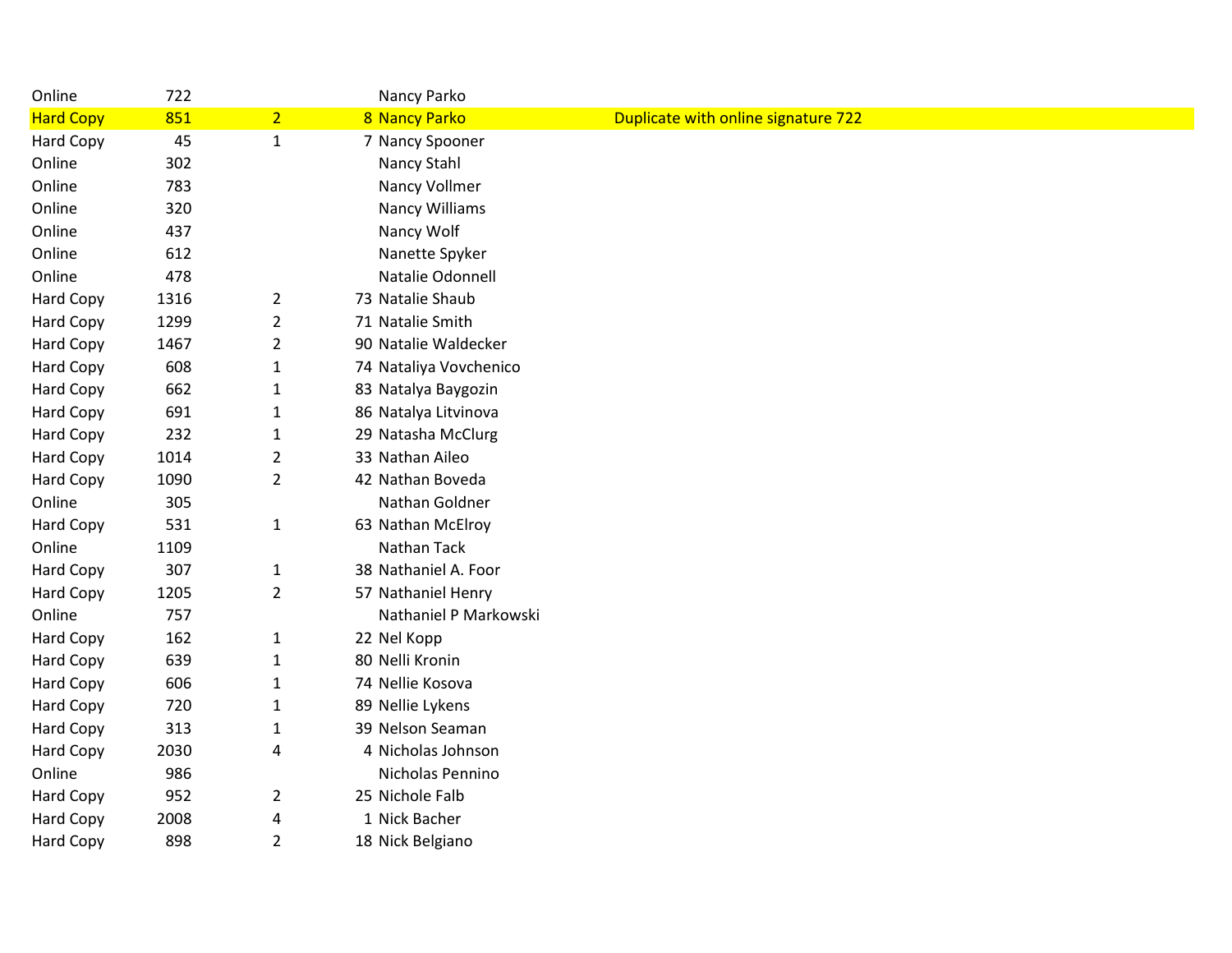| Hard Copy        | 456  | $\mathbf{1}$   | 55 Nick Czekaj                |  |
|------------------|------|----------------|-------------------------------|--|
| Hard Copy        | 1031 | 2              | 35 Nick Doum                  |  |
| Hard Copy        | 1502 | 2              | 95 Nick Hatt                  |  |
| Hard Copy        | 763  | 1              | 95 Nick Kello                 |  |
| Hard Copy        | 786  | 1              | 99 Nick Pennino               |  |
| Hard Copy        | 1018 | 2              | 34 Nick Spradlin              |  |
| Hard Copy        | 214  | $\mathbf{1}$   | 27 Nick T. Kerlin             |  |
| Online           | 657  |                | Nicola Rusca                  |  |
| Hard Copy        | 950  | $\overline{2}$ | 24 Nicolai Volland            |  |
| Online           | 114  |                | Nicole                        |  |
| Online           | 183  |                | Nicole Allamon-Minear         |  |
| Hard Copy        | 496  | $\mathbf{1}$   | 59 Nicole McNeil              |  |
| Online           | 351  |                | Nicole Pote                   |  |
| <b>Hard Copy</b> | 837  | $\overline{2}$ | 5 Nicole Silliman             |  |
| Online           | 1171 |                | <b>Nicole Thierry Summers</b> |  |
| Online           | 1130 |                | Niharika Sharma               |  |
| Hard Copy        | 1396 | $\overline{2}$ | 81 Nik Stover                 |  |
| Online           | 1028 |                | Nika Kello                    |  |
| Hard Copy        | 706  | $\mathbf{1}$   | 87 Nina Kondratyev            |  |
| Hard Copy        | 690  | 1              | 86 Nina Rudenko               |  |
| Online           | 820  |                | Nina Safran                   |  |
| <b>Hard Copy</b> | 624  | $\mathbf{1}$   | 78 Nina Voronisova            |  |
| Online           | 493  |                | Noah Coleman                  |  |
| Hard Copy        | 280  | $\mathbf{1}$   | 34 Noah Leedom                |  |
| Hard Copy        | 1782 | 2              | 126 Noah Oesterling           |  |
| Hard Copy        | 311  | 1              | 38 Noah Repman                |  |
| Hard Copy        | 1466 | $\overline{2}$ | 90 Noah Waldecker             |  |
| Online           | 811  |                | Noel Habashy                  |  |
| Hard Copy        | 593  | 1              | 70 Noelle Toumayants          |  |
| Online           | 468  |                | Norine Winn                   |  |
| Online           | 254  |                | Norm Hooven                   |  |
| Online           | 105  |                | Norma Ross                    |  |
| Online           | 1174 |                | Norman Spivey                 |  |
| Hard Copy        | 1937 | $\overline{2}$ | 143 Noushi Zolfaghari         |  |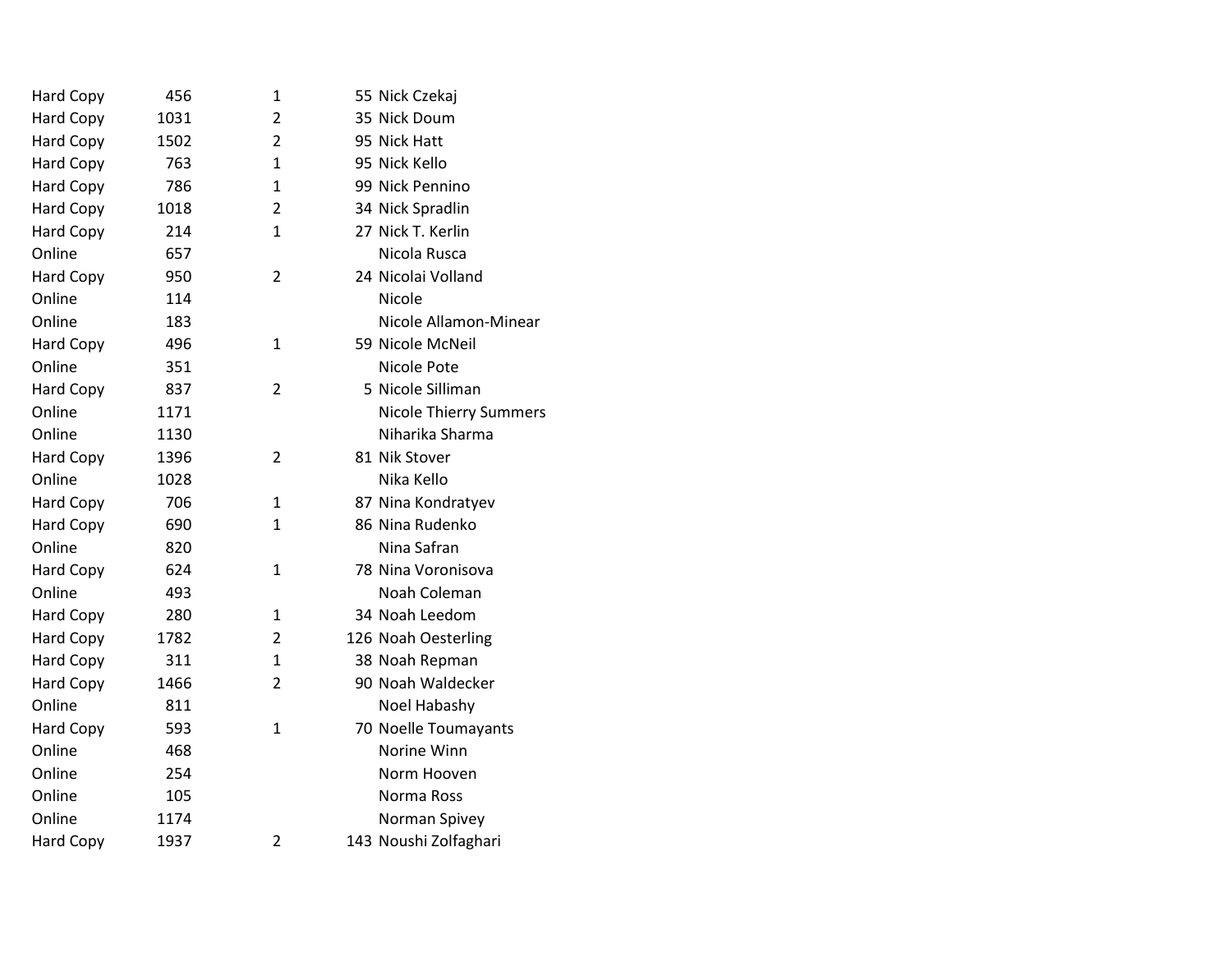| Hard Copy        | 1138 | $\overline{2}$ | 48 Ogln Bayraktar   |                                                                                  |
|------------------|------|----------------|---------------------|----------------------------------------------------------------------------------|
| Hard Copy        | 682  | $\mathbf{1}$   | 85 Oksana Fechorov  |                                                                                  |
| Hard Copy        | 660  | 1              | 83 Oleg Snejko      |                                                                                  |
| Hard Copy        | 601  | $\mathbf{1}$   | 74 Oleg Tishchenko  |                                                                                  |
| <b>Hard Copy</b> | 703  | $\mathbf{1}$   | 87 Olga Berezhnos   |                                                                                  |
| Hard Copy        | 666  | 1              | 83 Olga Bogdanets   |                                                                                  |
| Hard Copy        | 692  | $\mathbf{1}$   | 86 Olga Gerasenko   |                                                                                  |
| Hard Copy        | 600  | $\mathbf{1}$   | 73 Olga Kohl        |                                                                                  |
| <b>Hard Copy</b> | 632  | $\mathbf{1}$   | 79 Olga Maslov      | Possible duplicate with hard copy signature 655 (or may be mother/daughter pair) |
| <b>Hard Copy</b> | 655  | $\mathbf{1}$   | 82 Olga Maslov      |                                                                                  |
| Hard Copy        | 2023 | 4              | 3 Ona Gabriel       |                                                                                  |
| Hard Copy        | 69   | $\mathbf{1}$   | 10 Orie Barron      |                                                                                  |
| Online           | 622  |                | Otis Statham        |                                                                                  |
| Online           | 63   |                | Owen Hughes         |                                                                                  |
| <b>Hard Copy</b> | 1681 | $\overline{2}$ | 113 Ozgre Capmama   |                                                                                  |
| Hard Copy        | 220  | $\mathbf{1}$   | 28 P. Austin        |                                                                                  |
| <b>Hard Copy</b> | 1501 | $\overline{2}$ | 95 Paige Sutherland | Duplicate with online signature 1347                                             |
| Online           | 1347 |                | Paige Sutherland    |                                                                                  |
| Online           | 99   |                | Paige Thunell       |                                                                                  |
| <b>Hard Copy</b> | 1703 | $\overline{2}$ | 117 Paleui          |                                                                                  |
| Hard Copy        | 1287 | $\overline{2}$ | 70 Pam Meister      |                                                                                  |
| <b>Hard Copy</b> | 1996 | 3              | 4 Pam Smith         |                                                                                  |
| Online           | 1128 |                | Pam Steckler        |                                                                                  |
| Online           | 338  |                | Pam Zimmerman       |                                                                                  |
| Online           | 693  |                | Pamela Cistaro      |                                                                                  |
| Hard Copy        | 1562 | $\overline{2}$ | 101 Pamela Cole     |                                                                                  |
| Online           | 500  |                | Pamela J Reed       |                                                                                  |
| <b>Hard Copy</b> | 91   | 1              | 12 Pamela Jane Reed | Duplicate with online signature 500                                              |
| Online           | 292  |                | Pamela Meyer        |                                                                                  |
| Hard Copy        | 114  | $\mathbf{1}$   | 16 Pamela Shent     |                                                                                  |
| Online           | 339  |                | Parastou Feiz       |                                                                                  |
| Online           | 1143 |                | Parisa Kalantari    |                                                                                  |
| Hard Copy        | 1632 | $\overline{2}$ | 108 Pat Decattre    |                                                                                  |
| Hard Copy        | 1914 | $\overline{2}$ | 141 Pat Knobel      |                                                                                  |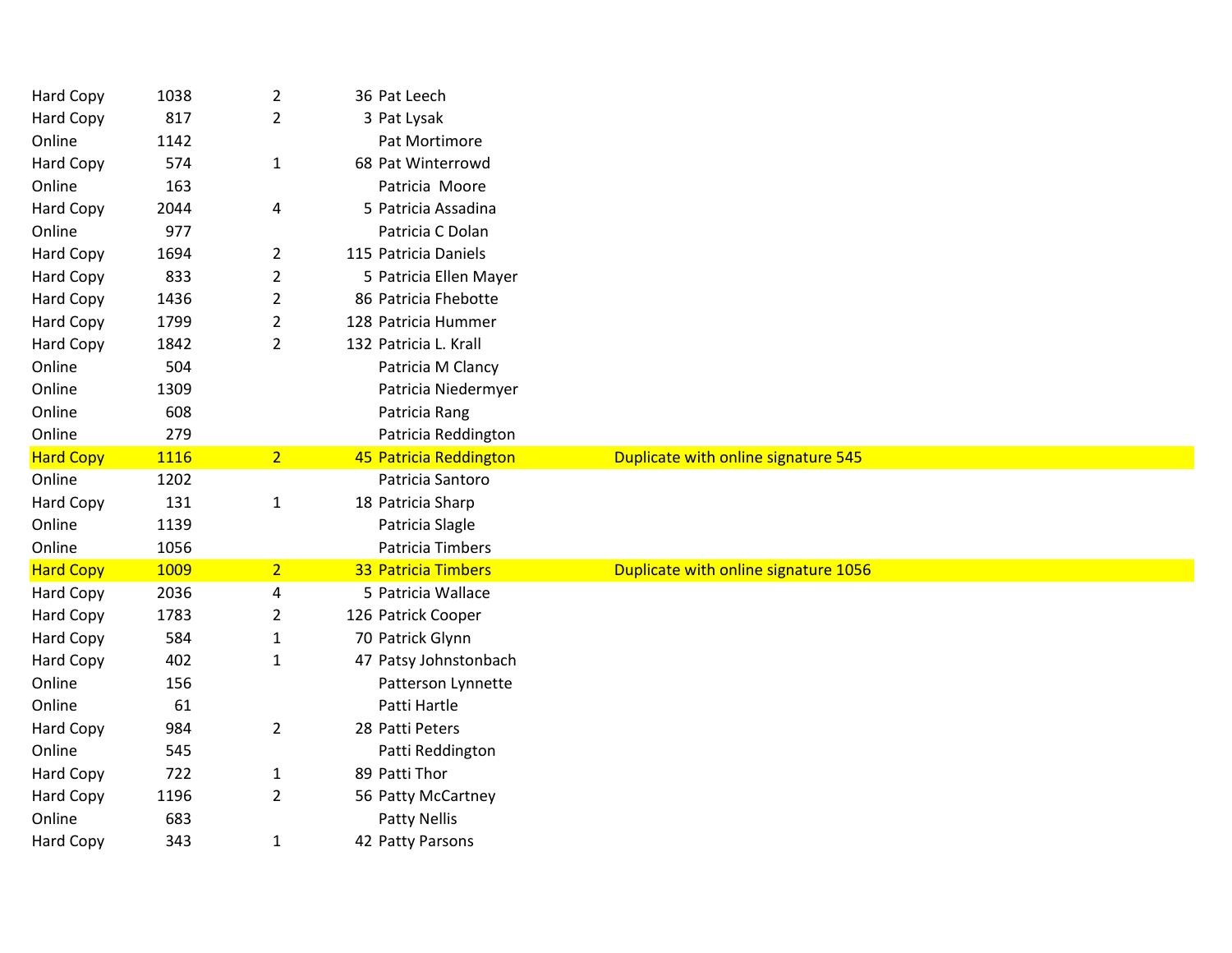| Online           | 1096 |                | Patty Satalia       |
|------------------|------|----------------|---------------------|
| Online           | 733  |                | <b>Paul Clark</b>   |
| <b>Hard Copy</b> | 1414 | 2              | 84 Paul Confer      |
| <b>Hard Copy</b> | 51   | $\mathbf{1}$   | 8 Paul D. Zell      |
| Online           | 1163 |                | Paul Donovan        |
| Online           | 371  |                | Paul G Knight       |
| Online           | 835  |                | Paul G Shaffer      |
| <b>Hard Copy</b> | 596  | $\mathbf{1}$   | 71 Paul Hay         |
| <b>Hard Copy</b> | 1427 | $\overline{2}$ | 86 Paul Malinowski  |
| <b>Hard Copy</b> | 1687 | $\overline{2}$ | 113 Paul McGlynn    |
| <b>Hard Copy</b> | 1650 | $\overline{2}$ | 109 Paul Milek      |
| <b>Hard Copy</b> | 1604 | $\overline{2}$ | 105 Paul Poissant   |
| <b>Hard Copy</b> | 777  | 1              | 96 Paul Pollo       |
| Online           | 1272 |                | <b>Paul Roberts</b> |
| Online           | 838  |                | Paul Ruskin         |
| <b>Hard Copy</b> | 1465 | 2              | 90 Paul Waldecker   |
| Online           | 636  |                | Paul Wood           |
| <b>Hard Copy</b> | 1256 | $\overline{2}$ | 67 Paula Frank      |
| Online           | 261  |                | Paula Gebicki       |
| Online           | 317  |                | paula hesse         |
| <b>Hard Copy</b> | 1392 | $\overline{2}$ | 81 Paula Martin     |
| Hard Copy        | 1863 | $\overline{2}$ | 134 Paula Stitt     |
| Online           | 1244 |                | Paula V             |
| <b>Hard Copy</b> | 1435 | $\overline{2}$ | 86 Paula White      |
| <b>Hard Copy</b> | 553  | $\mathbf{1}$   | 65 Pauline Ceprish  |
| Online           | 600  |                | Pauline Vraneza     |
| <b>Hard Copy</b> | 670  | $\mathbf{1}$   | 84 Pavel Gerasenko  |
| <b>Hard Copy</b> | 685  | $\mathbf{1}$   | 85 Pavel Tomichev   |
| Online           | 923  |                | Peace               |
| Online           | 577  |                | Peeranee Musigchai  |
| Online           | 41   |                | Peggy Bixler        |
| Online           | 144  |                | Peggy Myers         |
| <b>Hard Copy</b> | 1353 | 2              | 77 Peggy Uchno      |
| Online           | 988  |                | Peihui              |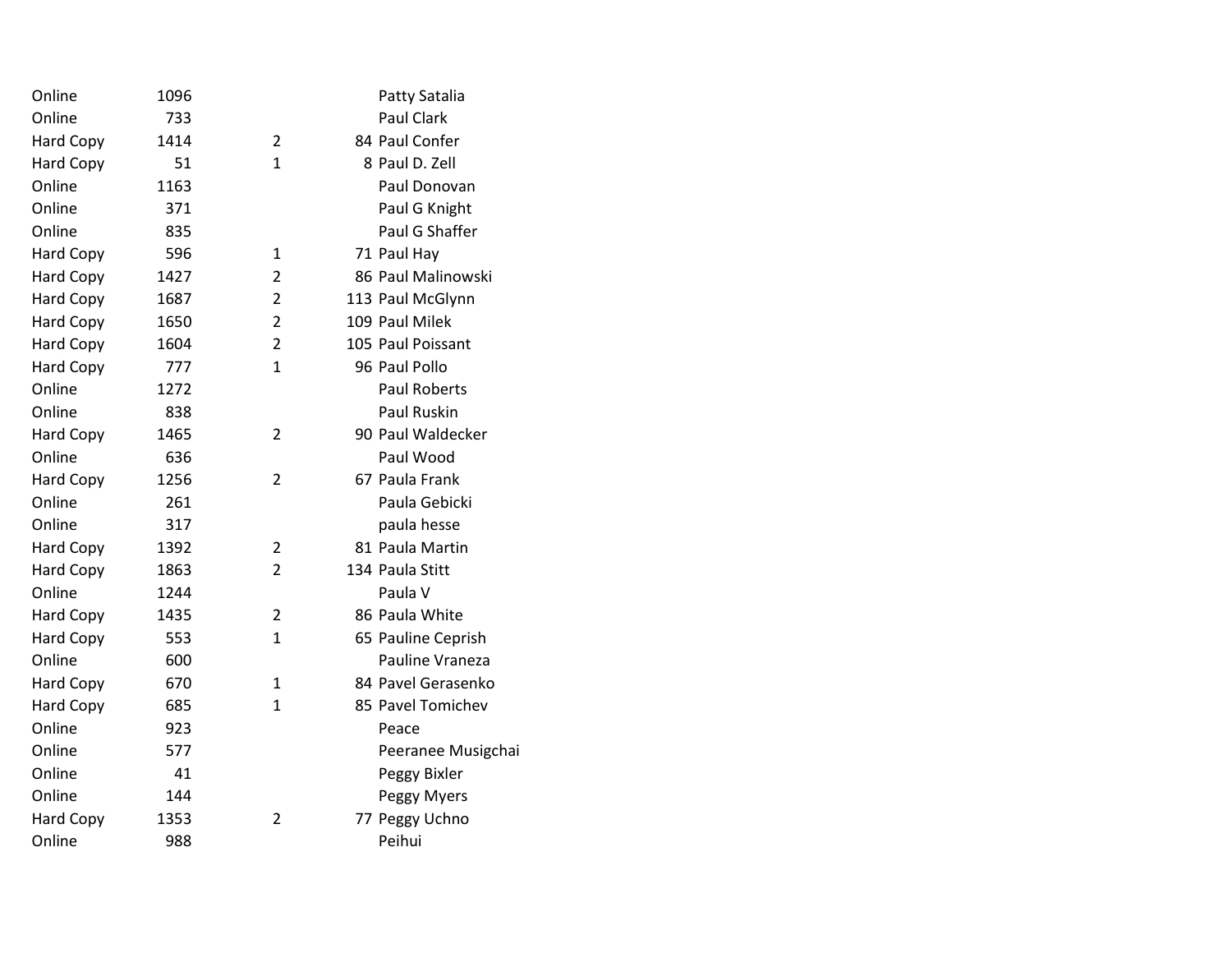| Online           | 538  |                | Pembroke Childs          |                                     |
|------------------|------|----------------|--------------------------|-------------------------------------|
| Online           | 898  |                | Penelope Eifrig          |                                     |
| Hard Copy        | 352  | $\mathbf{1}$   | 42 Penny Showan          |                                     |
| Online           | 1300 |                | Penny Ulmer              |                                     |
| Online           | 894  |                | Perry Denniston          |                                     |
| <b>Hard Copy</b> | 76   | $\mathbf{1}$   | 11 Perry Denniston       | Duplicate with online signature 894 |
| Hard Copy        | 1651 | $\overline{2}$ | 110 Pete Maragos         |                                     |
| Hard Copy        | 1599 | $\overline{2}$ | 104 Peter Bannon         |                                     |
| Online           | 731  |                | Peter Buck               |                                     |
| Hard Copy        | 1544 | $\overline{2}$ | 99 Peter Butler          |                                     |
| Hard Copy        | 1122 | $\overline{2}$ | 45 Peter E. Herncore Jr. |                                     |
| Hard Copy        | 557  | $\mathbf{1}$   | 66 Peter Heaney          |                                     |
| Hard Copy        | 1673 | $\overline{2}$ | 112 Peter Kemper         |                                     |
| Online           | 645  |                | Peter Krol               |                                     |
| Hard Copy        | 1688 | $\overline{2}$ | 113 Peter Meszaros       |                                     |
| Hard Copy        | 479  | $\mathbf{1}$   | 57 Peter Molenaar        |                                     |
| Hard Copy        | 645  | $\mathbf{1}$   | 81 Peter Popov           |                                     |
| Online           | 603  |                | Peter Rainey             |                                     |
| Hard Copy        | 1897 | $\overline{2}$ | 140 Peter Sharpe         |                                     |
| Hard Copy        | 701  | $\mathbf{1}$   | 87 Petr Kurbok           |                                     |
| Hard Copy        | 1199 | $\overline{2}$ | 56 Phil Leslie           |                                     |
| Hard Copy        | 247  | $\mathbf{1}$   | 31 Phil Taylor           |                                     |
| Online           | 210  |                | Phyllis Gardener         |                                     |
| Online           | 255  |                | Phyllis Hooven           |                                     |
| Online           | 250  |                | Phyllis Little           |                                     |
| <b>Hard Copy</b> | 151  | $\mathbf{1}$   | 21 Phyllis T. Gardener   | Duplicate with online signature 210 |
| Hard Copy        | 484  | $\mathbf{1}$   | 58 Pilar Beltran         |                                     |
| Online           | 782  |                | Pin Huang                |                                     |
| Hard Copy        | 1769 | $\overline{2}$ | 123 Ping Zhao            |                                     |
| Online           | 43   |                | Plant Liz                |                                     |
| Online           | 1010 |                | Polly Chatterton         |                                     |
| Hard Copy        | 1053 | $\overline{2}$ | 37 Polly McWilliams      |                                     |
| Hard Copy        | 1332 | $\overline{2}$ | 75 Pratyush Raz          |                                     |
| Online           | 324  |                | Pris Shea                |                                     |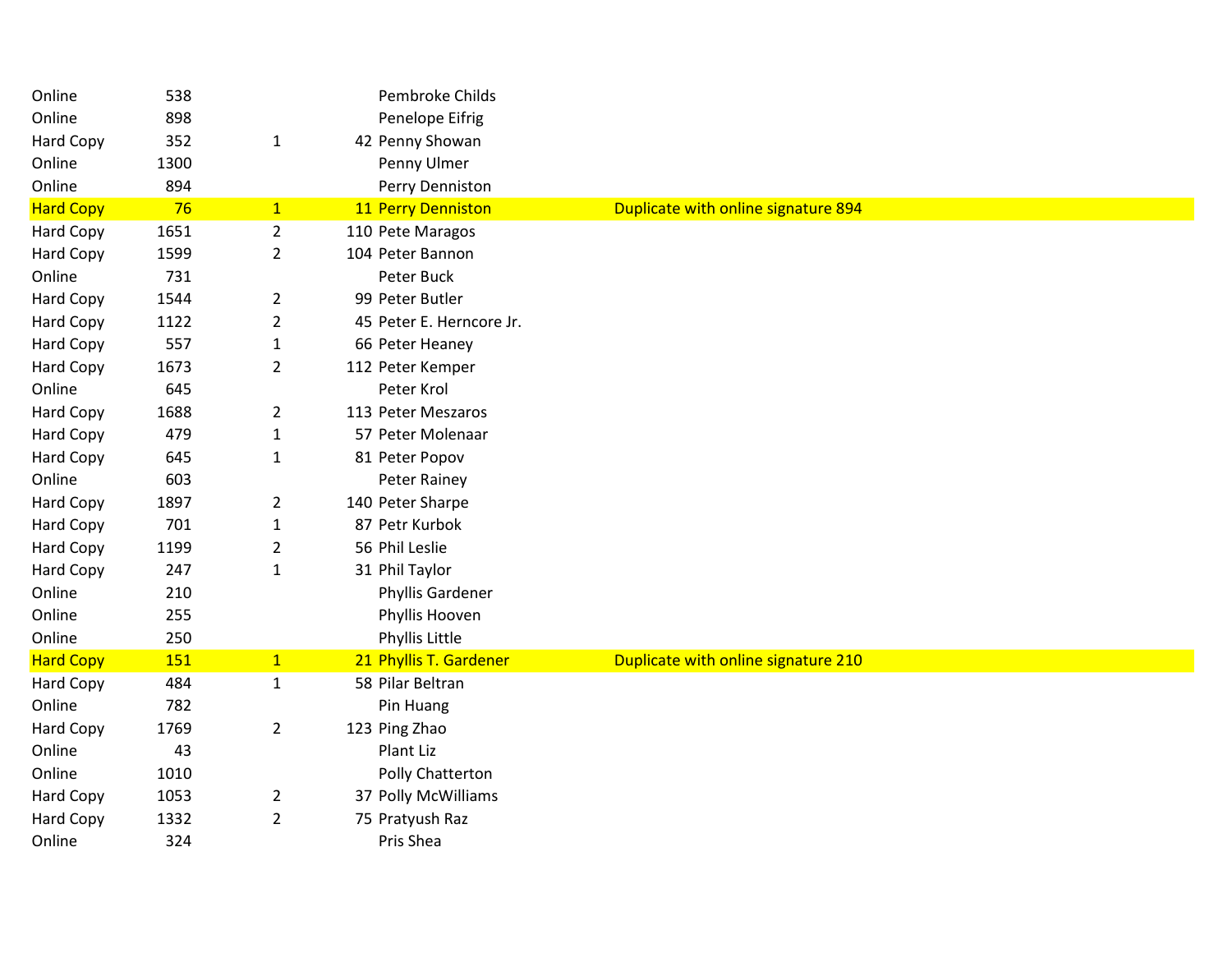| Online           | 1315 |                | Pritipal singh         |                                              |
|------------------|------|----------------|------------------------|----------------------------------------------|
| Online           | 610  |                | Priya Poehner          |                                              |
| Online           | 475  |                | Priya Sharma           |                                              |
| Hard Copy        | 1822 | $\overline{2}$ | 130 Pun Shui Keung     |                                              |
| Online           | 883  |                | Qian Ma                |                                              |
| Online           | 186  |                | <b>Qian Tang</b>       |                                              |
| Online           | 389  |                | Qian zhang             |                                              |
| Online           | 881  |                | Qimin Li               |                                              |
| Online           | 356  |                | Qing Liu               |                                              |
| <b>Hard Copy</b> | 1944 | 2 <sup>1</sup> | 144 Qing Liu           | Possible duplicate with online signature 356 |
| Hard Copy        | 903  | $\overline{2}$ | 18 Quindella Ewing     |                                              |
| <b>Hard Copy</b> | 1743 | $\overline{2}$ | 121 Qunwei Zheng       |                                              |
| <b>Hard Copy</b> | 1204 | $\overline{2}$ | 57 R. Serge Onedraoom  |                                              |
| <b>Hard Copy</b> | 1618 | $\overline{2}$ | 106 R. Vasdala Younkey |                                              |
| <b>Hard Copy</b> | 2060 | 4              | 9 R. Williams          |                                              |
| Hard Copy        | 1697 | $\overline{2}$ | 116 R. Zhao            |                                              |
| Online           | 312  |                | Rachael                |                                              |
| Hard Copy        | 296  | $\mathbf{1}$   | 36 Rachael Lansberry   |                                              |
| Online           | 1178 |                | Rachel Charney         |                                              |
| <b>Hard Copy</b> | 1297 | $\overline{2}$ | 71 Rachel Dangelo      |                                              |
| Online           | 1210 |                | Rachel DiRico          |                                              |
| Online           | 330  |                | <b>Rachel Malick</b>   |                                              |
| Online           | 467  |                | Rachel Narehood        |                                              |
| Online           | 1304 |                | Rachel Schomer         |                                              |
| <b>Hard Copy</b> | 111  | $\mathbf{1}$   | 16 Rachel Summers      |                                              |
| Hard Copy        | 1426 | $\overline{2}$ | 85 Rachel Unger        |                                              |
| Hard Copy        | 305  | $\mathbf{1}$   | 38 Rachel Walwer       |                                              |
| Hard Copy        | 1406 | $\overline{2}$ | 82 Rafael Izakov       |                                              |
| <b>Hard Copy</b> | 180  | $\mathbf{1}$   | 23 Ralph Way           |                                              |
| Hard Copy        | 1165 | $\overline{2}$ | 53 Rama Kwemde Zoma    |                                              |
| Hard Copy        | 1238 | $\overline{2}$ | 61 Ramy Glyas          |                                              |
| Online           | 1021 |                | Randall Bahnsen        |                                              |
| <b>Hard Copy</b> | 517  | $\mathbf{1}$   | 61 Randall Bahnsen     | Duplicate with online signature 1021         |
| Hard Copy        | 882  | $\overline{2}$ | 14 Randel Botteicher   |                                              |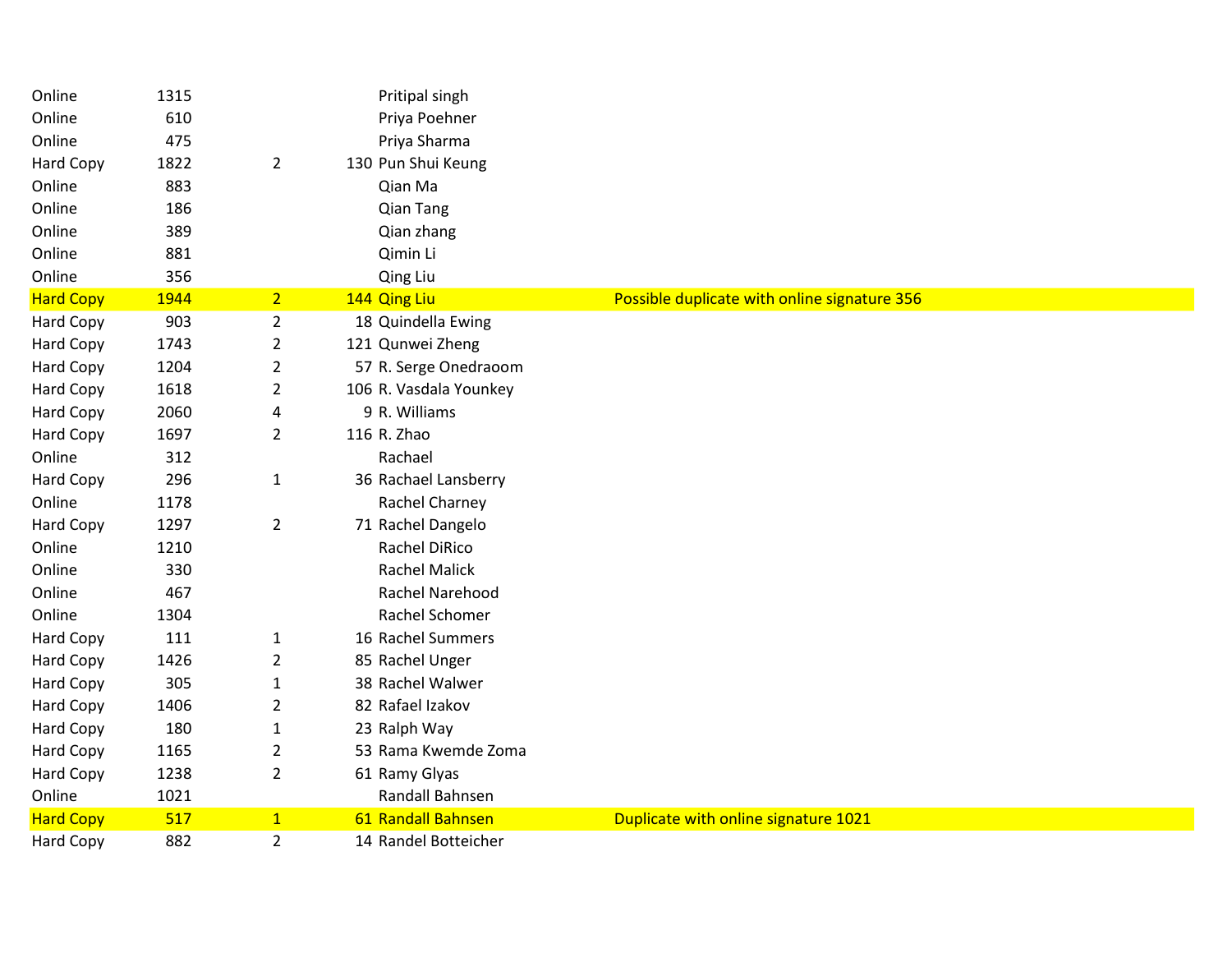| Online           | 699  |                | Randy Earhart          |                                              |  |  |  |
|------------------|------|----------------|------------------------|----------------------------------------------|--|--|--|
| <b>Hard Copy</b> | 1163 | $\overline{2}$ | 53 Randy Jepson        |                                              |  |  |  |
| Hard Copy        | 844  | $\overline{2}$ | 7 Ray Meyer            |                                              |  |  |  |
| Online           | 912  |                | Raylene D              |                                              |  |  |  |
| Hard Copy        | 341  | $\mathbf{1}$   | 41 Raymond Lantz       |                                              |  |  |  |
| Hard Copy        | 1306 | $\overline{2}$ | 72 Raymond Miller      |                                              |  |  |  |
| Hard Copy        | 1273 | $\overline{2}$ | 68 Raymond Najjar      |                                              |  |  |  |
| Hard Copy        | 1281 | $\overline{2}$ | 69 Raymond Plunkett    |                                              |  |  |  |
| Hard Copy        | 476  | $\mathbf{1}$   | 57 Rebecca Atwell      |                                              |  |  |  |
| Online           | 128  |                | Rebecca Beck           |                                              |  |  |  |
| Online           | 102  |                | Rebecca Blair          |                                              |  |  |  |
| Hard Copy        | 494  | $\mathbf{1}$   | 59 Rebecca Blair       |                                              |  |  |  |
| Hard Copy        | 1919 | $\overline{2}$ | 142 Rebecca Desmarais  |                                              |  |  |  |
| <b>Hard Copy</b> | 475  | $\mathbf{1}$   | 57 Rebecca Haldeman    |                                              |  |  |  |
| Online           | 536  |                | Rebecca Hirsch         |                                              |  |  |  |
| Online           | 755  |                | Rebecca Houts          |                                              |  |  |  |
| Online           | 443  |                | Rebecca John           |                                              |  |  |  |
| Online           | 1287 |                | Rebecca Kennedy        |                                              |  |  |  |
| Online           | 77   |                | Rebecca Lothian        |                                              |  |  |  |
| Online           | 692  |                | Rebecca Lynch          |                                              |  |  |  |
| <b>Hard Copy</b> | 1952 | 2 <sup>7</sup> | 145 Rebecca Lynch      | Possible duplicate with online signature 692 |  |  |  |
| Online           | 747  |                | rebecca misangyi       |                                              |  |  |  |
| Hard Copy        | 1067 | $\overline{2}$ | 39 Rebecca Pierre Paul |                                              |  |  |  |
| Online           | 821  |                | Rebecca Smith          |                                              |  |  |  |
| <b>Hard Copy</b> | 422  | $\mathbf{1}$   | 49 Rebecca Smith       | Duplicate with online signature 821          |  |  |  |
| <b>Hard Copy</b> | 463  | $\mathbf{1}$   | 56 Rebecca Smith       | Duplicate with online signature 821          |  |  |  |
| Hard Copy        | 2057 | 4              | 8 Rebecca Ziegler      |                                              |  |  |  |
| Online           | 1186 |                | <b>Reed Miller</b>     |                                              |  |  |  |
| <b>Hard Copy</b> | 1002 | 2 <sup>1</sup> | 32 Reed Miller         | Duplicate with online signature 1186         |  |  |  |
| Hard Copy        | 1778 | $\overline{2}$ | 125 Regina Oliver      |                                              |  |  |  |
| Hard Copy        | 28   | $\mathbf{1}$   | 6 Reid Berdanier       |                                              |  |  |  |
| Hard Copy        | 1102 | $\overline{c}$ | 43 Renata Engel        |                                              |  |  |  |
| Hard Copy        | 1129 | $\overline{2}$ | 46 Rene Oakman         |                                              |  |  |  |
| <b>Hard Copy</b> | 1326 | $\overline{2}$ | 74 Rene Witzke         |                                              |  |  |  |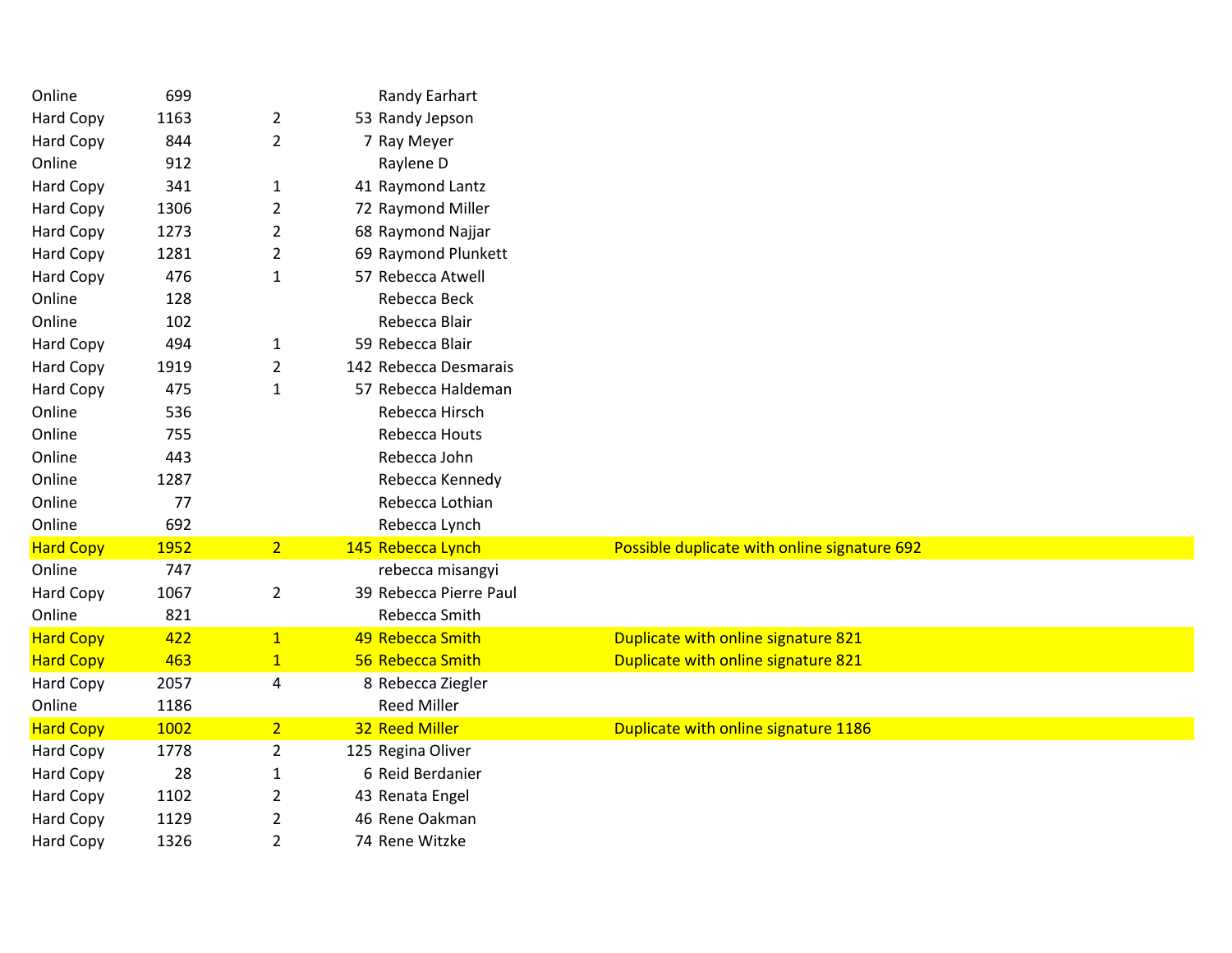| Hard Copy        | 1575 | $\overline{2}$ | 102 Renee Bailey        |                                    |  |
|------------------|------|----------------|-------------------------|------------------------------------|--|
| Online           | 140  |                | Renee Ford              |                                    |  |
| Online           | 661  |                | Renee Hoover            |                                    |  |
| Hard Copy        | 521  | $\mathbf{1}$   | 62 Renee Obringer       |                                    |  |
| Online           | 1193 |                | Renee Ziegler           |                                    |  |
| Online           | 309  |                | Rev Eileen Weglarz      |                                    |  |
| Online           | 667  |                | RH                      |                                    |  |
| Hard Copy        | 1806 | $\overline{2}$ | 129 Rhonda Johannesen   |                                    |  |
| Online           | 1349 |                | Rhonda Perryman         |                                    |  |
| Hard Copy        | 488  | $\mathbf{1}$   | 58 Rhonda Spicer        |                                    |  |
| Online           | 444  |                | Rhys John               |                                    |  |
| Hard Copy        | 1257 | $\overline{2}$ | 67 Rich Frank           |                                    |  |
| Online           | 68   |                | <b>Rich Straub</b>      |                                    |  |
| Online           | 69   |                | <b>Rich Straub</b>      | Duplicate with online signature 68 |  |
| Hard Copy        | 1941 | $\overline{2}$ | 144 Rich Waltz          |                                    |  |
| Online           | 6    |                | Richard Perini          |                                    |  |
| Hard Copy        | 920  | $\overline{2}$ | 20 Richard Allatt       |                                    |  |
| Online           | 466  |                | <b>Richard Ciervo</b>   |                                    |  |
| Hard Copy        | 556  | $\mathbf{1}$   | 66 Richard Cochran      |                                    |  |
| <b>Hard Copy</b> | 1409 | $\overline{2}$ | 83 Richard Frisque      |                                    |  |
| Online           | 738  |                | <b>Richard Hall</b>     |                                    |  |
| Hard Copy        | 149  | $\mathbf{1}$   | 20 Richard Hutchins     |                                    |  |
| Hard Copy        | 1000 | $\overline{2}$ | 32 Richard Johnson      |                                    |  |
| Online           | 375  |                | <b>Richard Kipp</b>     |                                    |  |
| Online           | 677  |                | <b>Richard Look</b>     |                                    |  |
| Online           | 1204 |                | <b>Richard Mistrick</b> |                                    |  |
| Hard Copy        | 1481 | $\overline{2}$ | 93 Richard Row          |                                    |  |
| Online           | 431  |                | <b>Richard Sargo</b>    |                                    |  |
| Hard Copy        | 135  | $\mathbf{1}$   | 18 Richard Smith        |                                    |  |
| Hard Copy        | 888  | $\overline{2}$ | 17 Richard W. Bryant    |                                    |  |
| <b>Hard Copy</b> | 1010 | $\overline{2}$ | 33 Richard W. Jones     |                                    |  |
| Hard Copy        | 792  | $\mathbf{1}$   | 99 Rick Hal             |                                    |  |
| Hard Copy        | 918  | $\overline{2}$ | 20 Rick McClintic       |                                    |  |
| Hard Copy        | 860  | $\overline{2}$ | 9 Rick Nargi            |                                    |  |
|                  |      |                |                         |                                    |  |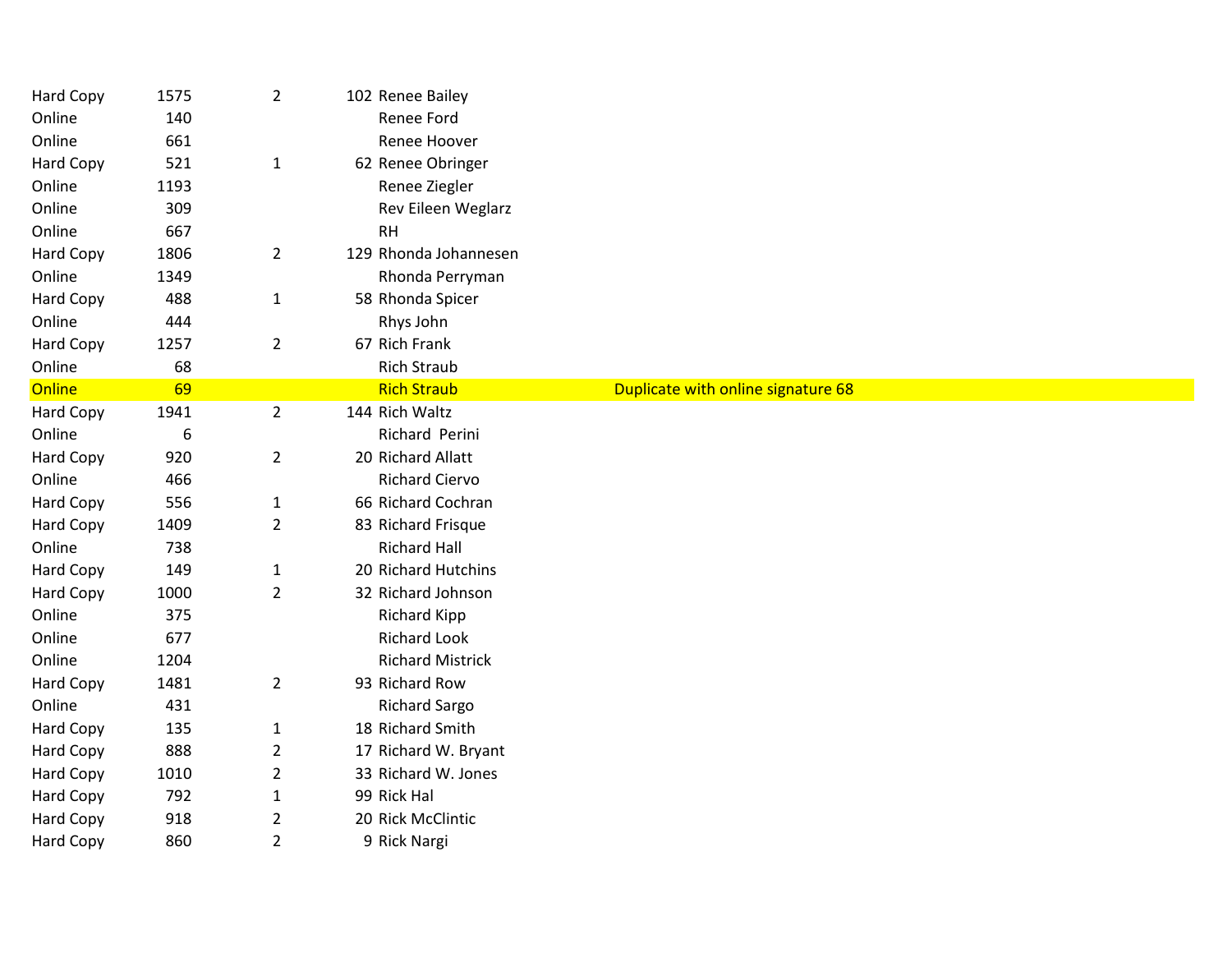| Hard Copy        | 630  | $\mathbf{1}$   | 79 Rimma Lykin           |
|------------------|------|----------------|--------------------------|
| Online           | 1230 |                | Rita bai                 |
| Hard Copy        | 1085 | $\overline{2}$ | 41 Rita Berg             |
| Hard Copy        | 1097 | $\overline{2}$ | 42 Rita Henninger        |
| Hard Copy        | 99   | $\mathbf{1}$   | 14 Rob Geist             |
| <b>Hard Copy</b> | 350  | 1              | 42 Rob Oshinskie         |
| Online           | 531  |                | Robert Anderson Whitaker |
| <b>Hard Copy</b> | 1459 | $\overline{2}$ | 90 Robert Booz           |
| Online           | 1356 |                | <b>Robert Byers</b>      |
| Hard Copy        | 2014 | 4              | 2 Robert Ceres           |
| Hard Copy        | 1360 | $\overline{2}$ | 78 Robert D. Shepherd    |
| Hard Copy        | 1312 | $\overline{2}$ | 73 Robert Dom            |
| Online           | 1059 |                | Robert Dornich           |
| Hard Copy        | 132  | 1              | 18 Robert Dvorksy        |
| Hard Copy        | 136  | $\mathbf{1}$   | 18 Robert Fillmann       |
| Online           | 1003 |                | <b>Robert Fisher</b>     |
| <b>Hard Copy</b> | 1178 | $\overline{2}$ | 54 Robert Fod            |
| Hard Copy        | 1970 | 3              | 1 Robert Glain           |
| Online           | 856  |                | Robert Golden            |
| Hard Copy        | 1469 | $\overline{2}$ | 91 Robert Groner         |
| Online           | 1332 |                | <b>Robert Harter</b>     |
| Hard Copy        | 159  | 1              | 21 Robert Heiser         |
| Hard Copy        | 1794 | $\overline{2}$ | 127 Robert Hershey       |
| Hard Copy        | 1168 | $\overline{2}$ | 53 Robert Hockenberry    |
| Hard Copy        | 219  | $\mathbf{1}$   | 27 Robert Kabel          |
| Hard Copy        | 9    | $\mathbf{1}$   | 1 Robert Kellar          |
| Hard Copy        | 1485 | $\overline{2}$ | 93 Robert Keolian        |
| Hard Copy        | 1814 | $\overline{2}$ | 129 Robert Kreidler      |
| Hard Copy        | 1858 | $\overline{2}$ | 134 Robert Kyle          |
| Online           | 1029 |                | <b>Robert Maney</b>      |
| Hard Copy        | 1217 | $\overline{2}$ | 58 Robert Noel           |
| Hard Copy        | 338  | $\mathbf{1}$   | 41 Robert Oakes          |
| Hard Copy        | 1169 | $\overline{2}$ | 53 Robert Shirey         |
| <b>Hard Copy</b> | 723  | $\mathbf{1}$   | 89 Robert Shutt          |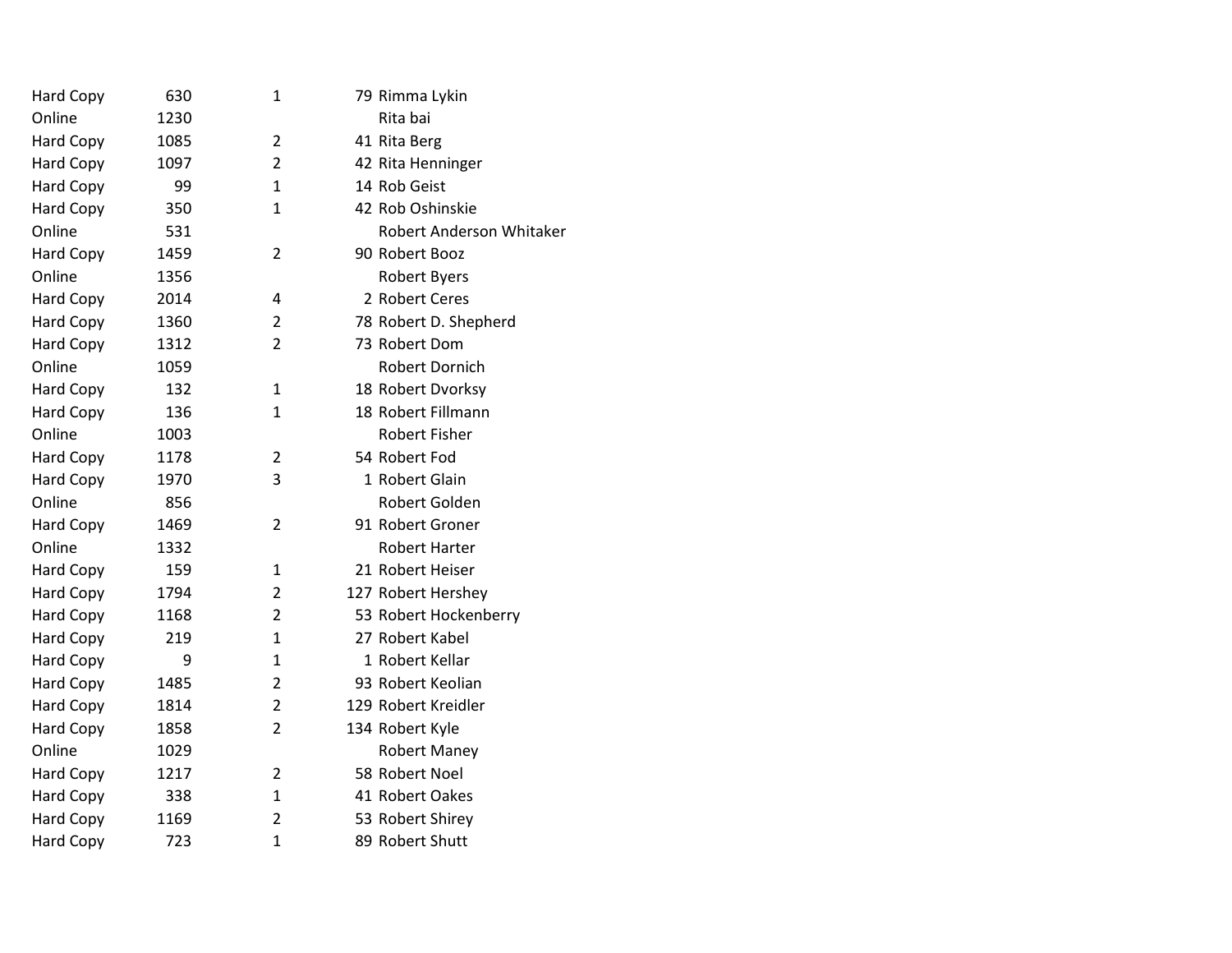| Hard Copy        | 105  | $\mathbf{1}$   | 15 Robert Spooner      |                                     |
|------------------|------|----------------|------------------------|-------------------------------------|
| Online           | 832  |                | Robert T Rodkey        |                                     |
| <b>Hard Copy</b> | 440  | $\mathbf{1}$   | 51 Robert T. Rodkey    | Duplicate with online signature 832 |
| Hard Copy        | 1872 | $\overline{2}$ | 137 Robert Thig        |                                     |
| Online           | 54   |                | Robert Thorpe          |                                     |
| Hard Copy        | 753  | $\mathbf{1}$   | 94 Robert V            |                                     |
| Hard Copy        | 1155 | $\overline{2}$ | 52 Robert Watts        |                                     |
| Online           | 983  |                | Robert Wolfe           |                                     |
| Hard Copy        | 921  | $\overline{2}$ | 20 Roberta Allatt      |                                     |
| Hard Copy        | 1592 | $\overline{2}$ | 104 Roberta Hardin     |                                     |
| Hard Copy        | 1787 | $\overline{2}$ | 127 Roberta Milillo    |                                     |
| Hard Copy        | 1162 | $\overline{2}$ | 53 Robi Haris          |                                     |
| Online           | 471  |                | Robin Chiavetta        |                                     |
| Hard Copy        | 1832 | $\overline{2}$ | 131 Robin Ciardollo    |                                     |
| Online           | 930  |                | Robin Guillard         |                                     |
| Hard Copy        | 1953 | $\overline{2}$ | 145 Robin Panlilio     |                                     |
| Online           | 540  |                | Rod Burnham            |                                     |
| Online           | 678  |                | <b>Roger Daugherty</b> |                                     |
| Online           | 1043 |                | Roger Finke            |                                     |
| Hard Copy        | 1454 | $\overline{2}$ | 88 Roger Glad          |                                     |
| Hard Copy        | 908  | $\overline{2}$ | 19 Roger Rockower      |                                     |
| Hard Copy        | 1669 | $\overline{2}$ | 111 Rohit Kochhar      |                                     |
| Hard Copy        | 266  | $\mathbf{1}$   | 33 Rolanole Bartko     |                                     |
| Hard Copy        | 599  | $\mathbf{1}$   | 73 Roman Kohl          |                                     |
| Hard Copy        | 633  | $\mathbf{1}$   | 79 Roman Maslov        |                                     |
| Hard Copy        | 681  | $\mathbf{1}$   | 85 Roman Stefanovich   |                                     |
| Hard Copy        | 355  | $\mathbf 1$    | 43 Ron Borger          |                                     |
| Online           | 125  |                | Ron Dvorkin            |                                     |
| Hard Copy        | 1900 | $\overline{2}$ | 140 Ron Leynes         |                                     |
| Online           | 27   |                | Ron Nargi              |                                     |
| Hard Copy        | 1255 | $\overline{2}$ | 66 Ron Quinones        |                                     |
| Hard Copy        | 938  | $\overline{2}$ | 22 Ronald A. Markle    |                                     |
| Hard Copy        | 1975 | 3              | 2 Ronald L. Holt       |                                     |
| Hard Copy        | 1746 | $\overline{2}$ | 121 Rong-chii Duh      |                                     |
|                  |      |                |                        |                                     |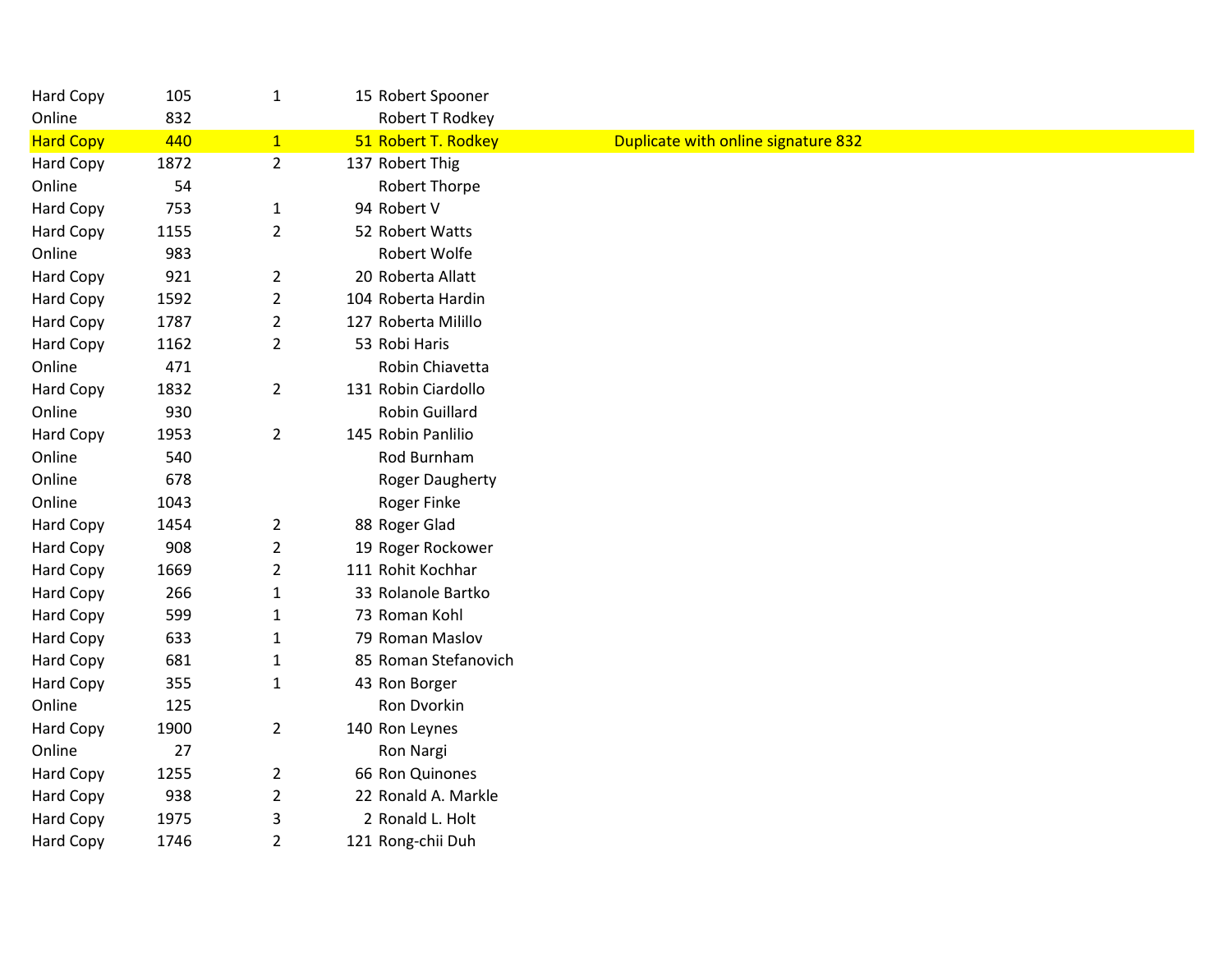| Online           | 1242 |                | Rongming Chu           |                                        |
|------------------|------|----------------|------------------------|----------------------------------------|
| Hard Copy        | 16   | 1              | 3 Roni Richner         |                                        |
| Hard Copy        | 1763 | $\overline{2}$ | 123 Ronymiag Chu       |                                        |
| Hard Copy        | 1689 | $\overline{2}$ | 114 Rosa Eberly        |                                        |
| Online           | 1159 |                | Rose E                 |                                        |
| <b>Hard Copy</b> | 363  | 1              | 44 Rose Sciabica       |                                        |
| Online           | 53   |                | Roselee Williams       |                                        |
| Online           | 1339 |                | Roselyn Costantino     |                                        |
| Online           | 1296 |                | Rosemary               |                                        |
| Online           | 1223 |                | Rosemary Hagen         |                                        |
| Online           | 558  |                | Rosemary J Jolly       |                                        |
| Online           | 927  |                | Rosita strang          |                                        |
| Hard Copy        | 728  | 1              | 90 Roxanne Hockenberry |                                        |
| Online           | 378  |                | <b>Roxanne Shiels</b>  |                                        |
| <b>Hard Copy</b> | 919  | $\overline{2}$ | 20 Roxi Thoren         |                                        |
| Hard Copy        | 771  | $\mathbf 1$    | 95 Roy McCullagh       |                                        |
| <b>Hard Copy</b> | 1675 | $\overline{2}$ | 112 Rudy Sijwoerland   |                                        |
| Online           | 1260 |                | Rui Zhu                |                                        |
| <b>Hard Copy</b> | 657  | 1              | 82 Ruslan Kovtun       |                                        |
| Online           | 1207 |                | Russ deForest          |                                        |
| <b>Hard Copy</b> | 340  | 1              | 41 Russell Jenness     |                                        |
| Hard Copy        | 1990 | 3              | 4 Russell Kennedy      |                                        |
| Hard Copy        | 1375 | 2              | 79 Rustn Zipsa         |                                        |
| Hard Copy        | 1484 | $\overline{2}$ | 93 Ruth A. Campney     |                                        |
| Online           | 1327 |                | <b>Ruth Barcosky</b>   |                                        |
| <b>Hard Copy</b> | 163  | 1              | 22 Ruth Holter         |                                        |
| Online           | 361  |                | Ruth Japinga           |                                        |
| Online           | 605  |                | <b>Ruth Macfarlane</b> |                                        |
| Online           | 572  |                | <b>Ruth Markle</b>     |                                        |
| Online           | 938  |                | <b>Ruth Martin</b>     |                                        |
| Online           | 566  |                | Ruth Mendum            |                                        |
| Online           | 306  |                | <b>Ruth Rieck</b>      |                                        |
| Hard Copy        | 263  | 1              | 33 Ruth W. Blume       |                                        |
| <b>Hard Copy</b> | 255  | $\overline{1}$ | 32 Ruth Way            | Duplicate with hard copy signature 271 |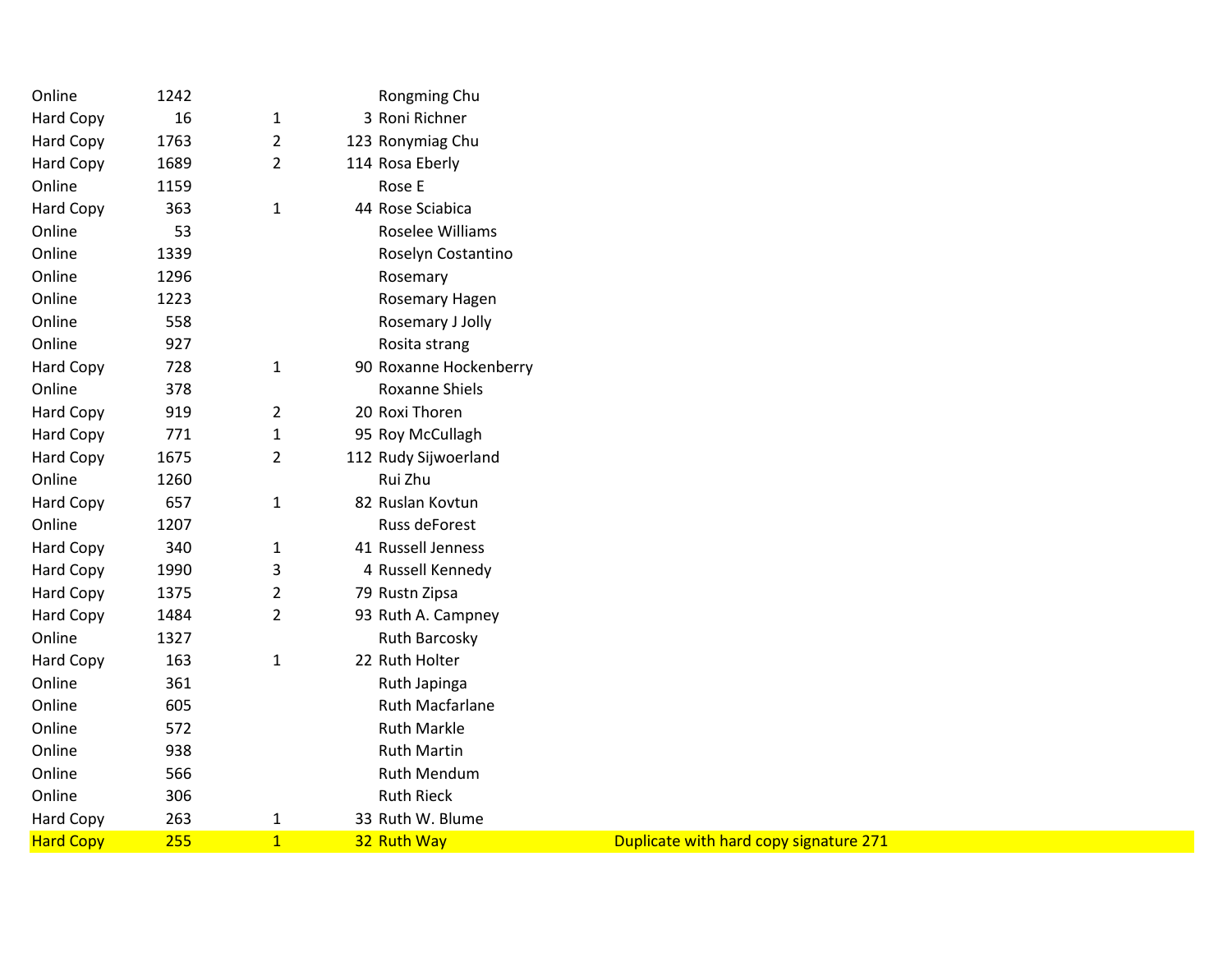| Hard Copy        | 271  | $\mathbf{1}$   | 33 Ruth Way            |                                      |
|------------------|------|----------------|------------------------|--------------------------------------|
| <b>Hard Copy</b> | 267  | $\mathbf{1}$   | 33 Ruth Yeaton         |                                      |
| Online           | 799  |                | Ryan Booz              |                                      |
| <b>Hard Copy</b> | 78   | 1              | 11 Ryan Booz           | Duplicate with online signature 799  |
| Online           | 849  |                | Ryan Chaky             |                                      |
| <b>Hard Copy</b> | 122  | 1              | 17 Ryan Chaky          | Duplicate with online signature 849  |
| Hard Copy        | 1243 | $\overline{2}$ | 62 Ryan Cummins        |                                      |
| Hard Copy        | 235  | $\mathbf{1}$   | 30 Ryan Falb           |                                      |
| Hard Copy        | 1079 | $\overline{2}$ | 41 Ryan Leech          |                                      |
| Hard Copy        | 789  | $\mathbf{1}$   | 99 Ryan Ohlson         |                                      |
| Hard Copy        | 735  | $\mathbf{1}$   | 91 Ryan Reed           |                                      |
| Hard Copy        | 24   | $\mathbf{1}$   | 5 Ryan Tague           |                                      |
| Hard Copy        | 1208 | $\overline{2}$ | 57 Ryan Vaughan        |                                      |
| Hard Copy        | 195  | $\mathbf{1}$   | 25 Sabrina Chapman     |                                      |
| Online           | 274  |                | Sabrina Whitehurst     |                                      |
| Online           | 449  |                | Sadhna Agrawal         |                                      |
| <b>Hard Copy</b> | 347  | $\mathbf{1}$   | 42 Saide Roberts       |                                      |
| Online           | 1093 |                | Sali M Almohammed      |                                      |
| Hard Copy        | 1549 | $\overline{2}$ | 99 Sally Brewer        |                                      |
| Online           | 556  |                | Sally June Sherman     |                                      |
| Online           | 56   |                | Sally McAneny          |                                      |
| Online           | 1013 |                | Sally Minnich          |                                      |
| <b>Hard Copy</b> | 1851 | 2 <sub>1</sub> | 133 Sally Minnich      | Duplicate with online signature 1851 |
| <b>Hard Copy</b> | 12   | $\mathbf{1}$   | 2 Sally Ripka          |                                      |
| Hard Copy        | 564  | $\mathbf{1}$   | 67 Sam Hoskins         |                                      |
| Hard Copy        | 257  | $\mathbf{1}$   | 32 Sam Huffard         |                                      |
| Online           | 728  |                | Sam Richards           |                                      |
| Online           | 1157 |                | Samantha D             |                                      |
| Online           | 342  |                | Samantha Fuller        |                                      |
| Hard Copy        | 1470 | $\overline{2}$ | 91 Samantha Groner     |                                      |
| Online           | 1294 |                | Sammy Vaillancourt     |                                      |
| Hard Copy        | 1638 | $\overline{2}$ | 108 Samuel C. Stringer |                                      |
| Online           | 1116 |                | Samuel Frederick       |                                      |
| Hard Copy        | 1274 | $\overline{2}$ | 68 Sandra Barney       |                                      |
|                  |      |                |                        |                                      |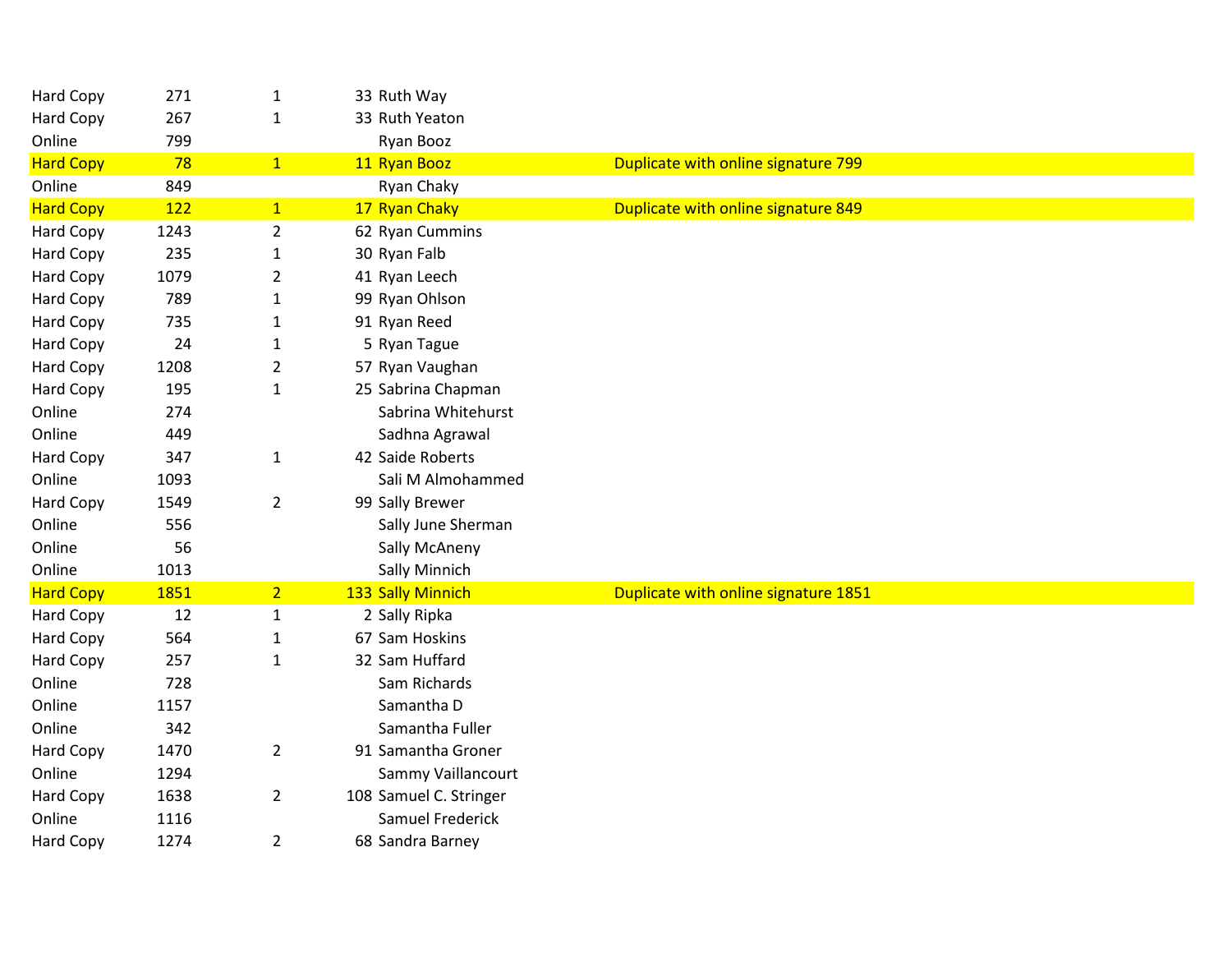| Hard Copy        | 724  | $\mathbf{1}$   | 89 Sandra D. Marshall |                                               |
|------------------|------|----------------|-----------------------|-----------------------------------------------|
| Online           | 81   |                | Sandra Duverneuil     |                                               |
| Hard Copy        | 314  | $\mathbf{1}$   | 39 Sandra E. Quick    |                                               |
| Hard Copy        | 1350 | $\overline{2}$ | 77 Sandra Houck       |                                               |
| <b>Hard Copy</b> | 760  | $\mathbf{1}$   | 94 Sandra Miller      |                                               |
| Hard Copy        | 876  | $\overline{2}$ | 14 Sandra Neal        |                                               |
| Hard Copy        | 189  | $\mathbf{1}$   | 24 Sandra Riddiford   |                                               |
| Hard Copy        | 774  | $\mathbf{1}$   | 96 Sandra Ross        |                                               |
| Hard Copy        | 1179 | $\overline{2}$ | 54 Sandra Shirey      |                                               |
| Online           | 448  |                | Sandy Roe             |                                               |
| Hard Copy        | 1954 | $\overline{2}$ | 145 Sandy Santos      |                                               |
| Online           | 14   |                | Sandy Sausser         |                                               |
| Hard Copy        | 1395 | $\overline{2}$ | 81 Sandy Stoner       |                                               |
| Hard Copy        | 165  | $\mathbf{1}$   | 22 Sandy Thomas       |                                               |
| Hard Copy        | 1820 | $\overline{2}$ | 130 Sara Bitler       |                                               |
| Hard Copy        | 567  | $\mathbf{1}$   | 67 Sara Bourne        |                                               |
| Online           | 658  |                | Sara Brennen          |                                               |
| Hard Copy        | 137  | $\mathbf{1}$   | 18 Sara Fillmann      |                                               |
| Online           | 1075 |                | Sarah                 |                                               |
| Online           | 314  |                | Sarah                 |                                               |
| Online           | 203  |                | Sarah Christian       |                                               |
| <b>Hard Copy</b> | 1191 | 2 <sup>1</sup> | 56 Sarah Christian    | Duplicate with online signature 203           |
| Online           | 118  |                | Sarah Cooper          |                                               |
| Online           | 1051 |                | Sarah Evcic           |                                               |
| <b>Online</b>    | 1181 |                | <b>Sarah Evcic</b>    | Probable duplicate with online signature 1051 |
| Online           | 236  |                | Sarah Homan           |                                               |
| Hard Copy        | 2058 | 4              | 8 Sarah Pensyl Jones  |                                               |
| Hard Copy        | 1401 | $\overline{2}$ | 82 Sarah Piazza       |                                               |
| Hard Copy        | 1325 | $\overline{2}$ | 74 Sarah Reed         |                                               |
| Hard Copy        | 1076 | $\overline{2}$ | 40 Sarah Rito         |                                               |
| Hard Copy        | 1827 | $\overline{2}$ | 131 Sarah Shirk       |                                               |
| Hard Copy        | 2056 | 4              | 7 Sarah Stager        |                                               |
| Hard Copy        | 1657 | $\overline{2}$ | 110 Sarah Valsuhi     |                                               |
| Hard Copy        | 1926 | $\overline{2}$ | 142 Sarah Verganimi   |                                               |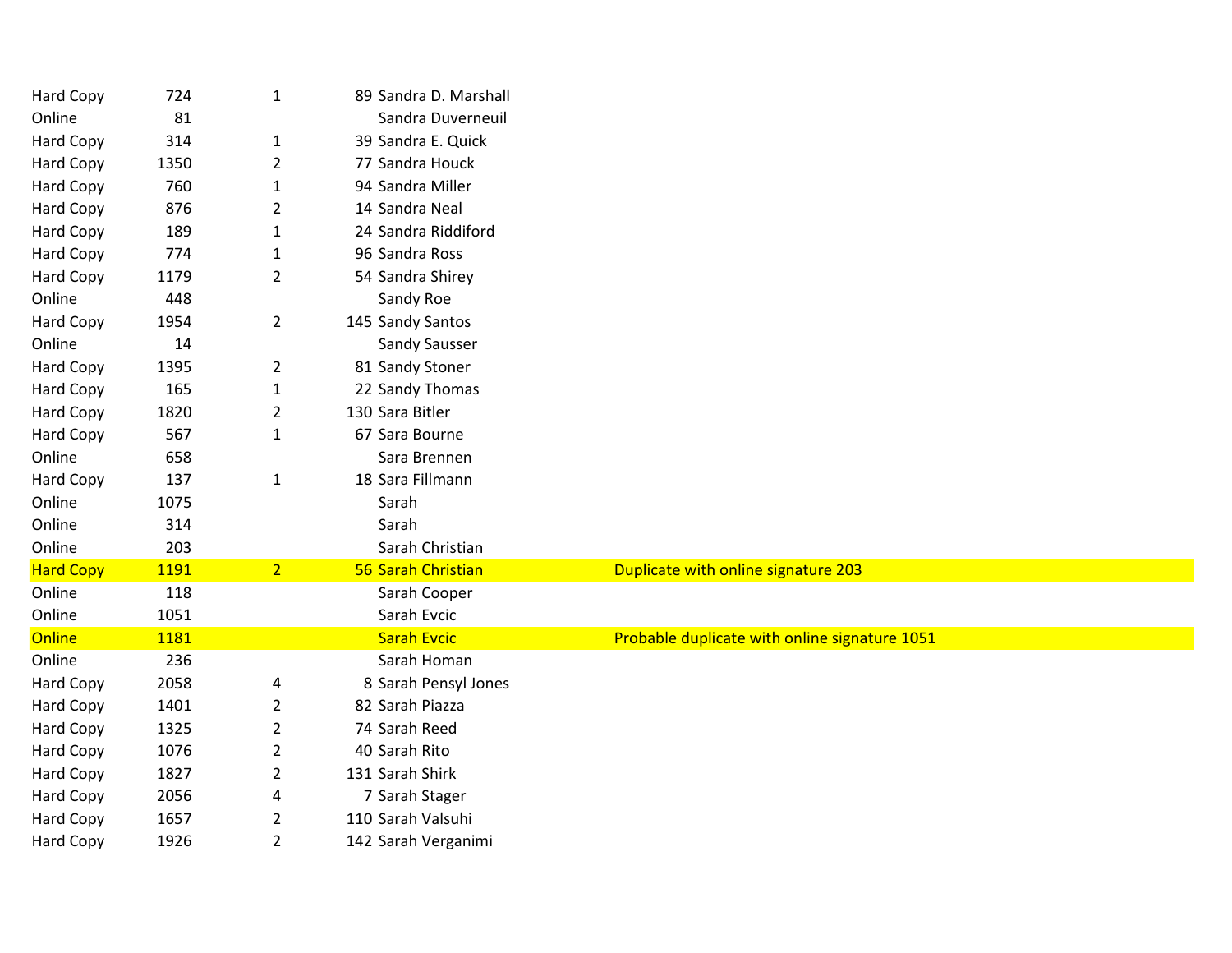| Hard Copy        | 1528 | $\overline{2}$ | 97 Sarah Wargo        |                                                                         |
|------------------|------|----------------|-----------------------|-------------------------------------------------------------------------|
| Hard Copy        | 1965 | 2              | 146 Savita Iyer       |                                                                         |
| Hard Copy        | 1889 | $\overline{2}$ | 139 Sawyer Campbell   |                                                                         |
| Online           | 362  |                | Scott Adam            |                                                                         |
| Online           | 695  |                | <b>Scott Anthony</b>  |                                                                         |
| Hard Copy        | 1940 | $\overline{2}$ | 144 Scott Delallo     |                                                                         |
| Online           | 1072 |                | Scott Karduck         |                                                                         |
| Hard Copy        | 1307 | $\overline{2}$ | 72 Scott Miller       |                                                                         |
| <b>Hard Copy</b> | 344  | $\mathbf{1}$   | 42 Scott Orr          |                                                                         |
| Online           | 529  |                | <b>Scott Sheeder</b>  |                                                                         |
| <b>Hard Copy</b> | 489  | $\mathbf{1}$   | 58 Scott Spicer       |                                                                         |
| Online           | 774  |                | Scott Stilson         |                                                                         |
| Online           | 206  |                | <b>Scott Walther</b>  |                                                                         |
| <b>Hard Copy</b> | 1888 | 2              | 139 Sean Agnew        |                                                                         |
| Hard Copy        | 992  | $\overline{2}$ | 31 Sean Curling       |                                                                         |
| Hard Copy        | 1505 | $\overline{2}$ | 95 Sean Garthuoile    |                                                                         |
| Hard Copy        | 55   | $\mathbf{1}$   | 8 Sean Haushalter     |                                                                         |
| Hard Copy        | 97   | $\mathbf{1}$   | 13 Sean Haushalter    | Not a duplicate with hard copy signature 55 (this is a father/son pair) |
| Hard Copy        | 295  | 1              | 36 Sean Kader         |                                                                         |
| Hard Copy        | 503  | $\mathbf{1}$   | 60 Sean P. McConnell  |                                                                         |
| Hard Copy        | 534  | 1              | 63 Sean Peters        |                                                                         |
| Hard Copy        | 1925 | $\overline{2}$ | 142 Seann Reed        |                                                                         |
| <b>Hard Copy</b> | 880  | 2              | 14 Sein Roush         |                                                                         |
| <b>Hard Copy</b> | 308  | $\mathbf{1}$   | 38 Sel Edor           |                                                                         |
| Hard Copy        | 664  | 1              | 83 Semeon Voronin     |                                                                         |
| Hard Copy        | 1717 | $\overline{2}$ | 118 Sencun Zhi        |                                                                         |
| Hard Copy        | 1728 | $\overline{2}$ | 120 Seng Huat Lee     |                                                                         |
| <b>Hard Copy</b> | 1033 | $\overline{2}$ | 35 Seoki Lee          |                                                                         |
| Online           | 809  |                | Sepich Tracy          |                                                                         |
| Online           | 724  |                | Seraphima Hunter      |                                                                         |
| Hard Copy        | 610  | 1              | 75 Sergey Shtrcfleny  |                                                                         |
| Hard Copy        | 674  | 1              | 84 Sergey Stefanovich |                                                                         |
| <b>Hard Copy</b> | 656  | $\mathbf{1}$   | 82 Sergii Bobliakh    |                                                                         |
| Hard Copy        | 364  | $\mathbf{1}$   | 44 Seth Johnson       |                                                                         |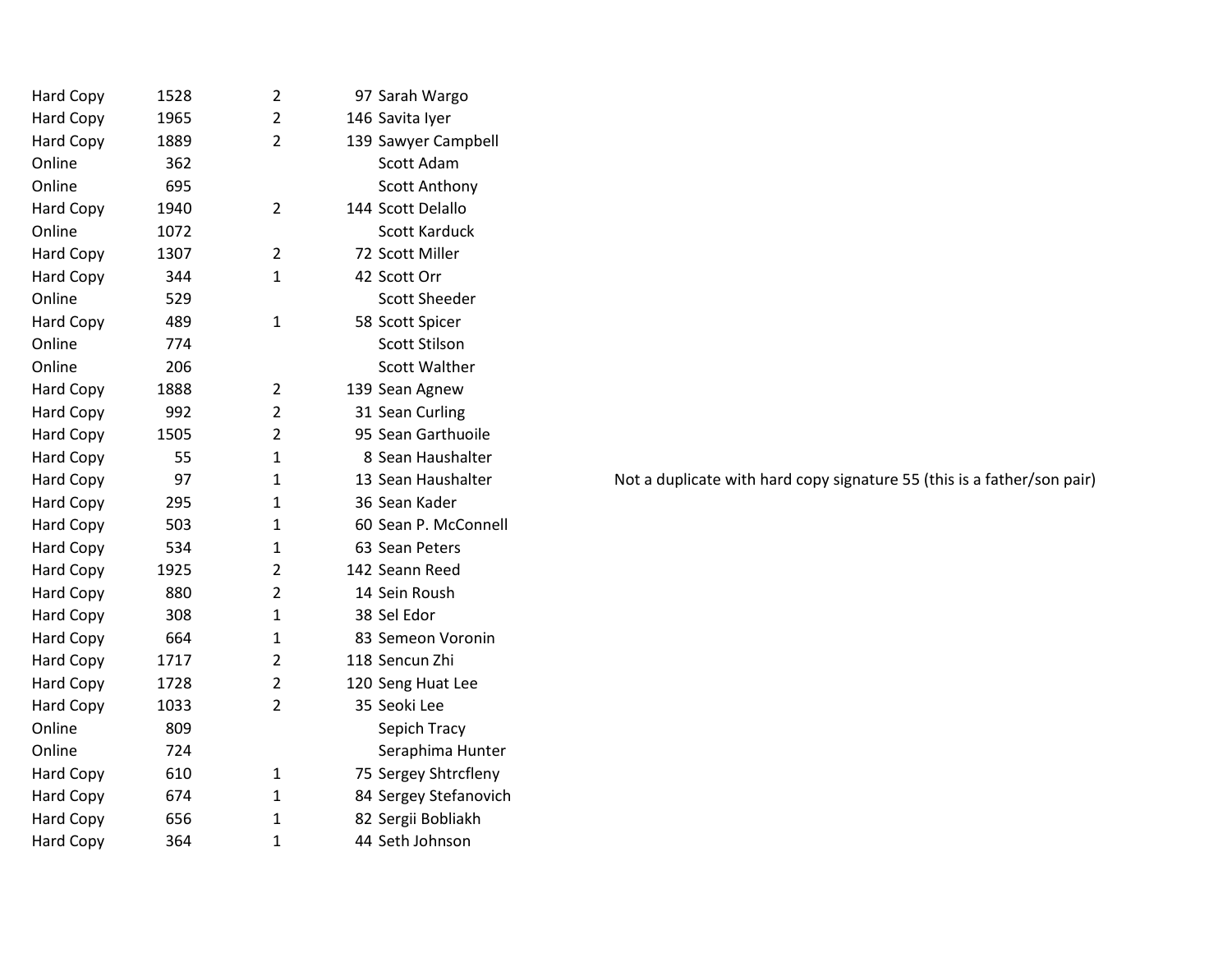| Hard Copy        | 739  | $\mathbf{1}$   | 91 Shai Rice            |                                        |
|------------------|------|----------------|-------------------------|----------------------------------------|
| Hard Copy        | 715  | $\mathbf{1}$   | 88 Shakol Peters        |                                        |
| <b>Hard Copy</b> | 437  | $\mathbf{1}$   | 51 Shannon Dillon       |                                        |
| Online           | 979  |                | Shannon Frey            |                                        |
| <b>Hard Copy</b> | 516  | 1              | 61 Shannon Frey         | Duplicate with online signature 979    |
| Online           | 914  |                | Shannon Goff            |                                        |
| Online           | 1019 |                | Shannon Rose            |                                        |
| Hard Copy        | 386  | $\mathbf{1}$   | 46 Shari Martin         |                                        |
| <b>Hard Copy</b> | 1547 | $\overline{2}$ | 99 Sharon Burkey        |                                        |
| Online           | 800  |                | <b>Sharon Devlin</b>    |                                        |
| <b>Hard Copy</b> | 1166 | 2 <sup>1</sup> | 53 Sharon Devlin        | Duplicate with online signature 800    |
| Online           | 834  |                | <b>Sharon Guenot</b>    |                                        |
| Online           | 1346 |                | Sharon Howell           |                                        |
| Online           | 706  |                | Sharon Huang            |                                        |
| Online           | 548  |                | Sharon Jackson          |                                        |
| Hard Copy        | 1323 | $\overline{2}$ | 74 Sharon Kasting       |                                        |
| Hard Copy        | 77   | $\mathbf{1}$   | 11 Sharon Maktin        |                                        |
| <b>Hard Copy</b> | 1298 | $\overline{2}$ | 71 Sharon Rivell        |                                        |
| Hard Copy        | 1583 | $\overline{2}$ | 103 Sharon Stringer     |                                        |
| Online           | 659  |                | Shauna McElroy          |                                        |
| Hard Copy        | 1797 | $\overline{2}$ | 128 Shawn Burghar       |                                        |
| <b>Hard Copy</b> | 928  | $\overline{2}$ | 21 Shawn Vashaw         |                                        |
| Online           | 315  |                | Shawna Stucky           |                                        |
| Hard Copy        | 854  | $\overline{2}$ | 9 Shawnee Morgan        |                                        |
| Online           | 1189 |                | Sheila Telford          |                                        |
| <b>Hard Copy</b> | 1234 | 2 <sub>1</sub> | 61 Sheila Telford       | Duplicate with online signature 1189   |
| Hard Copy        | 856  | $\overline{2}$ | 9 Sheila Vreeland       |                                        |
| Online           | 242  |                | Shelby Fleischer        |                                        |
| Hard Copy        | 282  | $\mathbf{1}$   | 35 Shelby Luse          |                                        |
| <b>Hard Copy</b> | 756  | 1              | 94 Shelby Luse          | Duplicate with hard copy signature 282 |
| <b>Hard Copy</b> | 401  | $\mathbf{1}$   | 47 Shelley Miller       |                                        |
| Online           | 286  |                | <b>Shelley Stoffels</b> |                                        |
| Hard Copy        | 968  | $\overline{2}$ | 27 Shelley Wilk         |                                        |
| Online           | 770  |                | Shelly                  |                                        |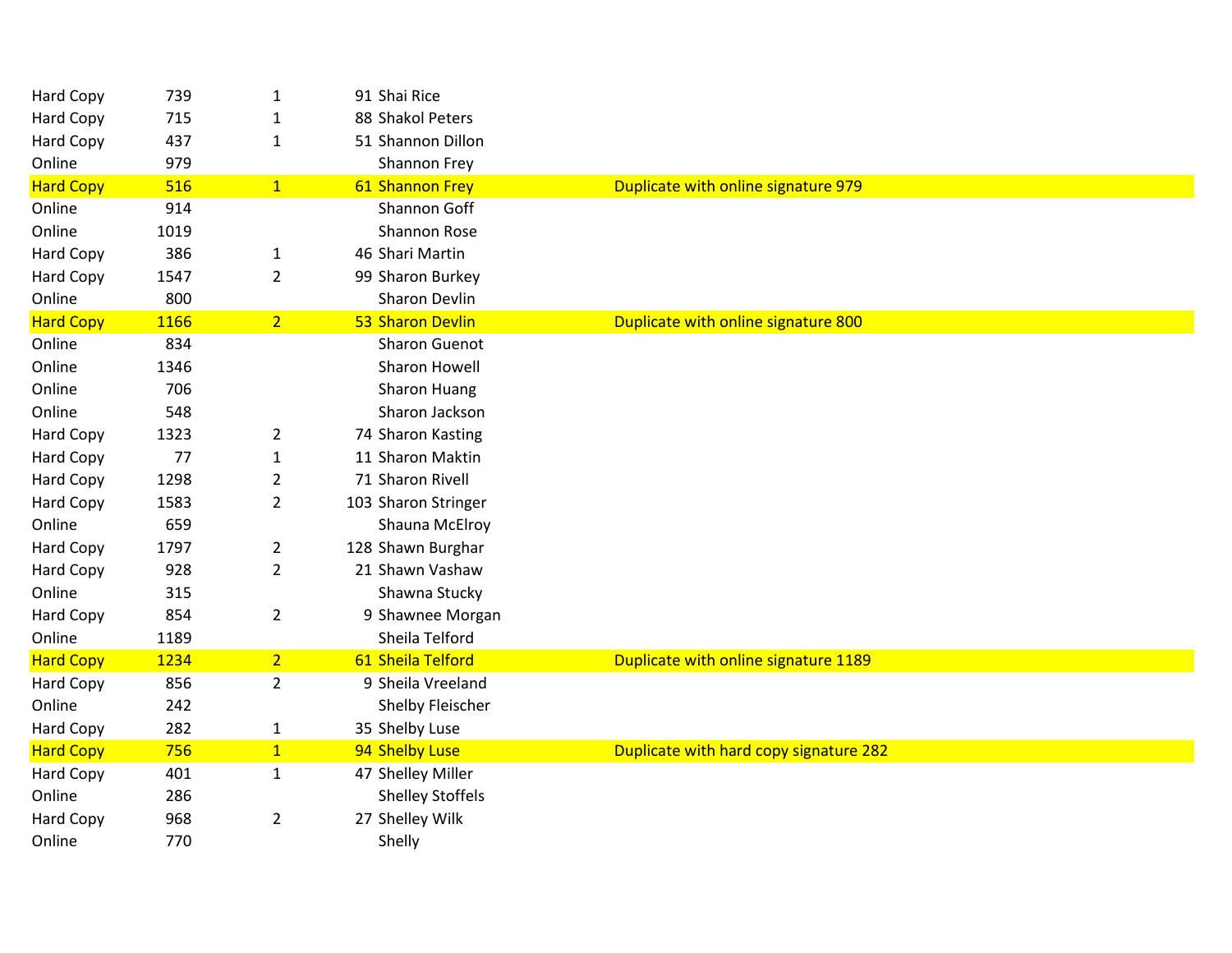|      | 2              | 1 Sheri Vidunas        |
|------|----------------|------------------------|
| 772  |                | Sheridan Miyamoto      |
| 22   |                | Sherrie Borden         |
| 378  | $\mathbf{1}$   | 45 Sherry Capozzi      |
| 1891 | $\overline{2}$ | 139 Sherry Evans       |
| 419  |                | Sherry Lonsdale        |
| 64   | $\mathbf{1}$   | 9 Sheryl Groner        |
| 681  |                | Sheryl J Leaman        |
| 1213 | $\overline{2}$ | 58 Sheryl Myers        |
| 1768 | $\overline{2}$ | 123 Shimin Liu         |
| 332  |                | <b>Shirley Farcus</b>  |
| 1107 |                | shirley Karduck        |
| 1591 | $\overline{2}$ | 104 Shirley Langren    |
| 170  | $\mathbf{1}$   | 22 Shirley Vogelsong   |
| 1221 |                | Shirley Xu             |
| 1328 |                | Shirley Zhang          |
| 1565 | $\overline{2}$ | 101 Shreya Kankanhalli |
| 1775 | $\overline{2}$ | 125 Shu-Er Lee         |
| 1169 |                | Shui Lin               |
| 379  |                | Shujie wang            |
| 1701 | $\overline{2}$ | 116 Shuyumi Chen       |
| 273  |                | Sierra Keller          |
| 1760 | $\overline{2}$ | 123 Siew Mei Chin      |
| 1407 | $\overline{2}$ | 82 Sigrid Byers        |
| 32   | $\mathbf{1}$   | 6 Silvana Nobre        |
| 752  | $\mathbf{1}$   | 94 Simon Leach         |
| 1317 |                | Singh Sunny            |
| 1665 | $\overline{2}$ | 111 Sinon Cohart       |
| 875  | $\overline{2}$ | 14 Sjoerd Duiker       |
| 442  |                | Skip Dreibelbis        |
| 1318 |                | Sohail Shaik           |
| 872  | $\overline{2}$ | 13 Sonya Ley           |
| 59   |                | Sonya Woods            |
| 648  | $\mathbf{1}$   | 81 Sophia Bubnova      |
|      | 795            |                        |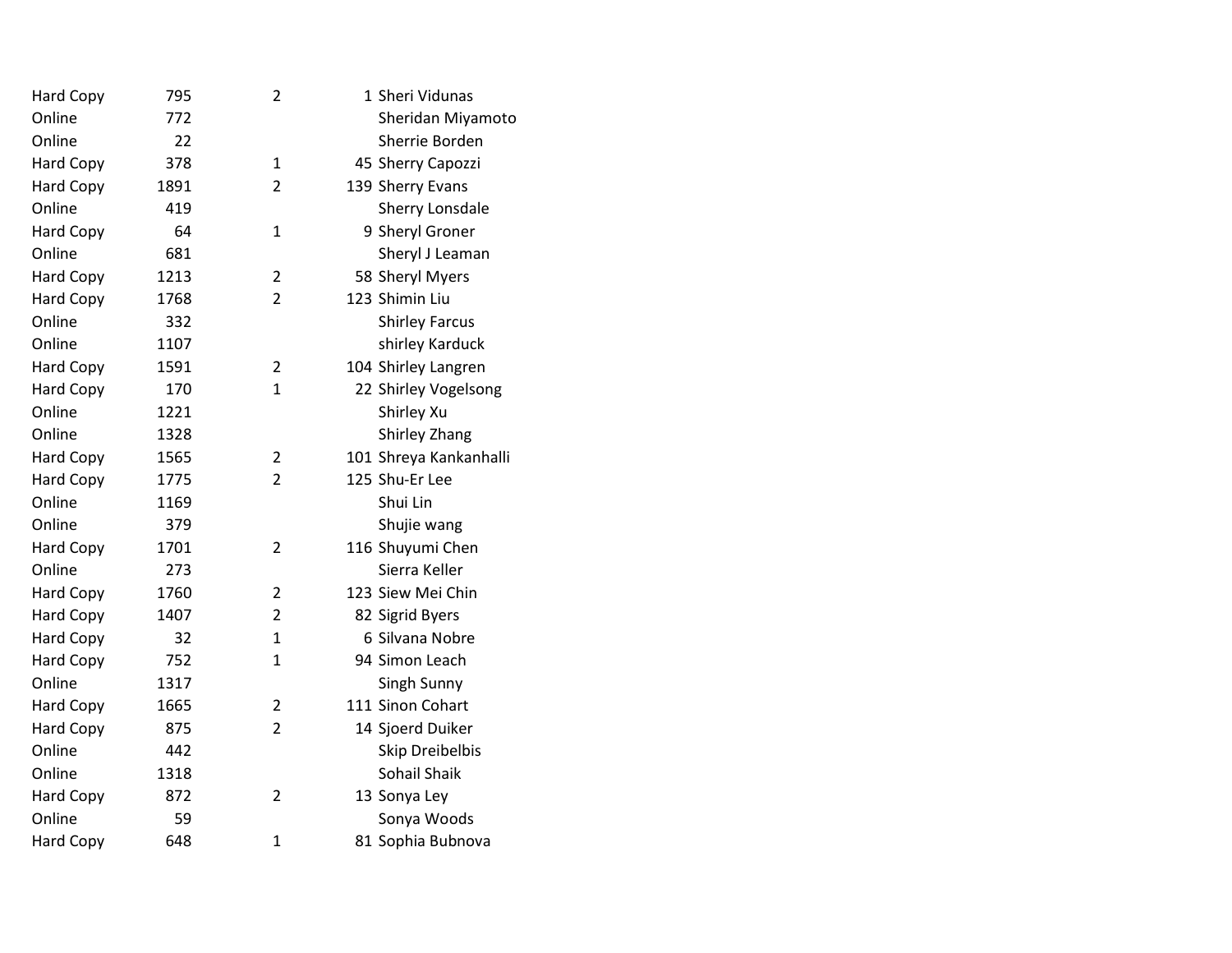| Hard Copy        | 947  | 2              | 23 Sott Schultz                 |
|------------------|------|----------------|---------------------------------|
| <b>Hard Copy</b> | 1088 | $\overline{2}$ | 42 Soundar Kumara               |
| Hard Copy        | 1189 | 2              | 55 Spencer Gigante              |
| Online           | 1156 |                | <b>Spyros Degleris</b>          |
| Online           | 1185 |                | Stacey K                        |
| Online           | 860  |                | <b>Stacey McIntire</b>          |
| <b>Hard Copy</b> | 2037 | 4              | 5 Staci Schreiber               |
| <b>Hard Copy</b> | 1855 | 2              | 134 Stacie Liebert              |
| Hard Copy        | 1261 | 2              | 67 Stan Bierly                  |
| Hard Copy        | 38   | $\mathbf{1}$   | 7 Stan Kovalev                  |
| Hard Copy        | 1577 | $\overline{2}$ | 102 Stan McKenzie               |
| Online           | 669  |                | Stefani Bjorklund               |
| <b>Hard Copy</b> | 1511 | $\overline{2}$ | 96 Steinn Sigurosson            |
| Online           | 1040 |                | Stephanie De Luca               |
| <b>Hard Copy</b> | 1523 | $\overline{2}$ | 97 Stephanie Delaney            |
| Online           | 652  |                | <b>Stephanie Herzberg</b>       |
| Hard Copy        | 1558 | $\overline{2}$ | 100 Stephanie Lanza             |
| <b>Hard Copy</b> | 407  | 1              | 48 Stephanie Miller             |
| <b>Hard Copy</b> | 971  | $\overline{2}$ | 27 Stephanie Miller             |
| Online           | 523  |                | Stephanie Movahedi              |
| Hard Copy        | 1862 | $\overline{2}$ | 134 Stephanie Pasquini          |
| Online           | 460  |                | <b>Stephanie Sanders Denius</b> |
| Online           | 886  |                | Stephanie Snook                 |
| Online           | 1176 |                | <b>STEPHEN BUGAJ</b>            |
| Hard Copy        | 1617 | $\overline{2}$ | 106 Stephen Carpenter           |
| Hard Copy        | 1248 | $\overline{2}$ | 65 Stephen D. Kitko             |
| <b>Hard Copy</b> | 1209 | $\overline{2}$ | 57 Stephen Logue                |
| <b>Hard Copy</b> | 1590 | $\overline{2}$ | 103 Stephen Mariner             |
| Online           | 891  |                | Stephen Olson                   |
| Hard Copy        | 1904 | 2              | 140 Stephen Pelletier           |
| <b>Hard Copy</b> | 1400 | $\overline{2}$ | 82 Stephen Piazza               |
| Hard Copy        | 83   | 1              | 11 Stephen Smith                |
| Hard Copy        | 1848 | 2              | 133 Stephen Van Hook            |
| <b>Hard Copy</b> | 857  | $\overline{2}$ | 9 Stephen Woods                 |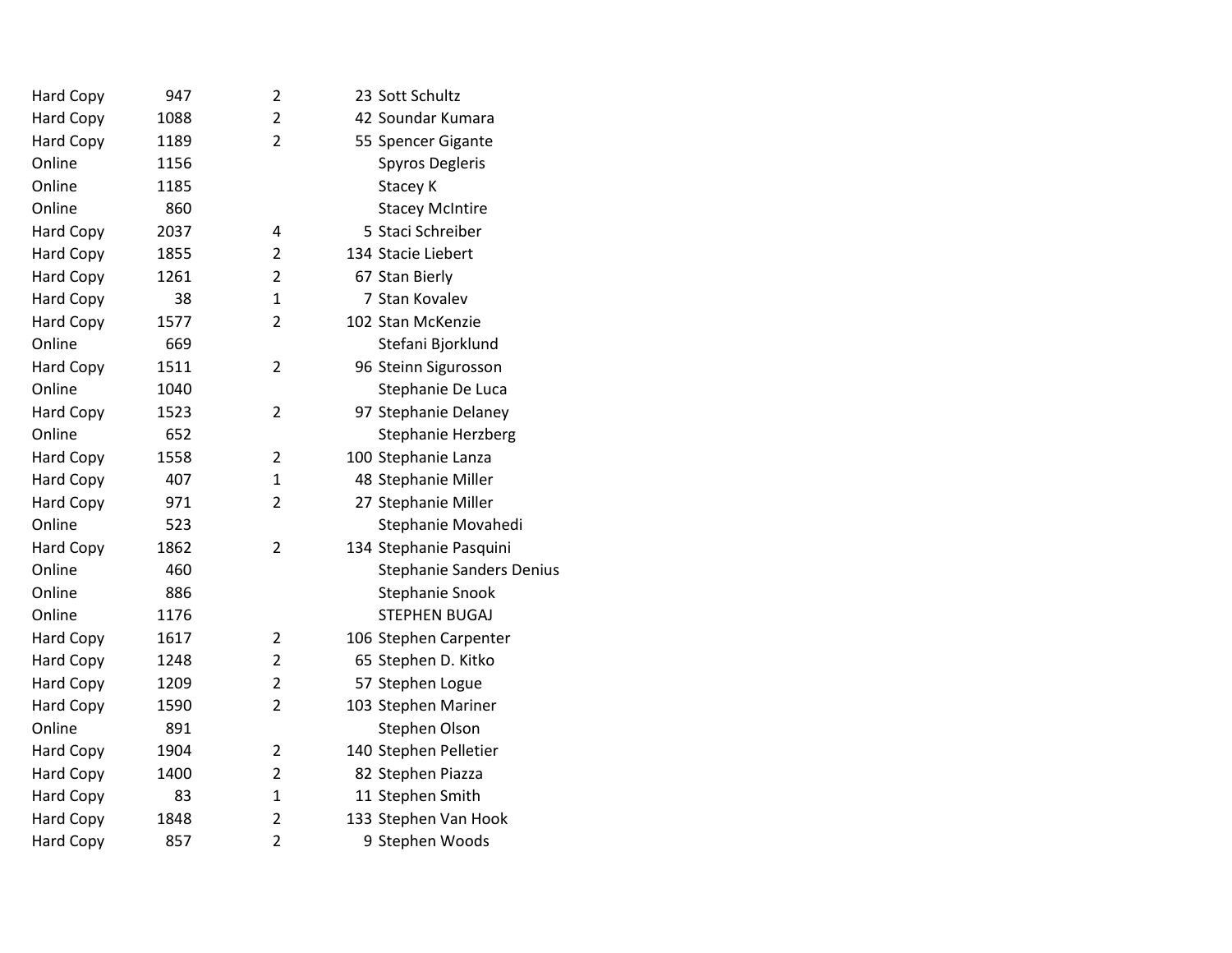| Hard Copy        | 799        | $\overline{2}$ | 1 Sterlin Rebuck          |                                              |
|------------------|------------|----------------|---------------------------|----------------------------------------------|
| Hard Copy        | 520        | 1              | 61 Steve Hamilton         |                                              |
| Hard Copy        | 325        | $\mathbf{1}$   | 40 Steve Jury             |                                              |
| <b>Hard Copy</b> | 491        | $\mathbf{1}$   | 59 Steve Lehman           |                                              |
| Online           | 550        |                | <b>Steve McDonald</b>     |                                              |
| Hard Copy        | 1792       | $\overline{2}$ | 127 Steve Milillo         |                                              |
| Hard Copy        | 842        | $\overline{2}$ | 6 Steve Moyer             |                                              |
| <b>Hard Copy</b> | 836        | $\overline{2}$ | 5 Steve Silliman          |                                              |
| Online           | 668        |                | Steve Weidman             |                                              |
| Online           | 1216       |                | <b>Steve Wilk</b>         |                                              |
| <b>Hard Copy</b> | 994        | 2 <sup>7</sup> | 31 Steve Wilk             | Duplicate with online signature 1216         |
| Hard Copy        | 472        | $\mathbf{1}$   | 57 Steven Allison         |                                              |
| Hard Copy        | 1254       | $\overline{2}$ | 66 Steven Eslinjo         |                                              |
| Hard Copy        | 726        | 1              | 89 Steven Perini          |                                              |
| <b>Hard Copy</b> | 443        | $\mathbf{1}$   | 52 Steven Reese           |                                              |
| Hard Copy        | 81         | $\mathbf{1}$   | 11 Steven Volgstadt       |                                              |
| Hard Copy        | 1973       | 3              | 1 Stewart Combs           |                                              |
|                  |            |                |                           |                                              |
| Online           | 181        |                | Su Yan                    |                                              |
| <b>Hard Copy</b> | 1947       | 2 <sup>1</sup> | 144 Su Yan                | Possible duplicate with online signature 181 |
| Online           | 327        |                | Sue                       |                                              |
| Online           | 454        |                | Sue                       |                                              |
| <b>Hard Copy</b> | 592        | $\mathbf{1}$   | 70 Sue Jackson            |                                              |
| Online           | 1164       |                | Sue LaBrecque             |                                              |
| Hard Copy        | 1183       | $\overline{2}$ | 55 Sue Lepsa              |                                              |
| Online           | 1085       |                | Sue Paterno               |                                              |
| Hard Copy        | 1096       | $\overline{2}$ | 42 Sue Rogacs             |                                              |
| Hard Copy        | 58         | $\mathbf{1}$   | 9 SueEllen Speicher       |                                              |
| Hard Copy        | 878        | $\overline{2}$ | 14 Sungldyun Cho          |                                              |
| Online           | 1197       |                | Sunna deForest            |                                              |
| Online           | 1316       |                | Sunny singh               |                                              |
| Online           | 991        |                | Susan                     |                                              |
| Hard Copy        | 71         | 1              | 10 Susan and Paul Griffin |                                              |
| Hard Copy        | 748<br>270 | $\mathbf{1}$   | 93 Susan Barron           |                                              |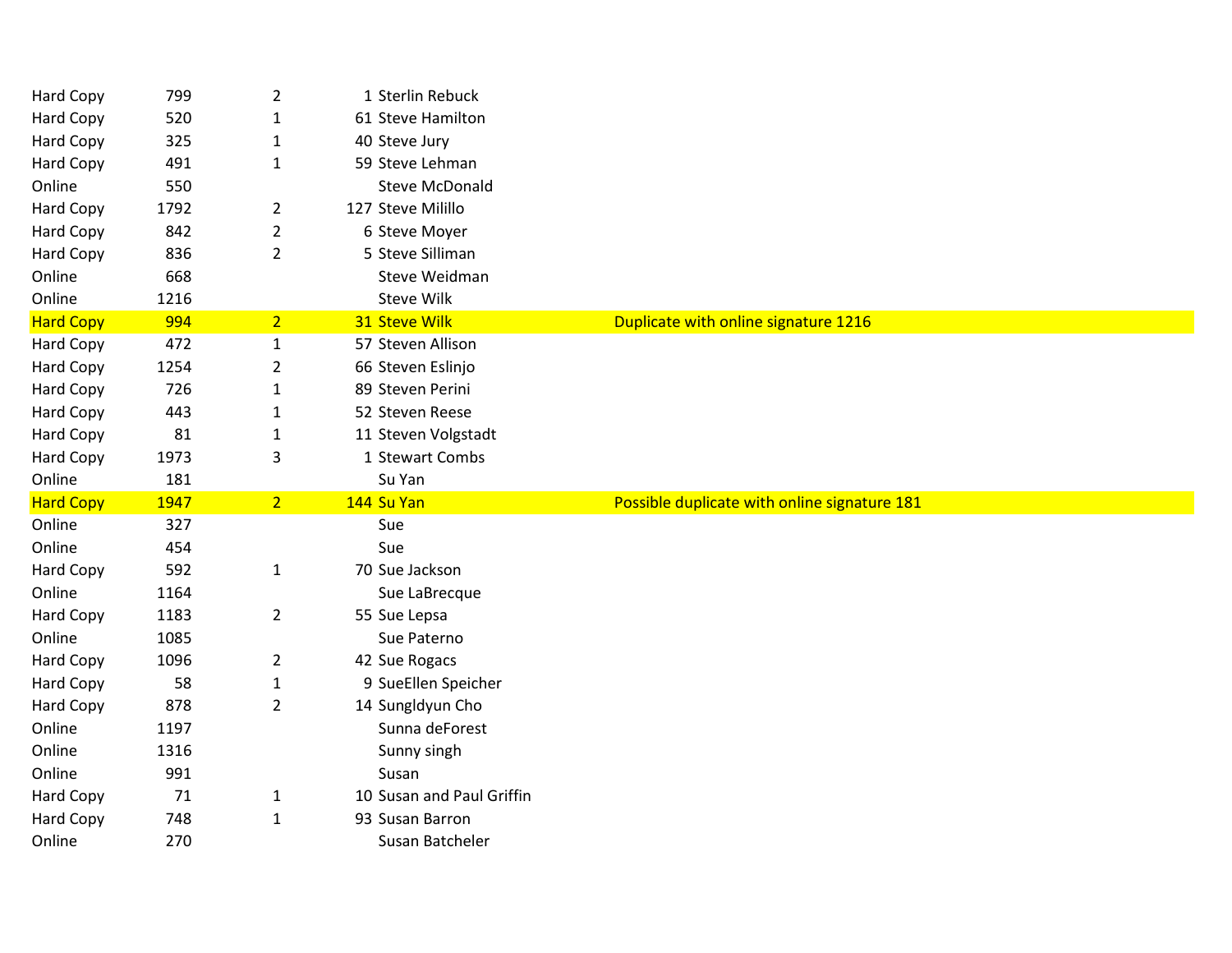| Hard Copy        | 945  | $\overline{2}$ | 23 Susan Beyerle           |                                     |
|------------------|------|----------------|----------------------------|-------------------------------------|
| Hard Copy        | 1451 | 2              | 88 Susan Blythe            |                                     |
| Hard Copy        | 1686 | $\overline{2}$ | 113 Susan Brandse          |                                     |
| Online           | 265  |                | Susan Buda                 |                                     |
| Hard Copy        | 1913 | $\overline{2}$ | 141 Susan Clegg            |                                     |
| Online           | 617  |                | Susan Dietterich           |                                     |
| <b>Hard Copy</b> | 375  | $\mathbf{1}$   | 45 Susan Dreibelbis        |                                     |
| Online           | 718  |                | Susan Haagen               |                                     |
| Online           | 1149 |                | Susan Hirth                |                                     |
| Online           | 1111 |                | Susan Kepler               |                                     |
| Online           | 1006 |                | Susan Kroeker              |                                     |
| Hard Copy        | 1870 | $\overline{2}$ | 137 Susan Matty            |                                     |
| Hard Copy        | 1828 | $\overline{2}$ | 131 Susan McCartney        |                                     |
| Online           | 155  |                | Susan McCormick            |                                     |
| Hard Copy        | 67   | $\mathbf{1}$   | 10 Susan Natter            |                                     |
| Hard Copy        | 1693 | $\overline{2}$ | 115 Susan Roberts          |                                     |
| Hard Copy        | 318  | $\mathbf{1}$   | 39 Susan Seaman            |                                     |
| Online           | 294  |                | Susan Smith                |                                     |
| Online           | 784  |                | Susan Spaugh               |                                     |
| <b>Hard Copy</b> | 436  | 1              | 51 Susan Spaugh            | Duplicate with online signature 784 |
| Online           | 377  |                | susan steiner              |                                     |
| Online           | 574  |                | Susan Stewart              |                                     |
| Online           | 190  |                | <b>Susan Strauss</b>       |                                     |
| <b>Hard Copy</b> | 510  | 1              | 61 Susan Strauss           | Duplicate with online signature 190 |
| Online           | 664  |                | <b>Susan Streit</b>        |                                     |
| Online           | 239  |                | Susan Tague                |                                     |
| Hard Copy        | 356  | $\mathbf{1}$   | 43 Susan Taylor            |                                     |
| Online           | 50   |                | Susan Warner               |                                     |
| Hard Copy        | 2059 | 4              | 9 Susan Williams           |                                     |
| Online           | 101  |                | Susan Young                |                                     |
| Online           | 871  |                | Susan Young                |                                     |
| Online           | 358  |                | <b>Susanne Groenendaal</b> |                                     |
| Hard Copy        | 583  | $\mathbf{1}$   | 69 Susanne Hechman         |                                     |
| Hard Copy        | 1567 | $\overline{2}$ | 101 Suzann L. Tedon        |                                     |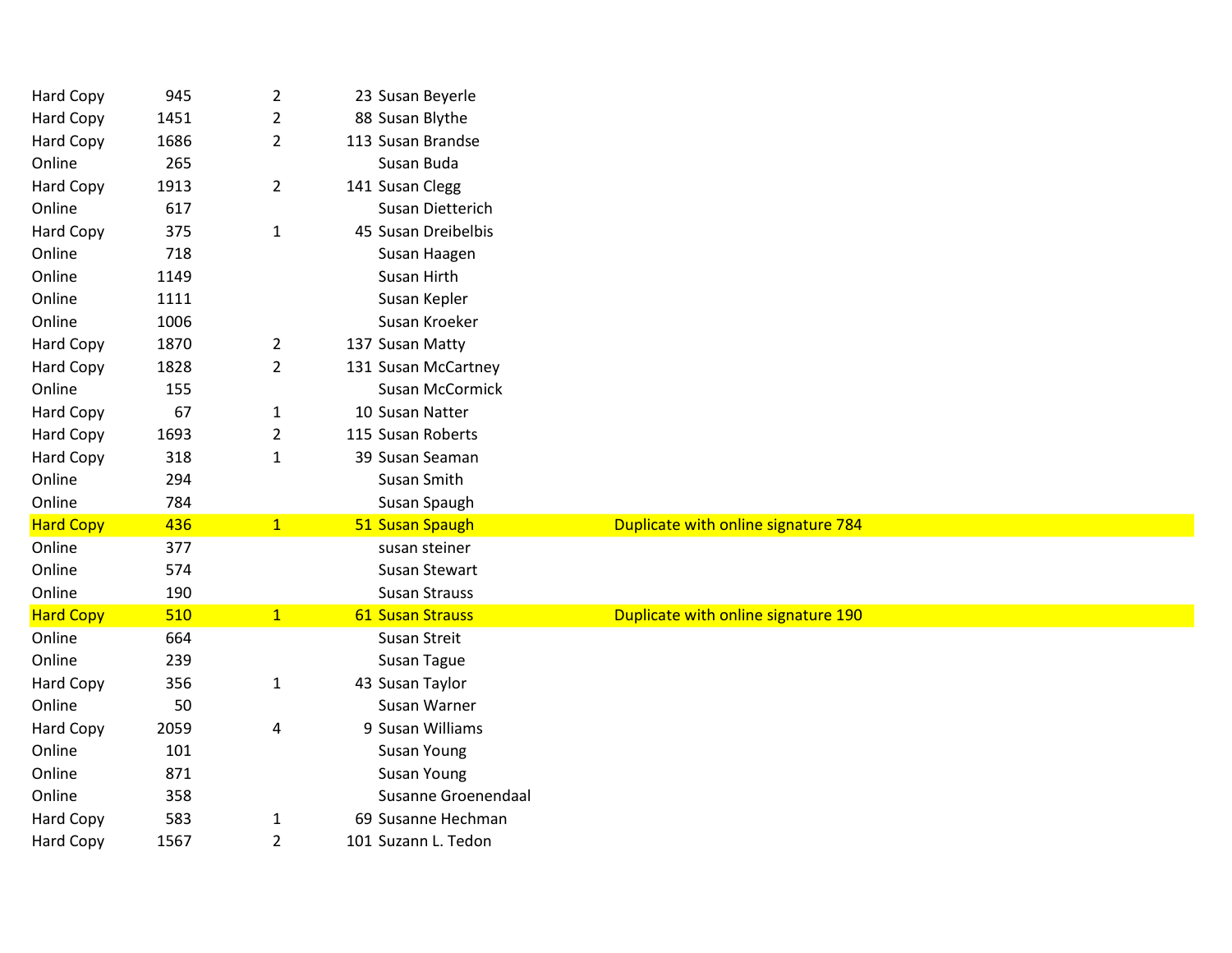| Hard Copy        | 1834 | 2              | 132 Suzanna Winter         |
|------------------|------|----------------|----------------------------|
| Hard Copy        | 1265 | $\overline{2}$ | 67 Suzanne Hahn            |
| Hard Copy        | 133  | 1              | 18 Suzanne Kiehl           |
| Hard Copy        | 272  | $\mathbf{1}$   | 33 Suzanne Roy             |
| Online           | 441  |                | Suzanne Wethey             |
| Online           | 316  |                | <b>Suzanne Woodring</b>    |
| <b>Hard Copy</b> | 1198 | $\overline{2}$ | 56 Suzy Weibel             |
| <b>Hard Copy</b> | 686  | 1              | 85 Svetlana Gerasenko      |
| Hard Copy        | 689  | 1              | 85 Svetlana Kovalev        |
| Online           | 594  |                | Symiin Chow                |
| <b>Hard Copy</b> | 885  | $\overline{2}$ | 17 T R Iles                |
| <b>Hard Copy</b> | 1174 | $\overline{2}$ | 54 T. Cevaliski            |
| Hard Copy        | 2000 | 4              | 1 T. Deb Ray               |
| <b>Hard Copy</b> | 417  | $\mathbf{1}$   | 49 Tabatha Wilson          |
| Online           | 1127 |                | <b>Tabitha Fisher</b>      |
| Online           | 438  |                | <b>Tamar Palmer</b>        |
| Hard Copy        | 1824 | $\overline{2}$ | 130 Tamara Bakaeva         |
| Online           | 918  |                | <b>Tamir Sorek</b>         |
| Online           | 1097 |                | Tammera Tripoli            |
| <b>Hard Copy</b> | 1348 | $\overline{2}$ | 77 Tammy Driver            |
| Online           | 452  |                | <b>TAMMY FALLS</b>         |
| <b>Hard Copy</b> | 1133 | $\overline{2}$ | 47 Tammy Mam               |
| Online           | 158  |                | <b>Tammy StClair</b>       |
| Online           | 1179 |                | Tannis BUGAJ               |
| <b>Hard Copy</b> | 298  | 1              | 36 Tanya Harter            |
| <b>Hard Copy</b> | 1322 | $\overline{2}$ | 74 Tanya Kennedy-Phillips  |
| <b>Hard Copy</b> | 1019 | $\overline{2}$ | 34 Tanya Mitchell Spradlin |
| Hard Copy        | 1742 | 2              | 121 Tao Yang               |
| Online           | 326  |                | <b>Tapas Mal</b>           |
| Hard Copy        | 1064 | $\overline{2}$ | 39 Tara Duff               |
| <b>Hard Copy</b> | 1628 | $\overline{2}$ | 107 Tara Flinchow          |
| Online           | 541  |                | <b>Taraneh Ansari</b>      |
| <b>Hard Copy</b> | 647  | $\mathbf{1}$   | 81 Tatyana Bubnova         |
| Hard Copy        | 636  | $\mathbf{1}$   | 80 Tatyana Kovalev         |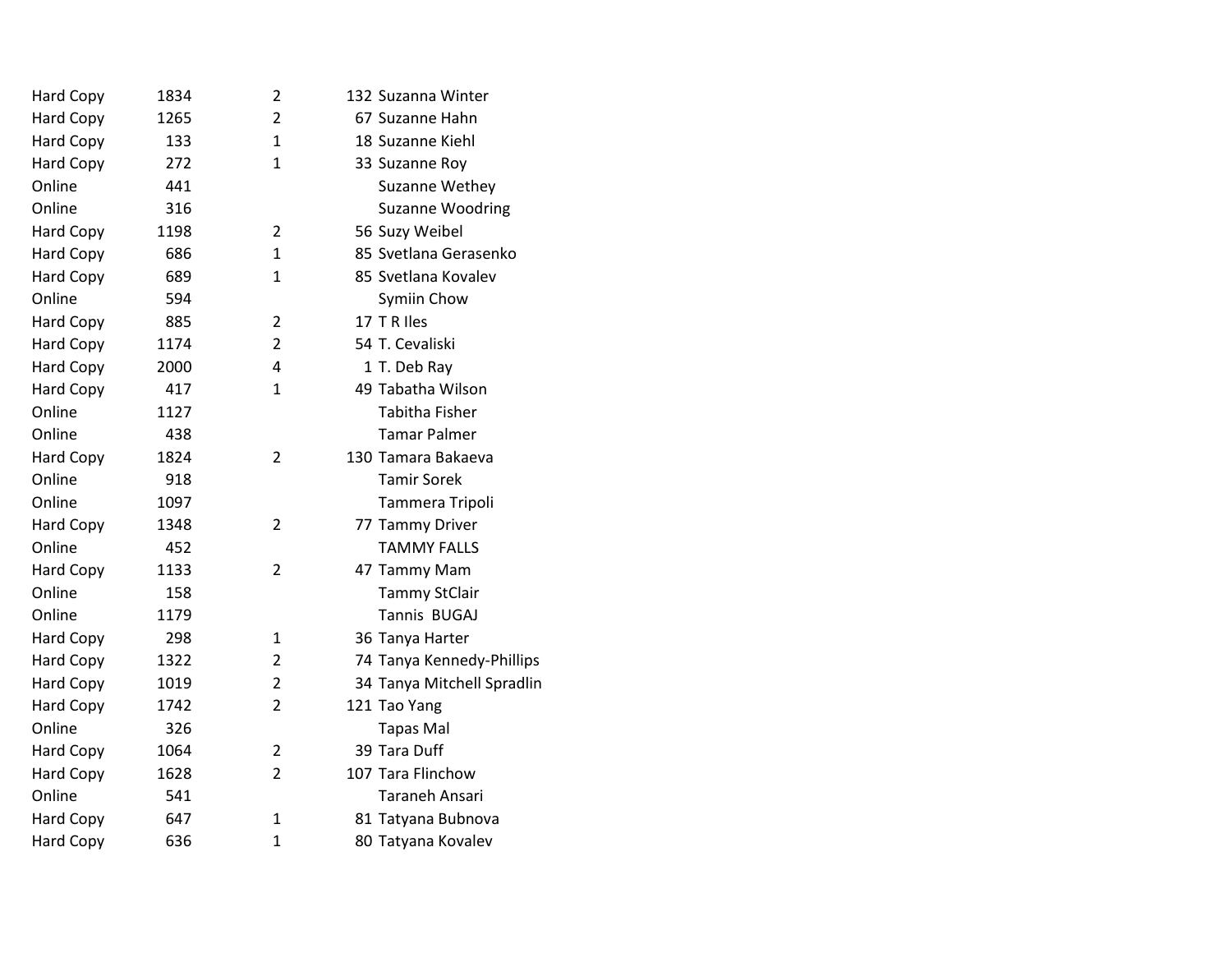| 667            | $\mathbf{1}$   | 83 Tatyana Stefanovich     |                                      |
|----------------|----------------|----------------------------|--------------------------------------|
| 602            | 1              | 74 Tatyana Tischenko       |                                      |
| 1145           | $\overline{2}$ | 50 Tatycua Didoda          |                                      |
| 888            |                | <b>Taylor Chambers</b>     |                                      |
| 241            | 1              | <b>30 Taylor Chambers</b>  | Duplicate with online signature 888  |
| 168            |                | <b>Taylor Eger</b>         |                                      |
| 231            | $\mathbf{1}$   | 29 Taylor Guelich          |                                      |
| 1106           | $\overline{2}$ | 43 Ted Rentzel             |                                      |
| 1372           | $\overline{2}$ | 79 Ted Timmerman           |                                      |
| 1515           | $\overline{2}$ | 96 Teh-hui Kao             |                                      |
| 955            |                | <b>Tenaye Strauss</b>      |                                      |
| 1008           |                | <b>Tenaye Strauss</b>      | Duplicate with online signature 955  |
| 530            | $\mathbf{1}$   | <b>62 Tenaye Strauss</b>   | Duplicate with online signature 955  |
| 1015           |                | <b>Terefech Strauss</b>    |                                      |
| 513            | 1              | <b>61 Terefech Strauss</b> | Duplicate with online signature 1015 |
| 1850           | $\overline{2}$ | 133 Teresa Fenler          |                                      |
| 846            |                | <b>Teresa Shock</b>        |                                      |
| $\overline{2}$ |                | Teresa Thompson            |                                      |
| 1367           | $\overline{2}$ | 78 Teresa Timmerman        |                                      |
| 960            |                | Teri Spence                |                                      |
| 1588           | $\overline{2}$ | 103 Terri Parker           |                                      |
| 915            |                | Terrill                    |                                      |
| 1246           | $\overline{2}$ | 65 Terry A. Kling          |                                      |
| 1074           | $\overline{2}$ | 40 Terry Bell              |                                      |
| 820            | $\overline{2}$ | 3 Terry Burns              |                                      |
| 1185           | $\overline{2}$ | 55 Terry Harrison          |                                      |
| 2002           | 4              | 1 Terry Hoover             |                                      |
| 432            | $\mathbf{1}$   | 51 Terry Watson            |                                      |
| 1785           | $\overline{2}$ | 126 Tessa Jewell           |                                      |
| 1104           |                | Theodora Diaz              |                                      |
| 259            |                | Theodore Thwing            |                                      |
| 716            |                | Theresa D Lafer            |                                      |
| 134            | $\mathbf{1}$   | 18 Theresa Dvorsky         |                                      |
| 107            |                | Theresa Heinz              |                                      |
|                |                |                            |                                      |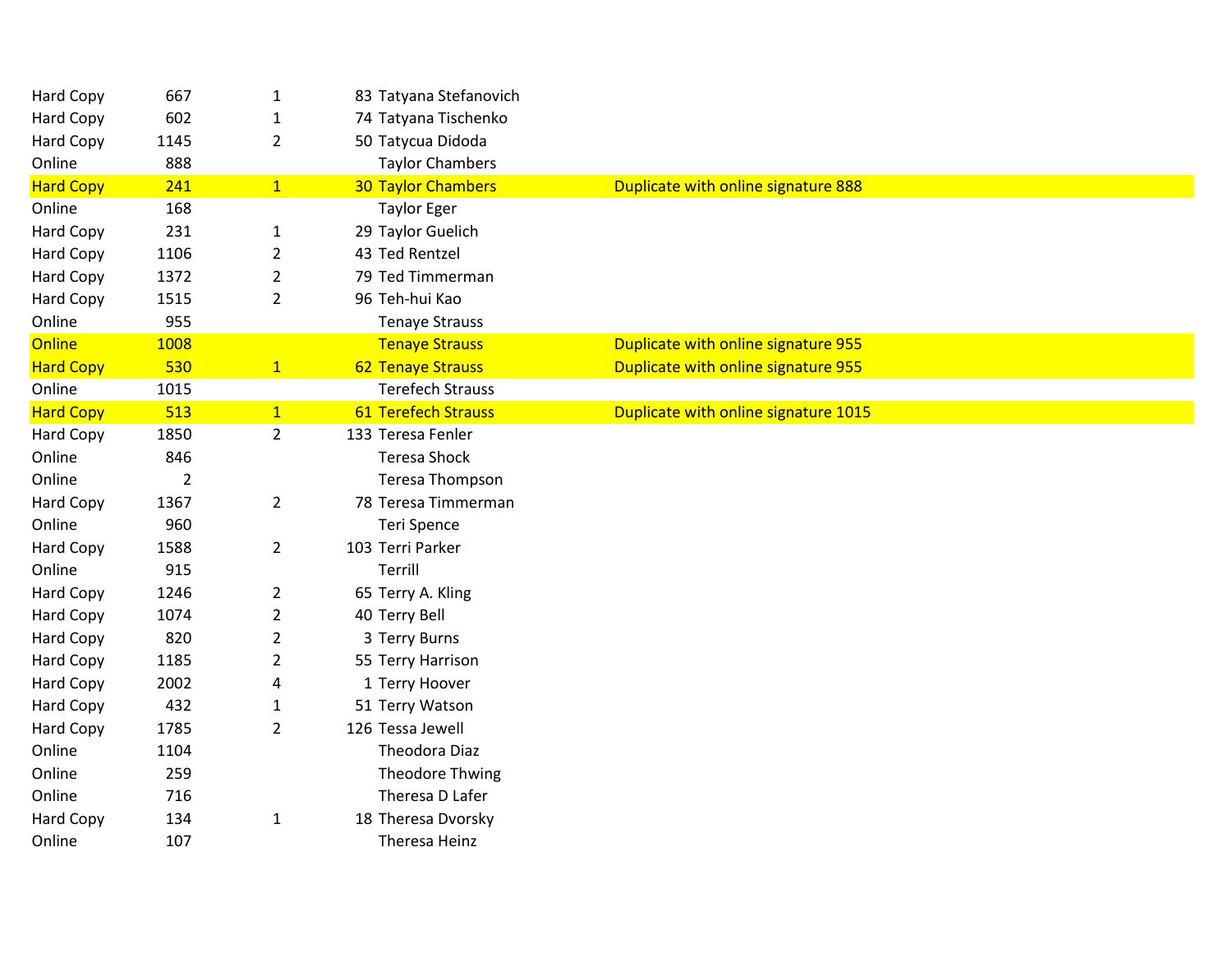| <b>Hard Copy</b> | 826  | $\overline{2}$ | 4 Theresa M. Wedlake    |                                     |
|------------------|------|----------------|-------------------------|-------------------------------------|
| Hard Copy        | 1315 | $\overline{2}$ | 73 Theresa Pak-Blyunine |                                     |
| <b>Hard Copy</b> | 397  | $\mathbf{1}$   | 47 Theresa Stover       |                                     |
| Online           | 513  |                | <b>Theresa Tarves</b>   |                                     |
| Hard Copy        | 433  | $\mathbf{1}$   | 51 Thomas Armstrong     |                                     |
| Hard Copy        | 1508 | $\overline{2}$ | 95 Thomas Boughter      |                                     |
| Online           | 325  |                | <b>Thomas Carlson</b>   |                                     |
| Online           | 222  |                | <b>Thomas Engel</b>     |                                     |
| Hard Copy        | 332  | $\mathbf{1}$   | 40 Thomas Foley         |                                     |
| Online           | 980  |                | <b>Thomas Frey</b>      |                                     |
| <b>Hard Copy</b> | 515  | 1              | 61 Thomas Frey          | Duplicate with online signature 980 |
| Hard Copy        | 934  | $\overline{2}$ | 21 Thomas Friberg       |                                     |
| <b>Hard Copy</b> | 1282 | $\overline{2}$ | 69 Thomas Gordon        |                                     |
| Hard Copy        | 1659 | $\overline{2}$ | 110 Thomas Harper       |                                     |
| <b>Hard Copy</b> | 1865 | $\overline{2}$ | 135 Thomas Lacko        |                                     |
| Hard Copy        | 1051 | 2              | 37 Thomas Leavy         |                                     |
| <b>Hard Copy</b> | 1609 | $\overline{2}$ | 105 Thomas Litzinger    |                                     |
| Online           | 904  |                | <b>Thomas Loebig</b>    |                                     |
| Hard Copy        | 104  | $\mathbf{1}$   | 15 Thomas Mensch        |                                     |
| <b>Hard Copy</b> | 1358 | $\overline{2}$ | 78 Thomas Saiers        |                                     |
| Hard Copy        | 1483 | $\overline{2}$ | 93 Thomas W. Campney    |                                     |
| <b>Hard Copy</b> | 581  | $\mathbf{1}$   | 69 Thomas Wellon        |                                     |
| Hard Copy        | 1086 | $\overline{2}$ | 41 Thompson Buchan      |                                     |
| <b>Hard Copy</b> | 653  | $\mathbf{1}$   | 82 Tim Bereznko         |                                     |
| Online           | 1218 |                | Tim Erickson            |                                     |
| Hard Copy        | 797  | $\overline{2}$ | 1 Tim Johnson           |                                     |
| Hard Copy        | 1610 | $\overline{2}$ | 105 Tim Johnston        |                                     |
| Online           | 740  |                | Tim Kerchinski          |                                     |
| Hard Copy        | 687  | $\mathbf{1}$   | 85 Tim Kovalev          |                                     |
| Online           | 451  |                | <b>Tim Magner</b>       |                                     |
| Hard Copy        | 505  | $\mathbf{1}$   | 60 Tim Moyer            |                                     |
| Online           | 876  |                | <b>Tim Schafer</b>      |                                     |
| Hard Copy        | 628  | $\mathbf{1}$   | 78 Tim Sote             |                                     |
| Hard Copy        | 361  | $\mathbf{1}$   | 43 Tim Stover           |                                     |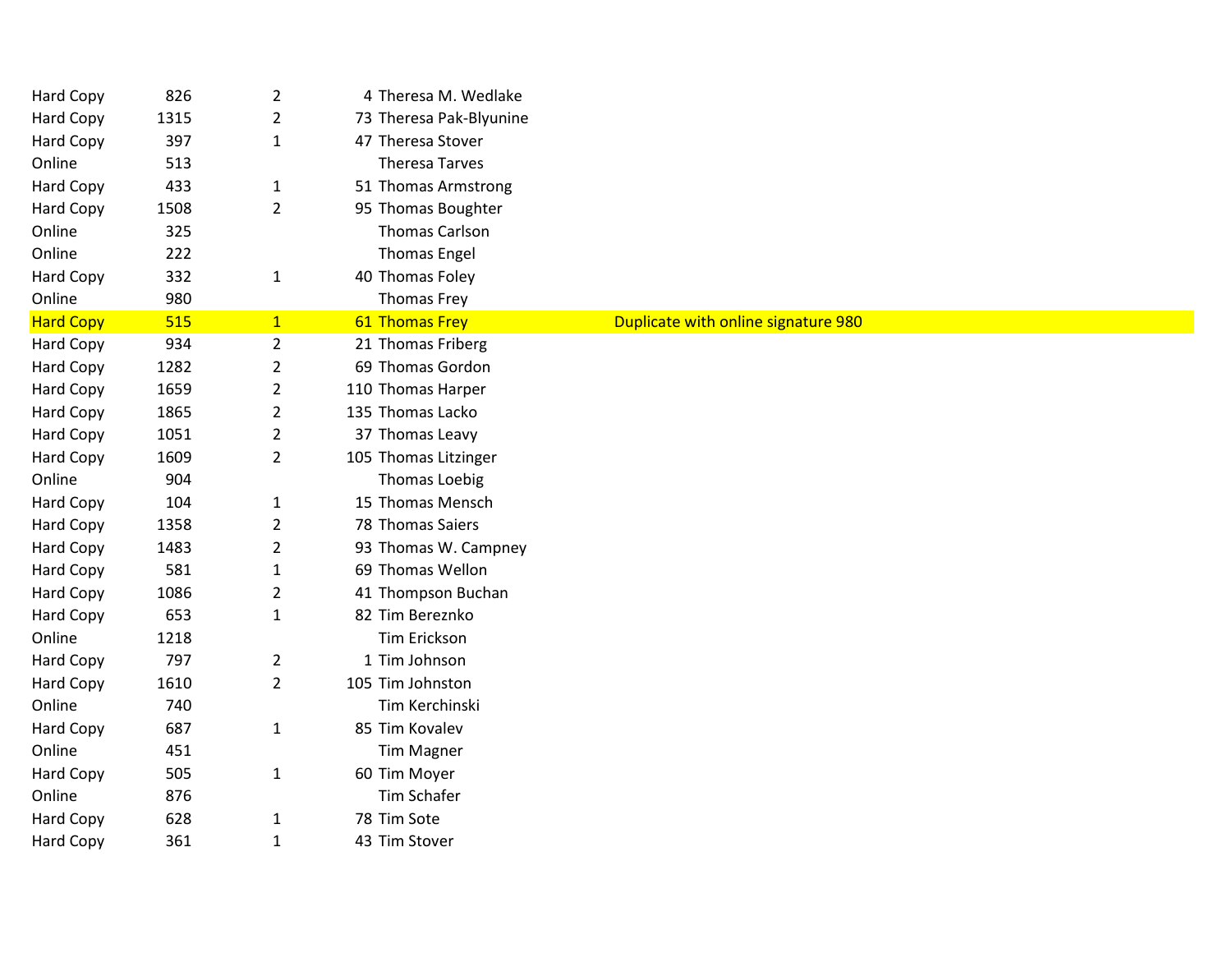| Hard Copy        | 138  | 1              | 18 Time Howden        |                                         |
|------------------|------|----------------|-----------------------|-----------------------------------------|
| Hard Copy        | 554  | 1              | 65 Timothy A. Bastian |                                         |
| Hard Copy        | 85   | $\mathbf{1}$   | 12 Timothy Eshelman   |                                         |
| Online           | 60   |                | <b>Timothy Hurtz</b>  |                                         |
| Hard Copy        | 1126 | $\overline{2}$ | 46 Timothy Kelly      |                                         |
| Hard Copy        | 1664 | $\overline{2}$ | 111 Timothy McNellis  |                                         |
| Hard Copy        | 1252 | $\overline{2}$ | 66 Timothy Riggoll    |                                         |
| Online           | 458  |                | Tina Z                |                                         |
| Hard Copy        | 1761 | $\overline{2}$ | 123 Tingying Li       |                                         |
| <b>Hard Copy</b> | 1713 | $\overline{2}$ | 118 Tinyhi Yang       |                                         |
| Hard Copy        | 321  | $\mathbf{1}$   | 39 Tisha Edor         |                                         |
| Online           | 1276 |                | <b>Titus Morehead</b> |                                         |
| <b>Hard Copy</b> | 1275 | $\overline{2}$ | 68 Tom Bellet         |                                         |
| Online           | 440  |                | Tom Brennan           |                                         |
| <b>Hard Copy</b> | 1956 | $\overline{2}$ | 145 Tom Cavalier      |                                         |
| Hard Copy        | 1510 | $\overline{2}$ | 95 Tom Dauler         |                                         |
| Hard Copy        | 396  | $\mathbf{1}$   | 47 Tom Griffith       |                                         |
| Hard Copy        | 246  | 1              | 31 Tom Huntley        |                                         |
| <b>Hard Copy</b> | 591  | $\mathbf{1}$   | 70 Tom Jackson        |                                         |
| Hard Copy        | 1622 | $\overline{2}$ | 107 Tom McIntyre      |                                         |
| Hard Copy        | 571  | $\mathbf{1}$   | 68 Tom Weidner        |                                         |
| Online           | 889  |                | Tom Witmer            |                                         |
| <b>Hard Copy</b> | 90   | 1              | 12 Tom Witmer         | Duplicate with online signature 889     |
| <b>Hard Copy</b> | 1730 | $\overline{2}$ | 120 Tong Jiang        |                                         |
| Online           | 269  |                | <b>Tori Morris</b>    |                                         |
| Online           | 188  |                | Tosha James           |                                         |
| Hard Copy        | 1589 | $\overline{2}$ | 103 Tracey Mariner    |                                         |
| Hard Copy        | 2041 | 4              | 5 Tracey Melnick      |                                         |
| Hard Copy        | 776  | 1              | 96 Tracey Olexe       |                                         |
| <b>Hard Copy</b> | 418  | $\mathbf{1}$   | 49 Tracey Ruffner     |                                         |
| <b>Hard Copy</b> | 1227 | $\overline{2}$ | 60 Traci Harter       | Duplicate with hard copy signature 1777 |
| Hard Copy        | 1777 | $\overline{2}$ | 125 Traci Harter      |                                         |
| Online           | 479  |                | Tracie Hockenberry    |                                         |
| Hard Copy        | 1369 | $\overline{2}$ | 79 Tracy Florey       |                                         |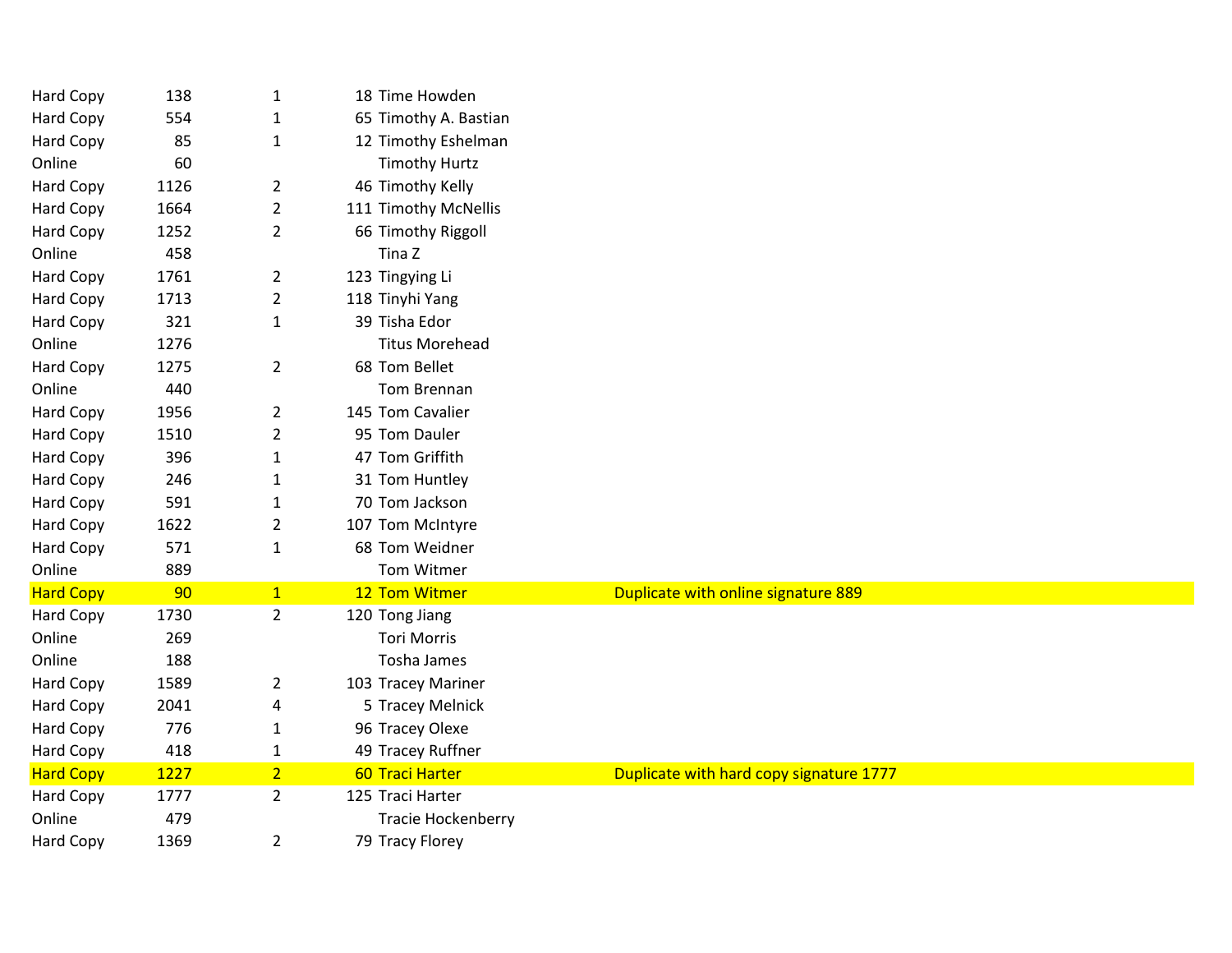| Hard Copy        | 1142 | $\overline{2}$ | 48 Tracy Roth         |                                                                                  |
|------------------|------|----------------|-----------------------|----------------------------------------------------------------------------------|
| Online           | 1023 |                | <b>Tracy Rutler</b>   |                                                                                  |
| Online           | 357  |                | <b>Tracy Warren</b>   |                                                                                  |
| Hard Copy        | 1731 | $\overline{2}$ | 120 Tracy Yu          |                                                                                  |
| Online           | 848  |                | <b>Trent Marsh</b>    |                                                                                  |
| <b>Hard Copy</b> | 420  | $\mathbf{1}$   | <b>49 Trent Marsh</b> | <b>Duplicate with online signature 848</b>                                       |
| Hard Copy        | 348  | $\mathbf{1}$   | 42 Trey Judy          |                                                                                  |
| Hard Copy        | 830  | $\overline{2}$ | 4 Trisa Silliman      |                                                                                  |
| Hard Copy        | 737  | $\mathbf{1}$   | 91 Tristen Rice       |                                                                                  |
| Hard Copy        | 1059 | $\overline{2}$ | 39 Troy Frank         |                                                                                  |
| Hard Copy        | 1119 | $\overline{2}$ | 45 Ty Barrickman      |                                                                                  |
| Hard Copy        | 623  | $\mathbf{1}$   | 78 Tygevko            |                                                                                  |
| Hard Copy        | 304  | $\mathbf{1}$   | 38 Tyler Capozzi      |                                                                                  |
| Hard Copy        | 1943 | $\overline{2}$ | 144 Tyler Fleck       |                                                                                  |
| Hard Copy        | 1804 | $\overline{2}$ | 128 Tyler McFeaters   |                                                                                  |
| Online           | 177  |                | <b>Tyler Smith</b>    |                                                                                  |
| Hard Copy        | 1456 | $\overline{2}$ | 88 Tyson Daniels      |                                                                                  |
| Hard Copy        | 1475 | $\overline{2}$ | 91 Uleta Clark        |                                                                                  |
| Hard Copy        | 13   | 1              | 2 Ulyana Trynovick    |                                                                                  |
| Online           | 221  |                | Ulziimaa Chimed-Ochir |                                                                                  |
| Online           | 1337 |                | Ursula Allison        |                                                                                  |
| <b>Hard Copy</b> | 465  | $\mathbf{1}$   | 56 Urszula Kulakowski |                                                                                  |
| Online           | 1205 |                | V White               |                                                                                  |
| <b>Hard Copy</b> | 1957 | $\overline{2}$ | 145 V.S. Campbell     |                                                                                  |
| Hard Copy        | 677  | $\mathbf{1}$   | 84 Vadim Kolosov      |                                                                                  |
| Hard Copy        | 380  | $\mathbf{1}$   | 45 Vaisha Silvey      |                                                                                  |
| Hard Copy        | 604  | $\mathbf{1}$   | 74 Valentina Ilmen    |                                                                                  |
| Hard Copy        | 671  | $\mathbf{1}$   | 84 Valentina Kurbatov |                                                                                  |
| Hard Copy        | 613  | $\mathbf 1$    | 75 Valentina Maslov   |                                                                                  |
| <b>Hard Copy</b> | 693  | $\mathbf{1}$   | 86 Valentina Maslov   | Possible duplicate with hard copy signature 613 (or may be mother/daughter pair) |
| Hard Copy        | 658  | $\mathbf{1}$   | 82 Valera Kondratyev  |                                                                                  |
| Hard Copy        | 1654 | $\overline{2}$ | 110 Valeria Barnes    |                                                                                  |
| Online           | 71   |                | Valerie Silecchia     |                                                                                  |
| Hard Copy        | 1415 | $\overline{2}$ | 84 Vana Dukeman       |                                                                                  |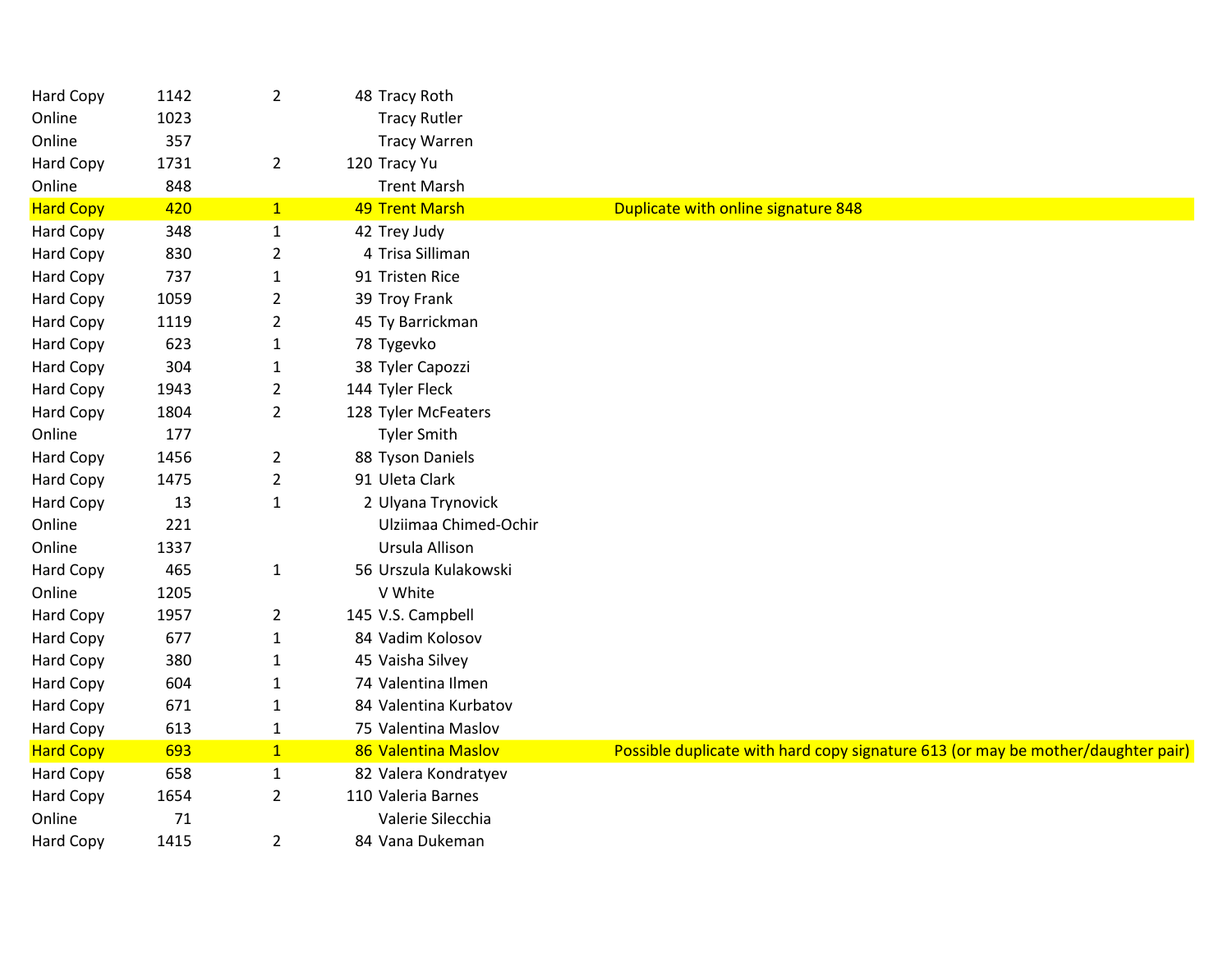| Hard Copy        | 582            | $\mathbf{1}$   | 69 Vanessa Holden       |                                     |
|------------------|----------------|----------------|-------------------------|-------------------------------------|
| Hard Copy        | 331            | $\mathbf{1}$   | 40 Vanessa Holtzinger   |                                     |
| Online           | 1280           |                | Vanessa Morehead        |                                     |
| Online           | 841            |                | Vaughn                  |                                     |
| <b>Hard Copy</b> | $\overline{3}$ | $\mathbf{1}$   | 1 Vaughn Shirk          | Duplicate with online signature 841 |
| Hard Copy        | 634            | $\mathbf{1}$   | 79 Vera Kritina         |                                     |
| Hard Copy        | 1594           | $\overline{2}$ | 104 Vernon Davis        |                                     |
| Hard Copy        | 590            | $\mathbf{1}$   | 70 Veronica Hay         |                                     |
| Hard Copy        | 300            | $\mathbf{1}$   | 36 Veronica Lanning     |                                     |
| Hard Copy        | 525            | $\mathbf{1}$   | 62 Veronica Yoder       |                                     |
| Online           | 214            |                | Vicka Pevzner           |                                     |
| Hard Copy        | 141            | $\mathbf{1}$   | 20 Vicki Carter         |                                     |
| Online           | 739            |                | Vicki Summers           |                                     |
| Online           | 321            |                | <b>Vickie Trunnell</b>  |                                     |
| Hard Copy        | 1823           | $\overline{2}$ | 130 Victor Bakaleva     |                                     |
| Online           | 853            |                | Victoria C              |                                     |
| Hard Copy        | 1337           | $\overline{2}$ | 75 Victoria Guarrieri   |                                     |
| Hard Copy        | 823            | $\overline{2}$ | 4 Victoria L. James     |                                     |
| Hard Copy        | 230            | $\mathbf{1}$   | 29 Victoria Lenze       |                                     |
| Hard Copy        | 1595           | $\overline{2}$ | 104 Victoria Peeirfoy   |                                     |
| Hard Copy        | 680            | $\mathbf{1}$   | 85 Victoria Stefanovich |                                     |
| Online           | 215            |                | Vidhi Pareek            |                                     |
| Hard Copy        | 627            | $\mathbf{1}$   | 78 Vika Kovhun          |                                     |
| Online           | 233            |                | Viktorija Nargi         |                                     |
| Hard Copy        | 1008           | $\overline{2}$ | 33 Vince Timbers        |                                     |
| Hard Copy        | 1967           | $\overline{2}$ | 146 Vincent Benitez     |                                     |
| Hard Copy        | 261            | $\mathbf{1}$   | 32 Violet Schroeder     |                                     |
| Hard Copy        | 618            | $\mathbf{1}$   | 77 Violetta Solodovnik  |                                     |
| Hard Copy        | 1362           | $\overline{2}$ | 78 Viqui Gildow         |                                     |
| Hard Copy        | 886            | $\overline{2}$ | 17 Virginia Brickwedde  |                                     |
| Hard Copy        | 1600           | $\overline{2}$ | 104 Virginia Cathland   |                                     |
| Online           | 1281           |                | Virginia Channell       |                                     |
| Hard Copy        | 1819           | $\overline{2}$ | 130 Virginia F. Rainey  |                                     |
| Online           | 366            |                | Vivian Straub           |                                     |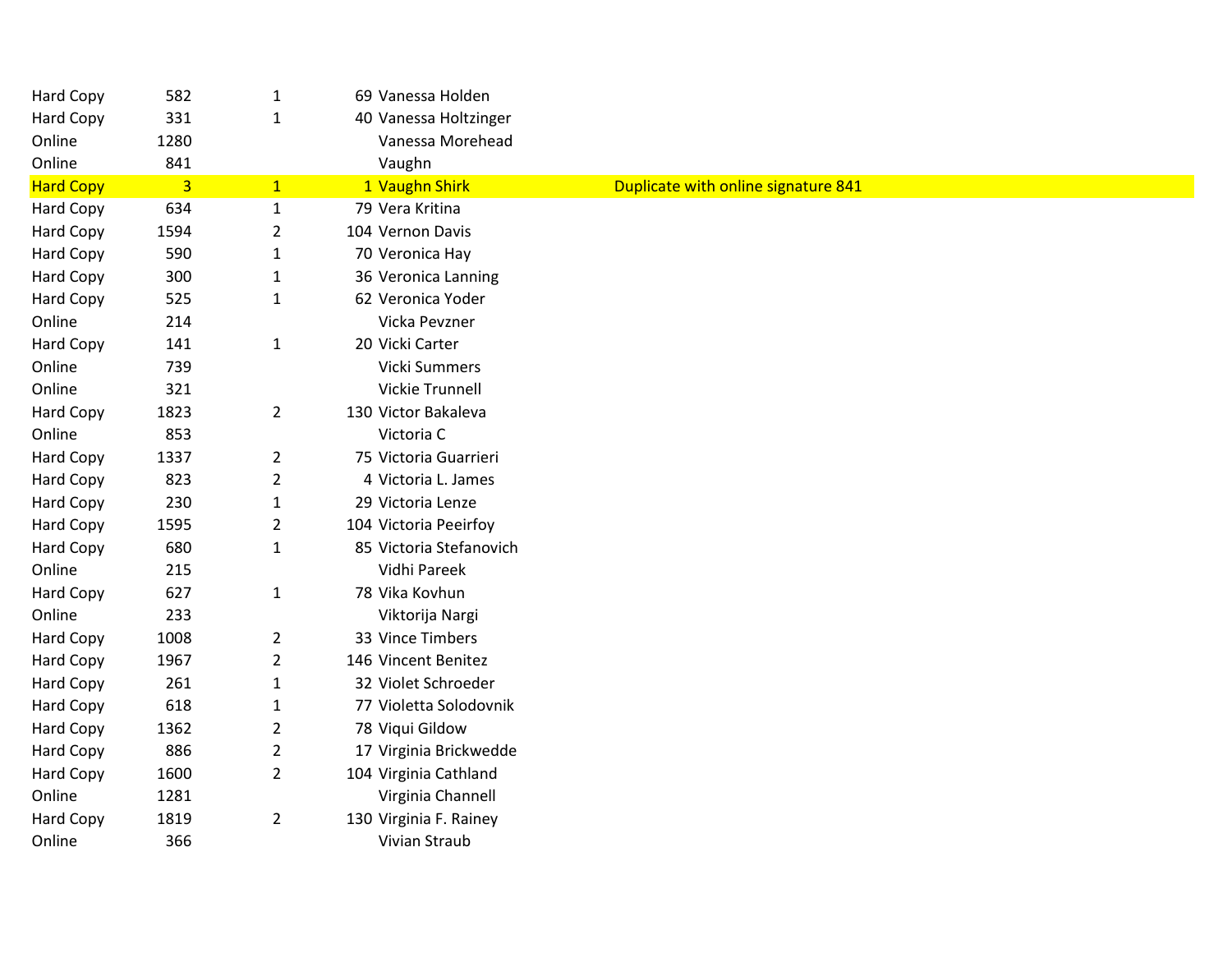| Hard Copy        | 1461 | $\overline{2}$ | 90 Vivienne Booz           |                                    |  |
|------------------|------|----------------|----------------------------|------------------------------------|--|
| Hard Copy        | 713  | $\mathbf{1}$   | 88 Vladimir Aseyev         |                                    |  |
| <b>Hard Copy</b> | 607  | $\mathbf{1}$   | 74 Vladimir Kosov          |                                    |  |
| <b>Hard Copy</b> | 714  | $\mathbf{1}$   | 88 Vladimir Likhonin       |                                    |  |
| <b>Hard Copy</b> | 614  | $\mathbf{1}$   | 76 Vladimir Maslov         |                                    |  |
| Hard Copy        | 616  | 1              | 76 Vladimir Novikov        |                                    |  |
| Hard Copy        | 638  | 1              | 80 Vladislava Gerasenko    |                                    |  |
| Hard Copy        | 309  | $\mathbf{1}$   | 38 Voel Watkins            |                                    |  |
| Hard Copy        | 663  | $\mathbf{1}$   | 83 Volodymyr Baygozin      |                                    |  |
| <b>Hard Copy</b> | 695  | $\mathbf{1}$   | 86 Vyacheslav Nathabenko   |                                    |  |
| Hard Copy        | 697  | $\mathbf{1}$   | 86 Vyacheslav Solodovnik   |                                    |  |
| Online           | 496  |                | Wael Jabr                  |                                    |  |
| <b>Hard Copy</b> | 1992 | 3              | 4 Waille Knight            |                                    |  |
| Online           | 74   |                | Walt Fillmann              |                                    |  |
| <b>Hard Copy</b> | 29   | 1              | 6 Walt Fillmann            | Duplicate with online signature 74 |  |
| Online           | 813  |                | Walt Johnston              |                                    |  |
| Hard Copy        | 294  | $\mathbf 1$    | 36 Wanda Moore             |                                    |  |
| Hard Copy        | 1723 | $\overline{2}$ | 119 Wang Li Ayou           |                                    |  |
| Online           | 1099 |                | Warren Stump               |                                    |  |
| Hard Copy        | 1418 | $\overline{2}$ | 85 Wayne Brehause          |                                    |  |
| Online           | 520  |                | <b>Wechsler Ball Alice</b> |                                    |  |
| Hard Copy        | 1751 | $\overline{2}$ | 122 Wedje Xu               |                                    |  |
| Hard Copy        | 1710 | $\overline{2}$ | 118 Wei-Fan Chen           |                                    |  |
| Hard Copy        | 1747 | $\overline{2}$ | 121 Wen Xiang              |                                    |  |
| Online           | 197  |                | Wendy                      |                                    |  |
| Hard Copy        | 1568 | $\overline{2}$ | 101 Wendy Calcagni         |                                    |  |
| Hard Copy        | 815  | $\overline{2}$ | 3 Wendy Devlin             |                                    |  |
| <b>Hard Copy</b> | 157  | $\mathbf{1}$   | 21 Wendy Holder            |                                    |  |
| <b>Hard Copy</b> | 1399 | $\overline{2}$ | 82 Wendy Stapleton         |                                    |  |
| <b>Hard Copy</b> | 1170 | $\overline{2}$ | 53 Wendy Watts             |                                    |  |
| Hard Copy        | 1740 | $\overline{2}$ | 121 Wenting Zhu            |                                    |  |
| Hard Copy        | 1699 | $\overline{2}$ | 116 Wenyi Ho               |                                    |  |
| Online           | 913  |                | will noid                  |                                    |  |
| Online           | 1191 |                | Will Price                 |                                    |  |
|                  |      |                |                            |                                    |  |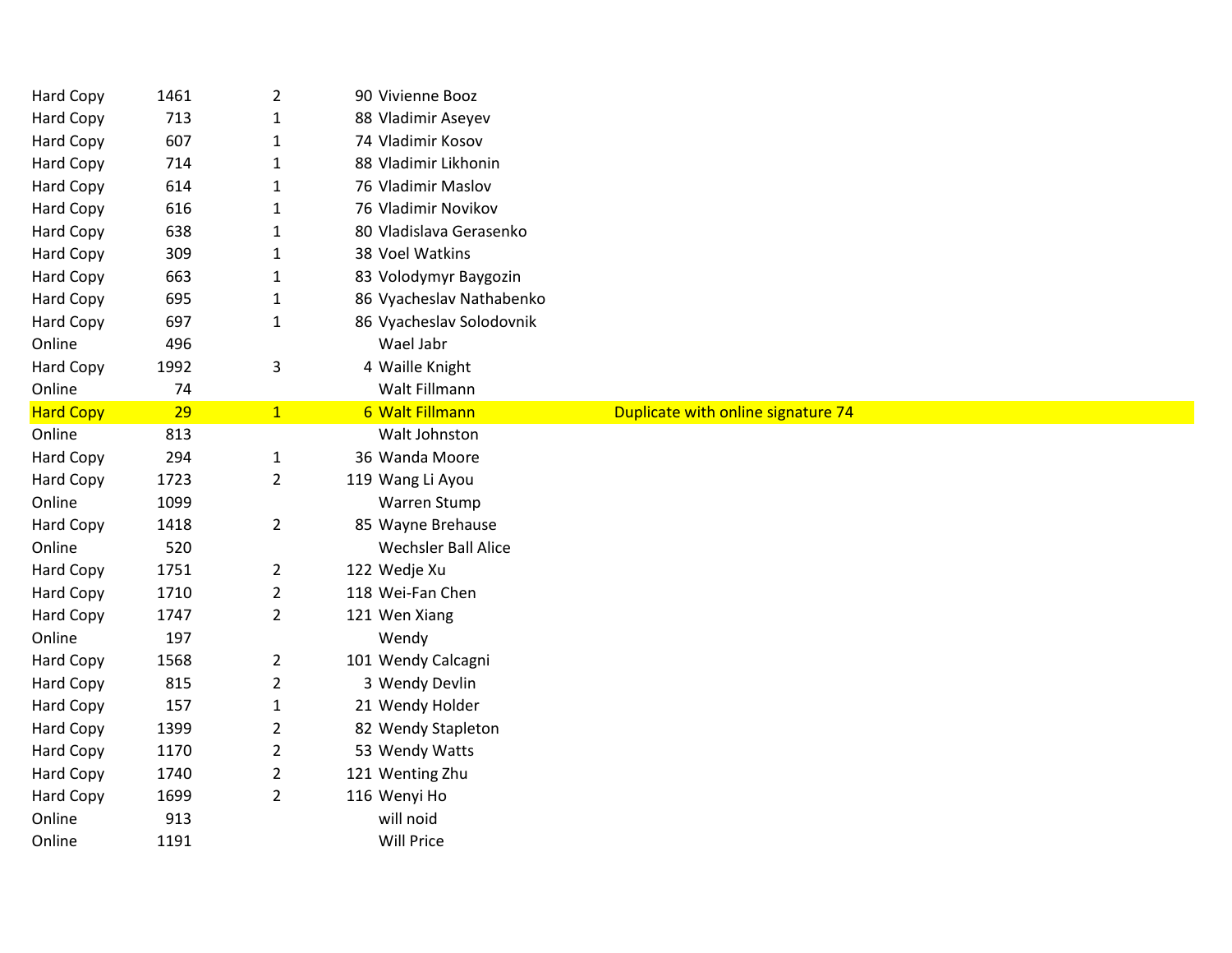| Online           | 1348 |                | Willa Adams            |                                     |
|------------------|------|----------------|------------------------|-------------------------------------|
| Hard Copy        | 89   | 1              | 12 William A Plant     |                                     |
| Hard Copy        | 518  | $\mathbf{1}$   | 61 William Adams       |                                     |
| <b>Hard Copy</b> | 794  | $\overline{2}$ | 1 William Bonness      |                                     |
| Hard Copy        | 738  | 1              | 91 William Burnell     |                                     |
| <b>Hard Copy</b> | 835  | $\overline{2}$ | 5 William Burns        |                                     |
| Hard Copy        | 547  | $\mathbf{1}$   | 65 William C. Bourne   |                                     |
| <b>Hard Copy</b> | 1530 | $\overline{2}$ | 97 William Deardorff   |                                     |
| Online           | 597  |                | <b>William Dripps</b>  |                                     |
| Hard Copy        | 750  | $\mathbf{1}$   | 93 William Elder       |                                     |
| Online           | 1148 |                | <b>William Gregory</b> |                                     |
| Hard Copy        | 889  | $\overline{2}$ | 17 William Hartman     |                                     |
| Hard Copy        | 1962 | $\overline{2}$ | 146 William Horlacher  |                                     |
| Hard Copy        | 1109 | $\overline{2}$ | 44 William Houser      |                                     |
| <b>Hard Copy</b> | 1571 | $\overline{2}$ | 102 William Howell IV  |                                     |
| Hard Copy        | 1597 | $\overline{2}$ | 104 William Hunell     |                                     |
| <b>Hard Copy</b> | 532  | $\mathbf{1}$   | 63 William J Sundstrom |                                     |
| Hard Copy        | 339  | $\mathbf{1}$   | 41 William Keller      |                                     |
| Online           | 486  |                | William Kobylarczyk    |                                     |
| Hard Copy        | 1041 | $\overline{2}$ | 36 William Leech       |                                     |
| Online           | 219  |                | <b>William Ling</b>    |                                     |
| <b>Hard Copy</b> | 93   | $\mathbf{1}$   | 12 William Noid        | Duplicate with online signature 913 |
| Online           | 973  |                | <b>William Thwing</b>  |                                     |
| Hard Copy        | 1517 | $\overline{2}$ | 96 William Wild        |                                     |
| Online           | 1024 |                | <b>Wilson Hutton</b>   |                                     |
| Hard Copy        | 1841 | $\overline{2}$ | 132 Winnie Li          |                                     |
| Hard Copy        | 1636 | $\overline{2}$ | 108 Winnie Schneider   |                                     |
| Online           | 580  |                | <b>Wolfe Margaret</b>  |                                     |
| <b>Hard Copy</b> | 1963 | $\overline{2}$ | 146 Wookhyang Chung    |                                     |
| <b>Hard Copy</b> | 785  | $\mathbf{1}$   | 98 Wynn Myers          |                                     |
| Hard Copy        | 1548 | $\overline{2}$ | 99 Xavier Hong         |                                     |
| Hard Copy        | 1745 | $\overline{2}$ | 121 Xian Niu           |                                     |
| Hard Copy        | 1734 | $\overline{2}$ | 120 Xianbiao Hu        |                                     |
| Online           | 1268 |                | Xiantao li             |                                     |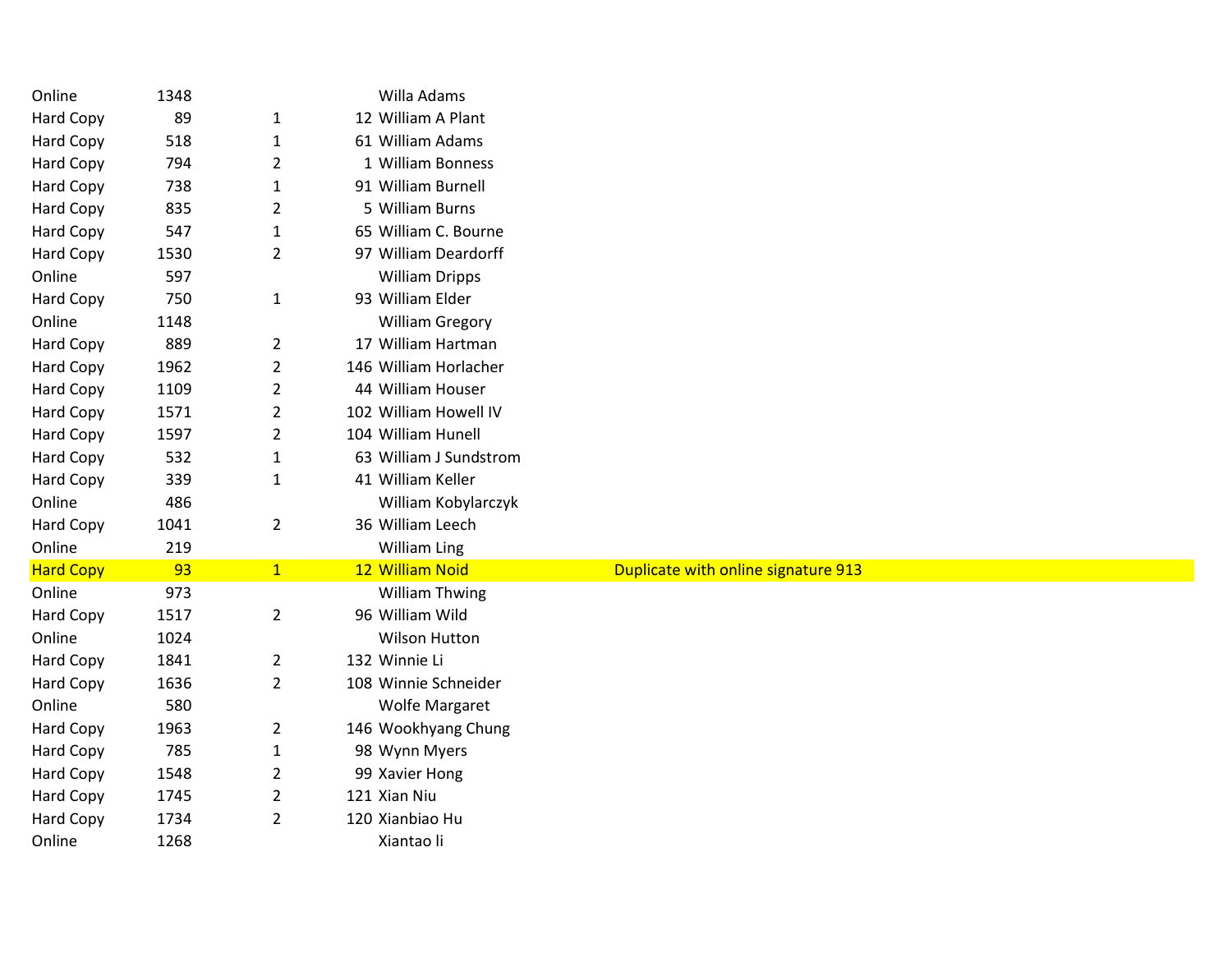| Online           | 1277 |                | Xiaohong Sheng        |                                               |
|------------------|------|----------------|-----------------------|-----------------------------------------------|
| <b>Hard Copy</b> | 1959 | $\overline{2}$ | 146 Xiaowei Wang      |                                               |
| Online           | 1334 |                | Xiaoxing Wang         |                                               |
| <b>Hard Copy</b> | 1767 | $\overline{2}$ | 123 Xiaoyang Zhu      |                                               |
| Hard Copy        | 1754 | $\overline{2}$ | 122 Xicoyie Neh       |                                               |
| <b>Hard Copy</b> | 1741 | $\overline{2}$ | 121 Xin Luan          |                                               |
| Hard Copy        | 1716 | $\overline{2}$ | 118 Xin Zheng         |                                               |
| <b>Hard Copy</b> | 1715 | $\overline{2}$ | 118 Xingjie Ni        |                                               |
| Online           | 1261 |                | Xiuhui Zhang          |                                               |
| Hard Copy        | 1725 | $\overline{2}$ | 119 Xiumei Qu         |                                               |
| Online           | 1037 |                | <b>Xuecang Geng</b>   |                                               |
| Online           | 823  |                | Xuehua Xiang          |                                               |
| Hard Copy        | 1700 | $\overline{2}$ | 116 Xueyi Liao        |                                               |
| Online           | 1241 |                | Xuhui Liu             |                                               |
| Hard Copy        | 605  | $\mathbf{1}$   | 74 Y. Vorokor         |                                               |
| <b>Hard Copy</b> | 1578 | $\overline{2}$ | 102 Yamaly Aguila     |                                               |
| Hard Copy        | 964  | $\overline{2}$ | 26 Yan Choi Lam       |                                               |
| <b>Hard Copy</b> | 1762 | $\overline{2}$ | 123 Yan Xu            |                                               |
| Online           | 1345 |                | Yana Trush            |                                               |
| Online           | 390  |                | Yang                  |                                               |
| Online           | 1229 |                | Yanling Wang          |                                               |
| <b>Hard Copy</b> | 1935 | 2 <sup>1</sup> | 143 Yanling Wang      | Possible duplicate with online signature 1229 |
| Online           | 385  |                | yangiong yang         |                                               |
| Hard Copy        | 620  | $\mathbf{1}$   | 77 Yaroslav Kronin    |                                               |
| Hard Copy        | 1718 | $\overline{2}$ | 118 Yaru Li           |                                               |
| Online           | 386  |                | Yaxian Li             |                                               |
| <b>Hard Copy</b> | 629  | $\mathbf{1}$   | 78 Yeketerina         |                                               |
| Hard Copy        | 626  | $\mathbf{1}$   | 78 Yelena Stefanovich |                                               |
| <b>Hard Copy</b> | 1736 | $\overline{2}$ | 120 Yi Wang           |                                               |
| Online           | 872  |                | Yica Lin              |                                               |
| Online           | 1350 |                | Yin Deng              |                                               |
| Online           | 387  |                | <b>Ying Deng</b>      |                                               |
| Hard Copy        | 901  | $\overline{2}$ | 18 Ying Liu           |                                               |
| Online           | 420  |                | Ying Zhou             |                                               |